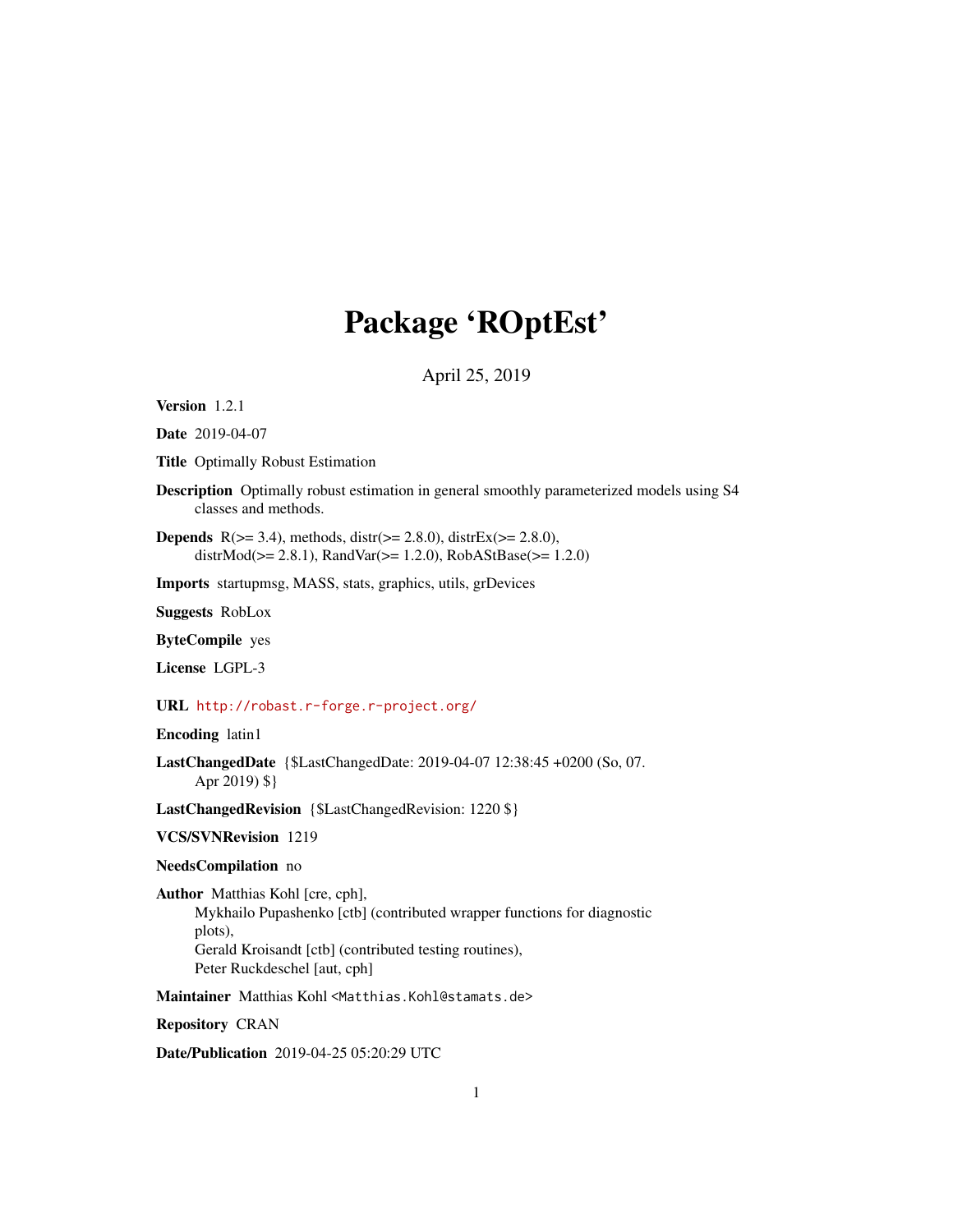# R topics documented:

|                 | 3              |
|-----------------|----------------|
|                 | $\overline{4}$ |
|                 | 5              |
|                 | 6              |
|                 | 7              |
|                 | 8              |
|                 | 9              |
|                 | 10             |
|                 | 11             |
|                 | 16             |
|                 | 17             |
|                 | 18             |
|                 | 19             |
|                 | 23             |
|                 | 25             |
|                 | 26             |
|                 | 27             |
|                 | 29             |
|                 |                |
|                 | 34             |
|                 | 36             |
|                 | 38             |
|                 | 41             |
|                 | 45             |
|                 | 47             |
|                 | 48             |
|                 | 49             |
|                 | 50             |
|                 | 51             |
|                 | 53             |
|                 | 54             |
|                 | 56             |
|                 | 56             |
|                 | 58             |
|                 |                |
|                 |                |
|                 |                |
|                 | 65             |
| optIC           | 67             |
| optRisk         | 70             |
|                 | 72             |
| plot-methods    | 74             |
| radiusMinimaxIC | 74             |
|                 | 77             |
| robest          | 82             |
|                 | 87             |
|                 |                |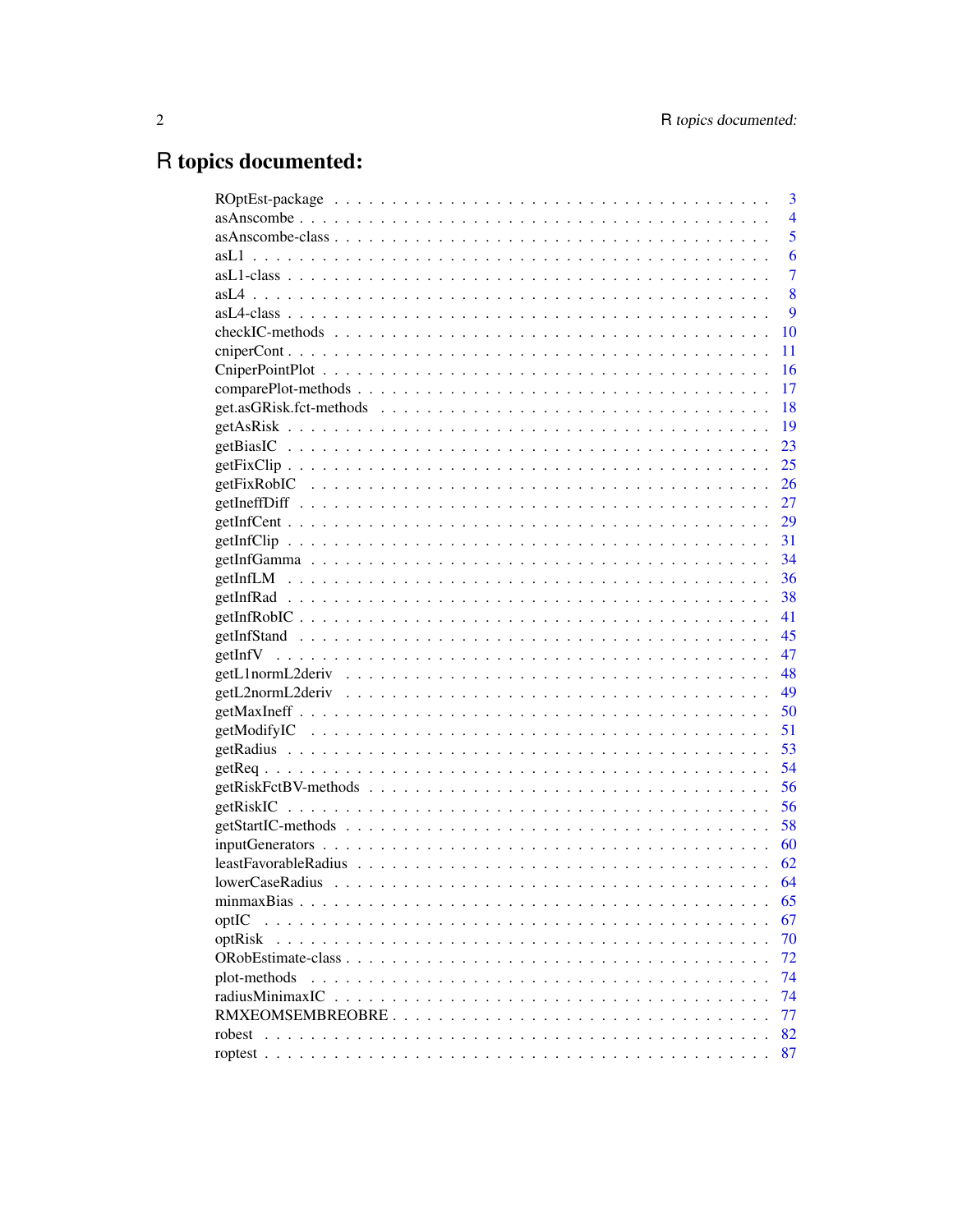<span id="page-2-0"></span>

| Index |  |
|-------|--|

ROptEst-package *Optimally robust estimation*

#### Description

Optimally robust estimation in general smoothly parameterized models using S4 classes and methods.

# Details

| Package:         | <b>ROptEst</b>                                                                                           |
|------------------|----------------------------------------------------------------------------------------------------------|
| Version:         | 1.2.1                                                                                                    |
| Date:            | 2019-04-07                                                                                               |
| Depends:         | $R(>= 3.4)$ , methods, distr(>= 2.8.0), distrEx(>= 2.8.0), distrMod(>= 2.8.1), RandVar(>= 1.2.0), RobASt |
| Suggests:        | RobLox                                                                                                   |
| Imports:         | startupmsg, MASS, stats, graphics, utils, grDevices                                                      |
| ByteCompile:     | yes                                                                                                      |
| Encoding:        | latin1                                                                                                   |
| License:         | $LGPL-3$                                                                                                 |
| URL:             | http://robast.r-forge.r-project.org/                                                                     |
| VCS/SVNRevision: | 1219                                                                                                     |

# Package versions

Note: The first two numbers of package versions do not necessarily reflect package-individual development, but rather are chosen for the RobAStXXX family as a whole in order to ease updating "depends" information.

# Author(s)

Peter Ruckdeschel <peter.ruckdeschel@uni-oldenburg.de>, Matthias Kohl <Matthias.Kohl@stamats.de> Maintainer: Matthias Kohl <matthias.kohl@stamats.de>

# References

M. Kohl (2005). Numerical Contributions to the Asymptotic Theory of Robustness. Dissertation. University of Bayreuth. M. Kohl, P. Ruckdeschel, H. Rieder (2010). Infinitesimally Robust Estimation in General Smoothly Parametrized Models. Statistical Methods and Application 19(3):333- 354.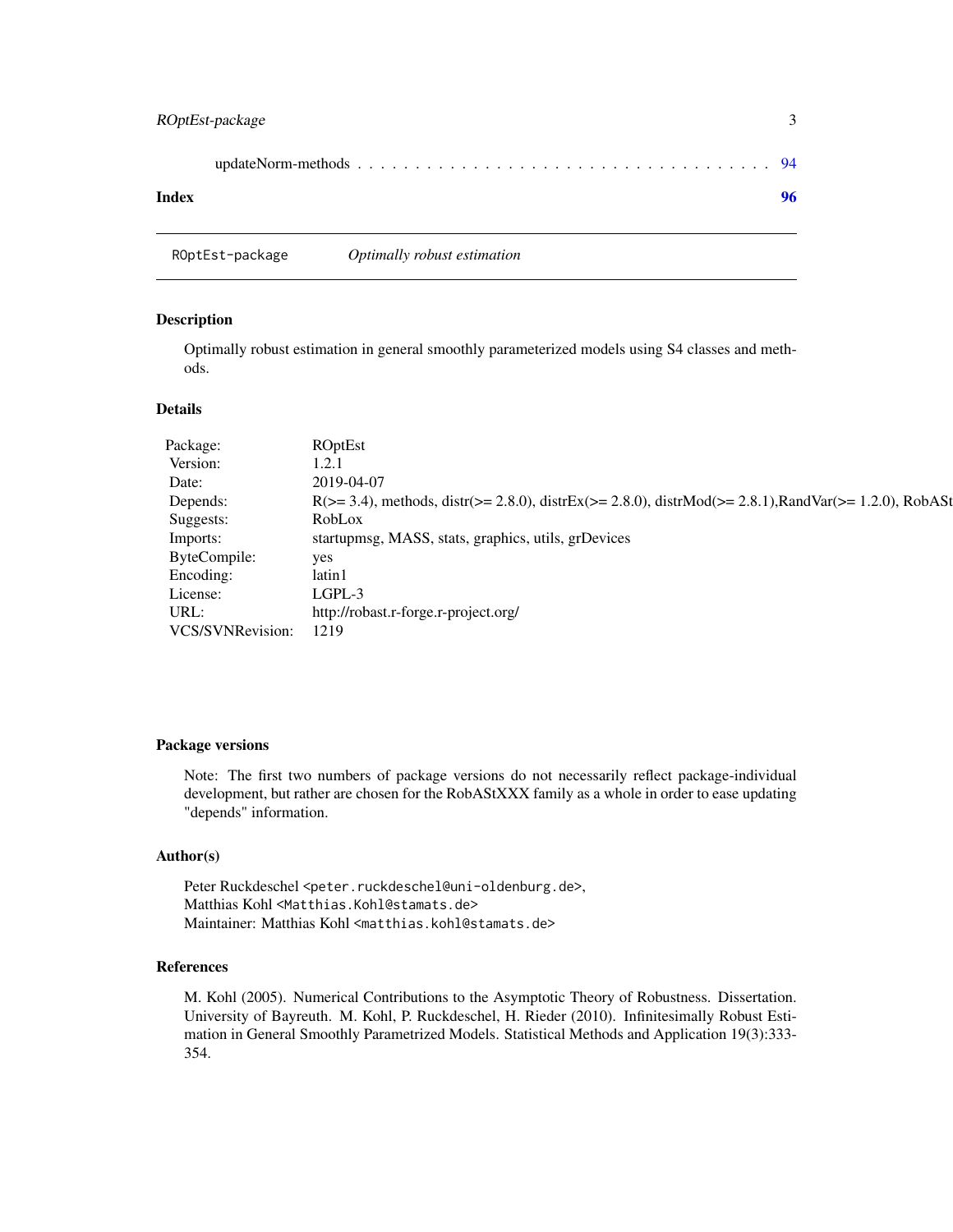#### <span id="page-3-0"></span>See Also

[distr-package](#page-0-0), [distrEx-package](#page-0-0), [distrMod-package](#page-0-0), [RandVar-package](#page-0-0), [RobAStBase-package](#page-0-0)

#### Examples

## don't test to reduce check time on CRAN

```
library(ROptEst)
## Example: Rutherford-Geiger (1910); cf. Feller~(1968), Section VI.7 (a)
x <- c(rep(0, 57), rep(1, 203), rep(2, 383), rep(3, 525), rep(4, 532),
       rep(5, 408), rep(6, 273), rep(7, 139), rep(8, 45), rep(9, 27),
       rep(10, 10), rep(11, 4), rep(12, 0), rep(13, 1), rep(14, 1))
## ML-estimate from package distrMod
MLest <- MLEstimator(x, PoisFamily())
MLest
## confidence interval based on CLT
confint(MLest)
## compute optimally (w.r.t to MSE) robust estimator (unknown contamination)
robEst \leq roptest(x, PoisFamily(), eps.upper = 0.1, steps = 3)
estimate(robEst)
## check influence curve
pIC(robEst)
checkIC(pIC(robEst))
## plot influence curve
plot(pIC(robEst))
## confidence interval based on LAN - neglecting bias
confint(robEst)
## confidence interval based on LAN - including bias
confint(robEst, method = symmetricBias())
```
<span id="page-3-1"></span>asAnscombe *Generating function for asAnscombe-class*

## Description

Generates an object of class "asAnscombe".

## Usage

asAnscombe(eff = .95, biastype = symmetricBias(), normtype = NormType())

| eff      | value in $(0,1)$ : ARE in the ideal model |
|----------|-------------------------------------------|
| biastype | a bias type of class BiasType             |
| normtype | a norm type of class NormType             |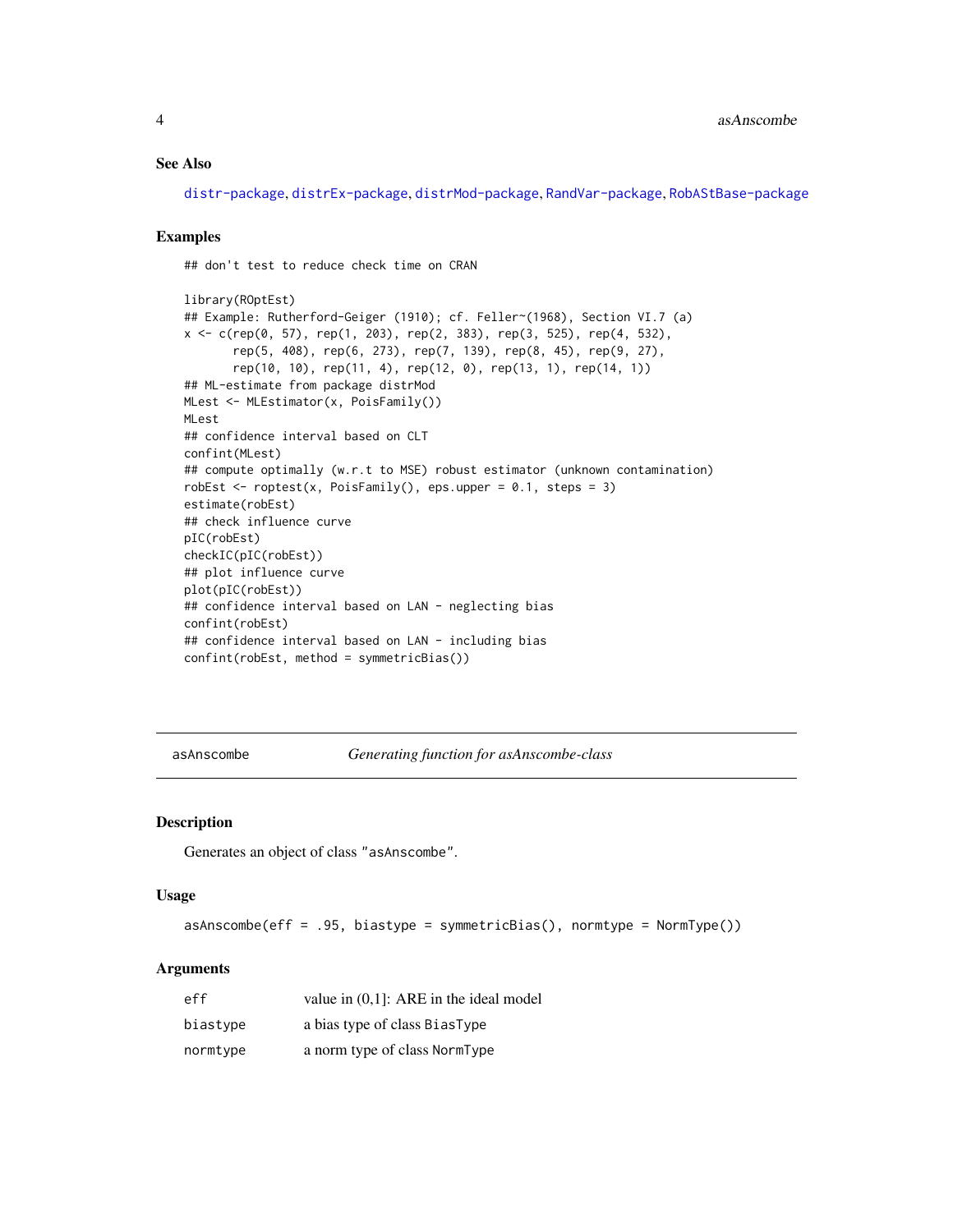<span id="page-4-0"></span>asAnscombe-class 5

## Value

Object of class asAnscombe

## Author(s)

Peter Ruckdeschel <peter.ruckdeschel@fraunhofer.itwm.de>

## References

Hampel et al. (1986) *Robust Statistics*. The Approach Based on Influence Functions. New York: Wiley.

Rieder, H. (1994) *Robust Asymptotic Statistics*. New York: Springer.

Kohl, M. (2005) *Numerical Contributions to the Asymptotic Theory of Robustness*. Bayreuth: Dissertation.

## See Also

[asAnscombe-class](#page-4-1)

#### Examples

asAnscombe()

```
## The function is currently defined as
function(eff = .95, biastype = symmetricBias(), normtype = NormType()){
   new("asAnscombe", eff = eff, biastype = biastype, normtype = normtype) }
```
<span id="page-4-1"></span>asAnscombe-class *Asymptotic Anscombe risk*

#### Description

Class of asymptotic Anscombe risk which is the ARE (asymptotic relative efficiency) in the ideal model obtained by an optimal bias robust IC .

# Objects from the Class

Objects can be created by calls of the form new("asAnscombe", ...). More frequently they are created via the generating function asAnscombe.

# **Slots**

- type Object of class "character": "optimal bias robust IC (OBRI) for given ARE (asymptotic relative efficiency)".
- eff Object of class "numeric": given ARE (asymptotic relative efficiency) to be attained in the ideal model.
- biastype Object of class "BiasType": symmetric, one-sided or asymmetric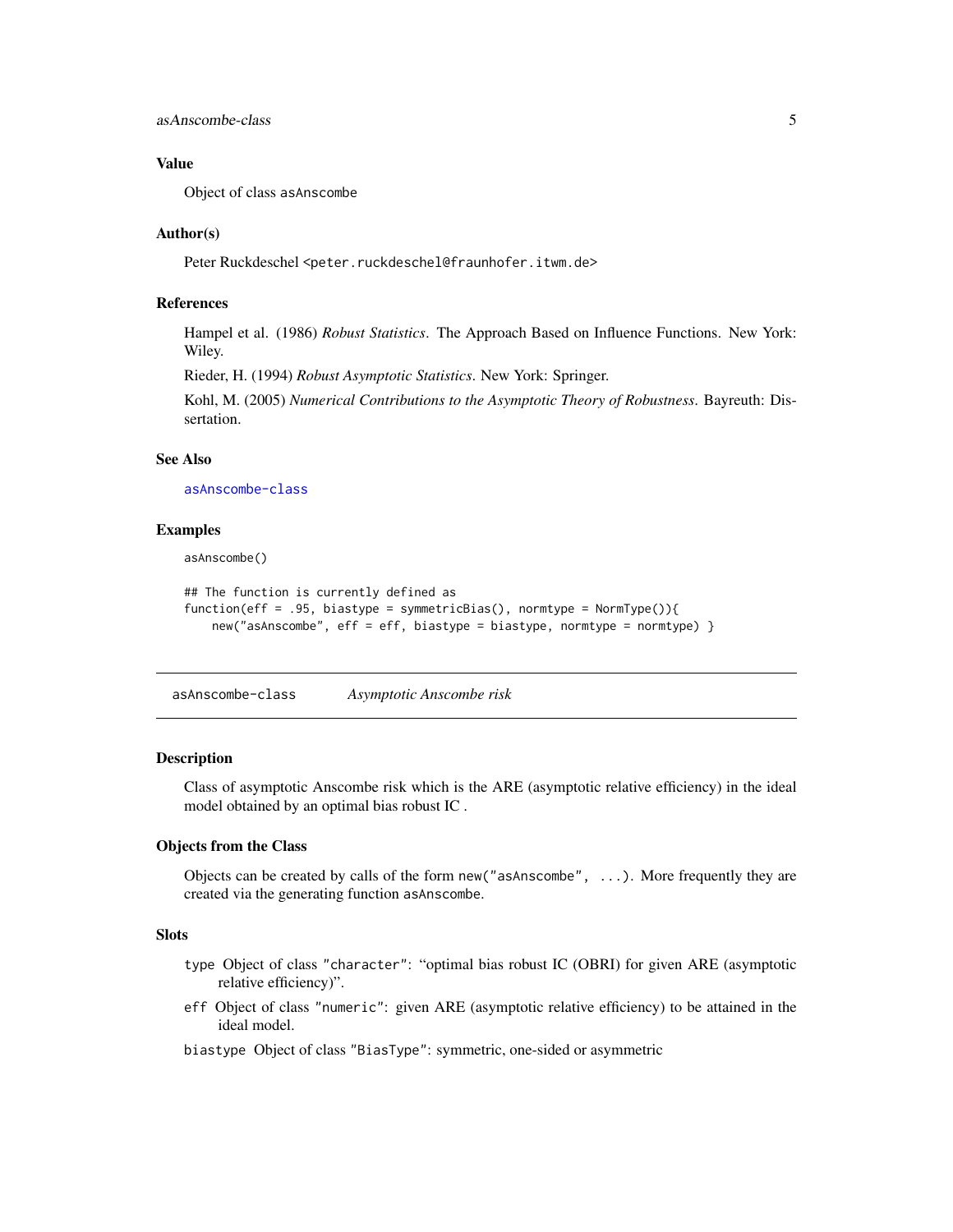# <span id="page-5-0"></span>Extends

```
Class "asRiskwithBias", directly.
Class "asRisk", by class "asRiskwithBias". Class "RiskType", by class "asRisk".
```
# Methods

```
eff signature(object = "asAnscombe"): accessor function for slot eff.
show signature(object = "asAnscombe")
```
## Author(s)

Peter Ruckdeschel <peter.ruckdeschel@fraunhofer.itwm.de>

#### References

Hampel et al. (1986) *Robust Statistics*. The Approach Based on Influence Functions. New York: Wiley.

Rieder, H. (1994) *Robust Asymptotic Statistics*. New York: Springer.

Kohl, M. (2005) *Numerical Contributions to the Asymptotic Theory of Robustness*. Bayreuth: Dissertation.

# See Also

[asRisk-class](#page-0-0), [asAnscombe](#page-3-1)

# Examples

new("asAnscombe")

<span id="page-5-1"></span>asL1 *Generating function for asMSE-class*

# Description

Generates an object of class "asMSE".

## Usage

asL1(biastype = symmetricBias(), normtype = NormType())

| biastype | a bias type of class BiasType |
|----------|-------------------------------|
| normtype | a norm type of class NormType |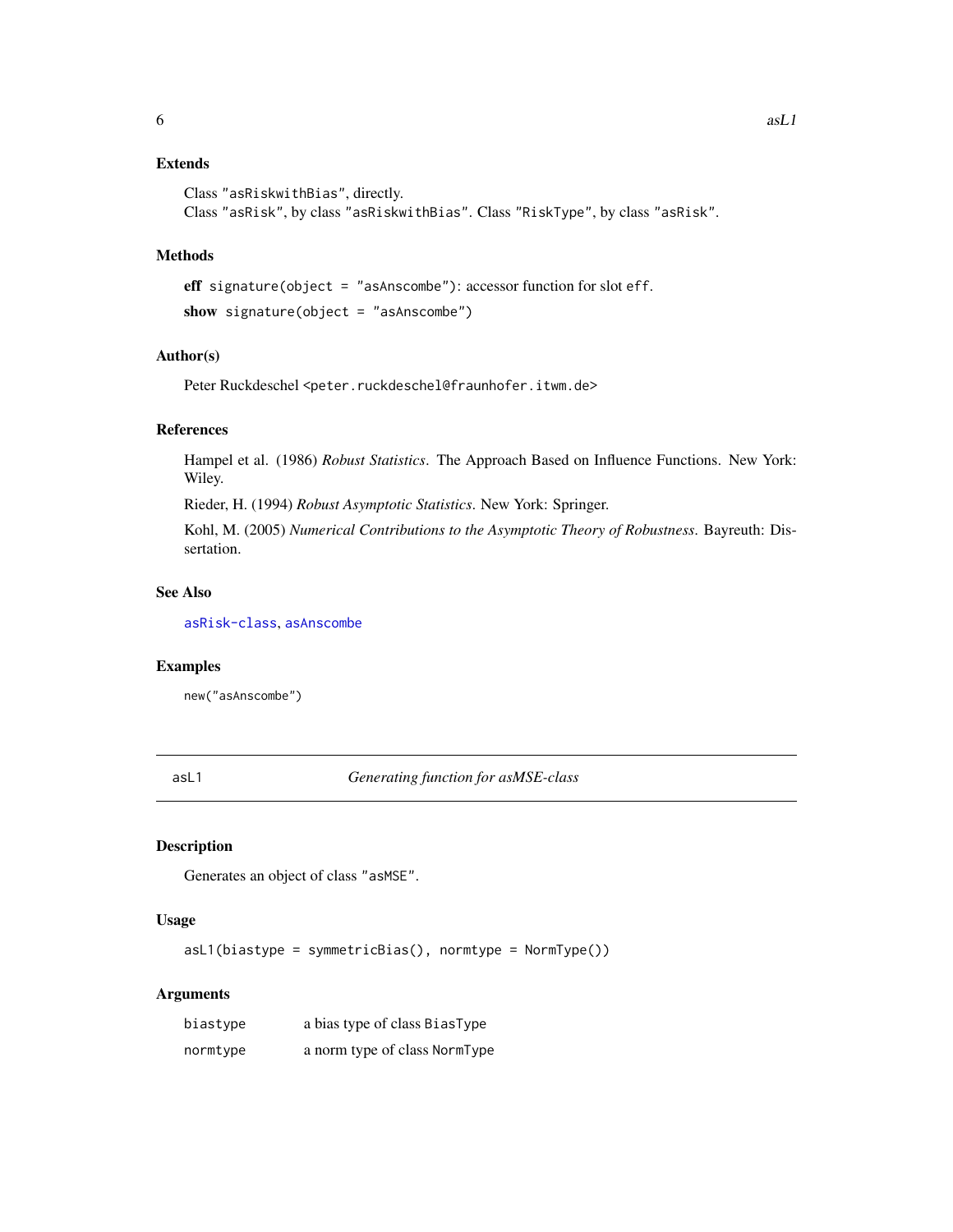<span id="page-6-0"></span> $asL1$ -class  $7$ 

# Value

Object of class "asMSE"

## Author(s)

Peter Ruckdeschel <peter.ruckdeschel@uni-oldenburg.de>

# References

Ruckdeschel, P. and Rieder, H. (2004) Optimal Influence Curves for General Loss Functions. Statistics & Decisions *22*, 201-223.

## See Also

[asL1-class](#page-6-1), [asMSE](#page-0-0), [asL4](#page-7-1)

# Examples

asL1()

```
## The function is currently defined as
function(biastype = symmetricBias(), normtype = NormType() {
        new("asL1", biastype = biastype, normtype = normtype) }
```
<span id="page-6-1"></span>asL1-class *Asymptotic mean absolute error*

#### Description

Class of asymptotic mean absolute error.

## Objects from the Class

Objects can be created by calls of the form  $new("asL1", \ldots)$ . More frequently they are created via the generating function asL1.

# **Slots**

type Object of class "character": "asymptotic mean square error".

biastype Object of class "BiasType": symmetric, one-sided or asymmetric

normtype Object of class "NormType": norm in which a multivariate parameter is considered

## Extends

Class "asGRisk", directly. Class "asRiskwithBias", by class "asGRisk". Class "asRisk", by class "asRiskwithBias". Class "RiskType", by class "asGRisk".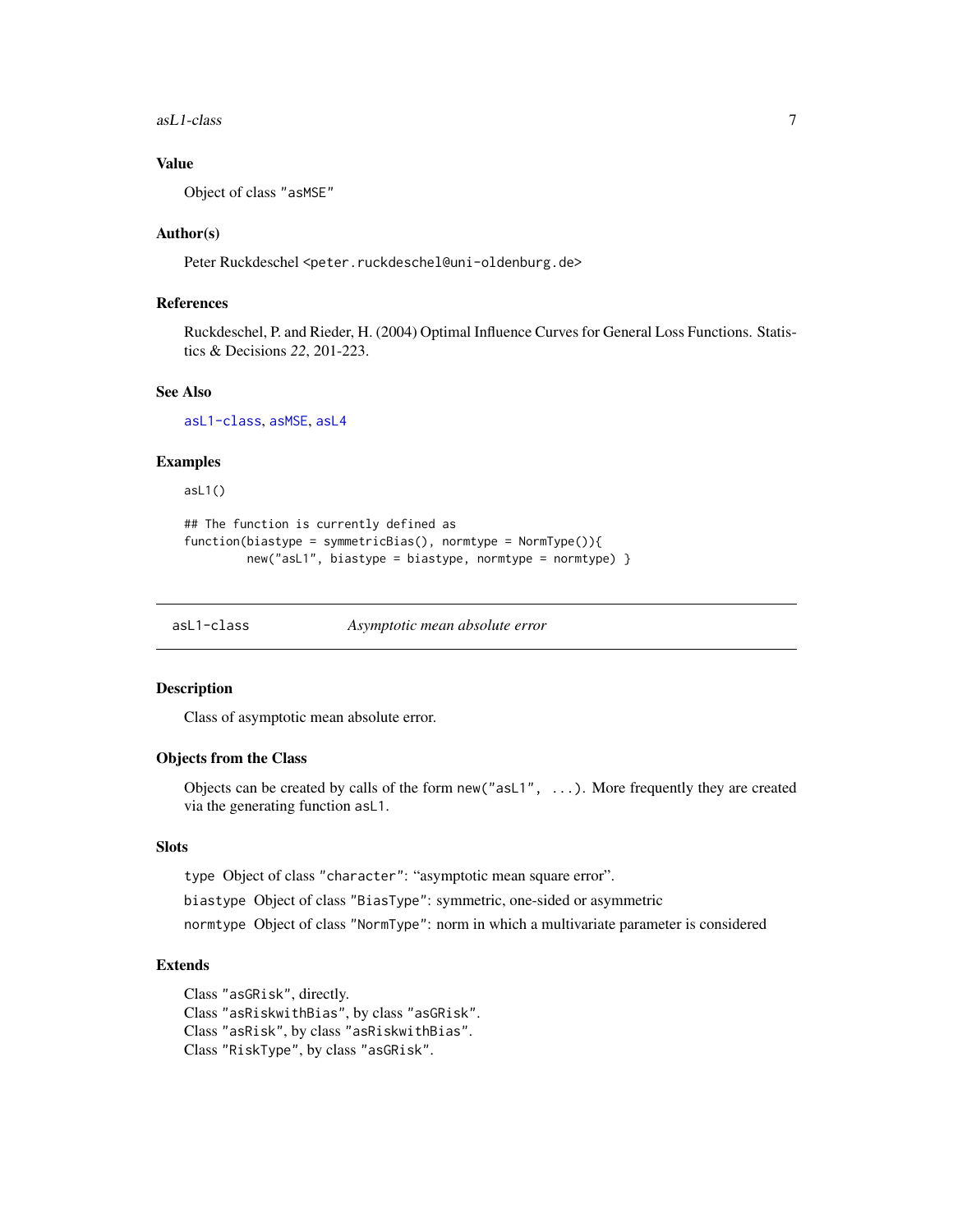# <span id="page-7-0"></span>Methods

No methods defined with class "asL1" in the signature.

#### Author(s)

Peter Ruckdeschel <peter.ruckdeschel@uni-oldenburg.de>

# References

Ruckdeschel, P. and Rieder, H. (2004) Optimal Influence Curves for General Loss Functions. Statistics & Decisions *22*, 201-223.

# See Also

[asGRisk-class](#page-0-0), [asMSE](#page-0-0), [asMSE-class](#page-0-0), [asL4-class](#page-8-1), [asL1](#page-5-1)

## Examples

new("asMSE")

<span id="page-7-1"></span>asL4 *Generating function for asL4-class*

#### Description

Generates an object of class "asL4".

## Usage

asL4(biastype = symmetricBias(), normtype = NormType())

# Arguments

| biastype | a bias type of class BiasType |
|----------|-------------------------------|
| normtype | a norm type of class NormType |

## Value

Object of class "asL4"

# Author(s)

Peter Ruckdeschel <peter.ruckdeschel@uni-oldenburg.de>

## References

Ruckdeschel, P. and Rieder, H. (2004) Optimal Influence Curves for General Loss Functions. Statistics & Decisions *22*, 201-223.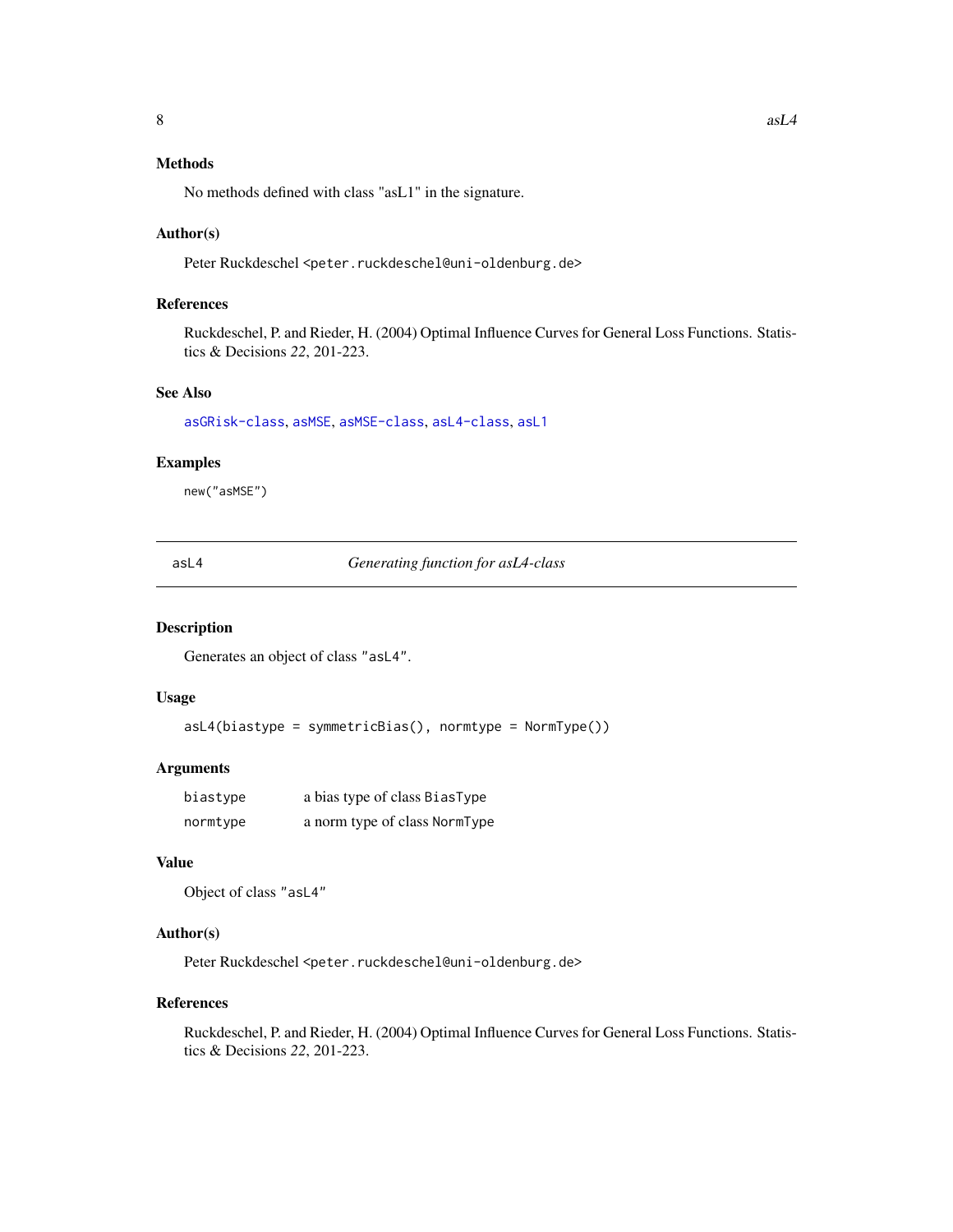#### <span id="page-8-0"></span>asL4-class 9

# See Also

[asL4-class](#page-8-1), [asMSE](#page-0-0), [asL1](#page-5-1)

## Examples

asL4()

```
## The function is currently defined as
function(biastype = symmetricBias(), normtype = NormType()new("asL4", biastype = biastype, normtype = normtype) }
```
<span id="page-8-1"></span>asL4-class *Asymptotic mean power 4 error*

# Description

Class of asymptotic mean power 4 error.

# Objects from the Class

Objects can be created by calls of the form  $new("asL4", \ldots)$ . More frequently they are created via the generating function asL4.

## **Slots**

type Object of class "character": "asymptotic mean square error".

biastype Object of class "BiasType": symmetric, one-sided or asymmetric

normtype Object of class "NormType": norm in which a multivariate parameter is considered

# Extends

Class "asGRisk", directly. Class "asRiskwithBias", by class "asGRisk". Class "asRisk", by class "asRiskwithBias". Class "RiskType", by class "asGRisk".

# Methods

No methods defined with class "asL4" in the signature.

# Author(s)

Peter Ruckdeschel <peter.ruckdeschel@uni-oldenburg.de>

## References

Ruckdeschel, P. and Rieder, H. (2004) Optimal Influence Curves for General Loss Functions. Statistics & Decisions *22*, 201-223.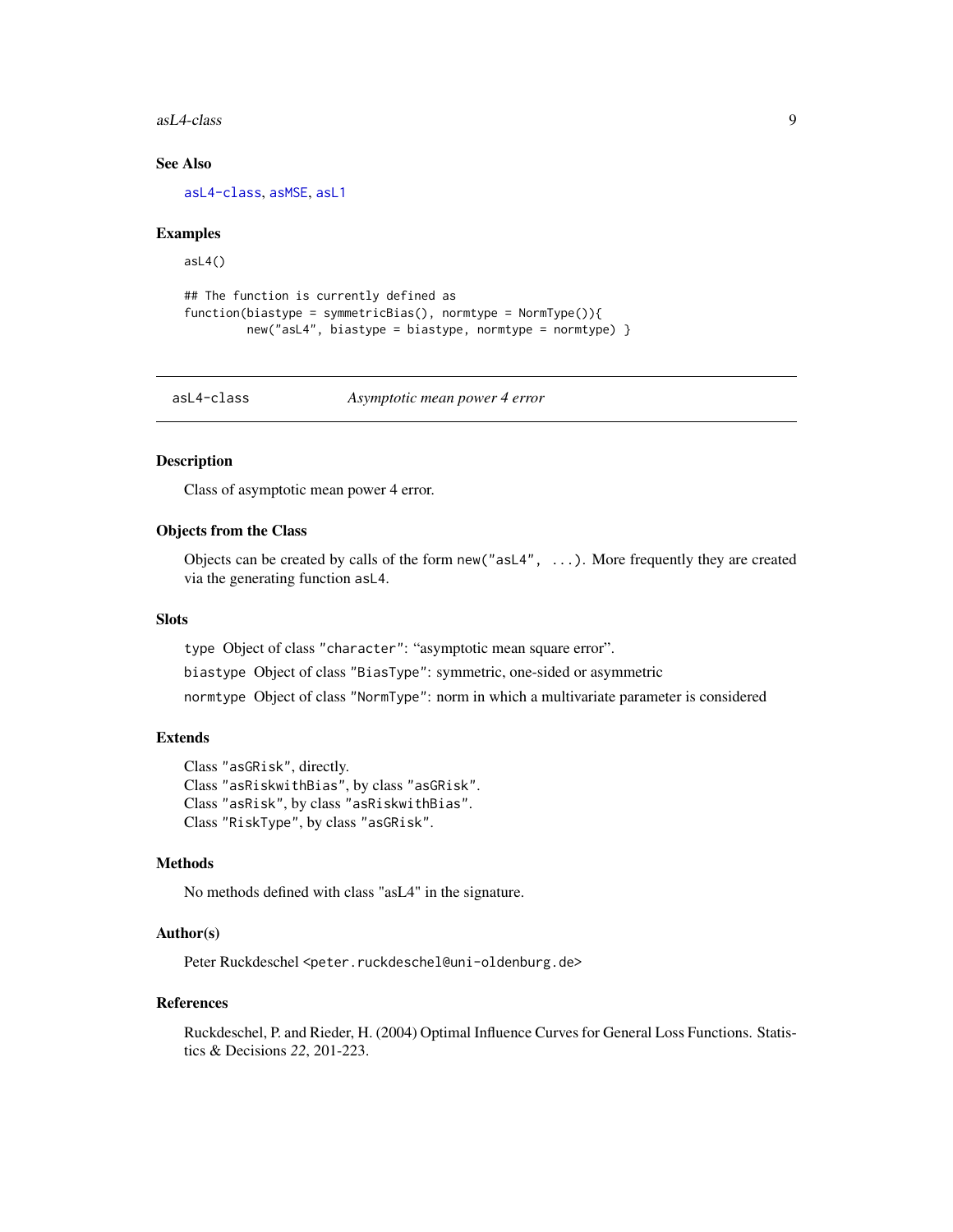# See Also

[asGRisk-class](#page-0-0), [asMSE](#page-0-0), [asMSE-class](#page-0-0), [asL1-class](#page-6-1), [asL4](#page-7-1)

# Examples

new("asMSE")

checkIC-methods *Methods for Checking and Making ICs*

#### Description

Particular methods for checking centering and Fisher consistency of ICs, resp. making an IC out of an IC possibly violating the conditions so far.

# Usage

```
## S4 method for signature 'ContIC,L2ParamFamily'
checkIC(IC, L2Fam, out = TRUE,
              forceContICMethod = FALSE, ..., diagnostic = FALSE)
## S4 method for signature 'ContIC,L2ParamFamily'
makeIC(IC, L2Fam,
              forceContICMethod = FALSE, ..., diagnostic = FALSE)
```

| IC                | object of class "IC"                                                                                                                                                                                                                                                                                                                                                                                                                                                                                                                                                                                                                                                                                                                                                                                                                                                                                                                                                                                                                                                           |  |  |  |  |
|-------------------|--------------------------------------------------------------------------------------------------------------------------------------------------------------------------------------------------------------------------------------------------------------------------------------------------------------------------------------------------------------------------------------------------------------------------------------------------------------------------------------------------------------------------------------------------------------------------------------------------------------------------------------------------------------------------------------------------------------------------------------------------------------------------------------------------------------------------------------------------------------------------------------------------------------------------------------------------------------------------------------------------------------------------------------------------------------------------------|--|--|--|--|
| L2Fam             | L2-differentiable family of probability measures.                                                                                                                                                                                                                                                                                                                                                                                                                                                                                                                                                                                                                                                                                                                                                                                                                                                                                                                                                                                                                              |  |  |  |  |
| out               | logical: Should the values of the checks be printed out?                                                                                                                                                                                                                                                                                                                                                                                                                                                                                                                                                                                                                                                                                                                                                                                                                                                                                                                                                                                                                       |  |  |  |  |
| forceContICMethod |                                                                                                                                                                                                                                                                                                                                                                                                                                                                                                                                                                                                                                                                                                                                                                                                                                                                                                                                                                                                                                                                                |  |  |  |  |
|                   | logical: Should we force to use the method for signature ContIC, L2ParamFamily<br>in any case (even if it is not indicated by symmetry arguments)? Otherwise it<br>uses internal method.getComp to compute the number of integrals to be com-<br>puted, taking care of symmetries as indicated through the symmetry slots of<br>the model L2Fam. Only if this number is smaller than the number of integrals<br>to be computed in the range of the pIC the present method is used, otherwise it<br>switches back to the IC, L2ParamFamily method. - The ContIC, L2ParamFamily<br>up to skipped entries due to further symmetry arguments is $\frac{k+1}{k^2+1-(k+1)(k+2)}$<br>for k the length of the unknown parameter / length of slot L2deriv of L2Fam,<br>while the number of integrals on the pIC scale underlying the more general<br>method for signature ContIC, L2ParamFamily is p (k+1) where p is the length<br>of the pIC / the length of the parameter of interest as indicated in the number of<br>rows in the trafo slot of the underlying slot param of L2Fam. |  |  |  |  |
| $\ddotsc$         | additional parameters to be passed on to expectation E.                                                                                                                                                                                                                                                                                                                                                                                                                                                                                                                                                                                                                                                                                                                                                                                                                                                                                                                                                                                                                        |  |  |  |  |
| diagnostic        | logical; if TRUE (and in case checkIC if argument out==TRUE), diagnostic infor-<br>mation on the integration is printed and returned as attribute diagnostic of the<br>return value.                                                                                                                                                                                                                                                                                                                                                                                                                                                                                                                                                                                                                                                                                                                                                                                                                                                                                           |  |  |  |  |

<span id="page-9-0"></span>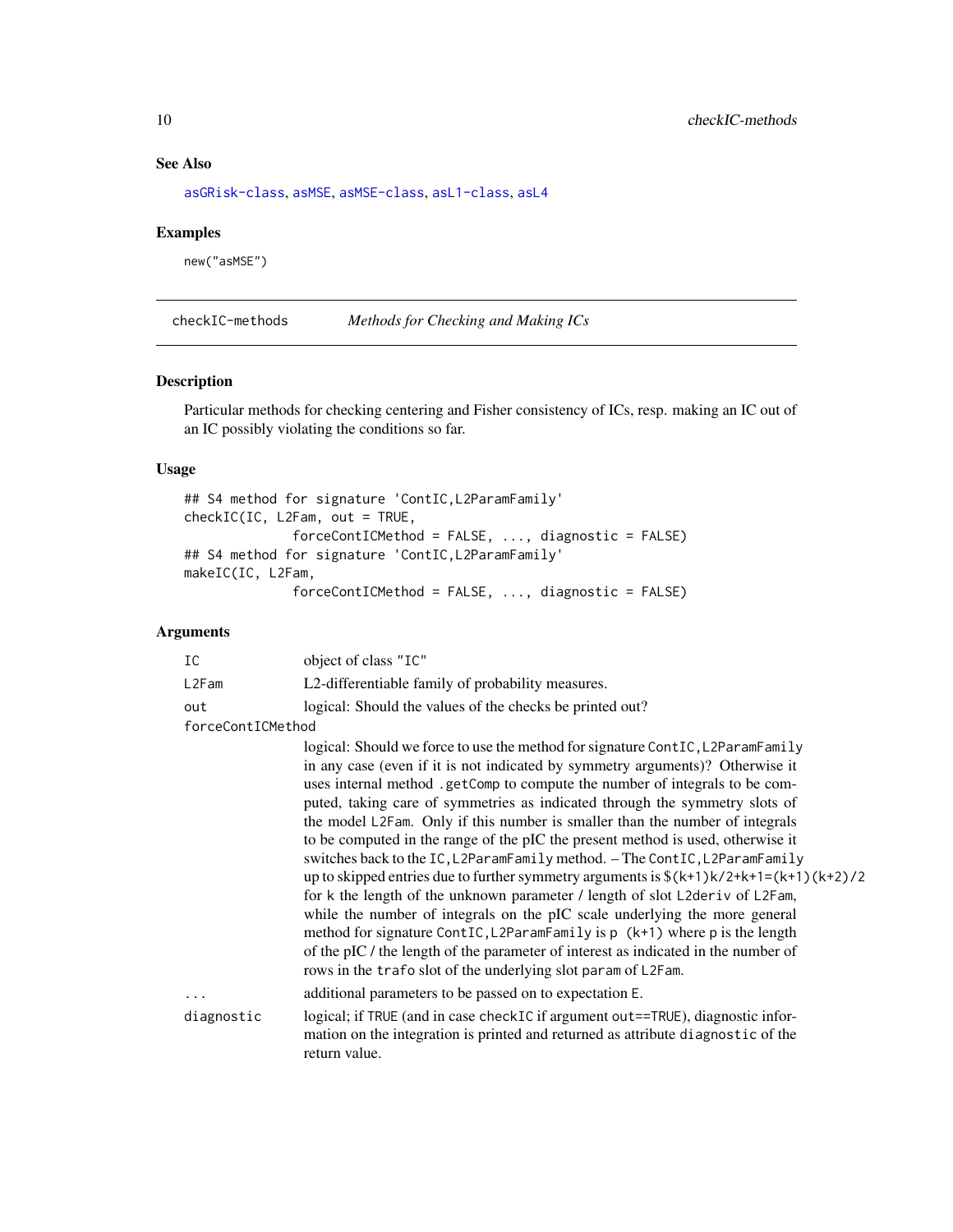# <span id="page-10-0"></span>cniperCont 11

# Details

In checkIC, the precisions of the centering and the Fisher consistency are computed. makeIC affinely transforms a given IC (not necessarily satisfying the centering and Fisher consistency condition so far) such that after this transformation it becomes an IC (satisfying the conditions). Here particular methods for ICs of class ContIC are provided using the particular structure of this class which allows for speed up in certain cases.

# Value

The maximum deviation from the IC properties is returned.

# Author(s)

Peter Ruckdeschel <Peter.Ruckdeschel@uni-oldenburg.de>

# References

Rieder, H. (1994) *Robust Asymptotic Statistics*. New York: Springer.

Kohl, M. (2005) *Numerical Contributions to the Asymptotic Theory of Robustness*. Bayreuth: Dissertation.

# See Also

[L2ParamFamily-class](#page-0-0), [IC-class](#page-0-0)

## Examples

```
IC1 < -new("IC")checkIC(IC1)
```

| cniperCont | Functions for Computation and Plot of Cniper Contamination and |
|------------|----------------------------------------------------------------|
|            | Cniper Points.                                                 |

#### Description

These functions and their methods can be used to determine cniper contamination as well as cniper points. That is, under which (Dirac) contamination is the risk of one procedure larger than the risk of some other procedure.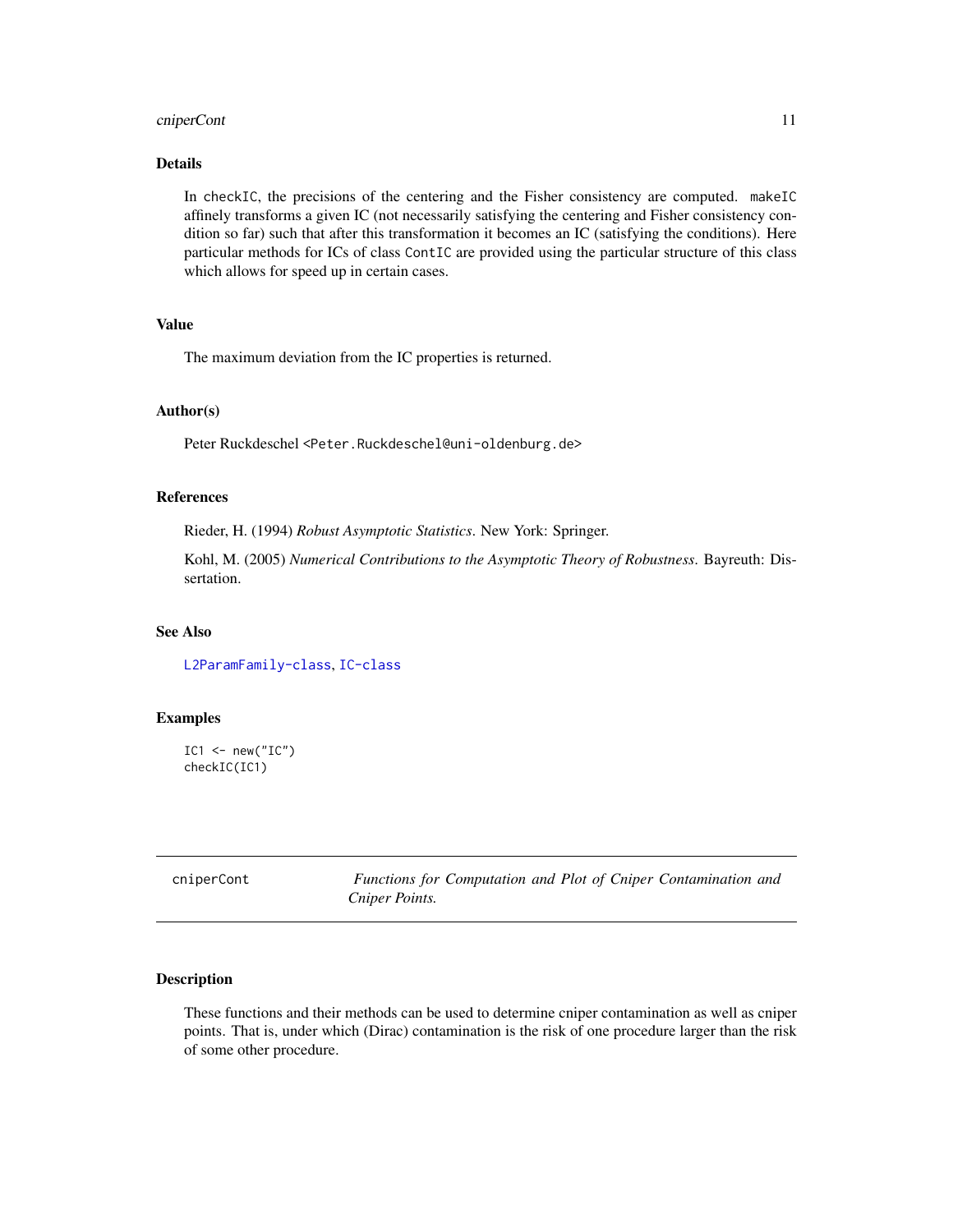## Usage

```
cniperCont(IC1, IC2, data = NULL, ...,neighbor, risk, lower=getdistrOption("DistrResolution"),
           upper=1-getdistrOption("DistrResolution"), n = 101,
           with.automatic.grid = TRUE, scaleX = FALSE, scaleX.fct,
           scaleX.inv, scaleY = FALSE, scaleY.fct = pnorm, scaleY.inv=qnorm,
           scaleN = 9, x.ticks = NULL, y.ticks = NULL, cex.pts = 1,
           cex.pts.fun = NULL, col.pts = par("col"), pch.pts = 19,
          cex.npts = 0.6, cex.npts.fun = NULL, col.npts = "red", pch.npts = 20,
           jit.fac = 1, jit.tol = .Machine$double.eps, with.lab = FALSE,
           lab.pts = NULL, lab.font = NULL, alpha.trsp = NA, which.lbs = NULL,
           which.Order = NULL, which.nonlbs = NULL, attr.pre = FALSE,
           return.Order = FALSE, withSubst = TRUE)
cniperPoint(L2Fam, neighbor, risk, lower, upper)
cniperPointPlot(L2Fam, data=NULL, ..., neighbor, risk= asMSE(),
                        lower=getdistrOption("DistrResolution"),
                        upper=1-getdistrOption("DistrResolution"), n = 101,
                        withMaxRisk = TRUE, with.automatic.grid = TRUE,
                           scaleX = FALSE, scaleX.fct, scaleX.inv,
                          scaleY = FALSE, scaleY.fct = pnorm, scaleY.inv=qnorm,
                           scaleN = 9, x.ticks = NULL, y.ticks = NULL,
                         cex.pts = 1, cex.pts.fun = NULL, col.pts = par("col"),
                           pch.pts = 19,
                       cex.npts = 1, cex.npts.fun = NULL, col.npts = par("col"),
                           pch.npts = 19,
                           jit.fac = 1, jit.tol = .Machine$double.eps,
                           with.lab = FALSE,
                           lab.pts = NULL, lab.font = NULL, alpha.trsp = NA,
                           which.lbs = NULL, which.nonlbs = NULL,
                     which.Order = NULL, attr.pre = FALSE, return.Order = FALSE,
                           withSubst = TRUE, withMakeIC = FALSE)
```

| IC1             | object of class IC                                                            |
|-----------------|-------------------------------------------------------------------------------|
| IC <sub>2</sub> | object of class IC                                                            |
| L2Fam           | object of class L2ParamFamily                                                 |
| neighbor        | object of class Neighborhood                                                  |
| risk            | object of class RiskType                                                      |
| .               | additional parameters (in particular to be passed on to plot).                |
| data            | data to be plotted in                                                         |
| lower, upper    | the lower and upper end points of the contamination interval (in prob-scale). |
| n               | number of points between lower and upper                                      |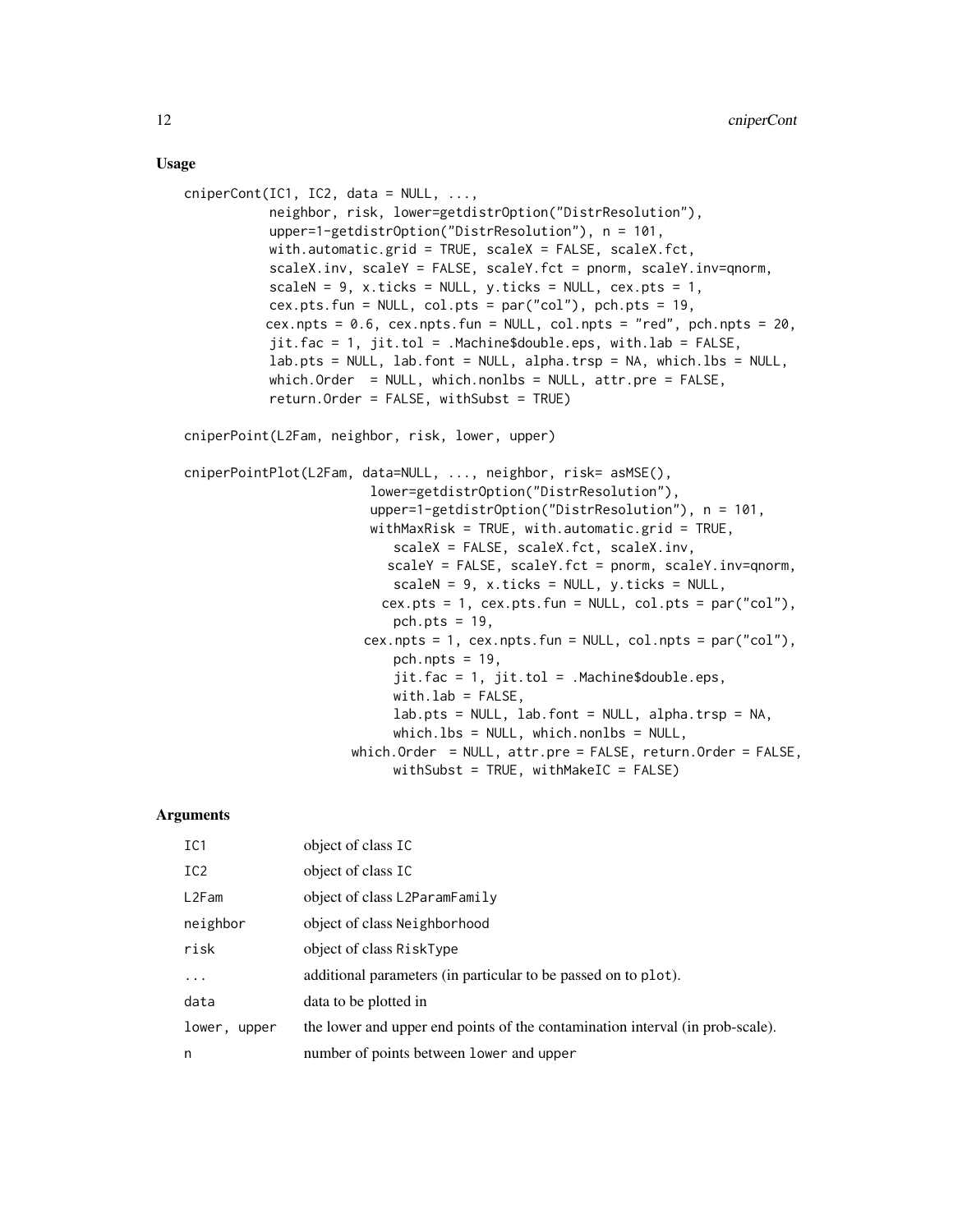| withMaxRisk         | logical; if TRUE, for risk comparison uses the maximal risk of the classically<br>optimal IC $\psi$ in all situations with contamination in Dirac points 'no larger'<br>than the respective evaluation point and the optimally-robust IC $\eta$ at its least<br>favorable contamination situation ('over all real Dirac contamination points').<br>This is the default and was the behavior prior to package version 0.9). If FALSE<br>it uses exactly the situation with Dirac contamination in the evaluation point for<br>both ICs $\psi$ and $\eta$ which amounts to calling cniperCont with IC1=psi, IC2=eta. |
|---------------------|--------------------------------------------------------------------------------------------------------------------------------------------------------------------------------------------------------------------------------------------------------------------------------------------------------------------------------------------------------------------------------------------------------------------------------------------------------------------------------------------------------------------------------------------------------------------------------------------------------------------|
| with.automatic.grid |                                                                                                                                                                                                                                                                                                                                                                                                                                                                                                                                                                                                                    |
|                     | logical; should a grid be plotted alongside with the ticks of the axes, automati-<br>cally? If TRUE a respective call to grid in argument panel. first is ignored.                                                                                                                                                                                                                                                                                                                                                                                                                                                 |
| scaleX              | logical; shall X-axis be rescaled (by default according to the cdf of the underly-<br>ing distribution)?                                                                                                                                                                                                                                                                                                                                                                                                                                                                                                           |
| scaleY              | logical; shall Y-axis be rescaled (by default according to a probit scale)?                                                                                                                                                                                                                                                                                                                                                                                                                                                                                                                                        |
| scaleX.fct          | an isotone, vectorized function mapping the domain of the $IC(s)$ to $[0,1]$ ; if<br>scaleX is TRUE and scaleX. fct is missing, the cdf of the underlying observa-<br>tion distribution.                                                                                                                                                                                                                                                                                                                                                                                                                           |
| scaleX.inv          | the inverse function to scale. fct, i.e., an isotone, vectorized function mapping<br>[0,1] to the domain of the IC(s) such that for any x in the domain, scaleX. $inv$ (scaleX. $fct(x)$ )==x;<br>if scaleX is TRUE and scaleX. inv is missing, the quantile function of the un-<br>derlying observation distribution.                                                                                                                                                                                                                                                                                             |
| scaleY.fct          | an isotone, vectorized function mapping for each coordinate the range of the<br>respective coordinate of the IC(s) to [0,1]; defaulting to the cdf of $\mathcal{N}(0, 1)$ .                                                                                                                                                                                                                                                                                                                                                                                                                                        |
| scaleY.inv          | an isotone, vectorized function mapping for each coordinate the range $[0,1]$ into<br>the range of the respective coordinate of the $IC(s)$ ; defaulting to the quantile<br>function of $\mathcal{N}(0,1)$ .                                                                                                                                                                                                                                                                                                                                                                                                       |
| scaleN              | integer; defaults to 9; on rescaled axes, number of x and y ticks if drawn auto-<br>matically;                                                                                                                                                                                                                                                                                                                                                                                                                                                                                                                     |
| x.ticks             | numeric; defaults to NULL; (then ticks are chosen automatically); if non-NULL,<br>user-given x-ticks (on original scale);                                                                                                                                                                                                                                                                                                                                                                                                                                                                                          |
| y.ticks             | numeric; defaults to NULL; (then ticks are chosen automatically); if non-NULL,<br>user-given y-ticks (on original scale);                                                                                                                                                                                                                                                                                                                                                                                                                                                                                          |
| cex.pts             | size of the points of the second argument plotted (vectorized);                                                                                                                                                                                                                                                                                                                                                                                                                                                                                                                                                    |
| cex.pts.fun         | rescaling function for the size of the points to be plotted; either NULL (default),<br>then $log(1 + abs(x))$ is used for the rescaling, or a function which is then used<br>for the rescaling.                                                                                                                                                                                                                                                                                                                                                                                                                    |
| col.pts             | color of the points of the second argument plotted (vectorized);                                                                                                                                                                                                                                                                                                                                                                                                                                                                                                                                                   |
| pch.pts             | symbol of the points of the second argument plotted (vectorized);                                                                                                                                                                                                                                                                                                                                                                                                                                                                                                                                                  |
| col.npts            | color of the non-labelled points of the data argument plotted (vectorized);                                                                                                                                                                                                                                                                                                                                                                                                                                                                                                                                        |
| pch.npts            | symbol of the non-labelled points of the data argument plotted (vectorized);                                                                                                                                                                                                                                                                                                                                                                                                                                                                                                                                       |
| cex.npts            | size of the non-labelled points of the data argument plotted (vectorized);                                                                                                                                                                                                                                                                                                                                                                                                                                                                                                                                         |
| cex.npts.fun        | rescaling function for the size of the non-labelled points to be plotted; either<br>NULL (default), then $log(1+abs(x))$ is used for each of the rescalings, or a<br>function which is then used for each of the rescalings.                                                                                                                                                                                                                                                                                                                                                                                       |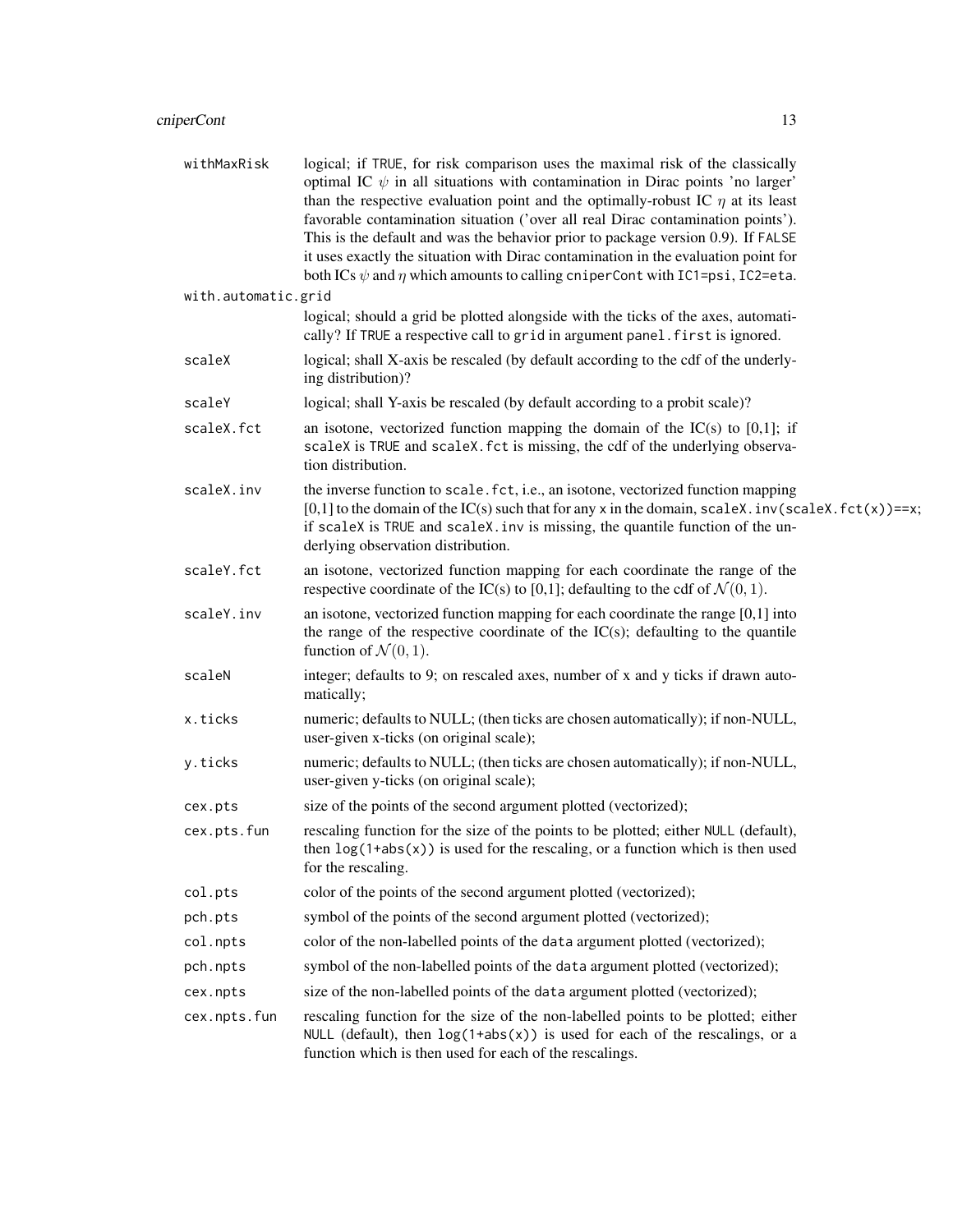| with.lab     | logical; shall labels be plotted to the observations?                                                                                                                                                                                                                                                                                                                                                                                                                                                                                    |
|--------------|------------------------------------------------------------------------------------------------------------------------------------------------------------------------------------------------------------------------------------------------------------------------------------------------------------------------------------------------------------------------------------------------------------------------------------------------------------------------------------------------------------------------------------------|
| lab.pts      | character or NULL; labels to be plotted to the observations; if NULL observation<br>indices;                                                                                                                                                                                                                                                                                                                                                                                                                                             |
| lab.font     | font to be used for labels                                                                                                                                                                                                                                                                                                                                                                                                                                                                                                               |
| alpha.trsp   | alpha transparency to be added ex post to colors col. pch and col. 1b1; if one-<br>dim and NA all colors are left unchanged. Otherwise, with usual recycling rules<br>alpha. trsp gets shorted/prolongated to length the data-symbols to be plotted.<br>Coordinates of this vector alpha. trsp with NA are left unchanged, while for<br>the remaining ones, the alpha channel in rgb space is set to the respective coor-<br>dinate value of alpha. trsp. The non-NA entries must be integers in $[0,255]$ (0<br>invisible, 255 opaque). |
| jit.fac      | jittering factor used in case of a DiscreteDistribution for plotting points of<br>the second argument in a jittered fashion.                                                                                                                                                                                                                                                                                                                                                                                                             |
| jit.tol      | jittering tolerance used in case of a DiscreteDistribution for plotting points<br>of the second argument in a jittered fashion.                                                                                                                                                                                                                                                                                                                                                                                                          |
| which.lbs    | either an integer vector with the indices of the observations to be plotted into<br>graph or NULL — then no observation is excluded                                                                                                                                                                                                                                                                                                                                                                                                      |
| which.nonlbs | indices of the observations which should be plotted but not labelled; either an<br>integer vector with the indices of the observations to be plotted into graph or<br>NULL — then all non-labelled observations are plotted.                                                                                                                                                                                                                                                                                                             |
| which.Order  | we order the observations (descending) according to the norm given by normtype (object);<br>then which. Order either is an integer vector with the indices of the <i>ordered</i> ob-<br>servations (remaining after a possible reduction by argument which. lbs) to be<br>plotted into graph or NULL - then no (further) observation is excluded.                                                                                                                                                                                        |
| attr.pre     | logical; do graphical attributes for plotted data refer to indices prior (TRUE) or<br>posterior to selection via arguments which. lbs, which. Order, which. nonlbs<br>(FALSE)?                                                                                                                                                                                                                                                                                                                                                           |
| return.Order | logical; if TRUE, an order vector is returned; more specifically, the order of<br>the (remaining) observations given by their original index is returned (remain-<br>ing means: after a possible reduction by argument which. lbs, and ordering<br>is according to the norm given by normtype(object)); otherwise we return<br>invisible() as usual.                                                                                                                                                                                     |
| withSubst    | logical; if TRUE (default) pattern substitution for titles and lables is used; other-<br>wise no substitution is used.                                                                                                                                                                                                                                                                                                                                                                                                                   |
| withMakeIC   | logical; if TRUE the [p]IC is passed through makeIC before return.                                                                                                                                                                                                                                                                                                                                                                                                                                                                       |

# Details

In case of cniperCont the difference between the risks of two ICs is plotted.

The function cniperPoint can be used to determine cniper points. That is, points such that the optimally robust estimator has smaller minimax risk than the classical optimal estimator under contamination with Dirac measures at the cniper points.

As such points might be difficult to find, we provide the function cniperPointPlot which can be used to obtain a plot of the risk difference; in this function the usual arguments for plot can be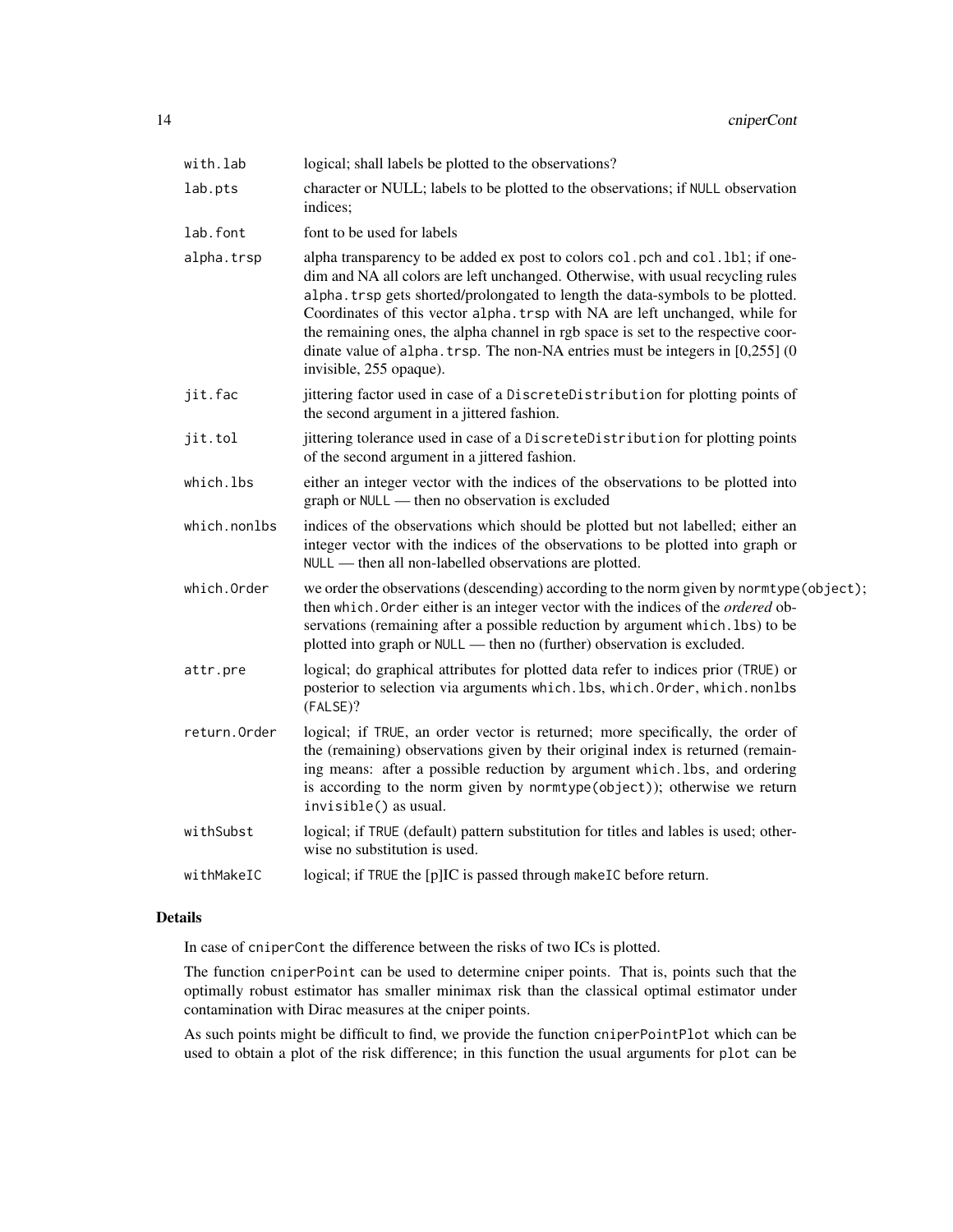## cniperCont 15

used. For arguments col, lwd, vectors can be used; then the first coordinate is taken for the curve, the second one for the balancing line. For argument  $l$ ty, a list can be used; its first component is then taken for the curve, the second one for the balancing line.

If argument withSubst is TRUE, in all title and axis lable arguments of cniperCont and cniperPointPlot, the following patterns are substituted:

"%C" class of argument L2Fam (for cniperPointPlot)

"%A" deparsed argument L2Fam (for cniperPointPlot)

- "%C1" class of argument IC1 (for cniperCont)
- "%A1" deparsed argument IC1 (for cniperCont)
- "%C2" class of argument IC2 (for cniperCont)
- "%A2" deparsed argument IC2 (for cniperCont)
- "%D" time/date-string when the plot was generated

For more details about cniper contamination and cniper points we refer to Section~3.5 of Kohl et al. (2008) as well as Ruckdeschel (2004) and the Introduction of Kohl (2005).

## Value

The cniper point is returned by cniperPoint. In case of cniperPointPlot, we return an S3 object of class c("plotInfo","DiagnInfo"), i.e., a list containing the information needed to produce the respective plot, which at a later stage could be used by different graphic engines (like, e.g. ggplot) to produce the plot in a different framework. A more detailed description will follow in a subsequent version.

#### Author(s)

Matthias Kohl <Matthias.Kohl@stamats.de>

## References

Kohl, M. and Ruckdeschel, H. and Rieder, H. (2008). Infinitesimally Robust Estimation in General Smoothly Parametrized Models. Unpublished Manuscript.

Kohl, M. (2005) *Numerical Contributions to the Asymptotic Theory of Robustness*. Bayreuth: Dissertation.

Ruckdeschel, P. (2004). Higher Order Asymptotics for the MSE of M-Estimators on Shrinking Neighborhoods. Unpublished Manuscript.

## Examples

```
## cniper contamination
P <- PoisFamily(lambda = 4)
RobP1 \leq InfRobModel(center = P, neighbor = ContNeighborhood(radius = 0.1))
IC1 <- optIC(model=RobP1, risk=asMSE())
RobP2 <- InfRobModel(center = P, neighbor = ContNeighborhood(radius = 1))
IC2 <- optIC(model=RobP2, risk=asMSE())
cniperCont(IC1 = IC1, IC2 = IC2,neighbor = ContNeighbourhood(radius = 0.5),
```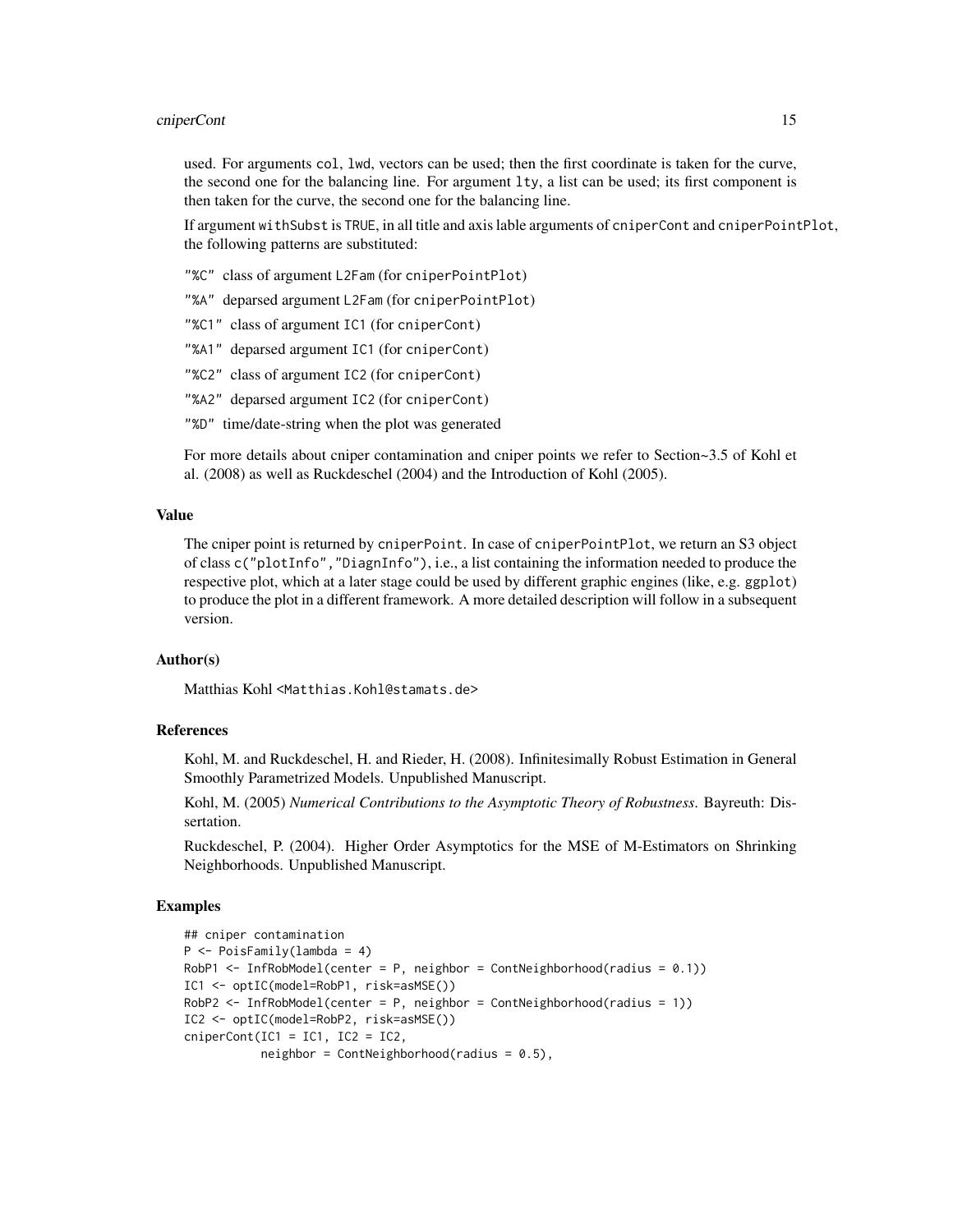```
risk = asMSE(),
          lower = 0, upper = 8, n = 101)## cniper point plot
cniperPointPlot(P, neighbor = ContNeighborhood(radius = 0.5),
               risk = asMSE(), lower = 0, upper = 10)
## Don't run to reduce check time on CRAN
## cniper point
cniperPoint(P, neighbor = ContNeighborhood(radius = 0.5),
           risk = askE(), lower = 0, upper = 4)cniperPoint(P, neighbor = ContNeighborhood(radius = 0.5),
           risk = asMSE(), lower = 4, upper = 8)
```

| CniperPointPlot | Wrapper function for cniperPointPlot - Computation and Plot of |  |  |  |
|-----------------|----------------------------------------------------------------|--|--|--|
|                 | Cniper Contamination and Cniper Points                         |  |  |  |

# Description

The wrapper CniperPointPlot (capital C!) takes most of arguments to the cniperPointPlot (lower case c!) function by default and gives a user possibility to run the function with low number of arguments.

# Usage

```
CniperPointPlot(fam, ...,
 lower = getdistrOption("DistrResolution"),
 upper = 1 - getdistrOption("DistrResolution"),
 with.legend = TRUE, rescale = FALSE, withCall = TRUE)
```
# Arguments

| fam          | object of class L2ParamFamily                                 |
|--------------|---------------------------------------------------------------|
| .            | additional parameters (in particular to be passed on to plot) |
| lower        | the lower end point of the contamination interval             |
| upper        | the upper end point of the contamination interval             |
| with. legend | the flag for showing the legend of the plot                   |
| rescale      | the flag for rescaling the axes for better view of the plot   |
| withCall     | the flag for the call output                                  |

#### Value

invisible(NULL)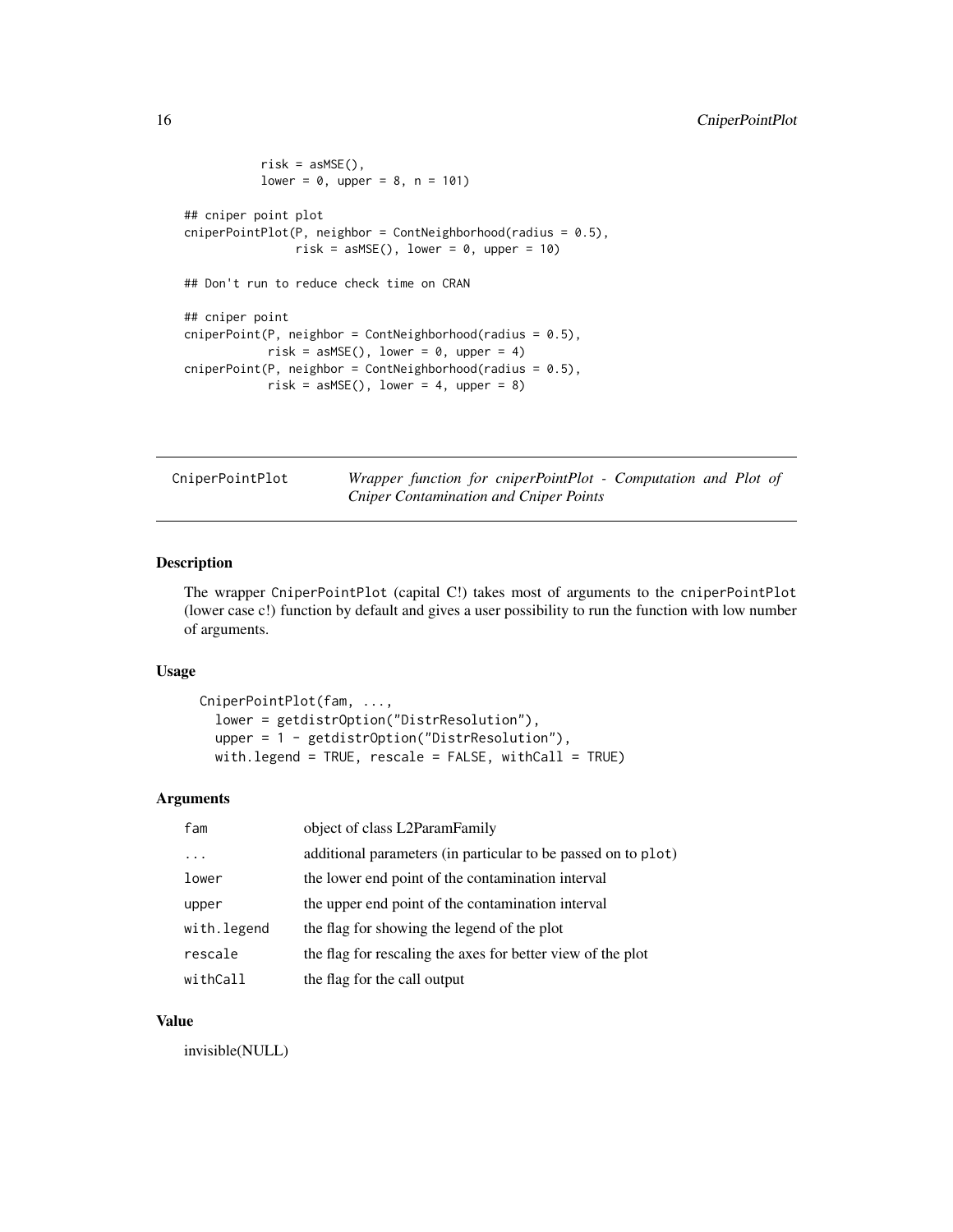# <span id="page-16-0"></span>comparePlot-methods 17

# Details

Calls cniperPointPlot with suitably chosen defaults; if withCall == TRUE, the call to cniperPointPlot is returned.

## Examples

```
L2fam <- NormLocationScaleFamily()
CniperPointPlot(fam=L2fam, main = "Normal location and scale",
                lower = 0, upper = 2.5, withCall = FALSE)
```
comparePlot-methods *Compare - Plots*

# Description

Plots 2-4 influence curves to the same model.

# Details

S4-Method comparePlot for signature IC,IC has been enhanced compared to its original definition in RobAStBase so that if argument MBRB is NA, it is filled automatically by a call to optIC which computes the MBR-IC on the fly. To this end, there is an additional argument n. MBR defaulting to 10000 to determine the number of evaluation points.

#### Examples

```
N0 <- NormLocationScaleFamily(mean=0, sd=1)
N0.Rob1 <- InfRobModel(center = N0,
           neighbor = ContNeighbourhood(radius = 0.5))## Don't run to reduce check time on CRAN
## Not run:
IC1 \leq - optIC(model = N0, risk = asCov())IC2 \leq optIC(model = N0.Rob1, risk = asMSE()comparePlot(IC1,IC2, withMBR=TRUE)
## End(Not run)
```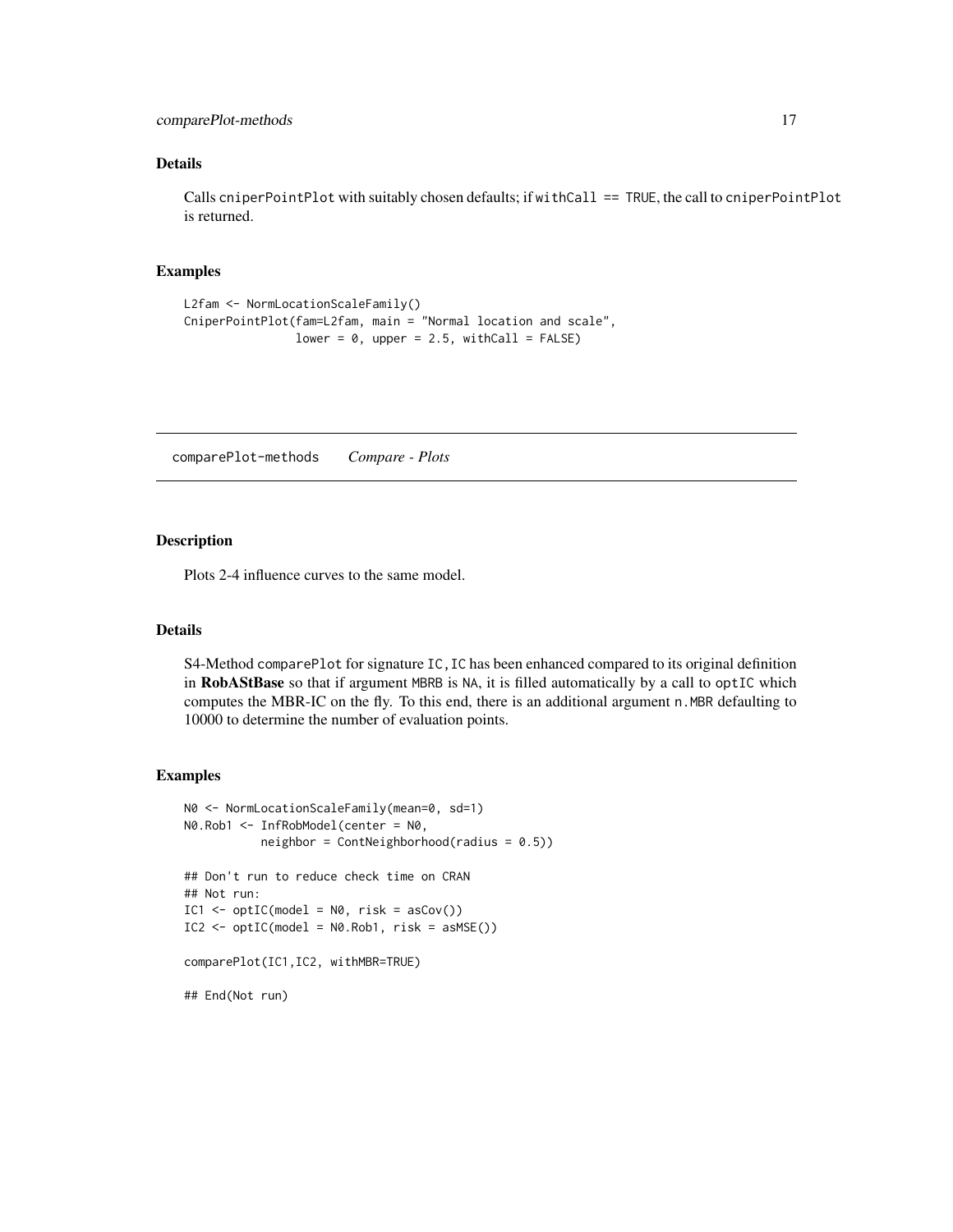```
get.asGRisk.fct-methods
```
*Methods for Function get.asGRisk.fct in Package 'ROptEst'*

## Description

get.asGRisk.fct-methods to produce a function in r,s,b for computing a particular asGRisk

#### Usage

```
get.asGRisk.fct(Risk)
## S4 method for signature 'asMSE'
get.asGRisk.fct(Risk)
## S4 method for signature 'asL1'
get.asGRisk.fct(Risk)
## S4 method for signature 'asL4'
get.asGRisk.fct(Risk)
```
# **Arguments**

Risk a risk of class "asGRisk"

#### Details

get.asGRisk.fct is used internally in functions [getAsRisk](#page-18-1) and [getReq](#page-53-1).

#### Value

```
get.asGRisk.fct
```
a function with arguments r (radius), s (square root of (trace of) variance), b bias to compute the respective risk of an IC with this bias and variance at the respective radius.

# Methods

```
get.asGRisk.fct signature(Risk = "asMSE"): method for asymptotic mean squared error.
get.asGRisk.fct signature(Risk = "asL1"): method for asymptotic mean absolute error.
get.asGRisk.fct signature(Risk = "asL4"): method for asymptotic mean power 4 error.
```
# Author(s)

Peter Ruckdeschel <peter.ruckdeschel@uni-oldenburg.de>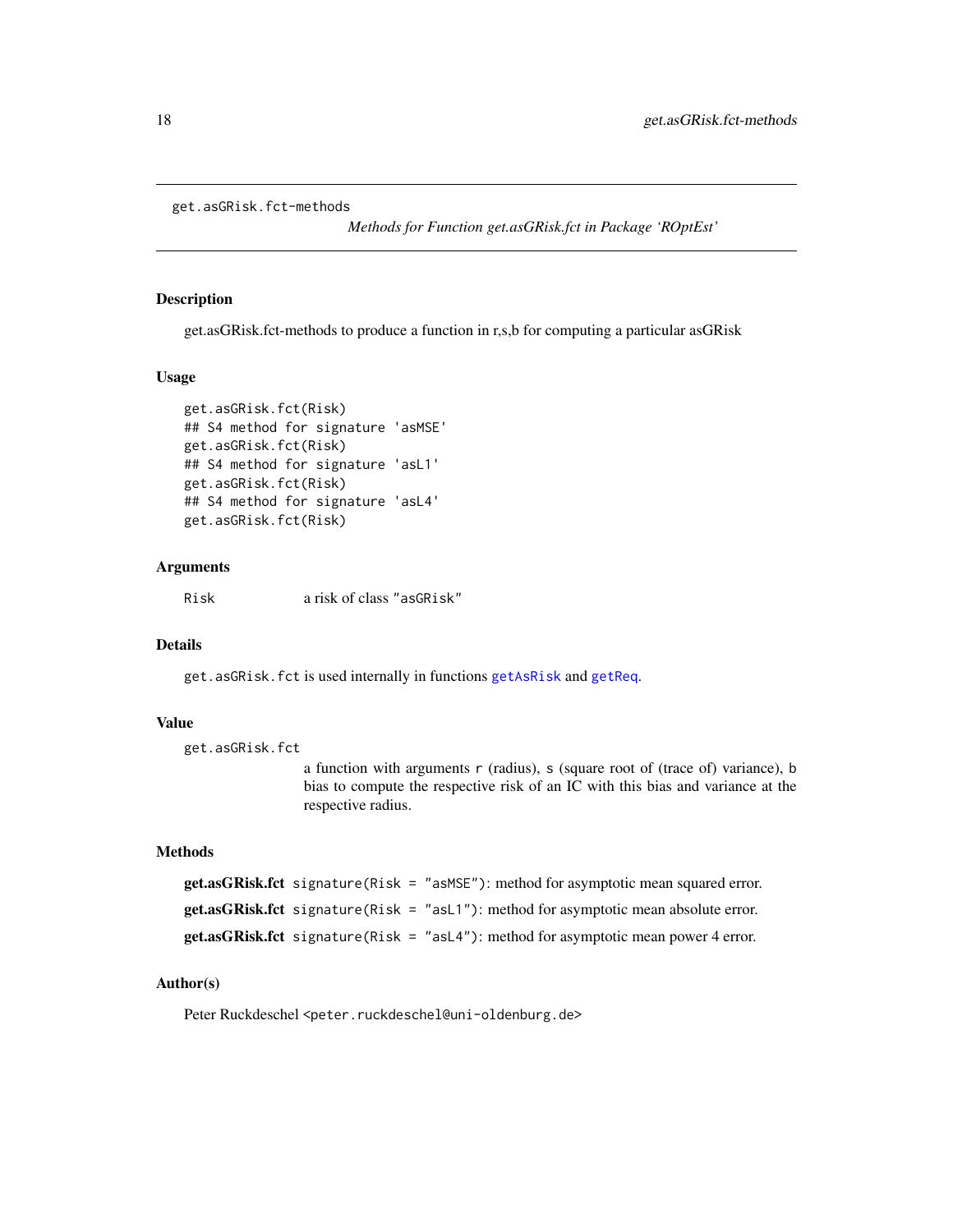<span id="page-18-1"></span><span id="page-18-0"></span>

#### Description

Generic function for the computation of asymptotic risks. This function is rarely called directly. It is used by other functions.

#### Usage

```
getAsRisk(risk, L2deriv, neighbor, biastype, ...)
## S4 method for signature 'asMSE, UnivariateDistribution, Neighborhood, ANY'
getAsRisk(risk,
    L2deriv, neighbor, biastype, normtype = NULL, clip = NULL, cent = NULL,
    stand, trafo, ...)
## S4 method for signature 'asL1, UnivariateDistribution, Neighborhood, ANY'
getAsRisk(risk,
    L2deriv, neighbor, biastype, normtype = NULL, clip = NULL, cent = NULL,
    stand, trafo, ...)
## S4 method for signature 'asL4,UnivariateDistribution,Neighborhood,ANY'
getAsRisk(risk,
    L2deriv, neighbor, biastype, normtype = NULL, clip = NULL, cent = NULL,
    stand, trafo, ...)
## S4 method for signature 'asMSE, EuclRandVariable, Neighborhood, ANY'
getAsRisk(risk,
    L2deriv, neighbor, biastype, normtype = NULL, clip = NULL, cent = NULL,
    stand, trafo, ...)
## S4 method for signature 'asBias,UnivariateDistribution,ContNeighborhood,ANY'
getAsRisk(risk,
    L2deriv, neighbor, biastype, normtype = NULL, clip = NULL, cent = NULL,
    stand = NULL, train (...)## S4 method for signature
## 'asBias,UnivariateDistribution,ContNeighborhood,onesidedBias'
getAsRisk(
   risk, L2deriv, neighbor, biastype, normtype = NULL, clip = NULL, cent = NULL,
    stand = NULL, trafo, ...)## S4 method for signature
## 'asBias,UnivariateDistribution,ContNeighborhood,asymmetricBias'
getAsRisk(
   risk, L2deriv, neighbor, biastype, normtype = NULL, clip = NULL, cent = NULL,
```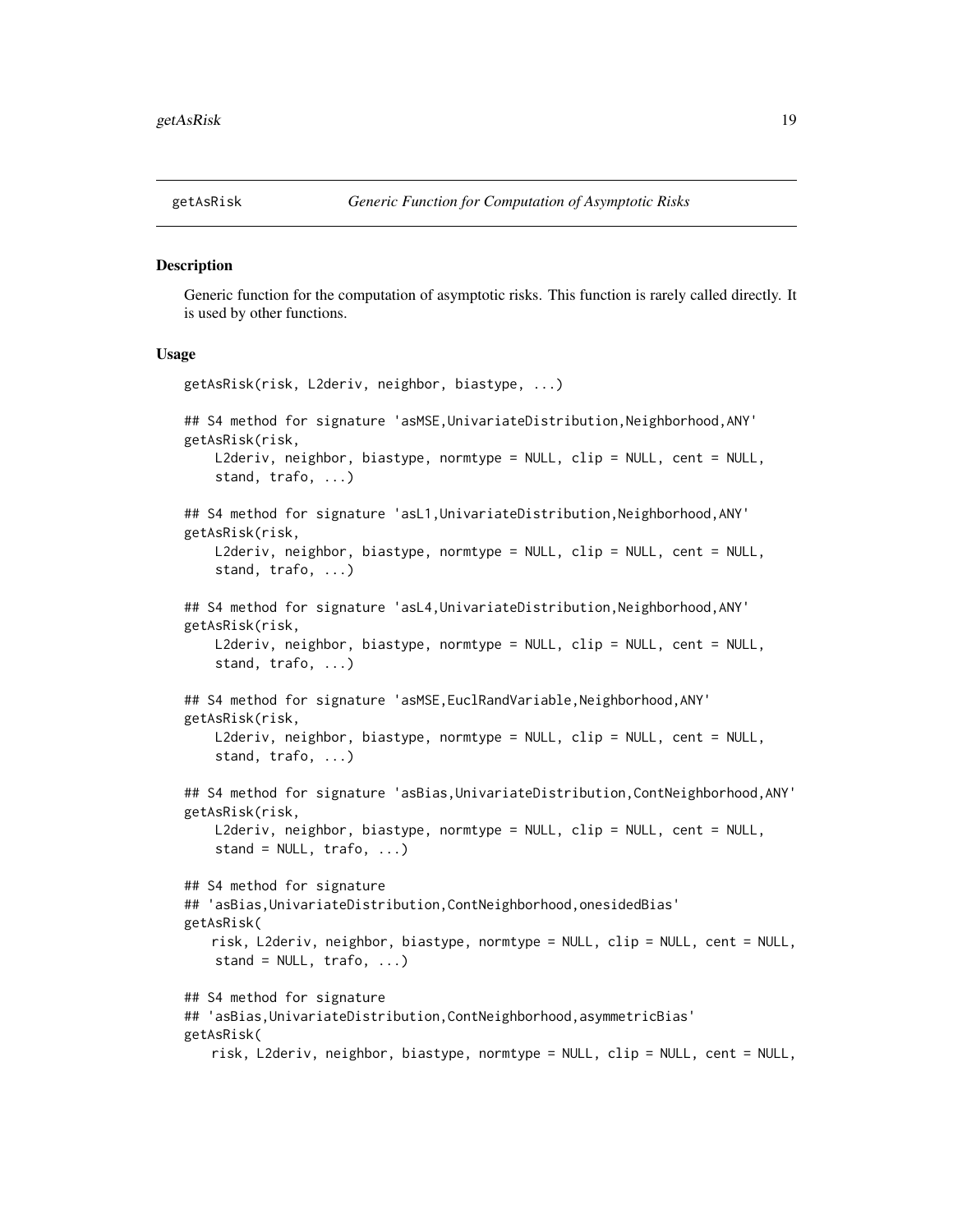```
stand = NULL, train, t =## S4 method for signature
## 'asBias,UnivariateDistribution,TotalVarNeighborhood,ANY'
getAsRisk(
   risk, L2deriv, neighbor, biastype, normtype = NULL, clip = NULL, cent = NULL,
   stand = NULL, train (...)## S4 method for signature 'asBias,RealRandVariable,ContNeighborhood,ANY'
getAsRisk(
   risk,L2deriv, neighbor, biastype, normtype = NULL, clip = NULL, cent = NULL,
   stand = NULL, Distr, DistrSymm, L2derivSymm,
   L2derivDistrSymm, Finfo, trafo, z.start, A.start, maxiter, tol,
   warn, verbose = NULL, \ldots)## S4 method for signature 'asBias,RealRandVariable,TotalVarNeighborhood,ANY'
getAsRisk(
   risk, L2deriv, neighbor, biastype, normtype = NULL,
   clip = NULL, cent = NULL, stand = NULL, Distr, DistrSymm, L2derivSymm,
   L2derivDistrSymm, Finfo, trafo, z.start, A.start, maxiter, tol,
   warn, verbose = NULL, \ldots)## S4 method for signature 'asCov,UnivariateDistribution,ContNeighborhood,ANY'
getAsRisk(
   risk, L2deriv, neighbor, biastype, normtype = NULL, clip, cent, stand,
    trafo = NULL, ...## S4 method for signature
## 'asCov,UnivariateDistribution,TotalVarNeighborhood,ANY'
getAsRisk(
   risk, L2deriv, neighbor, biastype, normtype = NULL, clip, cent, stand,
    trafo = NULL, ...## S4 method for signature 'asCov,RealRandVariable,ContNeighborhood,ANY'
getAsRisk(risk,
   L2deriv, neighbor, biastype, normtype = NULL, clip = NULL, cent, stand,
   Distr, trafo = NULL, V.comp = matrix(TRUE, ncol = nrow(stand),
   nrow = nrow(stat)), w, ...)
## S4 method for signature
## 'trAsCov,UnivariateDistribution,UncondNeighborhood,ANY'
getAsRisk(
   risk, L2deriv, neighbor, biastype, normtype = NULL, clip, cent, stand,
   trafo = NULL, ...## S4 method for signature 'trAsCov,RealRandVariable,ContNeighborhood,ANY'
getAsRisk(risk,
   L2deriv, neighbor, biastype, normtype, clip, cent, stand, Distr,
   trafo = NULL, V.comp = matrix(TRUE, ncol = nrow(stand),
```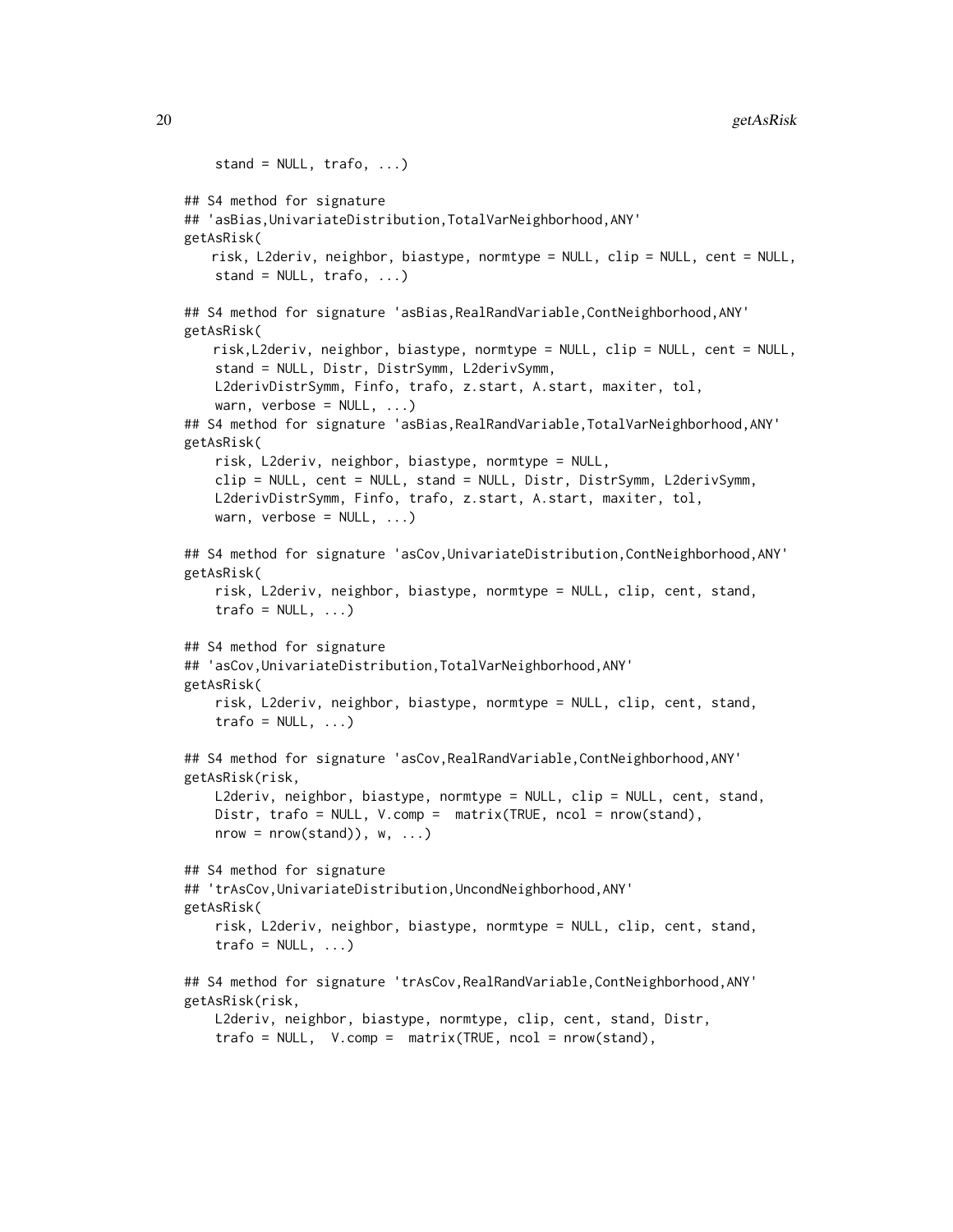```
nrow = nrow(stat)), w, ...)
## S4 method for signature
## 'asAnscombe, UnivariateDistribution, UncondNeighborhood, ANY'
getAsRisk(
   risk, L2deriv, neighbor, biastype, normtype = NULL, clip, cent, stand,
   trafo = NULL, FI, ...## S4 method for signature 'asAnscombe,RealRandVariable,ContNeighborhood,ANY'
getAsRisk(risk,
   L2deriv, neighbor, biastype, normtype, clip, cent, stand, Distr, trafo = NULL,
   V.compile = matrix(TRUE, ncol = nrow(stat)), nrow = nrow(stat)),FI, w, ...## S4 method for signature
## 'asUnOvShoot,UnivariateDistribution,UncondNeighborhood,ANY'
getAsRisk(
   risk, L2deriv, neighbor, biastype, normtype = NULL, clip, cent, stand,
   trafo, ...)
## S4 method for signature
## 'asSemivar,UnivariateDistribution,Neighborhood,onesidedBias'
getAsRisk(
   risk, L2deriv, neighbor, biastype, normtype = NULL, clip, cent, stand,
   trafo, ...)
```

| risk             | object of class "asRisk".                                                    |
|------------------|------------------------------------------------------------------------------|
| L2deriv          | L2-derivative of some L2-differentiable family of probability distributions. |
| neighbor         | object of class "Neighborhood".                                              |
| biastype         | object of class "ANY".                                                       |
| .                | additional parameters; often used to enable flexible calls.                  |
| clip             | optimal clipping bound.                                                      |
| cent             | optimal centering constant.                                                  |
| stand            | standardizing matrix.                                                        |
| Finfo            | matrix: the Fisher Information of the parameter.                             |
| trafo            | matrix: transformation of the parameter.                                     |
| Distr            | object of class "Distribution".                                              |
| DistrSymm        | object of class "DistributionSymmetry".                                      |
| L2derivSymm      | object of class "FunSymmList".                                               |
| L2derivDistrSymm |                                                                              |
|                  | object of class "DistrSymmList".                                             |
| z.start          | initial value for the centering constant.                                    |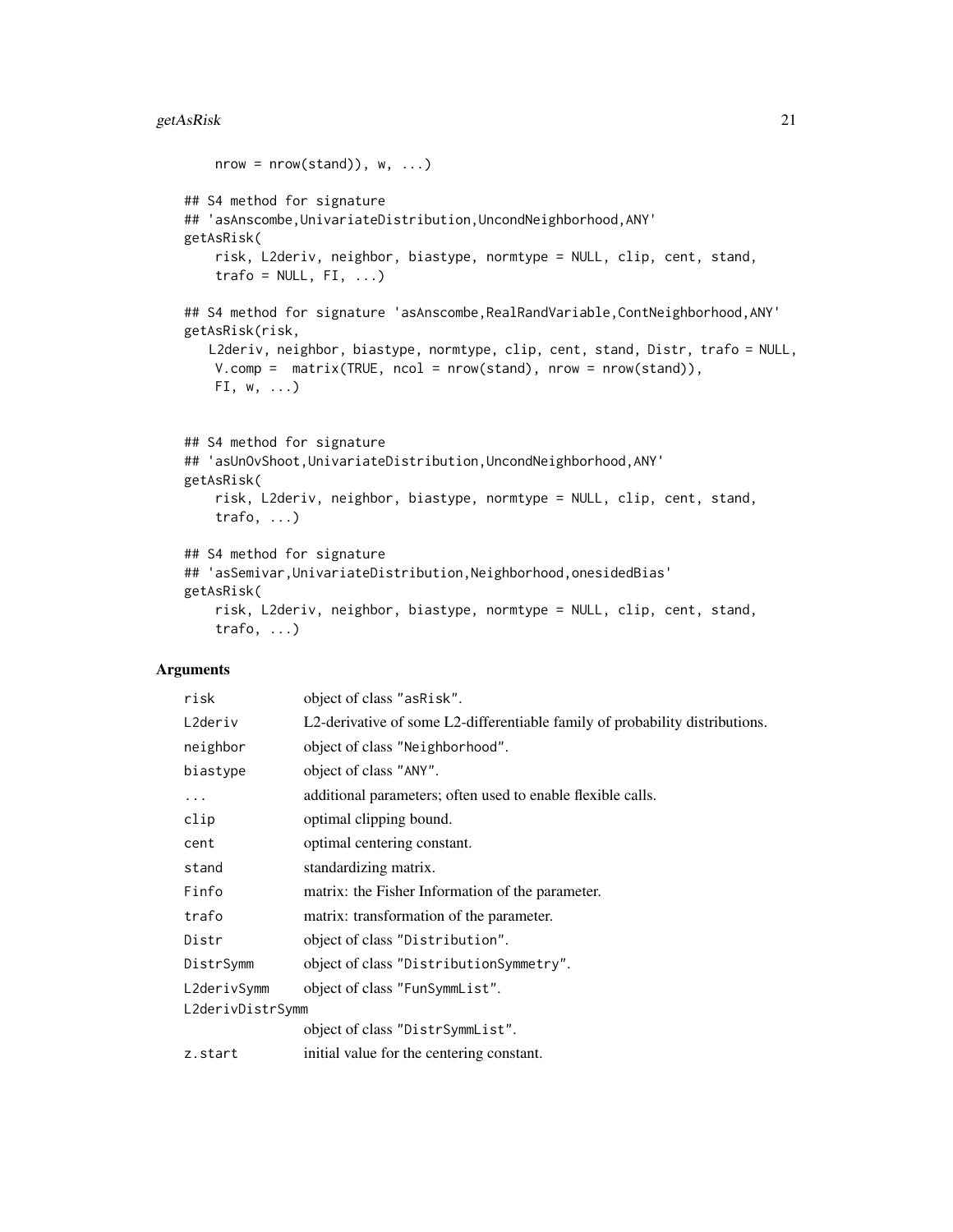| A.start    | initial value for the standardizing matrix.                                             |
|------------|-----------------------------------------------------------------------------------------|
| maxiter    | the maximum number of iterations                                                        |
| tol        | the desired accuracy (convergence tolerance).                                           |
| warn       | logical: print warnings.                                                                |
| normtype   | object of class "NormType".                                                             |
| $V$ . comp | matrix: indication which components of the standardizing matrix have to be<br>computed. |
| W          | object of class RobWeight; current weight                                               |
| FI         | trace of the respective Fisher Information                                              |
| verbose    | logical: if TRUE some diagnostics are printed out.                                      |

## Details

This function is rarely called directly. It is used by other functions/methods.

#### Value

The asymptotic risk is computed.

#### Methods

- risk = "asMSE", L2deriv = "UnivariateDistribution", neighbor = "Neighborhood", biastype = "ANY": computes asymptotic mean square error in methods for function getInfRobIC.
- risk = "asL1", L2deriv = "UnivariateDistribution", neighbor = "Neighborhood", biastype = "ANY": computes asymptotic mean absolute error in methods for function getInfRobIC.
- risk = "asL4", L2deriv = "UnivariateDistribution", neighbor = "Neighborhood", biastype = "ANY": computes asymptotic mean power 4 error in methods for function getInfRobIC.
- risk = "asMSE", L2deriv = "EuclRandVariable", neighbor = "Neighborhood", biastype = "ANY": computes asymptotic mean square error in methods for function getInfRobIC.
- risk = "asBias", L2deriv = "UnivariateDistribution", neighbor = "ContNeighborhood", biastype = "ANY": computes standardized asymptotic bias in methods for function getInfRobIC.
- risk = "asBias", L2deriv = "UnivariateDistribution", neighbor = "ContNeighborhood", biastype = "onesidedBias": computes standardized asymptotic bias in methods for function getInfRobIC.
- risk = "asBias", L2deriv = "UnivariateDistribution", neighbor = "ContNeighborhood", biastype = "asymmetricBias": computes standardized asymptotic bias in methods for function getInfRobIC.
- risk = "asBias", L2deriv = "UnivariateDistribution", neighbor = "TotalVarNeighborhood", biastype = "ANY": computes standardized asymptotic bias in methods for function getInfRobIC.
- risk = "asBias", L2deriv = "RealRandVariable", neighbor = "ContNeighborhood", biastype = "ANY": computes standardized asymptotic bias in methods for function getInfRobIC.
- risk = "asCov", L2deriv = "UnivariateDistribution", neighbor = "ContNeighborhood", biastype = "ANY": computes asymptotic covariance in methods for function getInfRobIC.
- risk = "asCov", L2deriv = "UnivariateDistribution", neighbor = "TotalVarNeighborhood", biastype = "ANY": computes asymptotic covariance in methods for function getInfRobIC.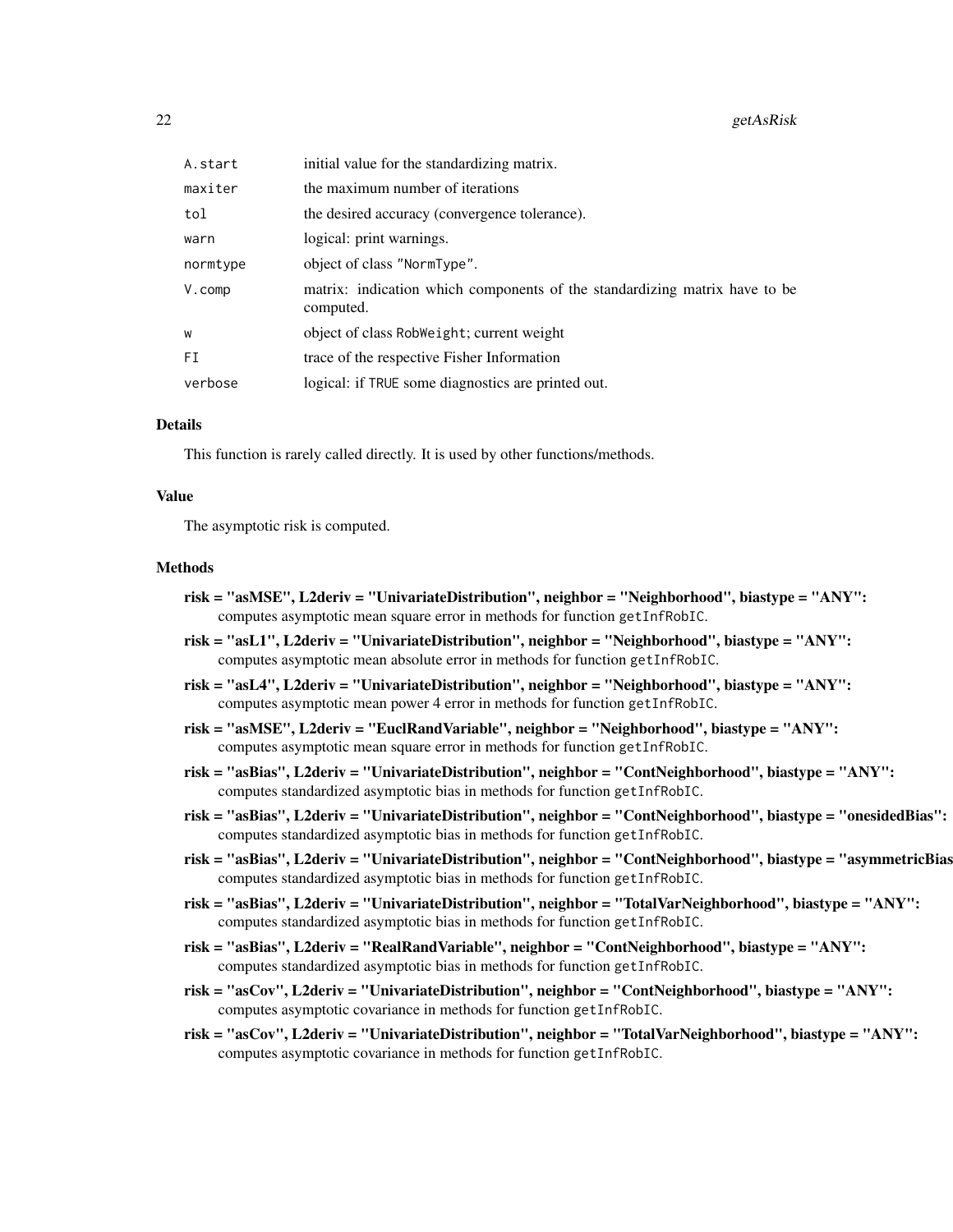#### <span id="page-22-0"></span>getBiasIC 23

- risk = "asCov", L2deriv = "RealRandVariable", neighbor = "ContNeighborhood", biastype = "ANY": computes asymptotic covariance in methods for function getInfRobIC.
- risk = "trAsCov", L2deriv = "UnivariateDistribution", neighbor = "UncondNeighborhood", biastype = "ANY": computes trace of asymptotic covariance in methods for function getInfRobIC.
- risk = "trAsCov", L2deriv = "RealRandVariable", neighbor = "ContNeighborhood", biastype = "ANY": computes trace of asymptotic covariance in methods for function getInfRobIC.
- risk = "asAnscombe", L2deriv = "UnivariateDistribution", neighbor = "UncondNeighborhood", biastype = "ANY": computes the ARE in the ideal model in methods for function getInfRobIC.
- risk = "asAnscombe", L2deriv = "RealRandVariable", neighbor = "ContNeighborhood", biastype = "ANY": computes the ARE in the ideal model in methods for function getInfRobIC.
- risk = "asUnOvShoot", L2deriv = "UnivariateDistribution", neighbor = "UncondNeighborhood", biastype = "ANY": computes asymptotic under-/overshoot risk in methods for function getInfRobIC.
- risk = "asSemivar", L2deriv = "UnivariateDistribution", neighbor = "Neighborhood", biastype = "onesidedBias": computes asymptotic semivariance in methods for function getInfRobIC.

#### Author(s)

Matthias Kohl <Matthias.Kohl@stamats.de>

#### References

Rieder, H. (1994) *Robust Asymptotic Statistics*. New York: Springer.

Ruckdeschel, P. and Rieder, H. (2004) Optimal Influence Curves for General Loss Functions. Statistics & Decisions *22*, 201-223.

Ruckdeschel, P. (2005) Optimally One-Sided Bounded Influence Curves. Mathematical Methods in Statistics *14*(1), 105-131.

Kohl, M. (2005) *Numerical Contributions to the Asymptotic Theory of Robustness*. Bayreuth: Dissertation.

## See Also

[asRisk-class](#page-0-0)

getBiasIC *Generic function for the computation of the asymptotic bias for an IC*

#### **Description**

Generic function for the computation of the asymptotic bias for an IC.

## Usage

```
getBiasIC(IC, neighbor, ...)
## S4 method for signature 'HampIC,UncondNeighborhood'
getBiasIC(IC, neighbor, L2Fam, ...)
```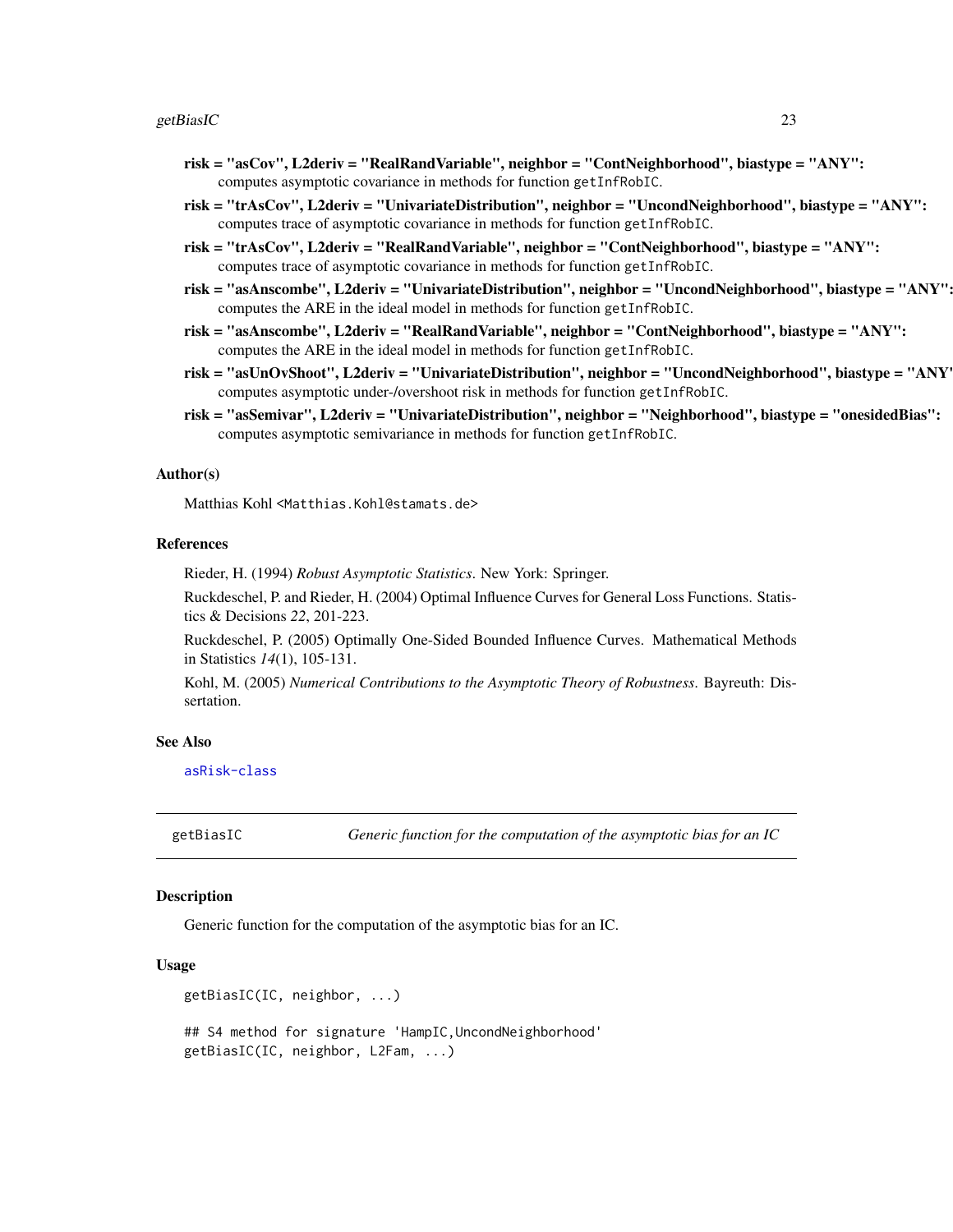## **Arguments**

| IC       | object of class "InfluenceCurve" |
|----------|----------------------------------|
| neighbor | object of class "Neighborhood".  |
| L2Fam    | object of class "L2ParamFamily". |
|          | additional parameters            |

# Details

This function is rarely called directly. It is used by other functions/methods.

#### Value

The bias of the IC is computed.

# Methods

- IC = "HampIC", neighbor = "UncondNeighborhood" reads off the as. bias from the risks-slot of the IC.
- $IC = "TotalVarIC", neighbor = "UncondNeighbourhood" reads off the as. bias from the risks$ slot of the IC, resp. if this is NULL from the corresponding Lagrange Multipliers.

## Note

This generic function is still under construction.

#### Author(s)

Peter Ruckdeschel <peter.ruckdeschel@uni-oldenburg.de>

## References

Huber, P.J. (1968) Robust Confidence Limits. Z. Wahrscheinlichkeitstheor. Verw. Geb. 10:269– 278.

Rieder, H. (1980) Estimates derived from robust tests. Ann. Stats. 8: 106–115.

Rieder, H. (1994) *Robust Asymptotic Statistics*. New York: Springer.

Kohl, M. (2005) *Numerical Contributions to the Asymptotic Theory of Robustness*. Bayreuth: Dissertation.

Ruckdeschel, P. and Kohl, M. (2005) Computation of the Finite Sample Bias of M-estimators on Neighborhoods.

## See Also

[getRiskIC-methods](#page-55-1), [InfRobModel-class](#page-0-0)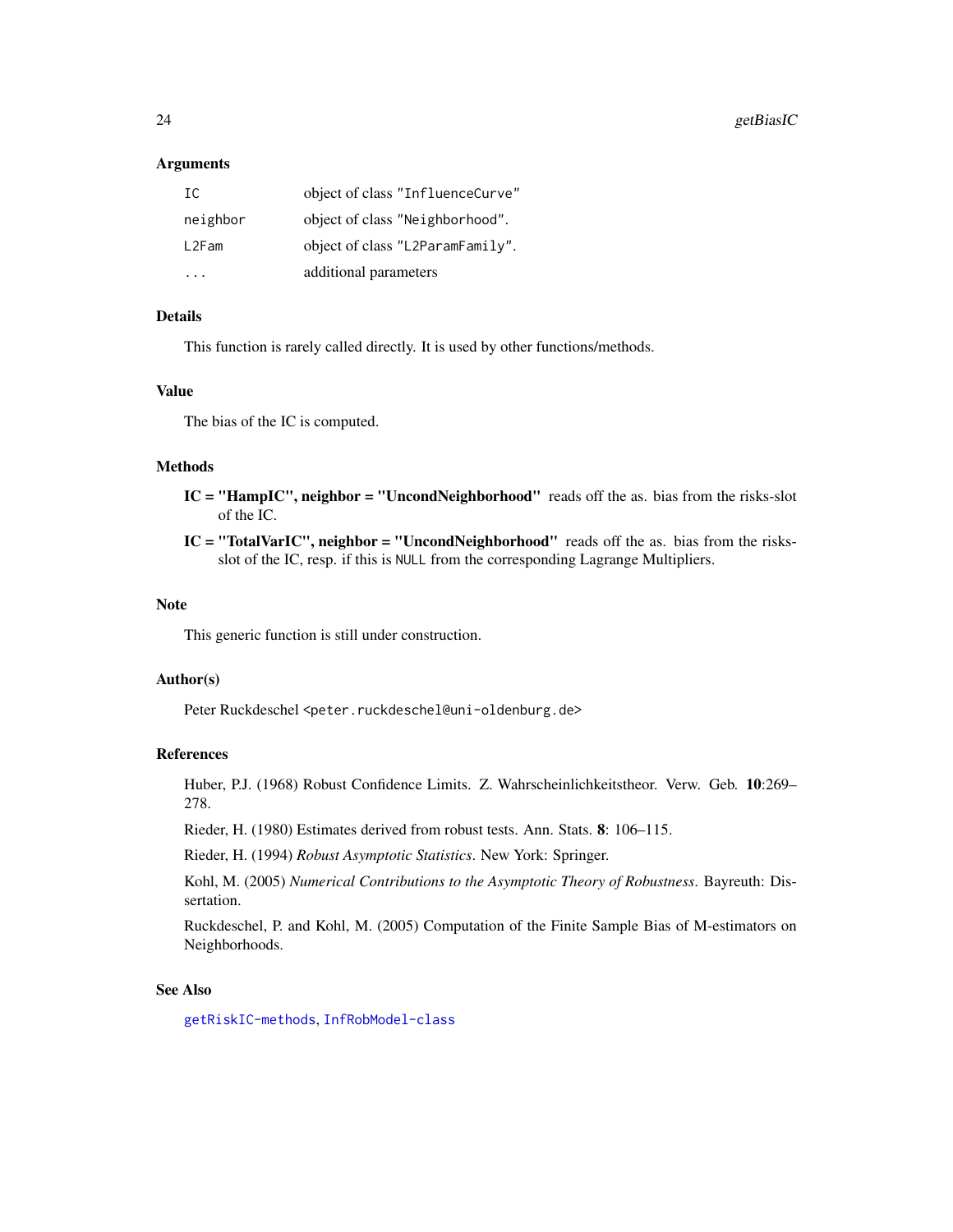<span id="page-24-0"></span>

## **Description**

Generic function for the computation of the optimal clipping bound in case of robust models with fixed neighborhoods. This function is rarely called directly. It is used to compute optimally robust ICs.

## Usage

```
getFixClip(clip, Distr, risk, neighbor, ...)
## S4 method for signature 'numeric,Norm,fiUnOvShoot,ContNeighborhood'
getFixClip(clip, Distr, risk, neighbor)
```
## S4 method for signature 'numeric,Norm,fiUnOvShoot,TotalVarNeighborhood' getFixClip(clip, Distr, risk, neighbor)

# Arguments

| clip     | positive real: clipping bound   |
|----------|---------------------------------|
| Distr    | object of class "Distribution". |
| risk     | object of class "RiskType".     |
| neighbor | object of class "Neighborhood". |
|          | additional parameters.          |

# Value

The optimal clipping bound is computed.

## Methods

```
clip = "numeric", Distr = "Norm", risk = "fiUnOvShoot", neighbor = "ContNeighborhood"
     optimal clipping bound for finite-sample under-/overshoot risk.
```
clip = "numeric", Distr = "Norm", risk = "fiUnOvShoot", neighbor = "TotalVarNeighborhood" optimal clipping bound for finite-sample under-/overshoot risk.

#### Author(s)

Matthias Kohl <Matthias.Kohl@stamats.de>

## References

Huber, P.J. (1968) Robust Confidence Limits. Z. Wahrscheinlichkeitstheor. Verw. Geb. 10:269– 278.

Kohl, M. (2005) *Numerical Contributions to the Asymptotic Theory of Robustness*. Bayreuth: Dissertation.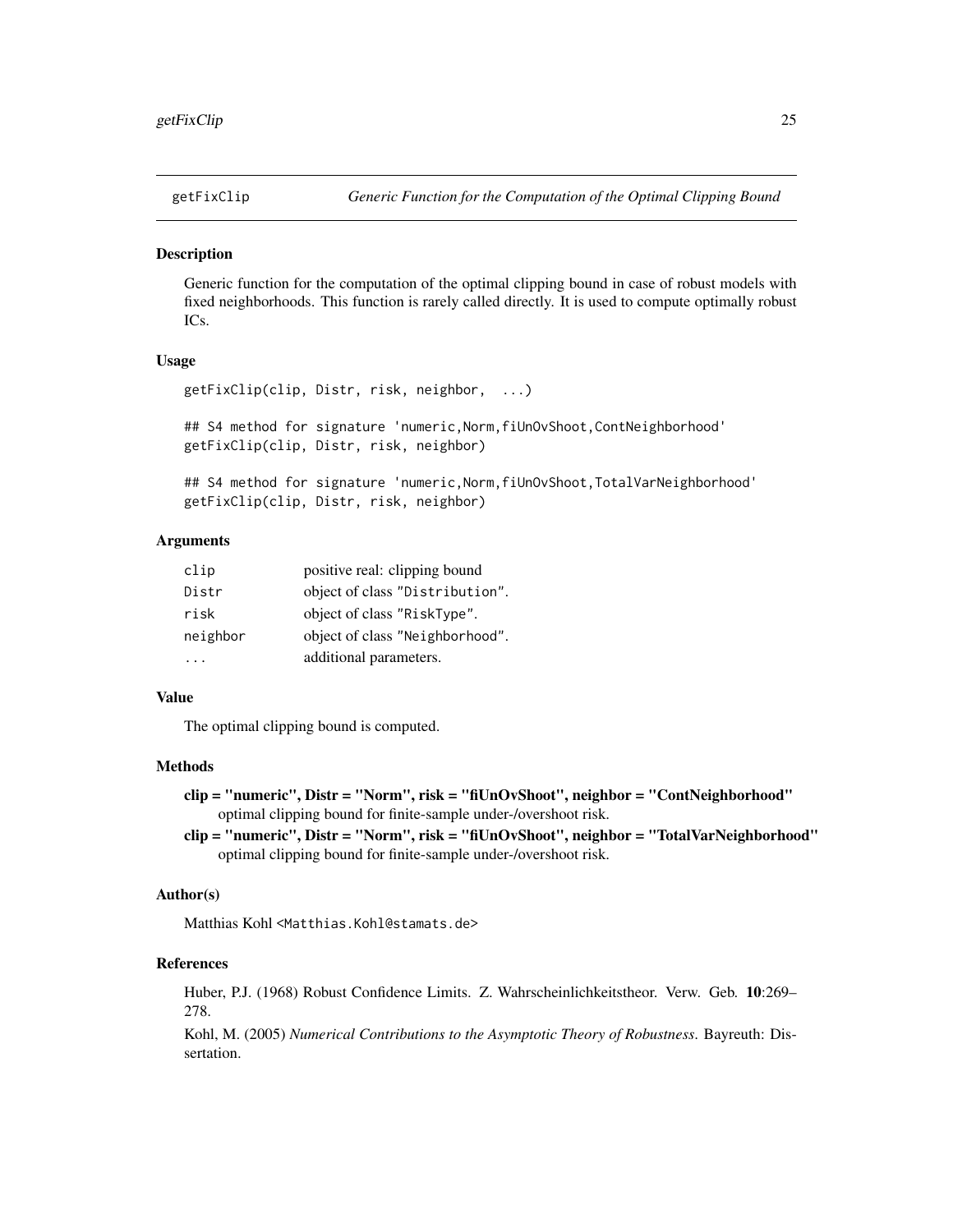# <span id="page-25-0"></span>See Also

#### [ContIC-class](#page-0-0), [TotalVarIC-class](#page-0-0)

getFixRobIC *Generic Function for the Computation of Optimally Robust ICs*

# **Description**

Generic function for the computation of optimally robust ICs in case of robust models with fixed neighborhoods. This function is rarely called directly.

#### Usage

getFixRobIC(Distr, risk, neighbor, ...) ## S4 method for signature 'Norm, fiUnOvShoot, UncondNeighborhood' getFixRobIC(Distr, risk, neighbor, sampleSize, upper, lower, maxiter, tol, warn, Algo, cont)

# Arguments

| Distr      | object of class "Distribution".               |
|------------|-----------------------------------------------|
| risk       | object of class "RiskType".                   |
| neighbor   | object of class "Neighborhood".               |
| .          | additional parameters.                        |
| sampleSize | integer: sample size.                         |
| upper      | upper bound for the optimal clipping bound.   |
| lower      | lower bound for the optimal clipping bound.   |
| maxiter    | the maximum number of iterations.             |
| tol        | the desired accuracy (convergence tolerance). |
| warn       | logical: print warnings.                      |
| Algo       | "A" or "B".                                   |
| cont       | "left" or "right".                            |

#### Details

Computation of the optimally robust IC in sense of Huber (1968) which is also treated in Kohl (2005). The Algorithm used to compute the exact finite sample risk is introduced and explained in Kohl (2005). It is based on FFT.

# Value

The optimally robust IC is computed.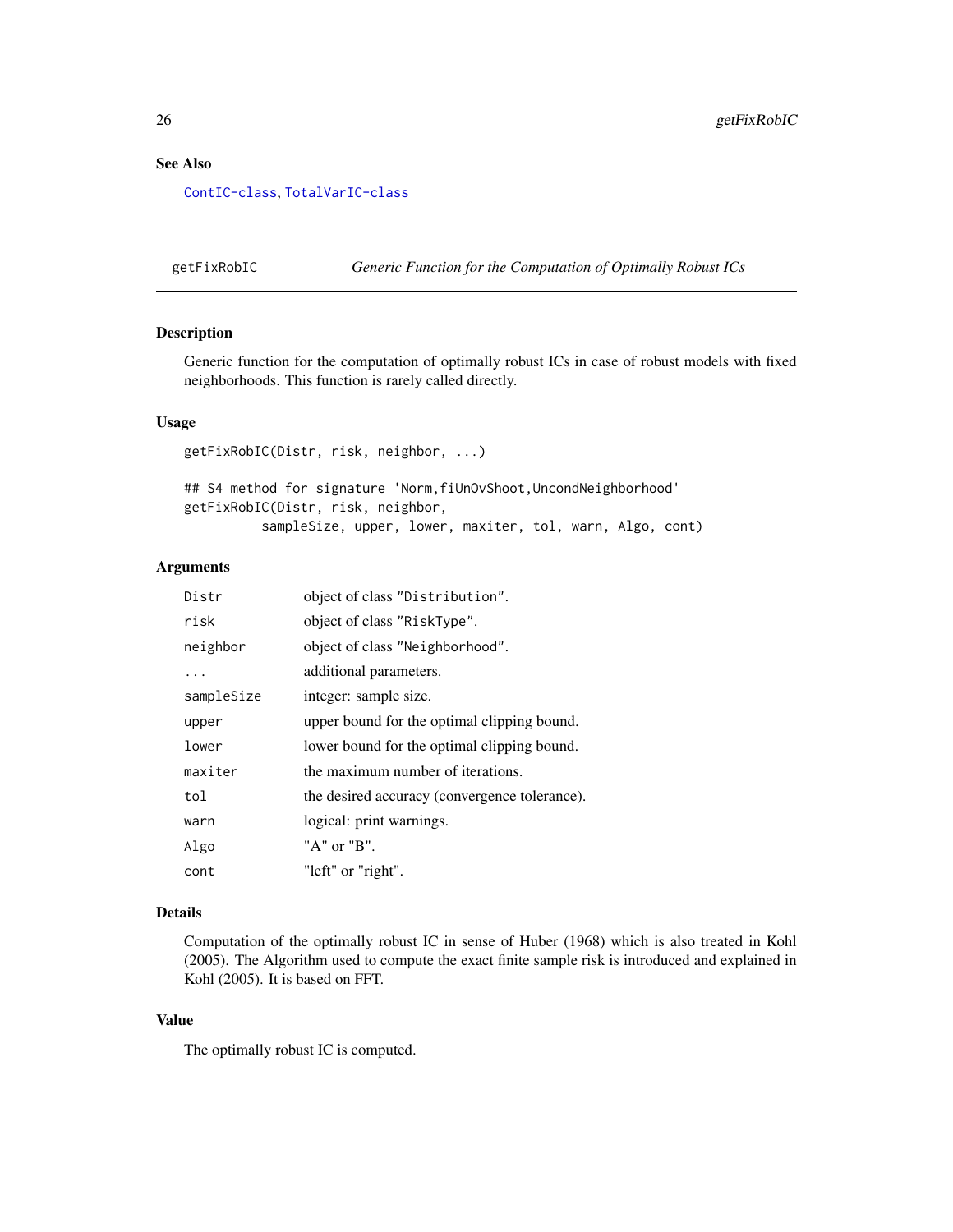# <span id="page-26-0"></span>getIneffDiff 27

## Methods

Distr = "Norm", risk = "fiUnOvShoot", neighbor = "UncondNeighborhood" computes the optimally robust influence curve for one-dimensional normal location and finite-sample under- /overshoot risk.

#### Author(s)

Matthias Kohl <Matthias.Kohl@stamats.de>

# References

Huber, P.J. (1968) Robust Confidence Limits. Z. Wahrscheinlichkeitstheor. Verw. Geb. 10:269– 278.

Rieder, H. (1980) Estimates derived from robust tests. Ann. Stats. 8: 106-115.

Kohl, M. (2005) *Numerical Contributions to the Asymptotic Theory of Robustness*. Bayreuth: Dissertation.

# See Also

[FixRobModel-class](#page-0-0)

getIneffDiff *Generic Function for the Computation of Inefficiency Differences*

#### Description

Generic function for the computation of inefficiency differencies. This function is rarely called directly. It is used to compute the radius minimax IC and the least favorable radius.

## Usage

```
getIneffDiff(radius, L2Fam, neighbor, risk, ...)
## S4 method for signature 'numeric,L2ParamFamily,UncondNeighborhood,asMSE'
getIneffDiff(
          radius, L2Fam, neighbor, risk, loRad, upRad, loRisk, upRisk,
          z.start = NULL, A.start = NULL, upper.b = NULL, lower.b = NULL,
        OptOrIter = "iterate", MaxIter, eps, warn, loNorm = NULL, upNorm = NULL,
          verbose = NULL, ..., withReturnff = FALSE)
```

| radius   | neighborhood radius.                              |
|----------|---------------------------------------------------|
| L2Fam    | L2-differentiable family of probability measures. |
| neighbor | object of class "Neighborhood".                   |
| risk     | object of class "RiskType".                       |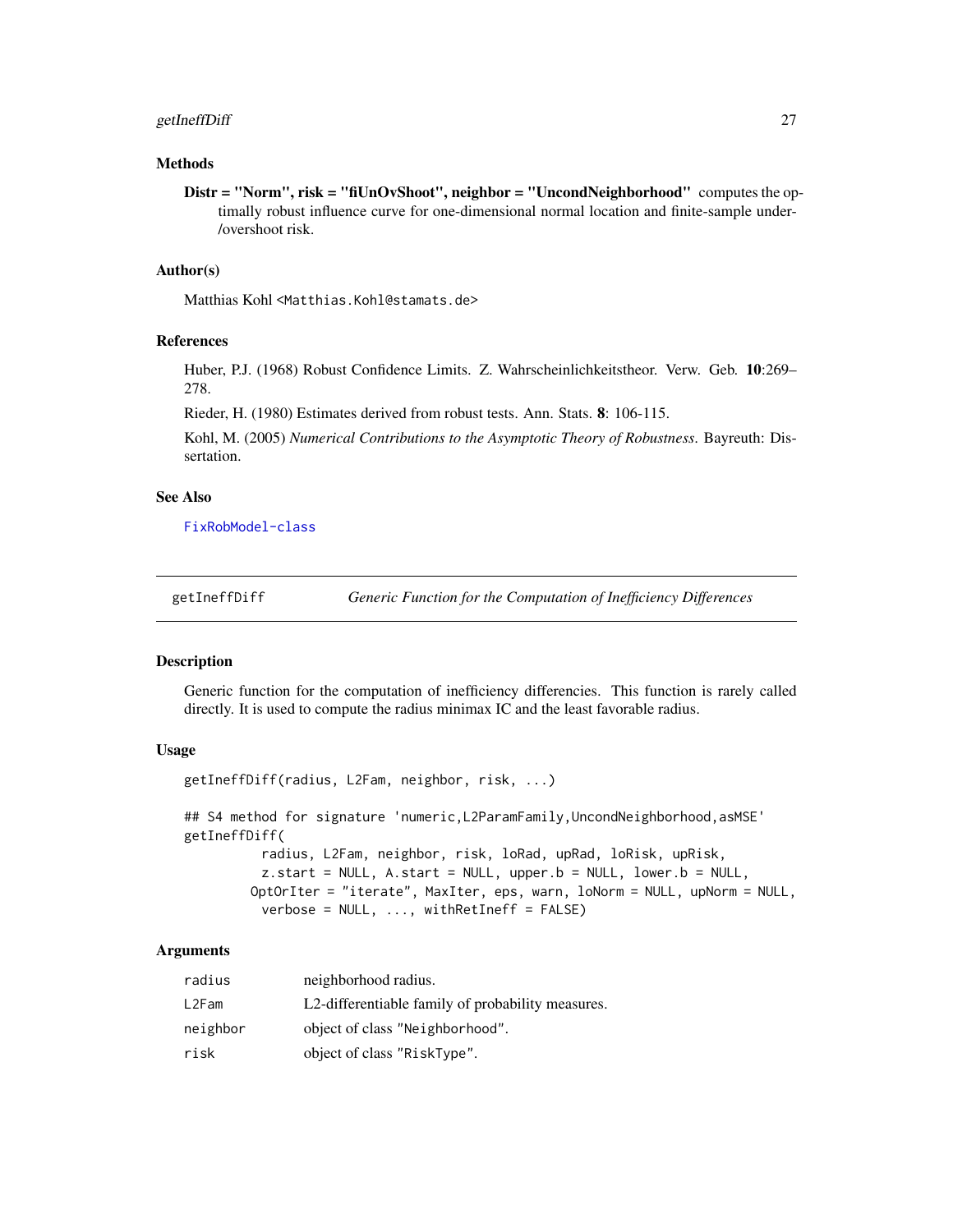| loRad        | the lower end point of the interval to be searched.                                                                                                                                                                                                                                                                                                                                                                                                                                                                                                                                                                                                                                                                                             |
|--------------|-------------------------------------------------------------------------------------------------------------------------------------------------------------------------------------------------------------------------------------------------------------------------------------------------------------------------------------------------------------------------------------------------------------------------------------------------------------------------------------------------------------------------------------------------------------------------------------------------------------------------------------------------------------------------------------------------------------------------------------------------|
| upRad        | the upper end point of the interval to be searched.                                                                                                                                                                                                                                                                                                                                                                                                                                                                                                                                                                                                                                                                                             |
| loRisk       | the risk at the lower end point of the interval.                                                                                                                                                                                                                                                                                                                                                                                                                                                                                                                                                                                                                                                                                                |
| upRisk       | the risk at the upper end point of the interval.                                                                                                                                                                                                                                                                                                                                                                                                                                                                                                                                                                                                                                                                                                |
| z.start      | initial value for the centering constant.                                                                                                                                                                                                                                                                                                                                                                                                                                                                                                                                                                                                                                                                                                       |
| A.start      | initial value for the standardizing matrix.                                                                                                                                                                                                                                                                                                                                                                                                                                                                                                                                                                                                                                                                                                     |
| upper.b      | upper bound for the optimal clipping bound.                                                                                                                                                                                                                                                                                                                                                                                                                                                                                                                                                                                                                                                                                                     |
| lower.b      | lower bound for the optimal clipping bound.                                                                                                                                                                                                                                                                                                                                                                                                                                                                                                                                                                                                                                                                                                     |
| OptOrIter    | character; which method to be used for determining Lagrange multipliers A and<br>a: if (partially) matched to "optimize", getLagrangeMultByOptim is used;<br>otherwise: by default, or if matched to "iterate" or to "doubleiterate",<br>getLagrangeMultByIter is used. More specifically, when using getLagrangeMultByIter,<br>and if argument risk is of class "asGRisk", by default and if matched to "iterate"<br>we use only one (inner) iteration, if matched to "doubleiterate" we use up to<br>Maxiter (inner) iterations.                                                                                                                                                                                                              |
| MaxIter      | the maximum number of iterations                                                                                                                                                                                                                                                                                                                                                                                                                                                                                                                                                                                                                                                                                                                |
| eps          | the desired accuracy (convergence tolerance).                                                                                                                                                                                                                                                                                                                                                                                                                                                                                                                                                                                                                                                                                                   |
| warn         | logical: print warnings.                                                                                                                                                                                                                                                                                                                                                                                                                                                                                                                                                                                                                                                                                                                        |
| loNorm       | object of class "NormType"; used in selfstandardization to evaluate the bias of<br>the current IC in the norm of the lower bound                                                                                                                                                                                                                                                                                                                                                                                                                                                                                                                                                                                                                |
| upNorm       | object of class "NormType"; used in selfstandardization to evaluate the bias of<br>the current IC in the norm of the upper bound                                                                                                                                                                                                                                                                                                                                                                                                                                                                                                                                                                                                                |
| verbose      | logical: if TRUE, some messages are printed                                                                                                                                                                                                                                                                                                                                                                                                                                                                                                                                                                                                                                                                                                     |
|              | further arguments to be passed on to getInfRobIC                                                                                                                                                                                                                                                                                                                                                                                                                                                                                                                                                                                                                                                                                                |
| withRetIneff | logical: if TRUE, getIneffDiff returns the vector of lower and upper ineffi-<br>ciency (components named "lo" and "up"), otherwise (default) the difference.<br>The latter was used in radiusMinimaxIC up to version 0.8 for a call to uniroot<br>directly. In order to speed up things (i.e., not to call the expensive getInfRobIC<br>once again at the zero, up to version 0.8 we had some awkward assign-sys. frame<br>construction to modify the caller writing the upper inefficiency already com-<br>puted to the caller environment; having capsulated this into try from version<br>0.9 on, this became even more awkward, so from version 0.9 onwards, we in-<br>stead use the TRUE-alternative when calling it from radiusMinimaxIC. |

# Value

The inefficieny difference between the left and the right margin of a given radius interval is computed.

# Methods

radius = "numeric", L2Fam = "L2ParamFamily", neighbor = "UncondNeighborhood", risk = "asMSE": computes difference of asymptotic MSE–inefficiency for the boundaries of a given radius interval.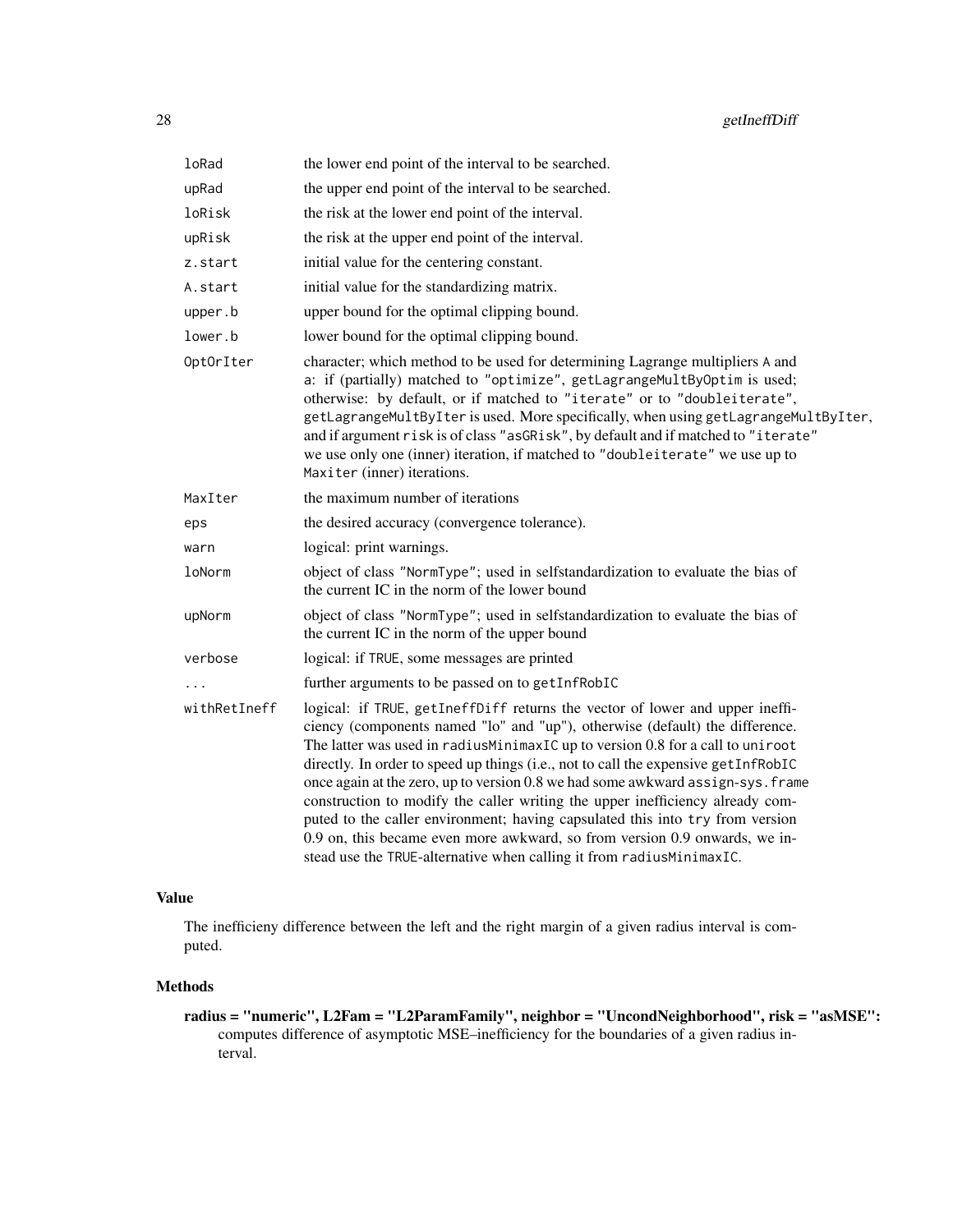#### <span id="page-28-0"></span>getInfCent 29

## Author(s)

Matthias Kohl <Matthias.Kohl@stamats.de>

#### References

Rieder, H., Kohl, M. and Ruckdeschel, P. (2008) The Costs of not Knowing the Radius. Statistical Methods and Applications, *17*(1) 13-40.

Rieder, H., Kohl, M. and Ruckdeschel, P. (2001) The Costs of not Knowing the Radius. Submitted. Appeared as discussion paper Nr. 81. SFB 373 (Quantification and Simulation of Economic Processes), Humboldt University, Berlin; also available under [www.uni-bayreuth.de/departments/](www.uni-bayreuth.de/departments/math/org/mathe7/RIEDER/pubs/RR.pdf) [math/org/mathe7/RIEDER/pubs/RR.pdf](www.uni-bayreuth.de/departments/math/org/mathe7/RIEDER/pubs/RR.pdf)

Kohl, M. (2005) *Numerical Contributions to the Asymptotic Theory of Robustness*. Bayreuth: Dissertation.

## See Also

[radiusMinimaxIC](#page-73-1), [leastFavorableRadius](#page-61-1)

| getInfCent | Generic Function for the Computation of the Optimal Centering Con- |
|------------|--------------------------------------------------------------------|
|            | stant/Lower Clipping Bound                                         |

#### **Description**

Generic function for the computation of the optimal centering constant (contamination neighborhoods) respectively, of the optimal lower clipping bound (total variation neighborhood). This function is rarely called directly. It is used to compute optimally robust ICs.

#### Usage

```
getInfCent(L2deriv, neighbor, biastype, ...)
## S4 method for signature 'UnivariateDistribution,ContNeighborhood,BiasType'
getInfCent(L2deriv,
     neighbor, biastype, clip, cent, tol.z, symm, trafo)
## S4 method for signature
## 'UnivariateDistribution,TotalVarNeighborhood,BiasType'
getInfCent(L2deriv,
     neighbor, biastype, clip, cent, tol.z, symm, trafo)
## S4 method for signature 'RealRandVariable, ContNeighborhood, BiasType'
getInfCent(L2deriv,
     neighbor, biastype, Distr, z.comp, w, tol.z = .Machine$double.eps^.5, ...)
## S4 method for signature 'RealRandVariable,TotalVarNeighborhood,BiasType'
```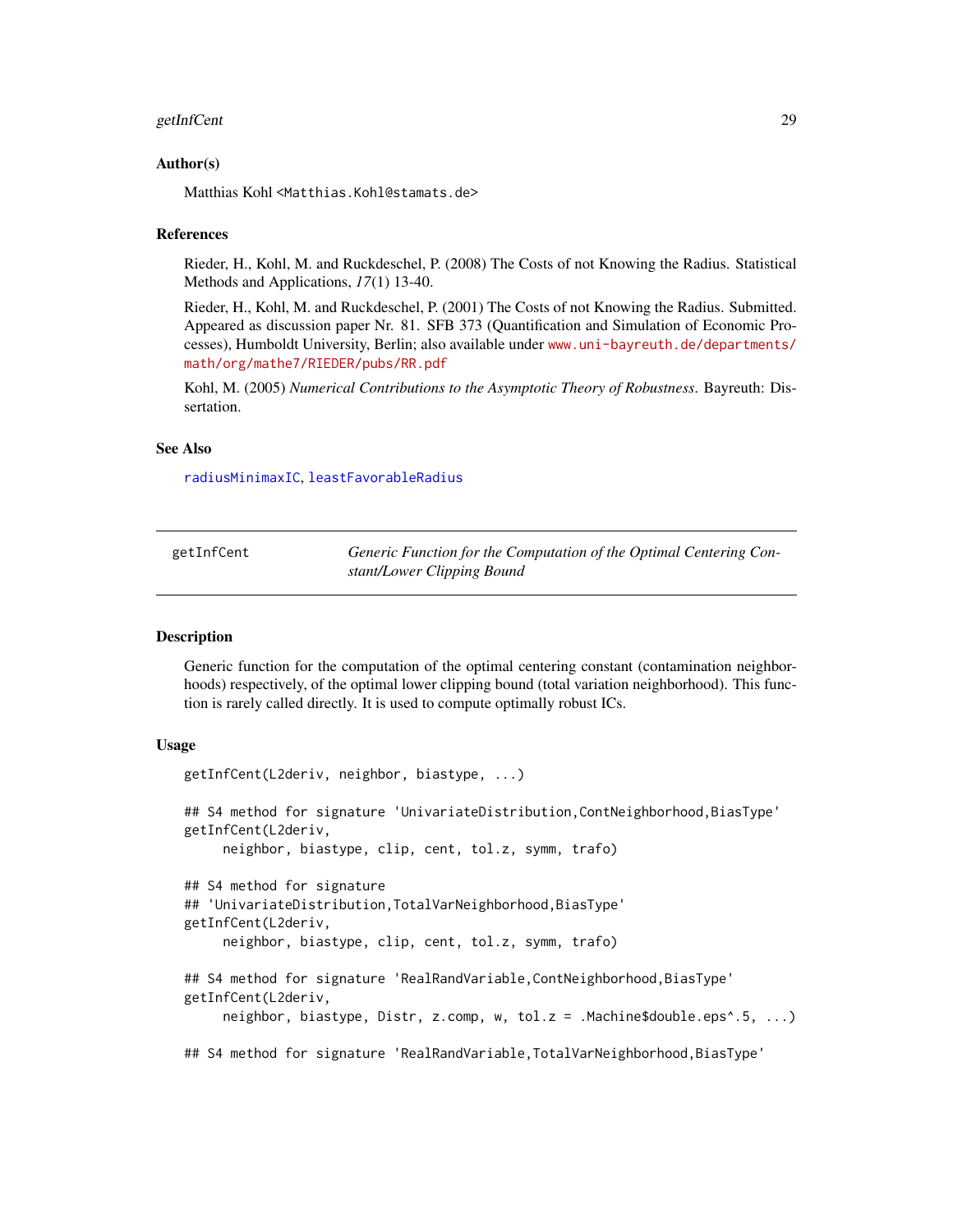```
getInfCent(L2deriv,
     neighbor, biastype, Distr, z.comp, w, tol.z = .Machine$double.eps^.5,...)
## S4 method for signature
## 'UnivariateDistribution,ContNeighborhood,onesidedBias'
getInfCent(L2deriv,
     neighbor, biastype, clip, cent, tol.z, symm, trafo)
## S4 method for signature
## 'UnivariateDistribution,ContNeighborhood,asymmetricBias'
getInfCent(L2deriv,
     neighbor, biastype, clip, cent, tol.z, symm, trafo)
```
# Arguments

| L2deriv  | L2-derivative of some L2-differentiable family of probability measures.                       |
|----------|-----------------------------------------------------------------------------------------------|
| neighbor | object of class "Neighborhood".                                                               |
| biastype | object of class "BiasType".                                                                   |
| .        | additional parameters, in particular for expectation E.                                       |
| clip     | optimal clipping bound.                                                                       |
| cent     | optimal centering constant.                                                                   |
| tol.z    | the desired accuracy (convergence tolerance).                                                 |
| symm     | logical: indicating symmetry of L2deriv.                                                      |
| trafo    | matrix: transformation of the parameter.                                                      |
| Distr    | object of class Distribution.                                                                 |
| z.comp   | logical vector: indication which components of the centering constant have to<br>be computed. |
| W        | object of class RobWeight; current weight.                                                    |
|          |                                                                                               |

# Value

The optimal centering constant is computed.

## **Methods**

| L2deriv = "UnivariateDistribution", neighbor = "ContNeighborhood", biastype = "BiasType" |  |
|------------------------------------------------------------------------------------------|--|
| computation of optimal centering constant for symmetric bias.                            |  |

- L2deriv = "UnivariateDistribution", neighbor = "TotalVarNeighborhood", biastype = "BiasType" computation of optimal lower clipping bound for symmetric bias.
- L2deriv = "RealRandVariable", neighbor = "TotalVarNeighborhood", biastype = "BiasType" computation of optimal centering constant for symmetric bias.
- L2deriv = "RealRandVariable", neighbor = "ContNeighborhood", biastype = "BiasType" computation of optimal centering constant for symmetric bias.

```
L2deriv = "UnivariateDistribution", neighbor = "ContNeighborhood", biastype = "onesidedBias"
     computation of optimal centering constant for onesided bias.
```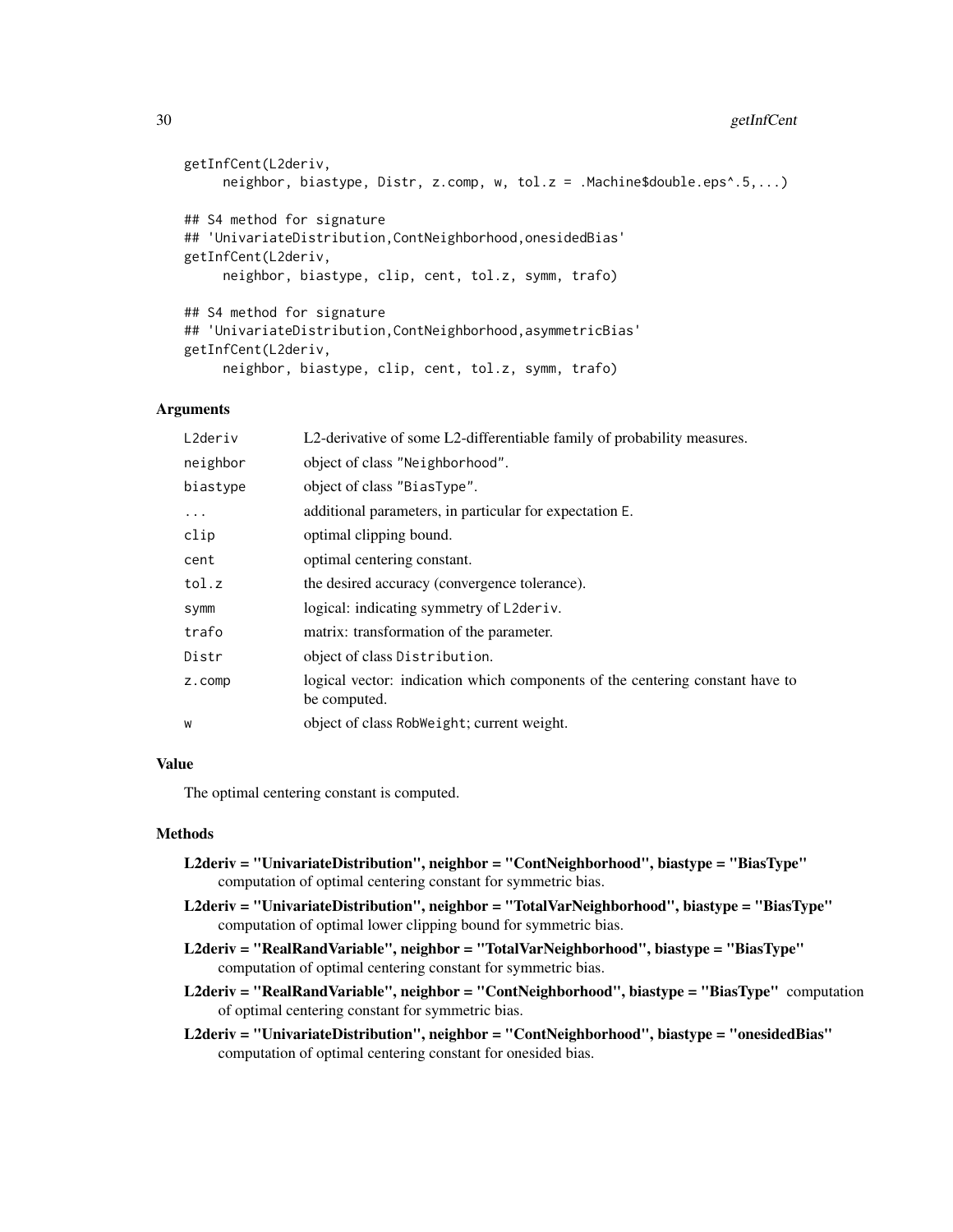## <span id="page-30-0"></span>getInfClip 31

L2deriv = "UnivariateDistribution", neighbor = "ContNeighborhood", biastype = "asymmetricBias" computation of optimal centering constant for asymmetric bias.

#### Author(s)

Matthias Kohl <Matthias.Kohl@stamats.de>, Peter Ruckdeschel <peter.ruckdeschel@uni-oldenburg.de>

## References

Rieder, H. (1994) *Robust Asymptotic Statistics*. New York: Springer.

Ruckdeschel, P. (2005) Optimally One-Sided Bounded Influence Curves. Mathematical Methods in Statistics *14*(1), 105-131.

Kohl, M. (2005) *Numerical Contributions to the Asymptotic Theory of Robustness*. Bayreuth: Dissertation.

#### See Also

[ContIC-class](#page-0-0), [TotalVarIC-class](#page-0-0)

getInfClip *Generic Function for the Computation of the Optimal Clipping Bound*

#### **Description**

Generic function for the computation of the optimal clipping bound in case of infinitesimal robust models. This function is rarely called directly. It is used to compute optimally robust ICs.

#### Usage

```
getInfClip(clip, L2deriv, risk, neighbor, ...)
## S4 method for signature
## 'numeric,UnivariateDistribution,asMSE,ContNeighborhood'
getInfClip(
     clip, L2deriv, risk, neighbor, biastype, cent, symm, trafo)
## S4 method for signature
## 'numeric,UnivariateDistribution,asMSE,TotalVarNeighborhood'
getInfClip(
     clip, L2deriv, risk, neighbor, biastype, cent, symm, trafo)
## S4 method for signature
## 'numeric,UnivariateDistribution,asL1,ContNeighborhood'
getInfClip(
     clip, L2deriv, risk, neighbor, biastype, cent, symm, trafo)
## S4 method for signature
```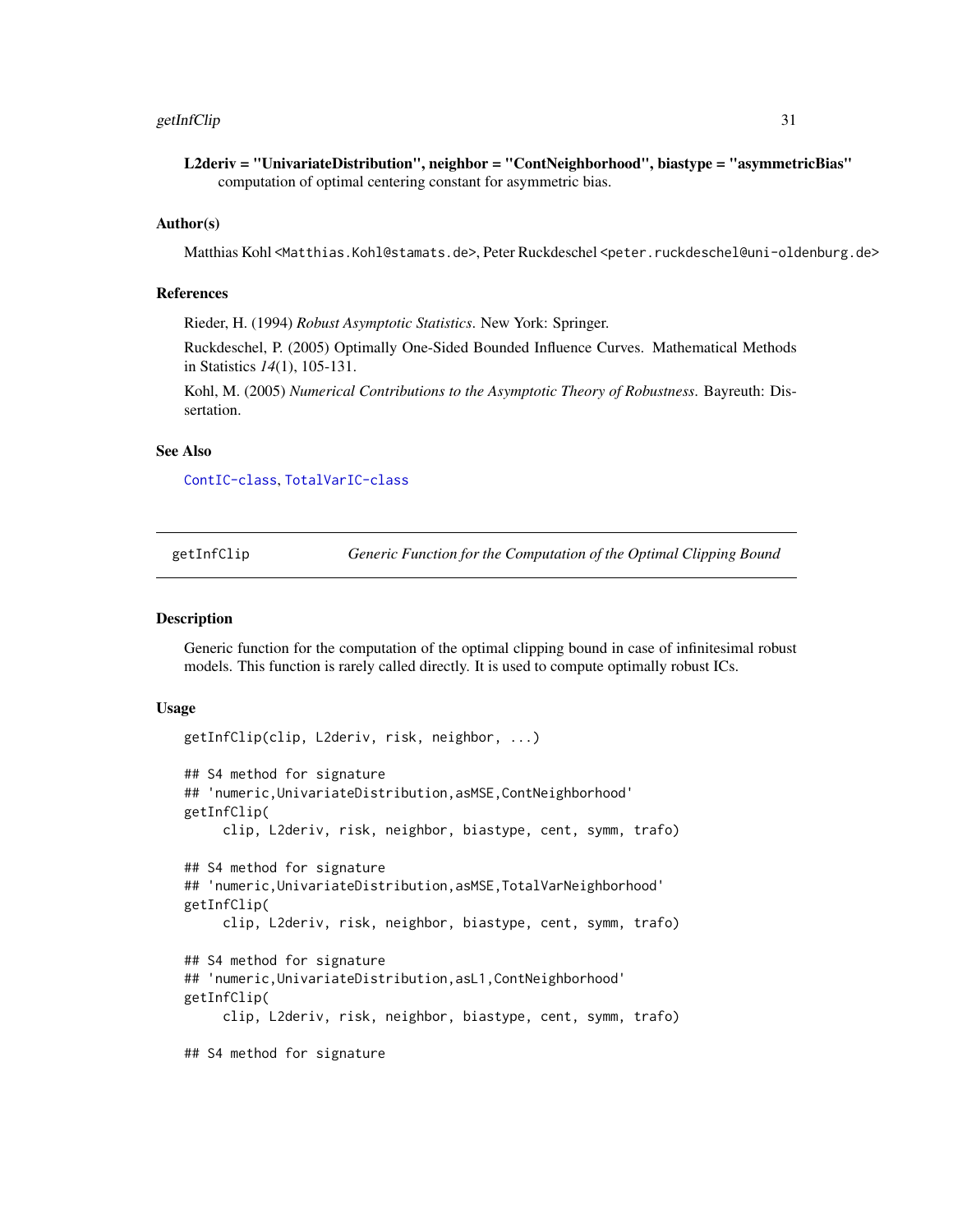```
## 'numeric,UnivariateDistribution,asL1,TotalVarNeighborhood'
getInfClip(
     clip, L2deriv, risk, neighbor, biastype, cent, symm, trafo)
## S4 method for signature
## 'numeric,UnivariateDistribution,asL4,ContNeighborhood'
getInfClip(
     clip, L2deriv, risk, neighbor, biastype, cent, symm, trafo)
## S4 method for signature
## 'numeric,UnivariateDistribution,asL4,TotalVarNeighborhood'
getInfClip(
     clip, L2deriv, risk, neighbor, biastype, cent, symm, trafo)
## S4 method for signature 'numeric,EuclRandVariable,asMSE,UncondNeighborhood'
getInfClip(
     clip, L2deriv, risk, neighbor, biastype, Distr, stand, cent, trafo, ...)
## S4 method for signature
## 'numeric,UnivariateDistribution,asUnOvShoot,UncondNeighborhood'
getInfClip(
     clip, L2deriv, risk, neighbor, biastype, cent, symm, trafo)
## S4 method for signature
## 'numeric,UnivariateDistribution,asSemivar,ContNeighborhood'
getInfClip(
     clip, L2deriv, risk, neighbor, biastype, cent, symm, trafo,...)
```
## Arguments

| clip     | positive real: clipping bound                                           |
|----------|-------------------------------------------------------------------------|
| L2deriv  | L2-derivative of some L2-differentiable family of probability measures. |
| risk     | object of class "RiskType".                                             |
| neighbor | object of class "Neighborhood".                                         |
| .        | additional parameters, in particular for expectation E                  |
| biastype | object of class "BiasType"                                              |
| cent     | optimal centering constant.                                             |
| stand    | standardizing matrix.                                                   |
| Distr    | object of class "Distribution".                                         |
| symm     | logical: indicating symmetry of L2deriv.                                |
| trafo    | matrix: transformation of the parameter.                                |

# Value

The optimal clipping bound is computed.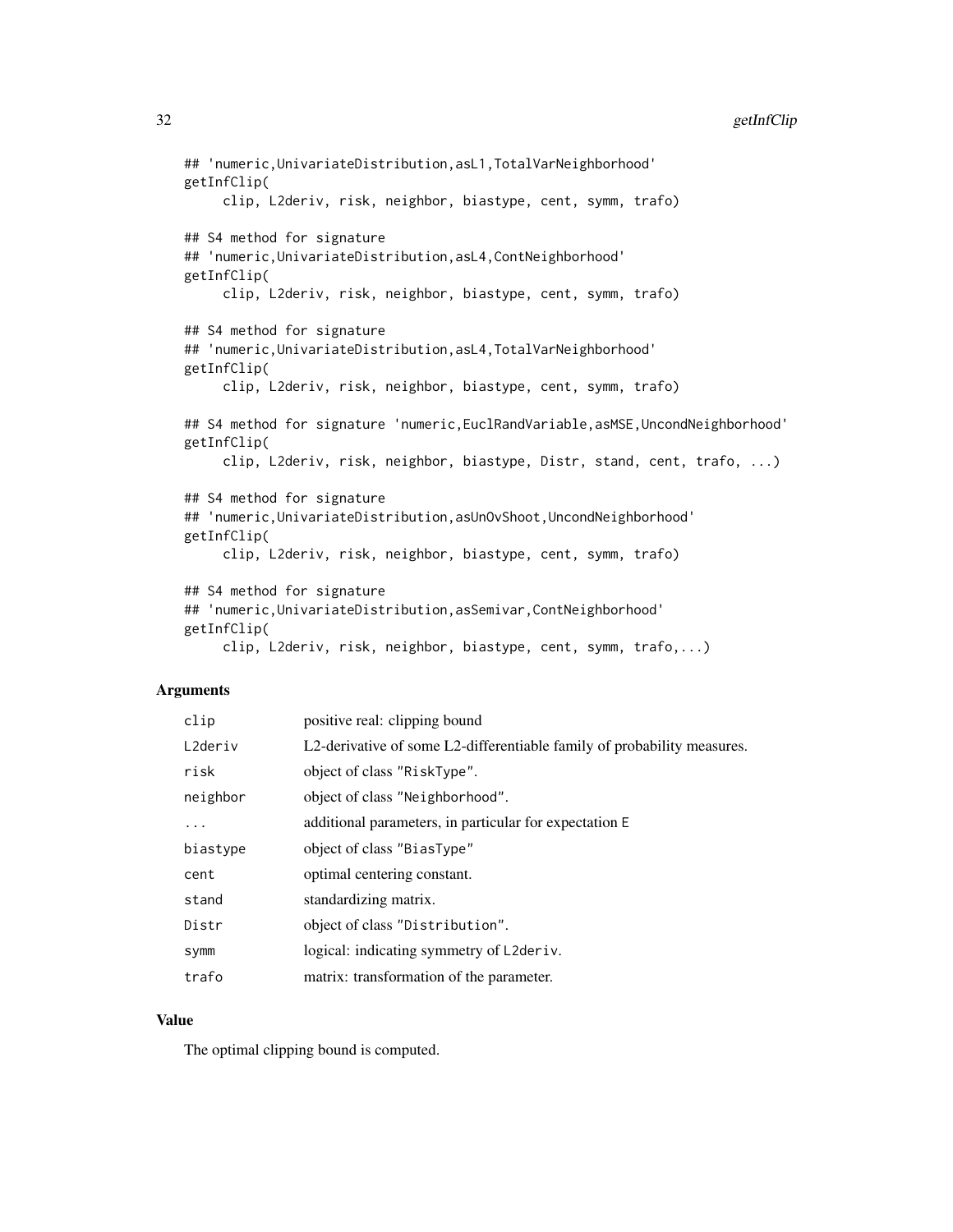#### getInfClip 33

## Methods

- clip = "numeric", L2deriv = "UnivariateDistribution", risk = "asMSE", neighbor = "ContNeighborhood" optimal clipping bound for asymtotic mean square error.
- clip = "numeric", L2deriv = "UnivariateDistribution", risk = "asMSE", neighbor = "TotalVarNeighborhood" optimal clipping bound for asymtotic mean square error.
- clip = "numeric", L2deriv = "EuclRandVariable", risk = "asMSE", neighbor = "UncondNeighborhood" optimal clipping bound for asymtotic mean square error.
- clip = "numeric", L2deriv = "UnivariateDistribution", risk = "asL1", neighbor = "ContNeighborhood" optimal clipping bound for asymtotic mean absolute error.
- clip = "numeric", L2deriv = "UnivariateDistribution", risk = "asL1", neighbor = "TotalVarNeighborhood" optimal clipping bound for asymtotic mean absolute error.
- clip = "numeric", L2deriv = "UnivariateDistribution", risk = "asL4", neighbor = "ContNeighborhood" optimal clipping bound for asymtotic mean power 4 error.
- clip = "numeric", L2deriv = "UnivariateDistribution", risk = "asL4", neighbor = "TotalVarNeighborhood" optimal clipping bound for asymtotic mean power 4 error.
- clip = "numeric", L2deriv = "UnivariateDistribution", risk = "asUnOvShoot", neighbor = "UncondNeighborhood" optimal clipping bound for asymtotic under-/overshoot risk.
- clip = "numeric", L2deriv = "UnivariateDistribution", risk = "asSemivar", neighbor = "ContNeighborhood" optimal clipping bound for asymtotic semivariance.

## Author(s)

Matthias Kohl <Matthias.Kohl@stamats.de>, Peter Ruckdeschel <peter.ruckdeschel@uni-oldenburg.de>

## References

Rieder, H. (1980) Estimates derived from robust tests. Ann. Stats. 8: 106–115.

Rieder, H. (1994) *Robust Asymptotic Statistics*. New York: Springer.

Ruckdeschel, P. and Rieder, H. (2004) Optimal Influence Curves for General Loss Functions. Statistics & Decisions *22*, 201-223.

Ruckdeschel, P. (2005) Optimally One-Sided Bounded Influence Curves. Mathematical Methods in Statistics *14*(1), 105-131.

Kohl, M. (2005) *Numerical Contributions to the Asymptotic Theory of Robustness*. Bayreuth: Dissertation.

#### See Also

[ContIC-class](#page-0-0), [TotalVarIC-class](#page-0-0)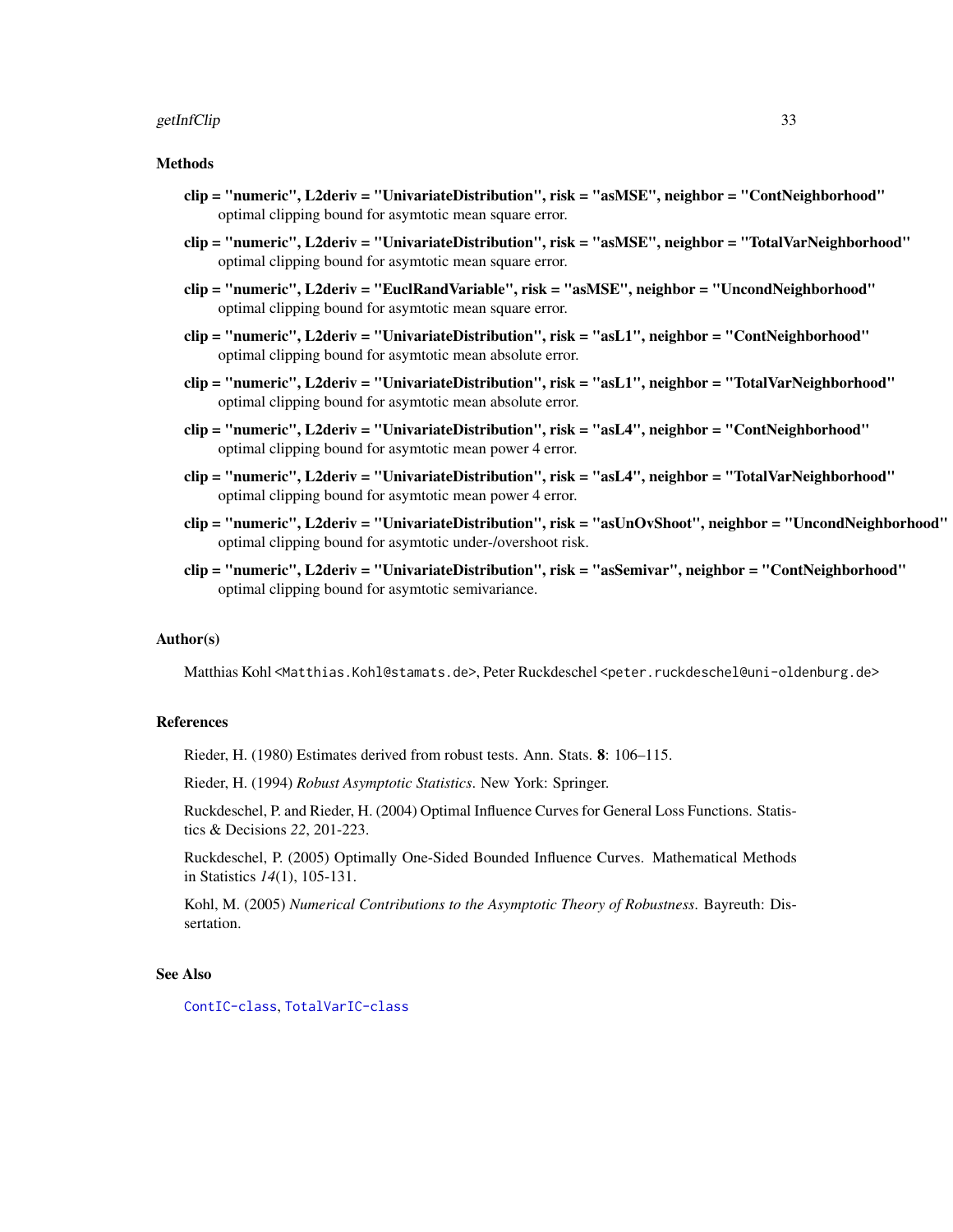#### Description

Generic function for the computation of the optimal clipping bound. This function is rarely called directly. It is called by getInfClip to compute optimally robust ICs.

#### Usage

```
getInfGamma(L2deriv, risk, neighbor, biastype, ...)
## S4 method for signature
## 'UnivariateDistribution,asGRisk,ContNeighborhood,BiasType'
getInfGamma(L2deriv,
     risk, neighbor, biastype, cent, clip)
## S4 method for signature
## 'UnivariateDistribution,asGRisk,TotalVarNeighborhood,BiasType'
getInfGamma(L2deriv,
     risk, neighbor, biastype, cent, clip)
## S4 method for signature 'RealRandVariable,asMSE,ContNeighborhood,BiasType'
getInfGamma(L2deriv,
     risk, neighbor, biastype, Distr, stand, cent, clip, power = 1L, ...)
## S4 method for signature
## 'RealRandVariable,asMSE,TotalVarNeighborhood,BiasType'
getInfGamma(L2deriv,
     risk, neighbor, biastype, Distr, stand, cent, clip, power = 1L, ...)
## S4 method for signature
## 'UnivariateDistribution,asUnOvShoot,ContNeighborhood,BiasType'
getInfGamma(L2deriv,
     risk, neighbor, biastype, cent, clip)
## S4 method for signature
## 'UnivariateDistribution,asMSE,ContNeighborhood,onesidedBias'
getInfGamma(L2deriv,
     risk, neighbor, biastype, cent, clip)
## S4 method for signature
## 'UnivariateDistribution,asMSE,ContNeighborhood,asymmetricBias'
getInfGamma(L2deriv,
   risk, neighbor, biastype, cent, clip)
```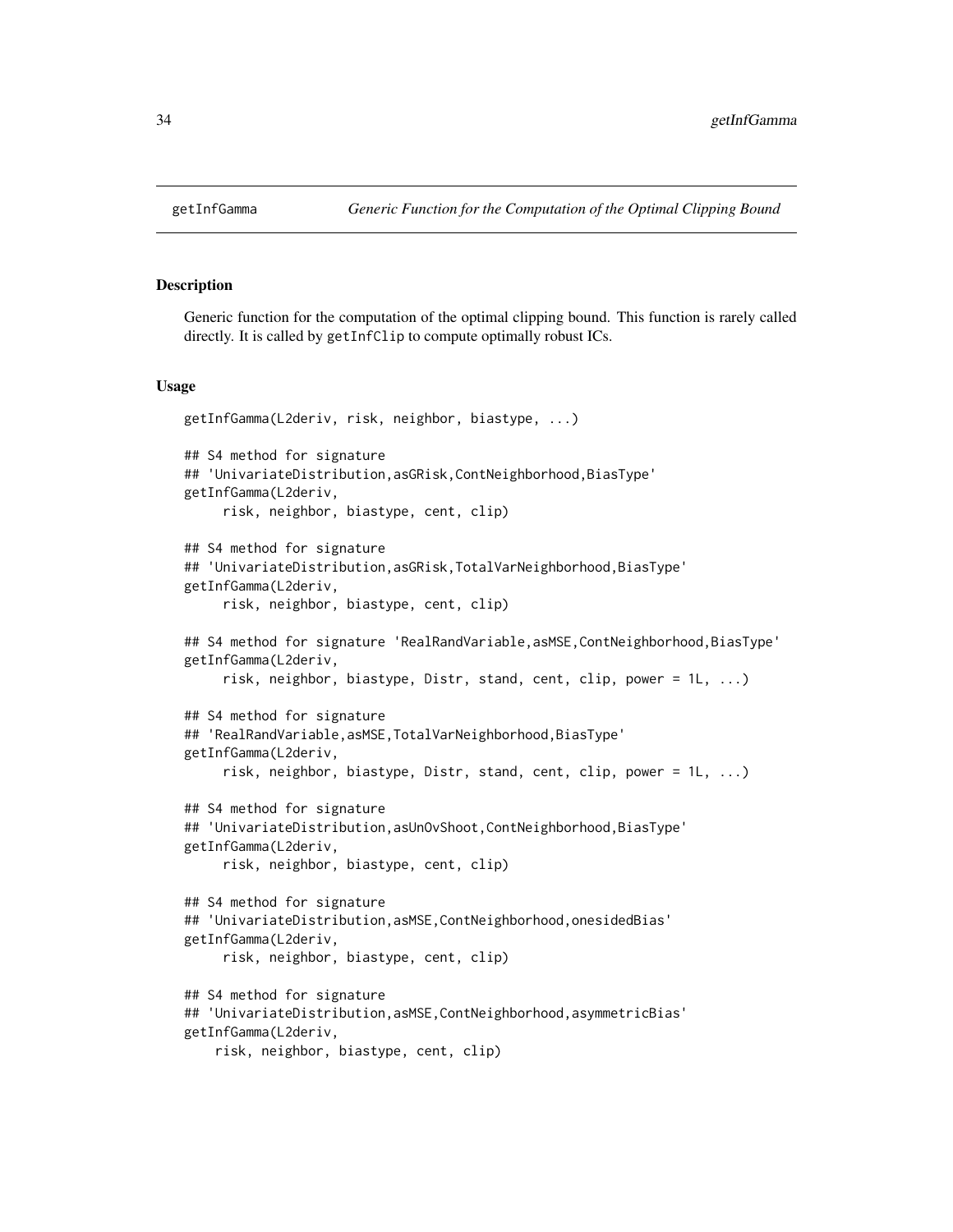## getInfGamma 35

#### Arguments

| L2deriv  | L2-derivative of some L2-differentiable family of probability measures.                                     |
|----------|-------------------------------------------------------------------------------------------------------------|
| risk     | object of class "RiskType".                                                                                 |
| neighbor | object of class "Neighborhood".                                                                             |
| biastype | object of class "BiasType".                                                                                 |
| $\ddots$ | additional parameters, in particular for expectation E.                                                     |
| cent     | optimal centering constant.                                                                                 |
| clip     | optimal clipping bound.                                                                                     |
| stand    | standardizing matrix.                                                                                       |
| Distr    | object of class "Distribution".                                                                             |
| power    | exponent for the integrand; by default 1, but may also be 2, for optimization in<br>getLagrangeMultByOptim. |

# Details

The function is used in case of asymptotic G-risks; confer Ruckdeschel and Rieder (2004).

#### Methods

- L2deriv = "UnivariateDistribution", risk = "asGRisk", neighbor = "ContNeighborhood", biastype = "BiasType" used by getInfClip for symmetric bias.
- L2deriv = "UnivariateDistribution", risk = "asGRisk", neighbor = "TotalVarNeighborhood", biastype = "BiasType" used by getInfClip for symmetric bias.
- L2deriv = "RealRandVariable", risk = "asMSE", neighbor = "ContNeighborhood", biastype = "BiasType" used by getInfClip for symmetric bias.
- L2deriv = "RealRandVariable", risk = "asMSE", neighbor = "TotalVarNeighborhood", biastype = "BiasType" used by getInfClip for symmetric bias.
- L2deriv = "UnivariateDistribution", risk = "asUnOvShoot", neighbor = "ContNeighborhood", biastype = "BiasTyp used by getInfClip for symmetric bias.
- L2deriv = "UnivariateDistribution", risk = "asMSE", neighbor = "ContNeighborhood", biastype = "onesidedBias" used by getInfClip for onesided bias.
- L2deriv = "UnivariateDistribution", risk = "asMSE", neighbor = "ContNeighborhood", biastype = "asymmetricBia used by getInfClip for asymmetric bias.

#### Author(s)

Matthias Kohl <Matthias.Kohl@stamats.de>, Peter Ruckdeschel <peter.ruckdeschel@uni-oldenburg.de>

## References

Rieder, H. (1980) Estimates derived from robust tests. Ann. Stats. 8: 106–115.

Rieder, H. (1994) *Robust Asymptotic Statistics*. New York: Springer.

Ruckdeschel, P. and Rieder, H. (2004) Optimal Influence Curves for General Loss Functions. Statistics & Decisions *22*, 201-223.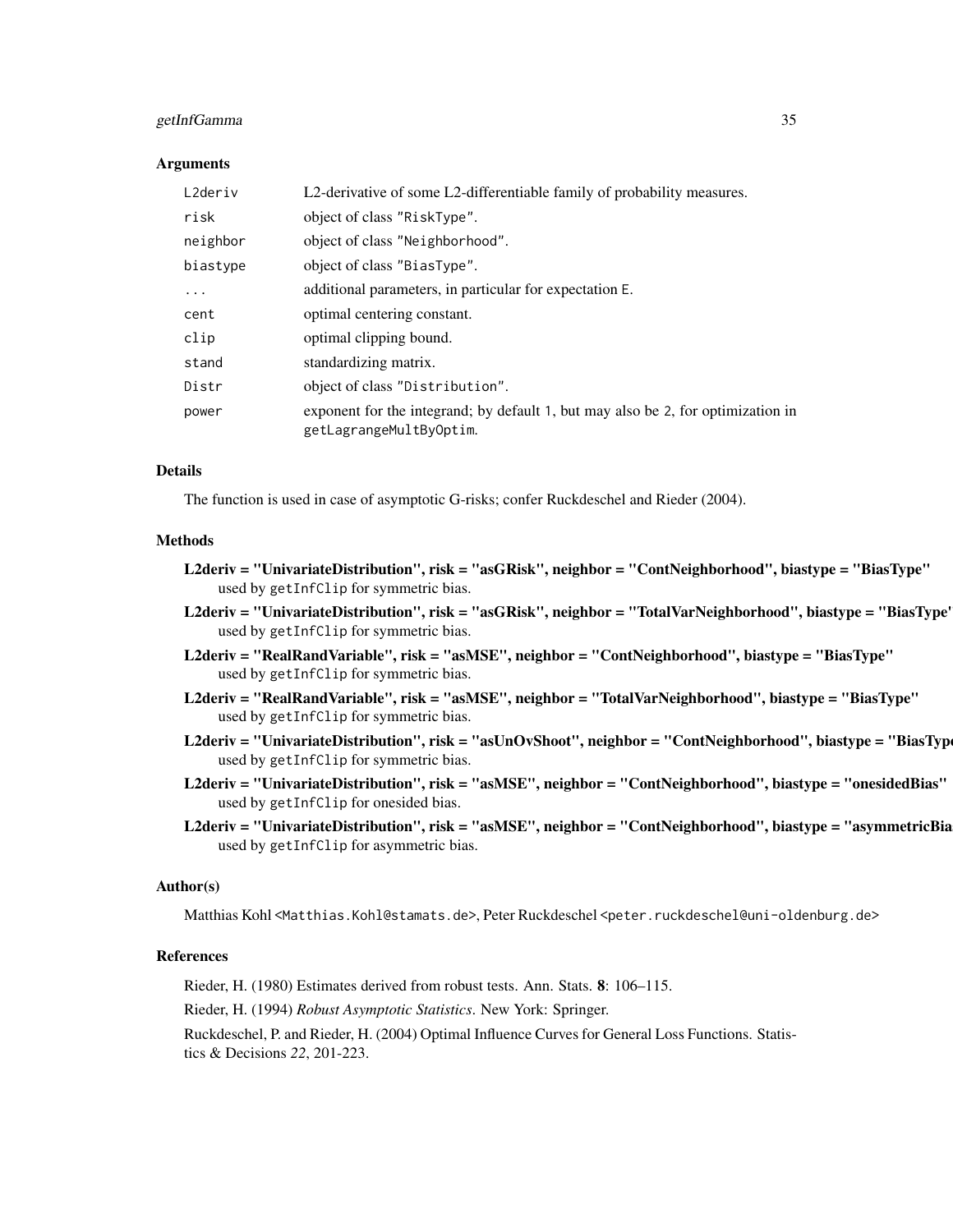<span id="page-35-0"></span>Ruckdeschel, P. (2005) Optimally One-Sided Bounded Influence Curves. Mathematical Methods in Statistics *14*(1), 105-131.

Kohl, M. (2005) *Numerical Contributions to the Asymptotic Theory of Robustness*. Bayreuth: Dissertation.

## See Also

[asGRisk-class](#page-0-0), [asMSE-class](#page-0-0), [asUnOvShoot-class](#page-0-0), [ContIC-class](#page-0-0), [TotalVarIC-class](#page-0-0)

getInfLM *Functions to determine Lagrange multipliers*

## Description

Functions to determine Lagrange multipliers A and a in a Hampel problem or in a(n) (inner) loop in a MSE problem; can be done either by optimization or by fixed point iteration. These functions are rarely called directly.

# Usage

```
getLagrangeMultByIter(b, L2deriv, risk, trafo,
                      neighbor, biastype, normtype, Distr,
                      a.start, z.start, A.start, w.start, std, z.comp,
                      A.comp, maxiter, tol, verbose = NULL,
                      warnit = TRUE, \ldots)getLagrangeMultByOptim(b, L2deriv, risk, FI, trafo,
                      neighbor, biastype, normtype, Distr,
                      a.start, z.start, A.start, w.start, std, z.comp,
                      A.comp, maxiter, tol, verbose = NULL, ...)
```

| $\mathbf b$ | numeric; ( $> b_{\text{min}}$ ; clipping bound for which the Lagrange multipliers are searched |
|-------------|------------------------------------------------------------------------------------------------|
| L2deriv     | L2-derivative of some L2-differentiable family of probability measures.                        |
| risk        | object of class "RiskType".                                                                    |
| FI          | matrix: Fisher information.                                                                    |
| trafo       | matrix: transformation of the parameter.                                                       |
| neighbor    | object of class "Neighborhood".                                                                |
| biastype    | object of class "BiasType" — the bias type with we work.                                       |
| normtype    | object of class "NormType" — the norm type with we work.                                       |
| Distr       | object of class "Distribution".                                                                |
| a.start     | initial value for the centering constant (in p-space).                                         |
| z.start     | initial value for the centering constant (in k-space).                                         |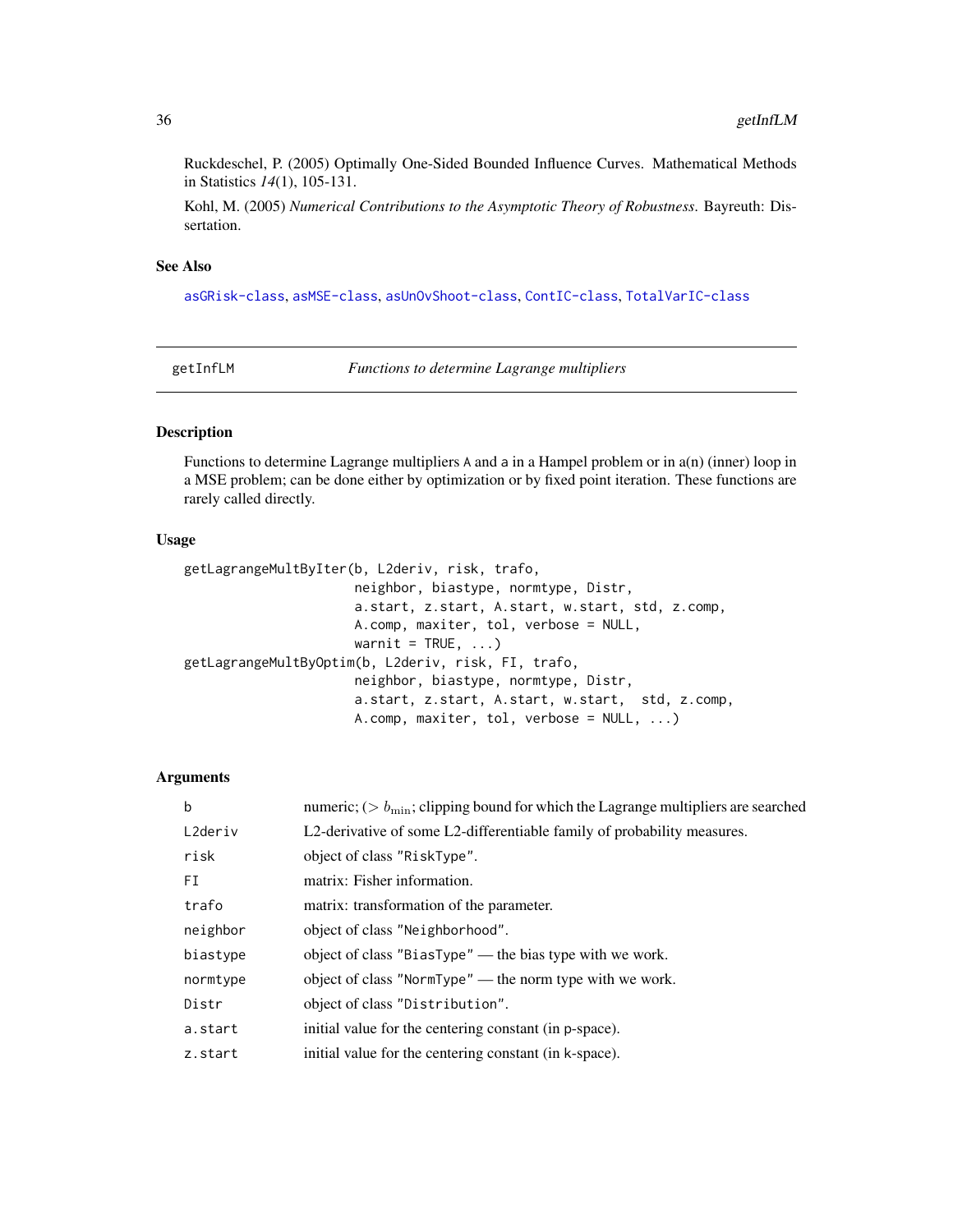#### getInfLM  $37$

| A.start  | initial value for the standardizing matrix.                                                                 |
|----------|-------------------------------------------------------------------------------------------------------------|
| w.start  | initial value for the weight function.                                                                      |
| std      | matrix of (or which may coerced to) class PosSemDefSymmMatrix for use of<br>different (standardizing) norm. |
| z.comp   | logical vector: indication which components of the centering constant have to<br>be computed.               |
| A.comp   | matrix: indication which components of the standardizing matrix have to be<br>computed.                     |
| maxiter  | the maximum number of iterations.                                                                           |
| tol      | the desired accuracy (convergence tolerance).                                                               |
| verbose  | logical: if TRUE, some messages are printed.                                                                |
| warnit   | logical: if TRUE warning is issued if maximal number of iterations is reached.                              |
| $\cdots$ | additional parameters for optim and E.                                                                      |

# Value

### a list with items

| A            | Lagrange multiplier A (standardizing matrix)                                         |
|--------------|--------------------------------------------------------------------------------------|
| a            | Lagrange multiplier a (centering in p-space)                                         |
| z            | Lagrange multiplier z (centering in k-space)                                         |
| W            | weight function involving Lagrange multipliers                                       |
| biastype     | (possibly modified) bias type biastype from argument                                 |
| normtype     | (possibly modified) norm type norm type from argument                                |
| normtype.old | (possibly modified) norm type norm type before last (internal) update                |
| risk         | (possibly [norm-]modified) risk risk from argument                                   |
| std          | (possibly modified) argument std                                                     |
| iter         | number of iterations needed                                                          |
| prec         | precision achieved                                                                   |
| b            | used clippng height b                                                                |
| call         | call with which either getLagrangeMultByIter or getLagrangeMultByOptim<br>was called |

# Author(s)

Peter Ruckdeschel <peter.ruckdeschel@uni-oldenburg.de>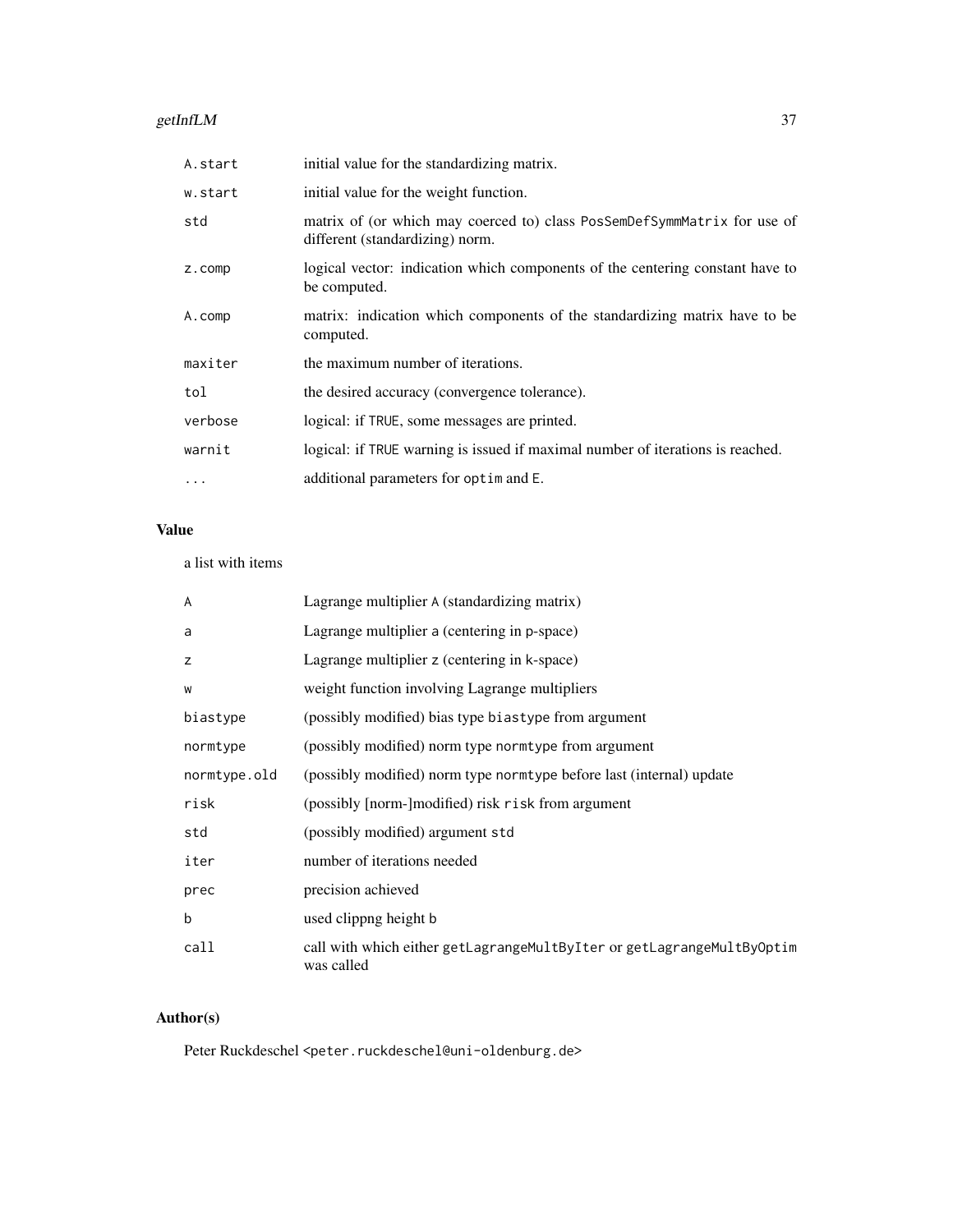### References

Rieder, H. (1980) Estimates derived from robust tests. Ann. Stats. 8: 106-115.

Rieder, H. (1994) *Robust Asymptotic Statistics*. New York: Springer.

Ruckdeschel, P. and Rieder, H. (2004) Optimal Influence Curves for General Loss Functions. Statistics & Decisions 22: 201-223.

Ruckdeschel, P. (2005) Optimally One-Sided Bounded Influence Curves. Mathematical Methods in Statistics *14*(1), 105-131.

Kohl, M. (2005) *Numerical Contributions to the Asymptotic Theory of Robustness*. Bayreuth: Dissertation.

#### See Also

[InfRobModel-class](#page-0-0)

getInfRad *Generic Function for the Computation of the Optimal Radius for Given Clipping Bound*

#### Description

The usual robust optimality problem for given asGRisk searches the optimal clipping height b of a Hampel-type IC to given radius of the neighborhood. Instead, again for given asGRisk and for given Hampel-Type IC with given clipping height b we may determine the radius of the neighborhood for which it is optimal in the sense of the first sentence. This radius is determined by getInfRad. This function is rarely called directly. It is used withing [getRadius](#page-52-0).

### Usage

```
getInfRad(clip, L2deriv, risk, neighbor, ...)
## S4 method for signature
## 'numeric,UnivariateDistribution,asMSE,ContNeighborhood'
getInfRad(
          clip, L2deriv, risk, neighbor, biastype, cent, symm, trafo)
## S4 method for signature
## 'numeric,UnivariateDistribution,asMSE,TotalVarNeighborhood'
getInfRad(
          clip, L2deriv, risk, neighbor, biastype, cent, symm, trafo)
## S4 method for signature
## 'numeric,UnivariateDistribution,asL1,ContNeighborhood'
getInfRad(
          clip, L2deriv, risk, neighbor, biastype, cent, symm, trafo)
```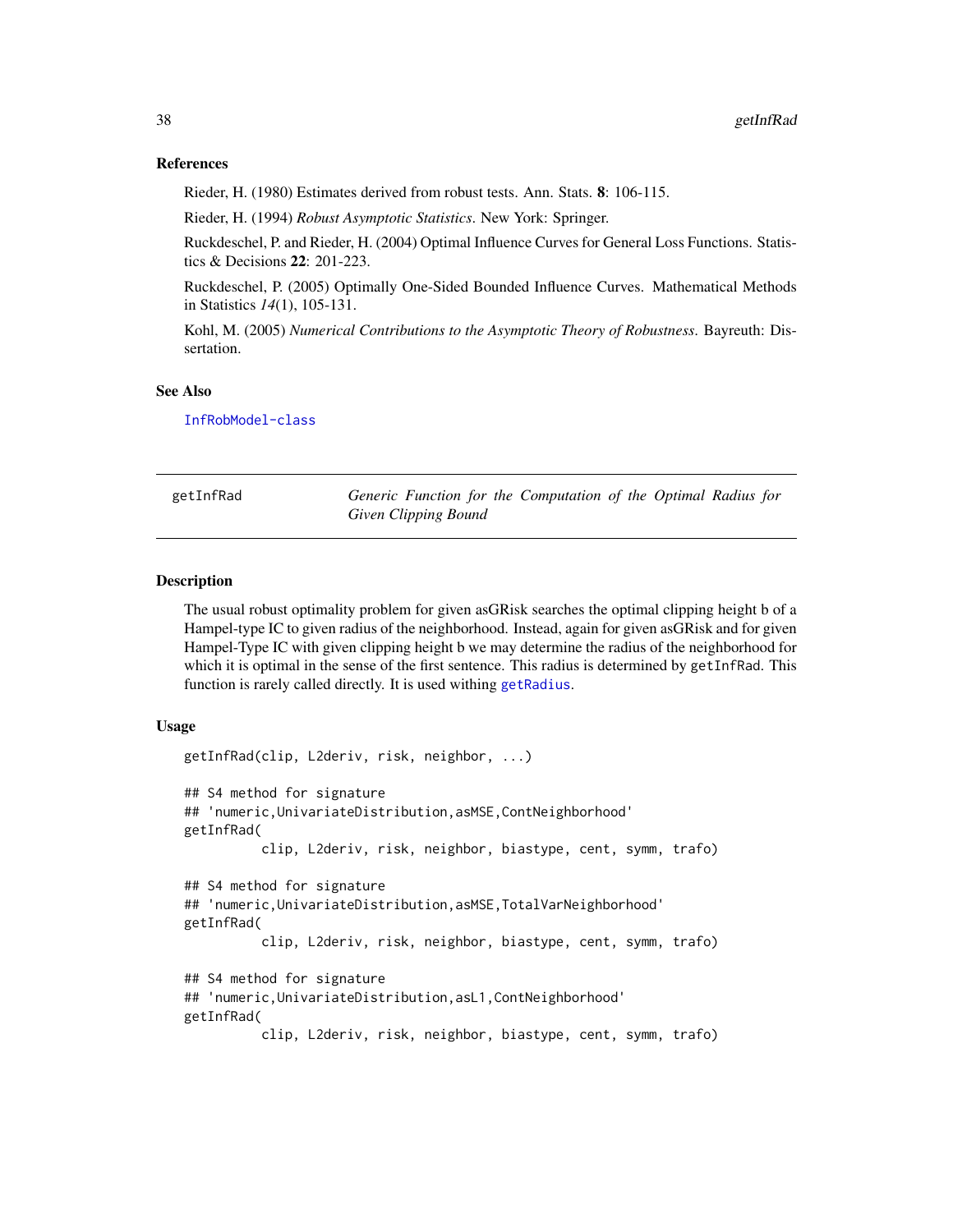### getInfRad 39

```
## S4 method for signature
## 'numeric,UnivariateDistribution,asL1,TotalVarNeighborhood'
getInfRad(
          clip, L2deriv, risk, neighbor, biastype, cent, symm, trafo)
## S4 method for signature
## 'numeric,UnivariateDistribution,asL4,ContNeighborhood'
getInfRad(
         clip, L2deriv, risk, neighbor, biastype, cent, symm, trafo)
## S4 method for signature
## 'numeric,UnivariateDistribution,asL4,TotalVarNeighborhood'
getInfRad(
          clip, L2deriv, risk, neighbor, biastype, cent, symm, trafo)
## S4 method for signature 'numeric,EuclRandVariable,asMSE,UncondNeighborhood'
getInfRad(
        clip, L2deriv, risk, neighbor, biastype, Distr, stand, cent, trafo, ...)
## S4 method for signature
## 'numeric,UnivariateDistribution,asUnOvShoot,UncondNeighborhood'
getInfRad(
          clip, L2deriv, risk, neighbor, biastype, cent, symm, trafo)
## S4 method for signature
## 'numeric,UnivariateDistribution,asSemivar,ContNeighborhood'
getInfRad(
          clip, L2deriv, risk, neighbor, biastype, cent, symm, trafo)
```
# Arguments

| clip     | positive real: clipping bound                                           |
|----------|-------------------------------------------------------------------------|
| L2deriv  | L2-derivative of some L2-differentiable family of probability measures. |
| risk     | object of class "RiskType".                                             |
| neighbor | object of class "Neighborhood".                                         |
| $\cdots$ | additional parameters.                                                  |
| biastype | object of class "BiasType"                                              |
| cent     | optimal centering constant.                                             |
| stand    | standardizing matrix.                                                   |
| Distr    | object of class "Distribution".                                         |
| Symm     | logical: indicating symmetry of L2deriv.                                |
| trafo    | matrix: transformation of the parameter.                                |

# Value

The optimal clipping bound is computed.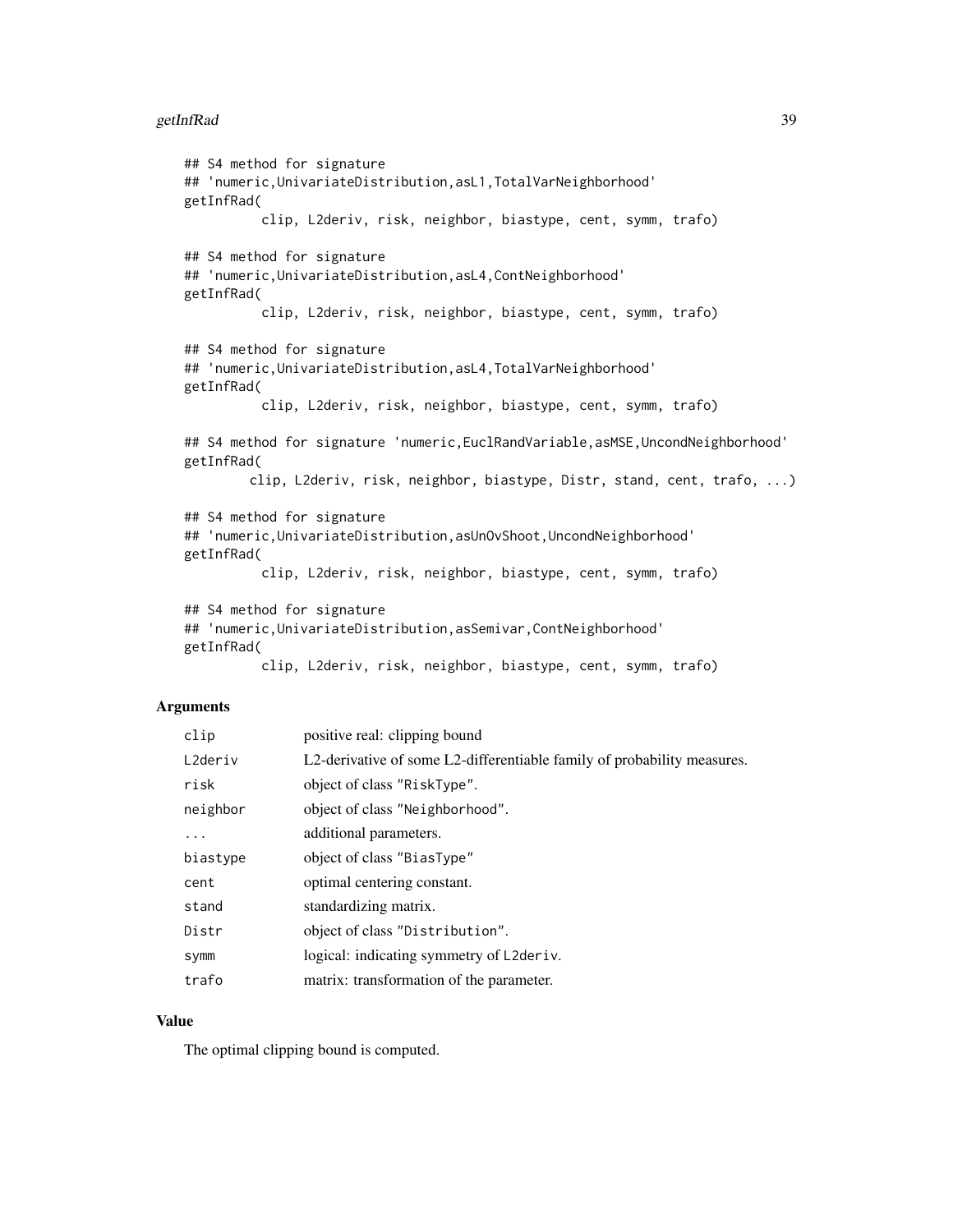#### 40 getInfRad

#### Methods

- clip = "numeric", L2deriv = "UnivariateDistribution", risk = "asMSE", neighbor = "ContNeighborhood" optimal clipping bound for asymtotic mean square error.
- clip = "numeric", L2deriv = "UnivariateDistribution", risk = "asMSE", neighbor = "TotalVarNeighborhood" optimal clipping bound for asymtotic mean square error.
- clip = "numeric", L2deriv = "EuclRandVariable", risk = "asMSE", neighbor = "UncondNeighborhood" optimal clipping bound for asymtotic mean square error.
- clip = "numeric", L2deriv = "UnivariateDistribution", risk = "asL1", neighbor = "ContNeighborhood" optimal clipping bound for asymtotic mean absolute error.
- clip = "numeric", L2deriv = "UnivariateDistribution", risk = "asL1", neighbor = "TotalVarNeighborhood" optimal clipping bound for asymtotic mean absolute error.
- clip = "numeric", L2deriv = "UnivariateDistribution", risk = "asL4", neighbor = "ContNeighborhood" optimal clipping bound for asymtotic mean power 4 error.
- clip = "numeric", L2deriv = "UnivariateDistribution", risk = "asL4", neighbor = "TotalVarNeighborhood" optimal clipping bound for asymtotic mean power 4 error.
- clip = "numeric", L2deriv = "UnivariateDistribution", risk = "asUnOvShoot", neighbor = "UncondNeighborhood" optimal clipping bound for asymtotic under-/overshoot risk.
- clip = "numeric", L2deriv = "UnivariateDistribution", risk = "asSemivar", neighbor = "ContNeighborhood" optimal clipping bound for asymtotic semivariance.

### Author(s)

Peter Ruckdeschel <peter.ruckdeschel@uni-oldenburg.de>

### References

Rieder, H. (1980) Estimates derived from robust tests. Ann. Stats. 8: 106–115.

Rieder, H. (1994) *Robust Asymptotic Statistics*. New York: Springer.

Ruckdeschel, P. and Rieder, H. (2004) Optimal Influence Curves for General Loss Functions. Statistics & Decisions *22*, 201-223.

Ruckdeschel, P. (2005) Optimally One-Sided Bounded Influence Curves. Mathematical Methods in Statistics *14*(1), 105-131.

Kohl, M. (2005) *Numerical Contributions to the Asymptotic Theory of Robustness*. Bayreuth: Dissertation.

#### See Also

[ContIC-class](#page-0-0), [TotalVarIC-class](#page-0-0)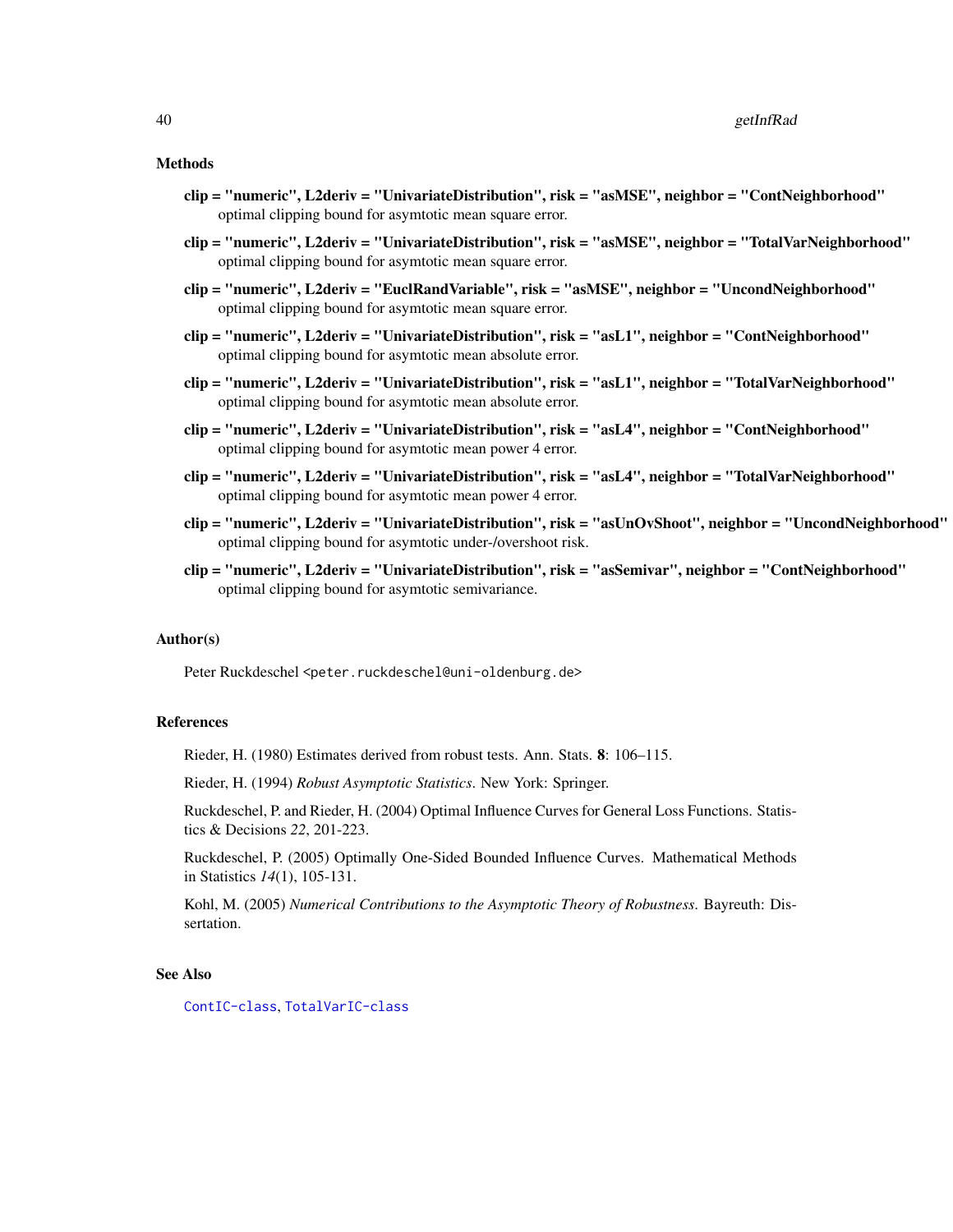#### Description

Generic function for the computation of optimally robust ICs in case of infinitesimal robust models. This function is rarely called directly.

#### Usage

```
getInfRobIC(L2deriv, risk, neighbor, ...)
## S4 method for signature 'UnivariateDistribution,asCov,ContNeighborhood'
getInfRobIC(L2deriv,
                       risk, neighbor, Finfo, trafo, verbose = NULL)
## S4 method for signature 'UnivariateDistribution,asCov,TotalVarNeighborhood'
getInfRobIC(L2deriv,
                       risk, neighbor, Finfo, trafo, verbose = NULL)
## S4 method for signature 'RealRandVariable,asCov,UncondNeighborhood'
getInfRobIC(L2deriv, risk,
                    neighbor, Distr, Finfo, trafo, QuadForm = diag(nrow(trafo)),
                       verbose = NULL)
## S4 method for signature 'UnivariateDistribution, asBias, UncondNeighborhood'
getInfRobIC(L2deriv,
                       risk, neighbor, symm, trafo, maxiter, tol, warn, Finfo,
                       verbose = NULL, ...)## S4 method for signature 'RealRandVariable, asBias, UncondNeighborhood'
getInfRobIC(L2deriv, risk,
                       neighbor, Distr, DistrSymm, L2derivSymm,
                       L2derivDistrSymm, z.start, A.start, Finfo, trafo,
                       maxiter, tol, warn, verbose = NULL, ...)## S4 method for signature 'UnivariateDistribution, asHampel, UncondNeighborhood'
getInfRobIC(L2deriv,
                       risk, neighbor, symm, Finfo, trafo, upper = NULL,
                       lower=NULL, maxiter, tol, warn, noLow = FALSE,
                       verbose = NULL, checkBounds = TRUE, ...)
## S4 method for signature 'RealRandVariable, asHampel, UncondNeighborhood'
getInfRobIC(L2deriv, risk,
                       neighbor, Distr, DistrSymm, L2derivSymm,
                       L2derivDistrSymm, Finfo, trafo, onesetLM = FALSE,
                       z.start, A.start, upper = NULL, lower=NULL,
```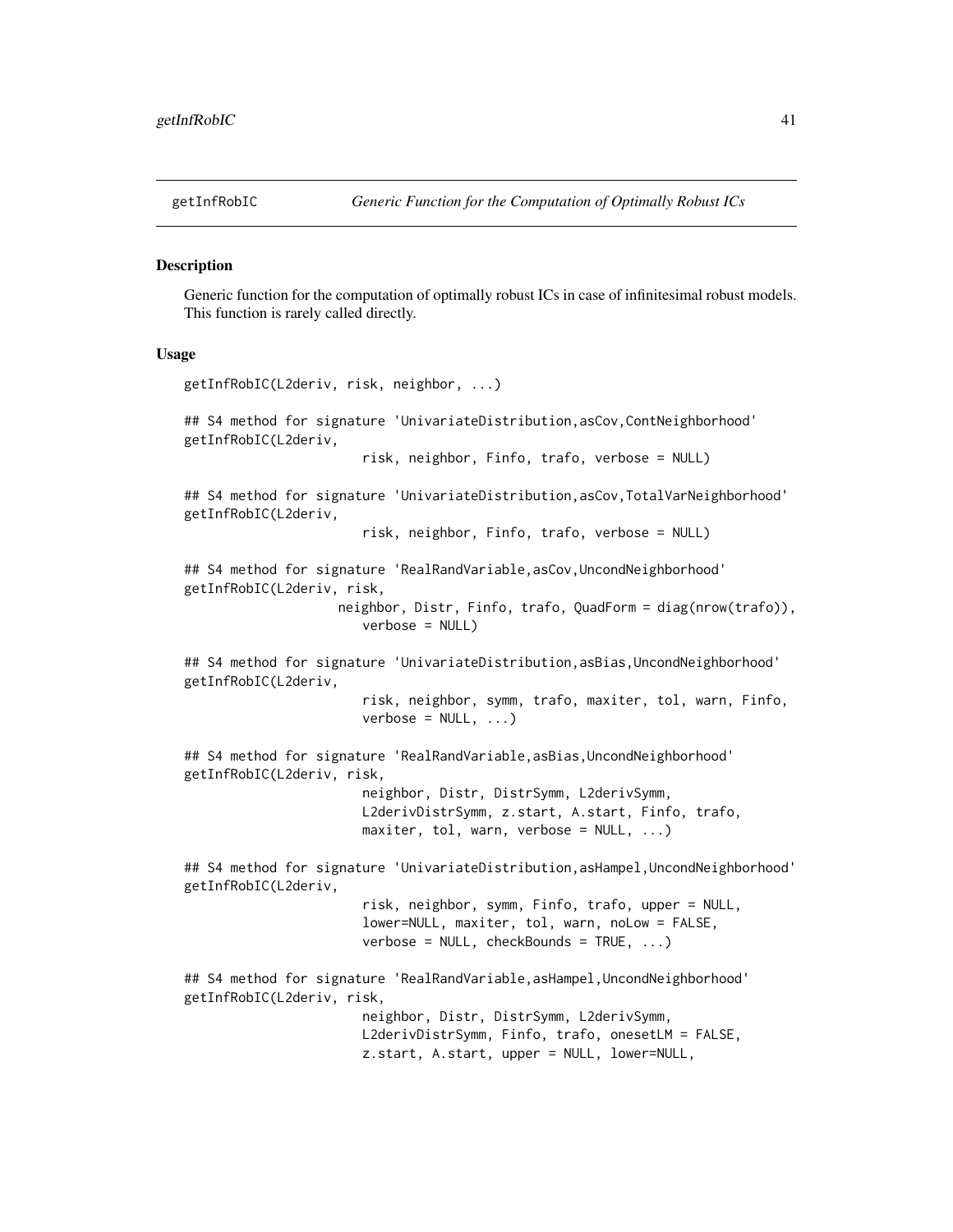```
OptOrIter = "iterate", maxiter, tol, warn,
                       verbose = NULL, checkBounds = TRUE, ...,
                       .withEvalAsVar = TRUE)
## S4 method for signature
## 'UnivariateDistribution,asAnscombe,UncondNeighborhood'
getInfRobIC(
                     L2deriv, risk, neighbor, symm, Finfo, trafo, upper = NULL,
                       lower=NULL, maxiter, tol, warn, noLow = FALSE,
                       verbose = NULL, checkBounds = TRUE, ...)## S4 method for signature 'RealRandVariable, asAnscombe, UncondNeighborhood'
getInfRobIC(L2deriv,
                       risk, neighbor, Distr, DistrSymm, L2derivSymm,
                       L2derivDistrSymm, Finfo, trafo, onesetLM = FALSE,
                       z.start, A.start, upper = NULL, lower=NULL,
                       OptOrIter = "iterate", maxiter, tol, warn,
                       verbose = NULL, checkBounds = TRUE, ...)## S4 method for signature 'UnivariateDistribution,asGRisk,UncondNeighborhood'
getInfRobIC(L2deriv,
                       risk, neighbor, symm, Finfo, trafo, upper = NULL,
                       lower = NULL, maxiter, tol, warn, noLow = FALSE,
                       verbose = NULL, ...)## S4 method for signature 'RealRandVariable, asGRisk, UncondNeighborhood'
getInfRobIC(L2deriv, risk,
                       neighbor, Distr, DistrSymm, L2derivSymm,
                     L2derivDistrSymm, Finfo, trafo, onesetLM = FALSE, z.start,
                     A.start, upper = NULL, lower = NULL, OptOrIter = "iterate",
                       maxiter, tol, warn, verbose = NULL, withPICcheck = TRUE,
                       ..., .withEvalAsVar = TRUE)
## S4 method for signature
## 'UnivariateDistribution,asUnOvShoot,UncondNeighborhood'
getInfRobIC(
                       L2deriv, risk, neighbor, symm, Finfo, trafo,
```

```
Arguments
```

| L2deriv  | L2-derivative of some L2-differentiable family of probability measures. |
|----------|-------------------------------------------------------------------------|
| risk     | object of class "RiskType".                                             |
| neighbor | object of class "Neighborhood".                                         |
| $\ddots$ | additional parameters (mainly for optim).                               |
| Distr    | object of class "Distribution".                                         |
| symm     | logical: indicating symmetry of L2deriv.                                |

upper, lower, maxiter, tol, warn, verbose =  $NULL, ...)$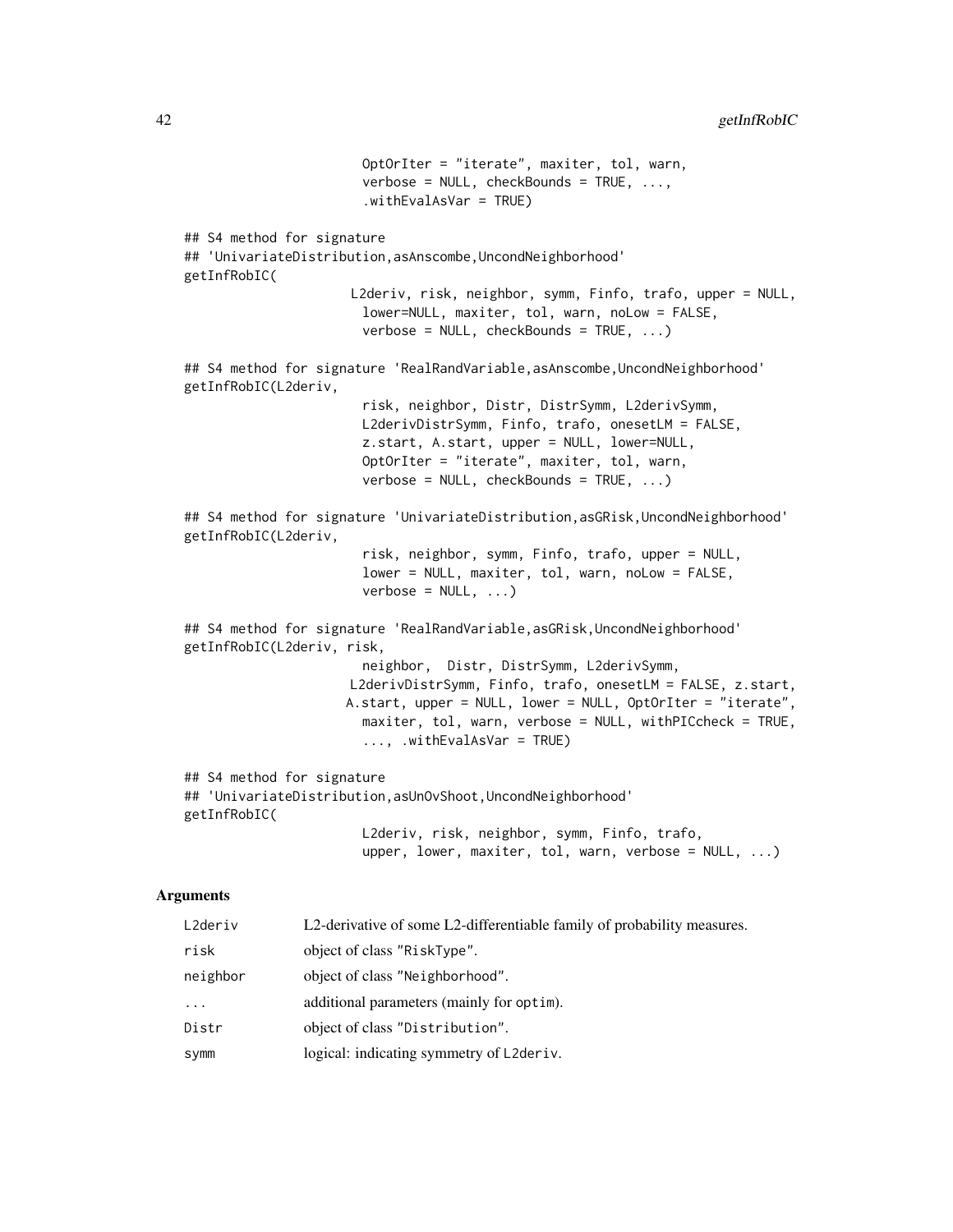# getInfRobIC 43

| DistrSymm        | object of class "DistributionSymmetry".                                                                                                                                                                                                                                                                                                                                                                                                                                                                                            |
|------------------|------------------------------------------------------------------------------------------------------------------------------------------------------------------------------------------------------------------------------------------------------------------------------------------------------------------------------------------------------------------------------------------------------------------------------------------------------------------------------------------------------------------------------------|
| L2derivSymm      | object of class "FunSymmList".                                                                                                                                                                                                                                                                                                                                                                                                                                                                                                     |
| L2derivDistrSymm |                                                                                                                                                                                                                                                                                                                                                                                                                                                                                                                                    |
|                  | object of class "DistrSymmList".                                                                                                                                                                                                                                                                                                                                                                                                                                                                                                   |
| Finfo            | Fisher information matrix.                                                                                                                                                                                                                                                                                                                                                                                                                                                                                                         |
| z.start          | initial value for the centering constant.                                                                                                                                                                                                                                                                                                                                                                                                                                                                                          |
| A.start          | initial value for the standardizing matrix.                                                                                                                                                                                                                                                                                                                                                                                                                                                                                        |
| trafo            | matrix: transformation of the parameter.                                                                                                                                                                                                                                                                                                                                                                                                                                                                                           |
| upper            | upper bound for the optimal clipping bound.                                                                                                                                                                                                                                                                                                                                                                                                                                                                                        |
| lower            | lower bound for the optimal clipping bound.                                                                                                                                                                                                                                                                                                                                                                                                                                                                                        |
| OptOrIter        | character; which method to be used for determining Lagrange multipliers A and<br>a: if (partially) matched to "optimize", getLagrangeMultByOptim is used;<br>otherwise: by default, or if matched to "iterate" or to "doubleiterate",<br>getLagrangeMultByIter is used. More specifically, when using getLagrangeMultByIter,<br>and if argument risk is of class "asGRisk", by default and if matched to "iterate"<br>we use only one (inner) iteration, if matched to "doubleiterate" we use up to<br>Maxiter (inner) iterations. |
| maxiter          | the maximum number of iterations.                                                                                                                                                                                                                                                                                                                                                                                                                                                                                                  |
| tol              | the desired accuracy (convergence tolerance).                                                                                                                                                                                                                                                                                                                                                                                                                                                                                      |
| warn             | logical: print warnings.                                                                                                                                                                                                                                                                                                                                                                                                                                                                                                           |
| noLow            | logical: is lower case to be computed?                                                                                                                                                                                                                                                                                                                                                                                                                                                                                             |
| onesetLM         | logical: use one set of Lagrange multipliers?                                                                                                                                                                                                                                                                                                                                                                                                                                                                                      |
| QuadForm         | matrix of (or which may coerced to) class PosSemDefSymmMatrix for use of<br>different (standardizing) norm                                                                                                                                                                                                                                                                                                                                                                                                                         |
| verbose          | logical: if TRUE, some messages are printed                                                                                                                                                                                                                                                                                                                                                                                                                                                                                        |
| checkBounds      | logical: if TRUE, minimal and maximal clipping bound are computed to check if<br>a valid bound was specified.                                                                                                                                                                                                                                                                                                                                                                                                                      |
| withPICcheck     | logical: at the end of the algorithm, shall we check how accurately this is a pIC;<br>this will only be done if withPICcheck && verbose.                                                                                                                                                                                                                                                                                                                                                                                           |
| .withEvalAsVar   | logical (of length 1): if TRUE, risks based on covariances are to be evaluated<br>(default), otherwise just a call is returned.                                                                                                                                                                                                                                                                                                                                                                                                    |

# Value

The optimally robust IC is computed.

# Methods

- L2deriv = "UnivariateDistribution", risk = "asCov", neighbor = "ContNeighborhood" computes the classical optimal influence curve for L2 differentiable parametric families with unknown one-dimensional parameter.
- L2deriv = "UnivariateDistribution", risk = "asCov", neighbor = "TotalVarNeighborhood" computes the classical optimal influence curve for L2 differentiable parametric families with unknown one-dimensional parameter.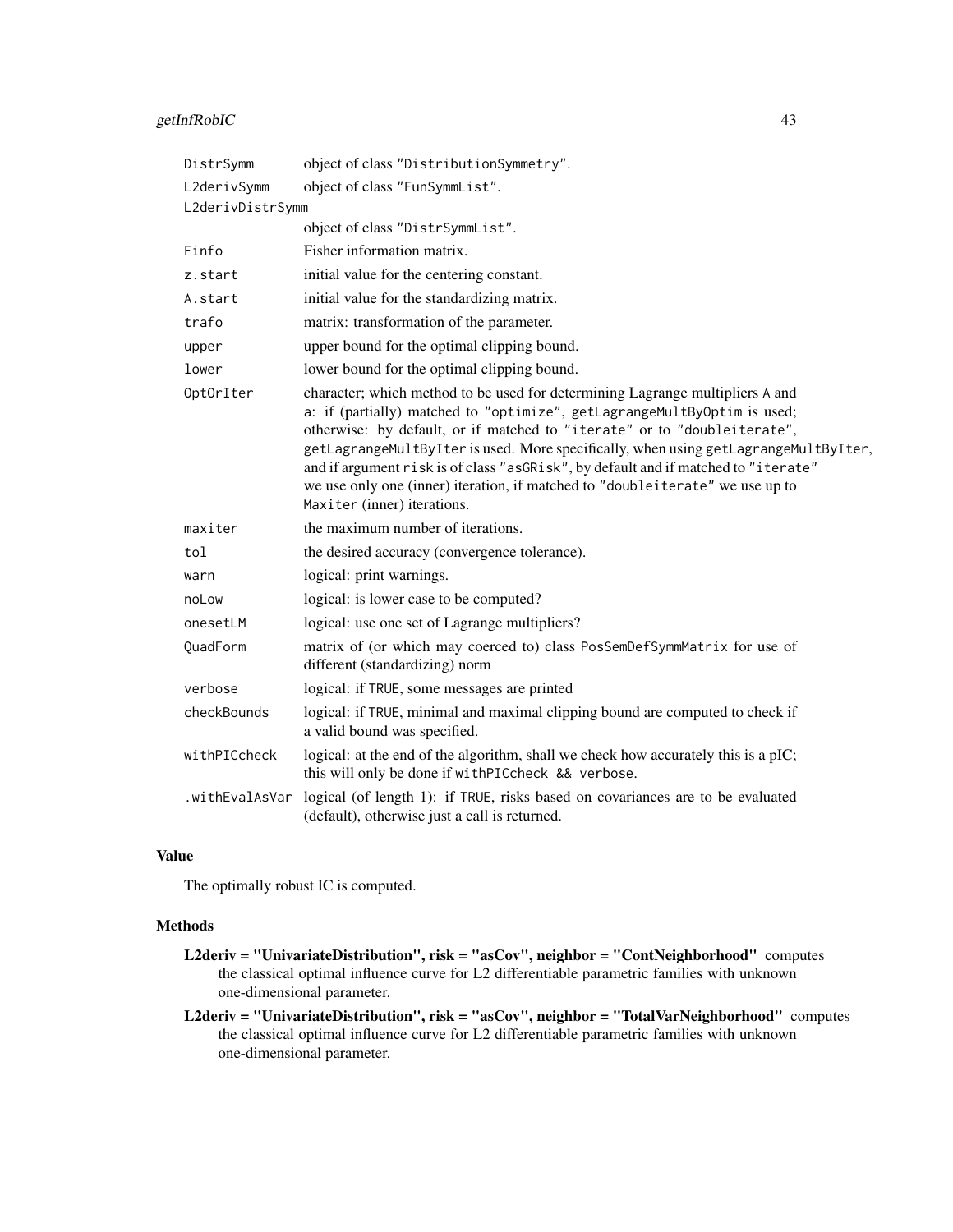- L2deriv = "RealRandVariable", risk = "asCov", neighbor = "UncondNeighborhood" computes the classical optimal influence curve for L2 differentiable parametric families with unknown k-dimensional parameter  $(k > 1)$  where the underlying distribution is univariate; for total variation neighborhoods only is implemented for the case where there is a  $1 \times k$  transformation trafo matrix.
- L2deriv = "UnivariateDistribution", risk = "asBias", neighbor = "UncondNeighborhood" computes the bias optimal influence curve for L2 differentiable parametric families with unknown onedimensional parameter.
- L2deriv = "RealRandVariable", risk = "asBias", neighbor = "UncondNeighborhood" computes the bias optimal influence curve for L2 differentiable parametric families with unknown  $k$ dimensional parameter  $(k > 1)$  where the underlying distribution is univariate.
- L2deriv = "UnivariateDistribution", risk = "asHampel", neighbor = "UncondNeighborhood" computes the optimally robust influence curve for L2 differentiable parametric families with unknown one-dimensional parameter.
- L2deriv = "RealRandVariable", risk = "asHampel", neighbor = "UncondNeighborhood" computes the optimally robust influence curve for L2 differentiable parametric families with unknown k-dimensional parameter  $(k > 1)$  where the underlying distribution is univariate; for total variation neighborhoods only is implemented for the case where there is a  $1 \times k$  transformation trafo matrix.
- L2deriv = "UnivariateDistribution", risk = "asAnscombe", neighbor = "UncondNeighborhood" computes the optimally bias-robust influence curve to given ARE in the ideal model for L2 differentiable parametric families with unknown one-dimensional parameter.
- L2deriv = "RealRandVariable", risk = "asAnscombe", neighbor = "UncondNeighborhood" computes the optimally bias-robust influence curve to given ARE in the ideal modelfor L2 differentiable parametric families with unknown k-dimensional parameter  $(k > 1)$  where the underlying distribution is univariate; for total variation neighborhoods only is implemented for the case where there is a  $1 \times k$  transformation trafo matrix.
- L2deriv = "UnivariateDistribution", risk = "asGRisk", neighbor = "UncondNeighborhood" computes the optimally robust influence curve for L2 differentiable parametric families with unknown one-dimensional parameter.
- L2deriv = "RealRandVariable", risk = "asGRisk", neighbor = "UncondNeighborhood" computes the optimally robust influence curve for L2 differentiable parametric families with unknown k-dimensional parameter ( $k > 1$ ) where the underlying distribution is univariate; for total variation neighborhoods only is implemented for the case where there is a  $1 \times k$  transformation trafo matrix.
- L2deriv = "UnivariateDistribution", risk = "asUnOvShoot", neighbor = "UncondNeighborhood" computes the optimally robust influence curve for one-dimensional L2 differentiable parametric families and asymptotic under-/overshoot risk.

## Author(s)

Matthias Kohl <Matthias.Kohl@stamats.de>, Peter Ruckdeschel <peter.ruckdeschel@uni-oldenburg.de>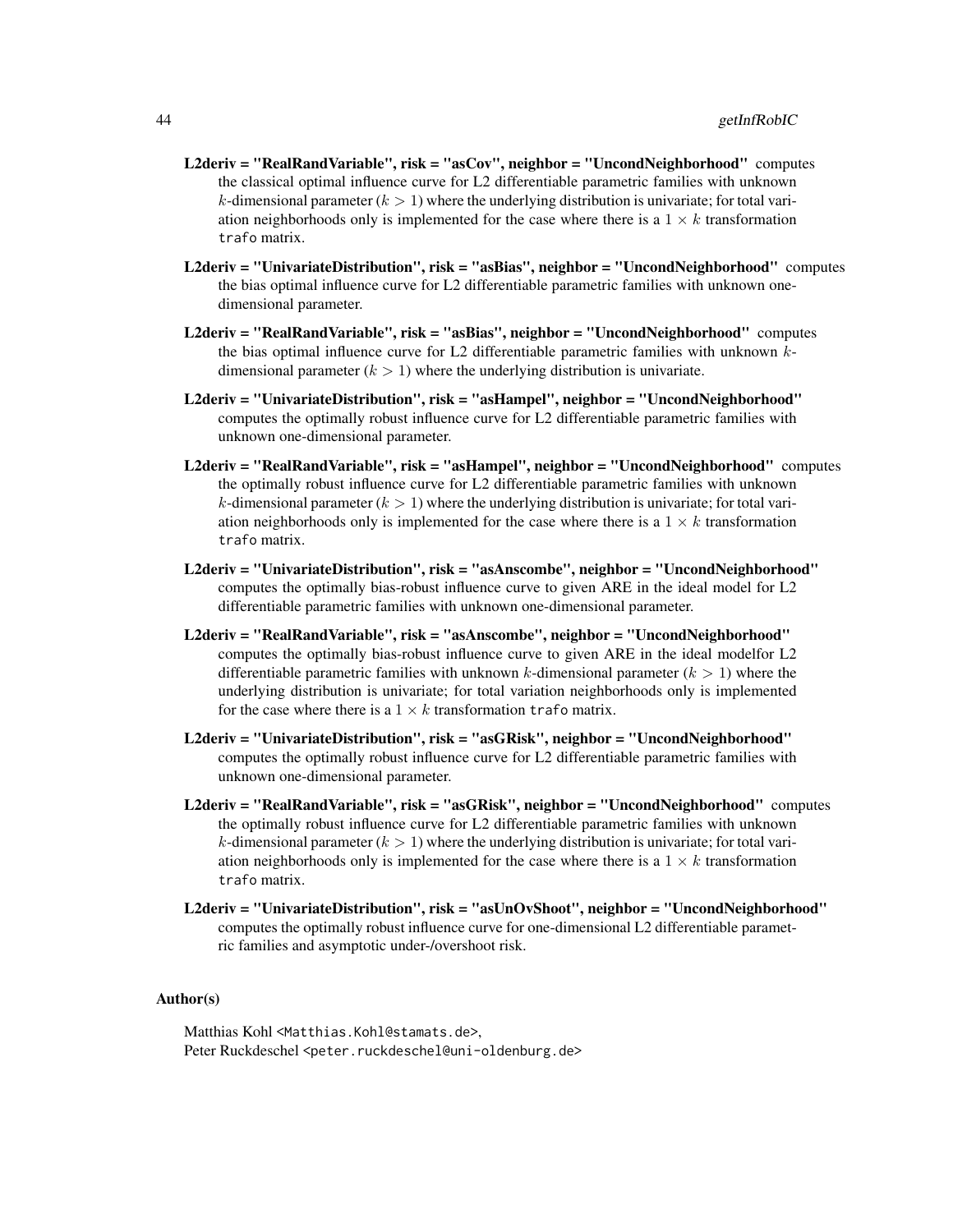# getInfStand 45

### References

Rieder, H. (1980) Estimates derived from robust tests. Ann. Stats. 8: 106-115.

Rieder, H. (1994) *Robust Asymptotic Statistics*. New York: Springer.

Ruckdeschel, P. and Rieder, H. (2004) Optimal Influence Curves for General Loss Functions. Statistics & Decisions 22: 201-223.

Ruckdeschel, P. (2005) Optimally One-Sided Bounded Influence Curves. Mathematical Methods in Statistics *14*(1), 105-131.

Kohl, M. (2005) *Numerical Contributions to the Asymptotic Theory of Robustness*. Bayreuth: Dissertation.

### See Also

[InfRobModel-class](#page-0-0)

getInfStand *Generic Function for the Computation of the Standardizing Matrix*

### Description

Generic function for the computation of the standardizing matrix which takes care of the Fisher consistency of the corresponding IC. This function is rarely called directly. It is used to compute optimally robust ICs.

### Usage

getInfStand(L2deriv, neighbor, biastype, ...)

```
## S4 method for signature 'UnivariateDistribution,ContNeighborhood,BiasType'
getInfStand(L2deriv,
     neighbor, biastype, clip, cent, trafo)
## S4 method for signature
## 'UnivariateDistribution,TotalVarNeighborhood,BiasType'
getInfStand(L2deriv,
     neighbor, biastype, clip, cent, trafo)
## S4 method for signature 'RealRandVariable,UncondNeighborhood,BiasType'
getInfStand(L2deriv,
     neighbor, biastype, Distr, A.comp, cent, trafo, w, ...)
## S4 method for signature
## 'UnivariateDistribution,ContNeighborhood,onesidedBias'
getInfStand(L2deriv,
     neighbor, biastype, clip, cent, trafo, ...)
```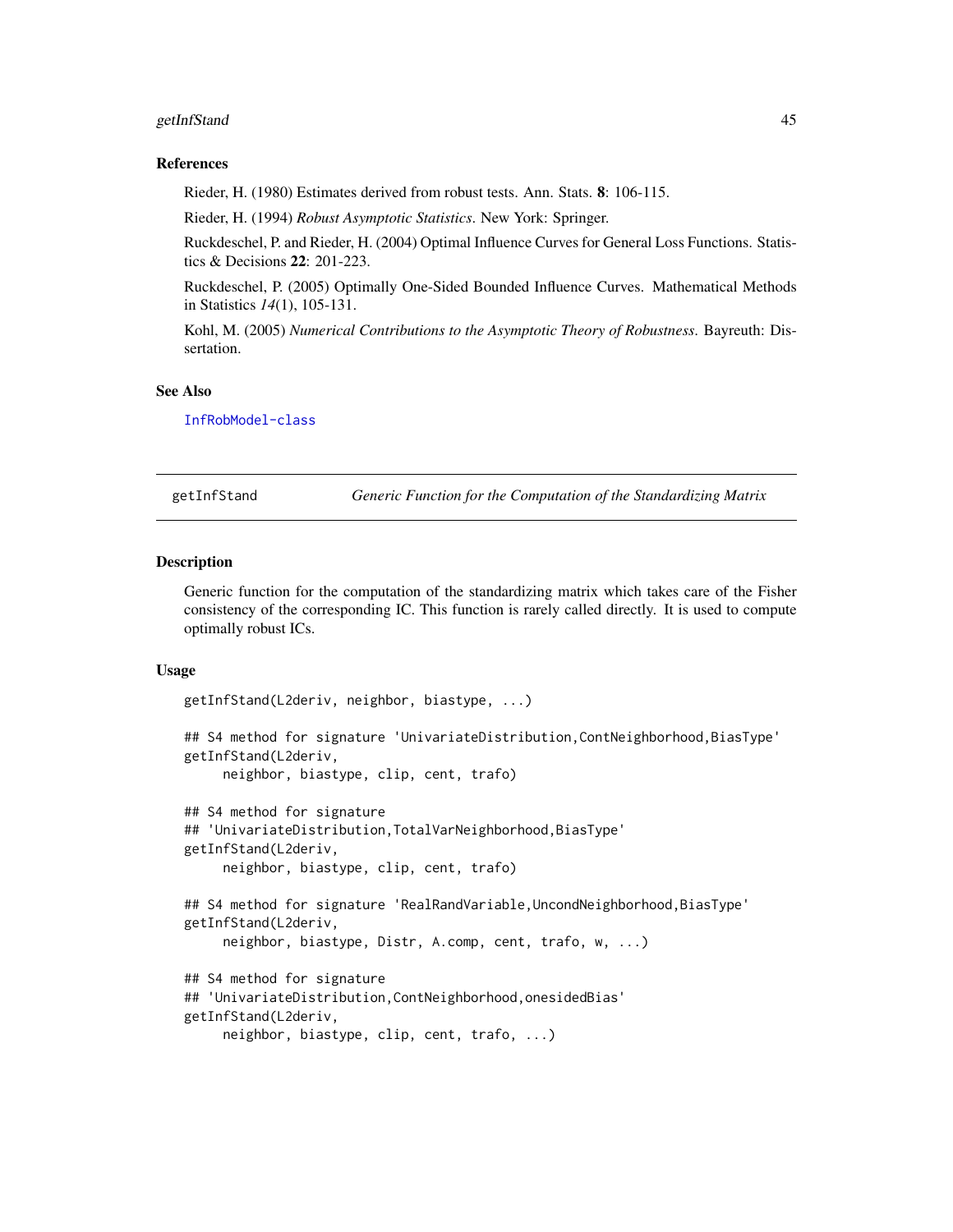```
## S4 method for signature
## 'UnivariateDistribution,ContNeighborhood,asymmetricBias'
getInfStand(L2deriv,
     neighbor, biastype, clip, cent, trafo)
```
# Arguments

| L2deriv  | L2-derivative of some L2-differentiable family of probability measures.                 |
|----------|-----------------------------------------------------------------------------------------|
| neighbor | object of class "Neighborhood".                                                         |
| biastype | object of class "BiasType".                                                             |
| $\cdots$ | additional parameters, in particular for expectation E.                                 |
| clip     | optimal clipping bound.                                                                 |
| cent     | optimal centering constant.                                                             |
| Distr    | object of class "Distribution".                                                         |
| trafo    | matrix: transformation of the parameter.                                                |
| A.comp   | matrix: indication which components of the standardizing matrix have to be<br>computed. |
| W        | object of class RobWeight; current weight.                                              |
|          |                                                                                         |

# Value

The standardizing matrix is computed.

# Methods

| L2deriv = "UnivariateDistribution", neighbor = "ContNeighborhood", biastype = "BiasType"<br>computes standardizing matrix for symmetric bias.        |
|------------------------------------------------------------------------------------------------------------------------------------------------------|
| "L2deriv = "UnivariateDistribution", neighbor = "TotalVarNeighborhood", biastype = "BiasType<br>computes standardizing matrix for symmetric bias.    |
| L2deriv = ''RealRandVariable'', neighbor = ''UncondNeighborhood'', biastype = ''BiasType''<br>computes standardizing matrix for symmetric bias.      |
| "L2deriv = "UnivariateDistribution", neighbor = "ContNeighborhood", biastype = "onesidedBias<br>computes standardizing matrix for onesided bias.     |
| "L2deriv = "UnivariateDistribution", neighbor = "ContNeighborhood", biastype = "asymmetricBias<br>computes standardizing matrix for asymmetric bias. |

### Author(s)

Matthias Kohl <Matthias.Kohl@stamats.de>, Peter Ruckdeschel <peter.ruckdeschel@uni-oldenburg.de>

# References

Rieder, H. (1994) *Robust Asymptotic Statistics*. New York: Springer.

Ruckdeschel, P. (2005) Optimally One-Sided Bounded Influence Curves. Mathematical Methods in Statistics *14*(1), 105-131.

Kohl, M. (2005) *Numerical Contributions to the Asymptotic Theory of Robustness*. Bayreuth: Dissertation.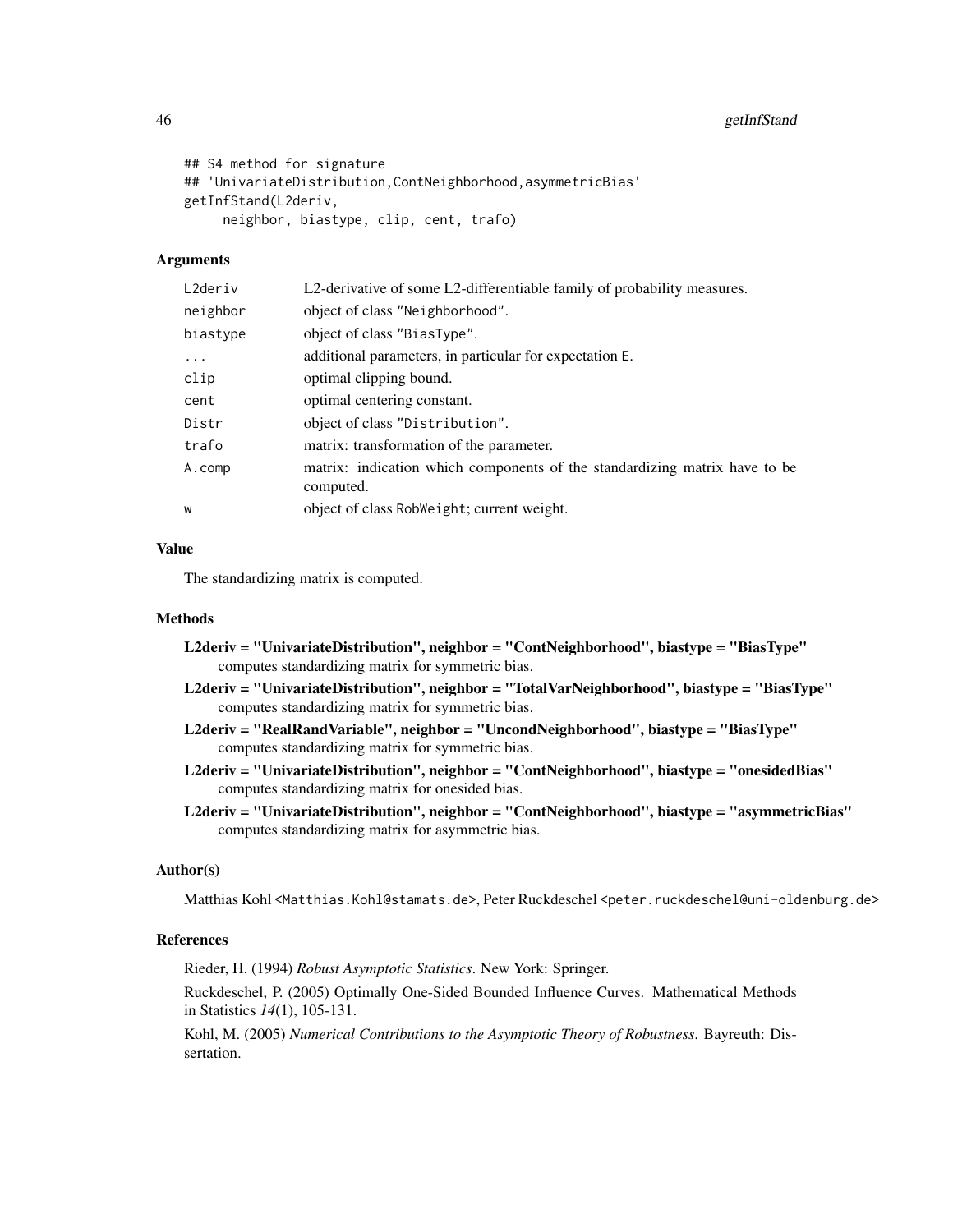#### getInfV and the settlement of the settlement of the settlement of the settlement of the settlement of the settlement of the settlement of the settlement of the settlement of the settlement of the settlement of the settleme

### See Also

[ContIC-class](#page-0-0), [TotalVarIC-class](#page-0-0)

<span id="page-46-0"></span>getInfV *Generic Function for the Computation of the asymptotic Variance of a Hampel type IC*

### **Description**

Generic function for the computation of the optimal clipping bound in case of infinitesimal robust models. This function is rarely called directly. It is used to compute optimally robust ICs.

### Usage

```
getInfV(L2deriv, neighbor, biastype, ...)
## S4 method for signature 'UnivariateDistribution,ContNeighborhood,BiasType'
getInfV(L2deriv,
         neighbor, biastype, clip, cent, stand)
## S4 method for signature
## 'UnivariateDistribution,TotalVarNeighborhood,BiasType'
getInfV(L2deriv,
         neighbor, biastype, clip, cent, stand)
## S4 method for signature 'RealRandVariable,ContNeighborhood,BiasType'
getInfV(L2deriv,
         neighbor, biastype, Distr, V.comp, cent, stand,
         w, ...)
## S4 method for signature 'RealRandVariable,TotalVarNeighborhood,BiasType'
getInfV(L2deriv,
         neighbor, biastype, Distr, V.comp, cent, stand,
         w, ...)
## S4 method for signature
## 'UnivariateDistribution,ContNeighborhood,onesidedBias'
getInfV(L2deriv,
         neighbor, biastype, clip, cent, stand, ...)
## S4 method for signature
## 'UnivariateDistribution,ContNeighborhood,asymmetricBias'
getInfV(L2deriv,
         neighbor, biastype, clip, cent, stand)
```
# Arguments

| L2deriv  | L2-derivative of some L2-differentiable family of probability measures. |
|----------|-------------------------------------------------------------------------|
| neighbor | object of class "Neighborhood".                                         |
| biastype | object of class "BiasType".                                             |
| $\cdots$ | additional parameters, in particular for expectation E.                 |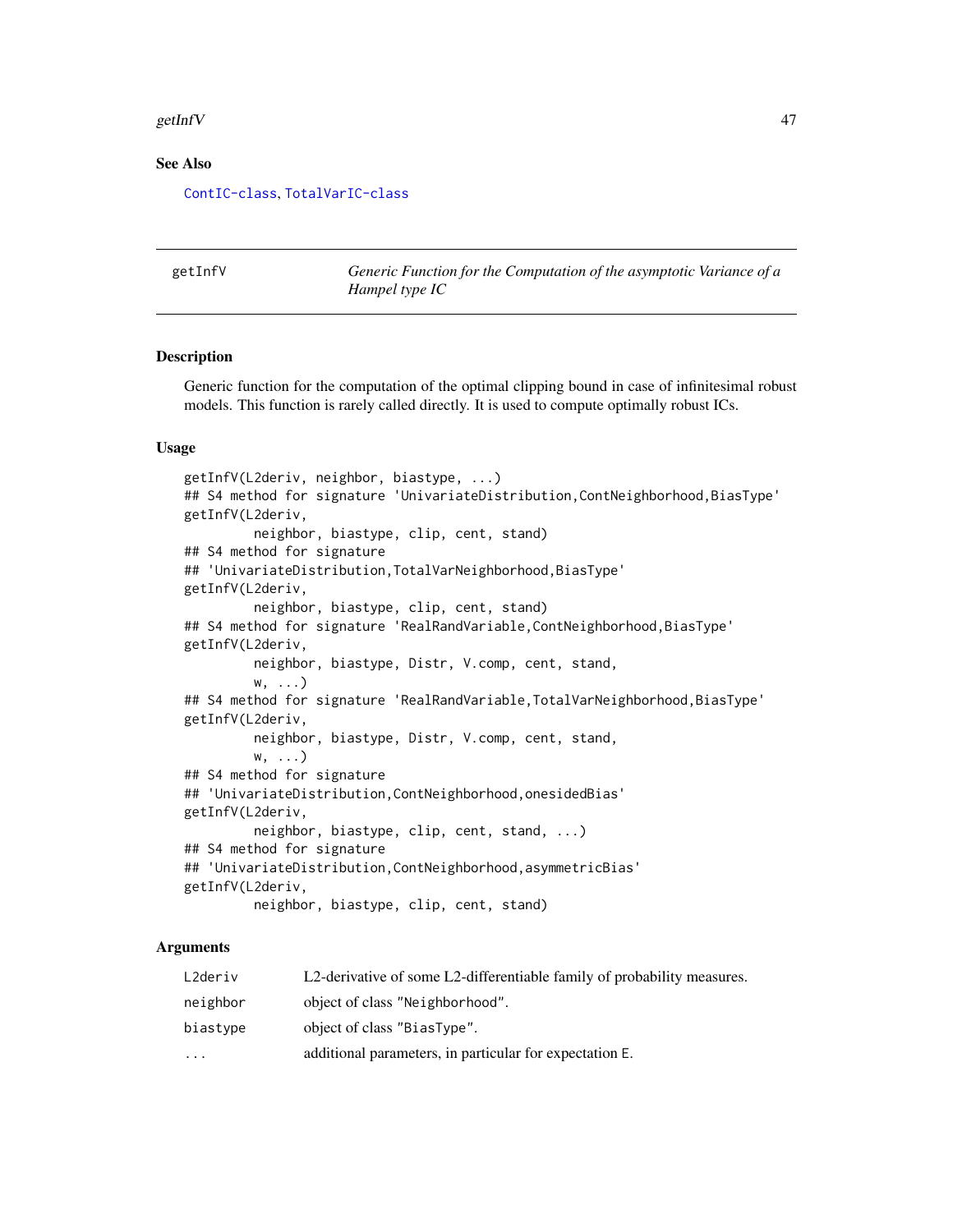| clip       | positive real: clipping bound                                                           |
|------------|-----------------------------------------------------------------------------------------|
| cent       | optimal centering constant.                                                             |
| stand      | standardizing matrix.                                                                   |
| Distr      | standardizing matrix.                                                                   |
| $V$ . comp | matrix: indication which components of the standardizing matrix have to be<br>computed. |
| W          | object of class RobWeight; current weight.                                              |

# Value

The asymptotic variance of an ALE to IC of Hampel type is computed.

# Author(s)

Peter Ruckdeschel <peter.ruckdeschel@uni-oldenburg.de>

# References

Rieder, H. (1980) Estimates derived from robust tests. Ann. Stats. 8: 106–115.

Rieder, H. (1994) *Robust Asymptotic Statistics*. New York: Springer.

Ruckdeschel, P. (2005) Optimally One-Sided Bounded Influence Curves. Mathematical Methods in Statistics *14*(1), 105-131.

Kohl, M. (2005) *Numerical Contributions to the Asymptotic Theory of Robustness*. Bayreuth: Dissertation.

# See Also

[ContIC-class](#page-0-0), [TotalVarIC-class](#page-0-0)

getL1normL2deriv *Calculation of L1 norm of L2derivative*

### Description

Methods to calculate the L1 norm of the L2derivative in a smooth parametric model.

### Usage

```
getL1normL2deriv(L2deriv, ...)
## S4 method for signature 'UnivariateDistribution'
getL1normL2deriv(L2deriv,
     cent, ...)
## S4 method for signature 'RealRandVariable'
getL1normL2deriv(L2deriv,
     cent, stand, Distr, normtype, ...)
```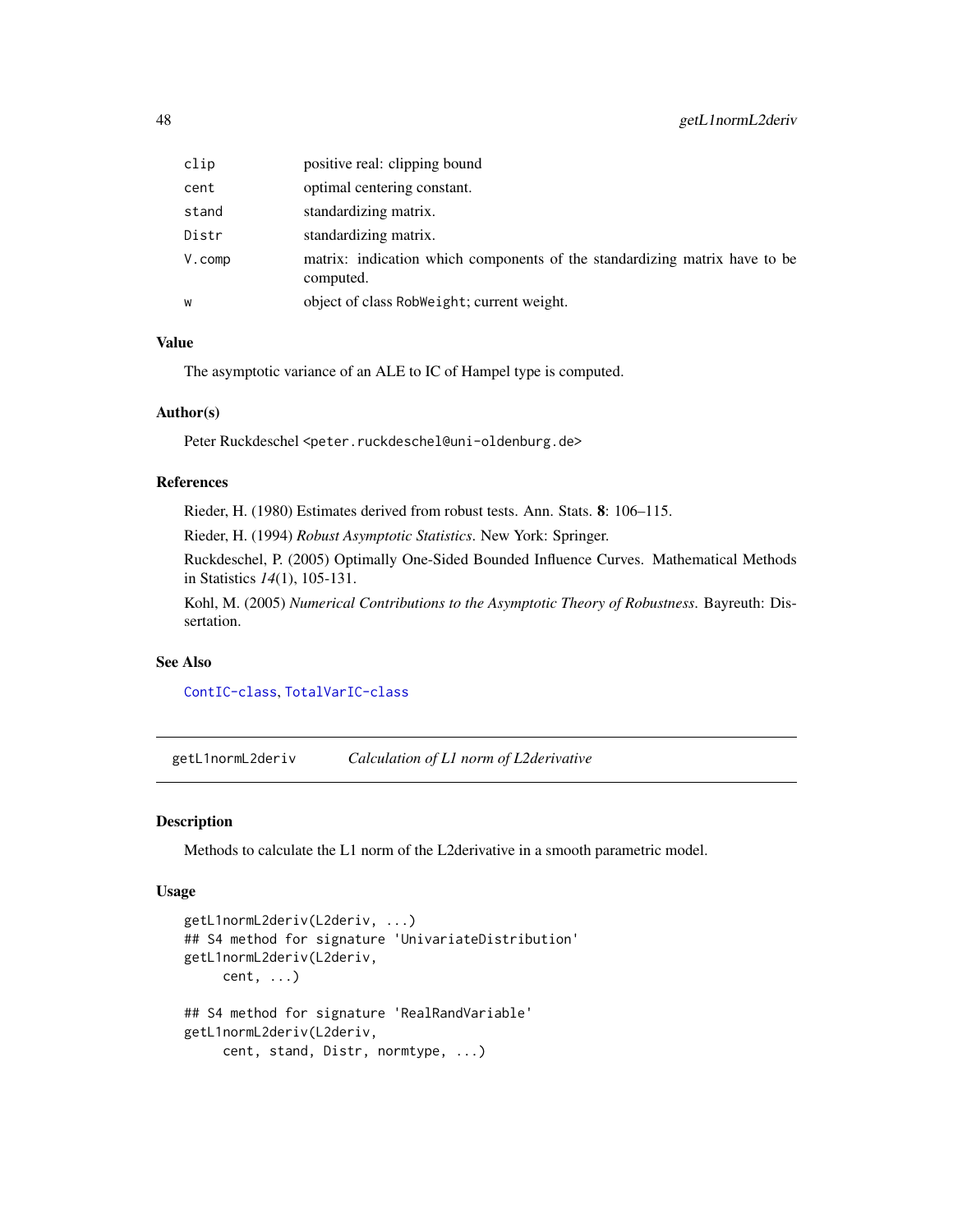# getL2normL2deriv 49

# Arguments

| L2deriv  | L2 derivative of the model                             |
|----------|--------------------------------------------------------|
| cent     | centering Lagrange Multiplier                          |
| stand    | standardizing Lagrange Multiplier                      |
| Distr    | distribution of the L2 derivative                      |
| normtype | object of class NormType; the norm under which we work |
|          | further arguments (not used at the moment)             |

# Value

L1 norm of the L2derivative

### Author(s)

Peter Ruckdeschel <peter.ruckdeschel@uni-oldenburg.de>

# Examples

##

getL2normL2deriv *Calculation of L2 norm of L2derivative*

# Description

Function to calculate the L2 norm of the L2derivative in a smooth parametric model.

# Usage

```
getL2normL2deriv(aFinfo, cent, ...)
```
# Arguments

| aFinfo                  | trace of the Fisher information            |
|-------------------------|--------------------------------------------|
| cent                    | centering                                  |
| $\cdot$ $\cdot$ $\cdot$ | further arguments (not used at the moment) |

# Value

L2 norm of the L2derivative

# Author(s)

Peter Ruckdeschel <peter.ruckdeschel@uni-oldenburg.de>

# Examples

##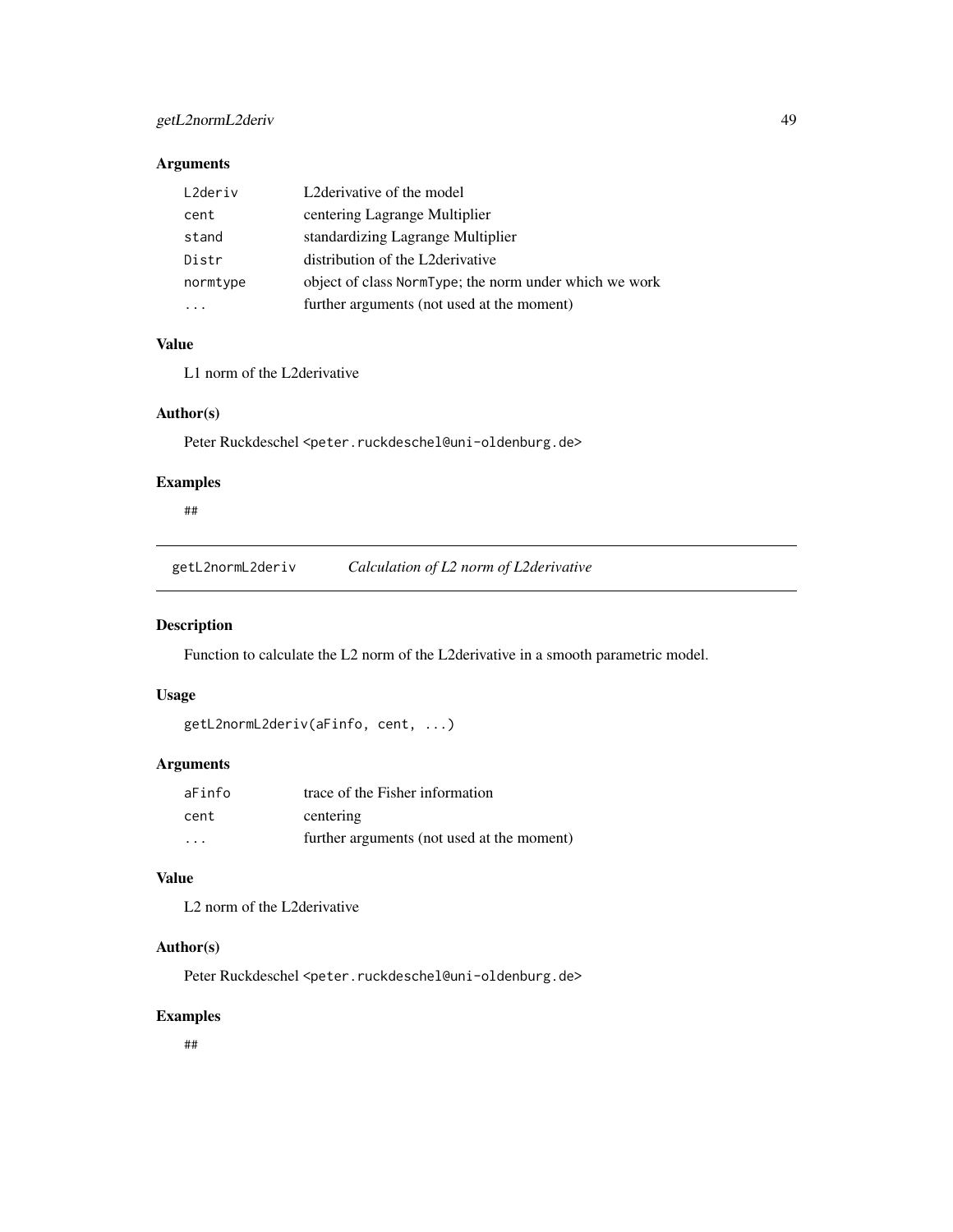## Description

computes the maximal inefficiency of an IC for the radius range [0,Inf).

## Usage

```
getMaxIneff(IC, neighbor, biastype = symmetricBias(),
                       normtype = NormType(), z.start = NULL,A.start = NULL, maxiter = 50,
                       tol = .Machine$double.eps^0.4,
                       warn = TRUE, verbose = NULL, ...)
```
# Arguments

| IC       | some IC of class IC                                                          |
|----------|------------------------------------------------------------------------------|
| neighbor | object of class Neighborhood; the neighborhood at which to compute the bias. |
| biastype | a bias type of class BiasType                                                |
| normtype | a norm type of class NormType                                                |
| z.start  | initial value for the centering constant.                                    |
| A.start  | initial value for the standardizing matrix.                                  |
| maxiter  | the maximum number of iterations.                                            |
| tol      | the desired accuracy (convergence tolerance).                                |
| warn     | logical: print warnings.                                                     |
| verbose  | logical: if TRUE, some messages are printed                                  |
| $\cdots$ | additional arguments to be passed to E                                       |

# Value

The maximal inefficiency, i.e.; a number in [1,Inf).

# Author(s)

Peter Ruckdeschel<peter.ruckdeschel@fraunhofer.itwm.de>

# References

Hampel et al. (1986) *Robust Statistics*. The Approach Based on Influence Functions. New York: Wiley.

Rieder, H. (1994) *Robust Asymptotic Statistics*. New York: Springer.

Rieder, H., Kohl, M. and Ruckdeschel, P. (2008) The Costs of not Knowing the Radius. Statistical Methods and Applications *17*(1) 13-40.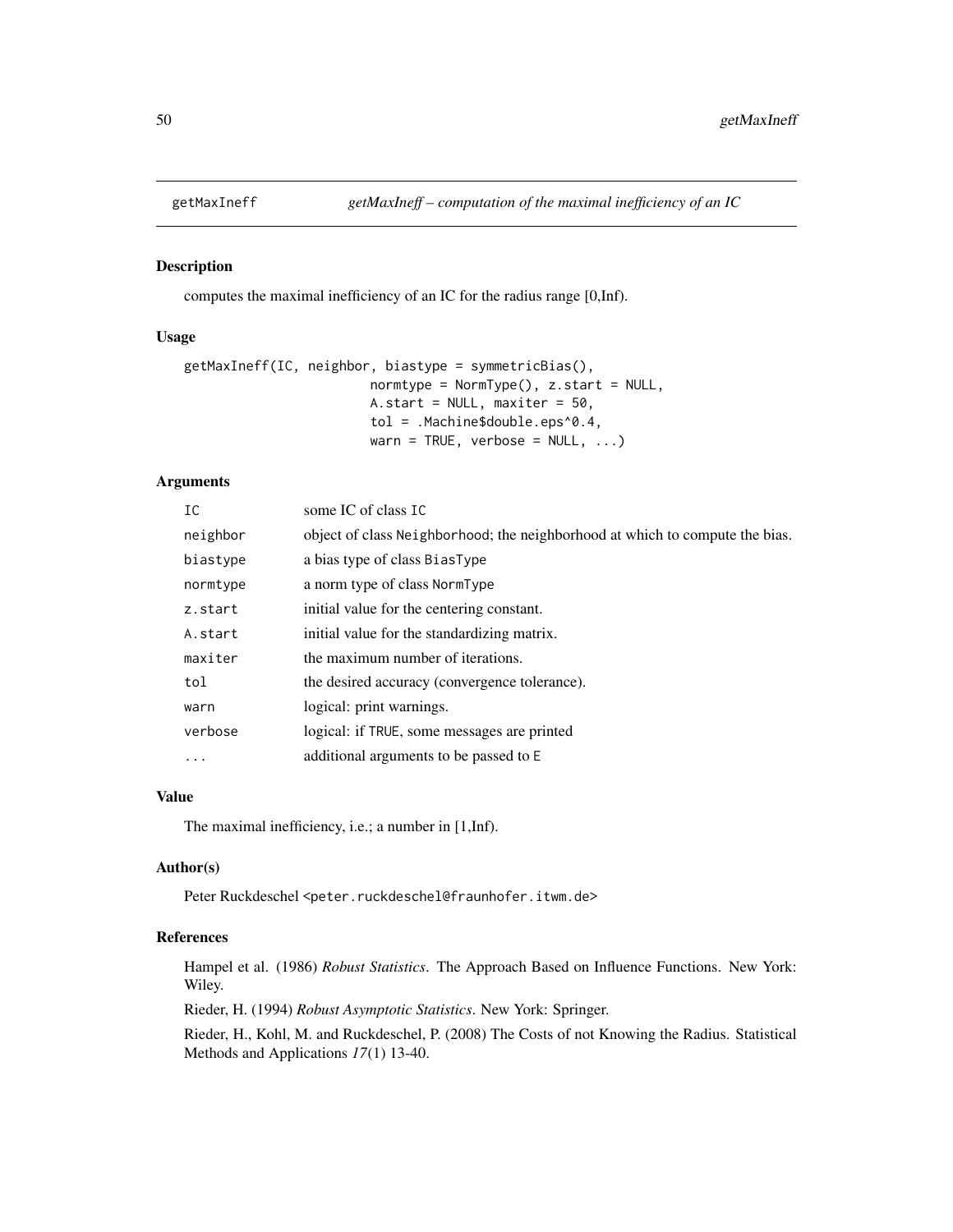Rieder, H., Kohl, M. and Ruckdeschel, P. (2001) The Costs of not Knowing the Radius. Submitted. Appeared as discussion paper Nr. 81. SFB 373 (Quantification and Simulation of Economic Processes), Humboldt University, Berlin; also available under [www.uni-bayreuth.de/departments/](www.uni-bayreuth.de/departments/math/org/mathe7/RIEDER/pubs/RR.pdf) [math/org/mathe7/RIEDER/pubs/RR.pdf](www.uni-bayreuth.de/departments/math/org/mathe7/RIEDER/pubs/RR.pdf)

#### Examples

```
N0 <- NormLocationFamily(mean=2, sd=3)
## L_2 family + infinitesimal neighborhood
neighbor <- ContNeighborhood(radius = 0.5)
N0.Rob1 <- InfRobModel(center = N0, neighbor = neighbor)
## OBRE solution (ARE 95%)
N0.ICA <- optIC(model = N0.Rob1, risk = asAnscombe(.95))
## OMSE solution radius 0.5
N0.ICM <- optIC(model=N0.Rob1, risk=asMSE())
## RMX solution
N0.ICR <- radiusMinimaxIC(L2Fam=N0, neighbor=neighbor,risk=asMSE())
getMaxIneff(N0.ICA,neighbor)
getMaxIneff(N0.ICM,neighbor)
getMaxIneff(N0.ICR,neighbor)
## Don't run to reduce check time on CRAN
N0ls <- NormLocationScaleFamily()
ICsc <- makeIC(list(sin,cos),N0ls)
getMaxIneff(ICsc,neighbor)
```
getModifyIC *Generic Function for the Computation of Functions for Slot modifyIC*

## Description

These function is used by internal computations and is rarely called directly.

### Usage

```
getModifyIC(L2FamIC, neighbor, risk,...)
## S4 method for signature 'L2ParamFamily,Neighborhood,asRisk'
getModifyIC(L2FamIC,
          neighbor, risk, ...)
## S4 method for signature 'L2LocationFamily, UncondNeighborhood, asGRisk'
getModifyIC(L2FamIC,
          neighbor, risk, ...)
## S4 method for signature 'L2LocationFamily,UncondNeighborhood,fiUnOvShoot'
getModifyIC(L2FamIC,
          neighbor, risk, ...)
## S4 method for signature 'L2ScaleFamily,UncondNeighborhood,asGRisk'
```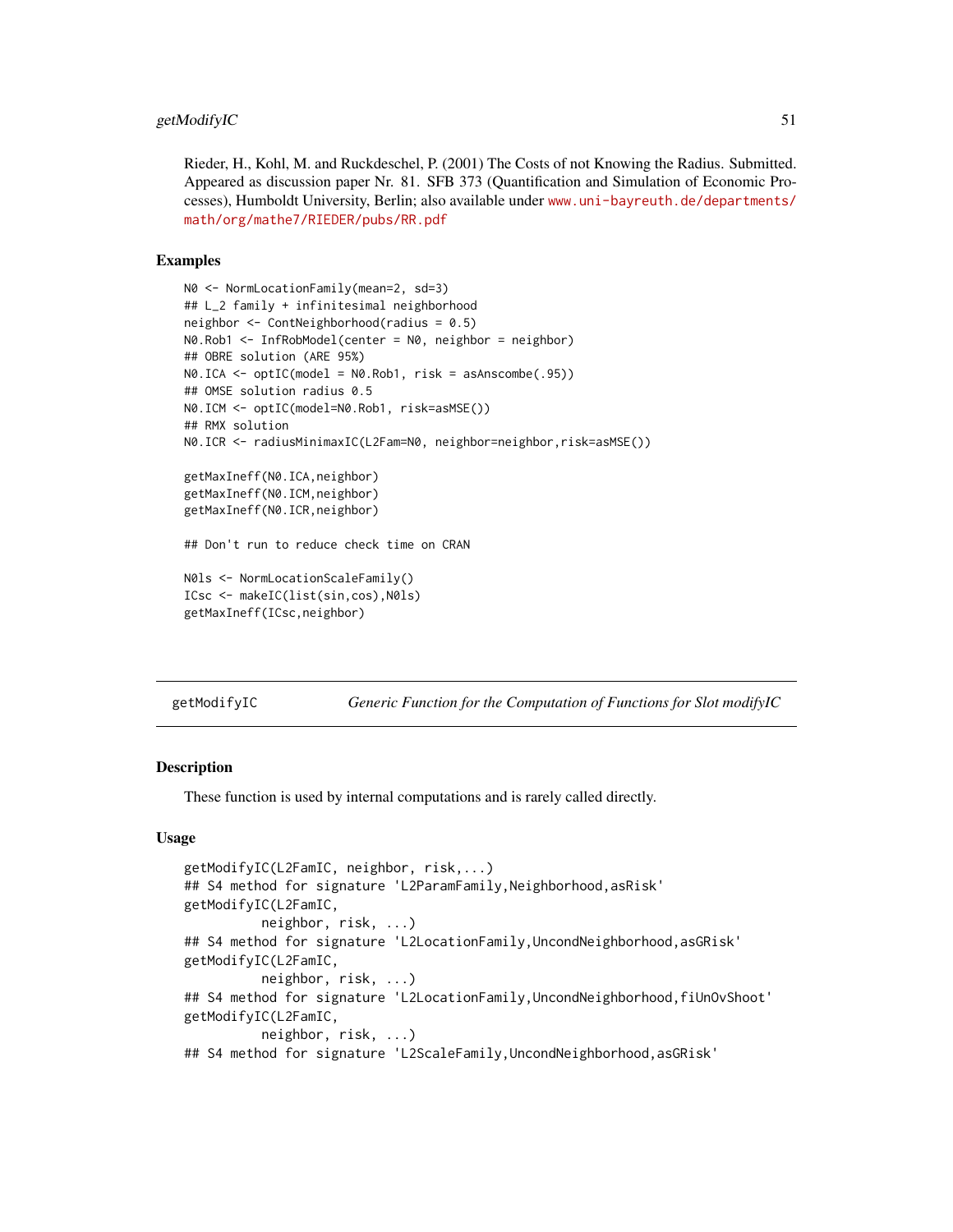```
getModifyIC(L2FamIC,
         neighbor, risk, ..., modifyICwarn = NULL)
## S4 method for signature 'L2LocationScaleFamily,UncondNeighborhood,asGRisk'
getModifyIC(L2FamIC,
          neighbor, risk, ..., modifyICwarn = NULL)
scaleUpdateIC(neighbor,...)
## S4 method for signature 'UncondNeighborhood'
scaleUpdateIC(neighbor, sdneu, sdalt, IC)
## S4 method for signature 'ContNeighborhood'
scaleUpdateIC(neighbor, sdneu, sdalt, IC)
## S4 method for signature 'TotalVarNeighborhood'
scaleUpdateIC(neighbor, sdneu, sdalt, IC)
```
### Arguments

| L2FamIC      | object of class L2ParamFamily.                                                                                                                                                                                           |
|--------------|--------------------------------------------------------------------------------------------------------------------------------------------------------------------------------------------------------------------------|
| neighbor     | object of class "Neighborhood".                                                                                                                                                                                          |
| risk         | object of class "RiskType"                                                                                                                                                                                               |
| $\cdots$     | further arguments to be passed over to optIC.                                                                                                                                                                            |
| sdneu        | positive numeric of length one; the new scale.                                                                                                                                                                           |
| sdalt        | positive numeric of length one; the new scale.                                                                                                                                                                           |
| IC           | a Hampel-IC to be updated.                                                                                                                                                                                               |
| modifyICwarn | logical: should a (warning) information be added if modifyle is applied and<br>hence some optimality information could no longer be valid? Defaults to NULL<br>in which case this value is taken from RobAStBaseOptions. |

### Details

This function is used for internal computations. By setting RobAStBaseOption("all.verbose" = TRUE) somewhere globally, the generated function modifyIC will generate calls to optIC with argument verbose=TRUE.

# Value

getmodifyIC Function for slot modifyIC of ICs

scaleUpdateIC a list to be digested in corresponding methods of getmodifyIC by generateIC

#### Author(s)

Matthias Kohl <Matthias.Kohl@stamats.de>

#### References

Rieder, H. (1994) *Robust Asymptotic Statistics*. New York: Springer. Kohl, M. (2005) *Numerical Contributions to the Asymptotic Theory of Robustness*. Bayreuth: Dissertation.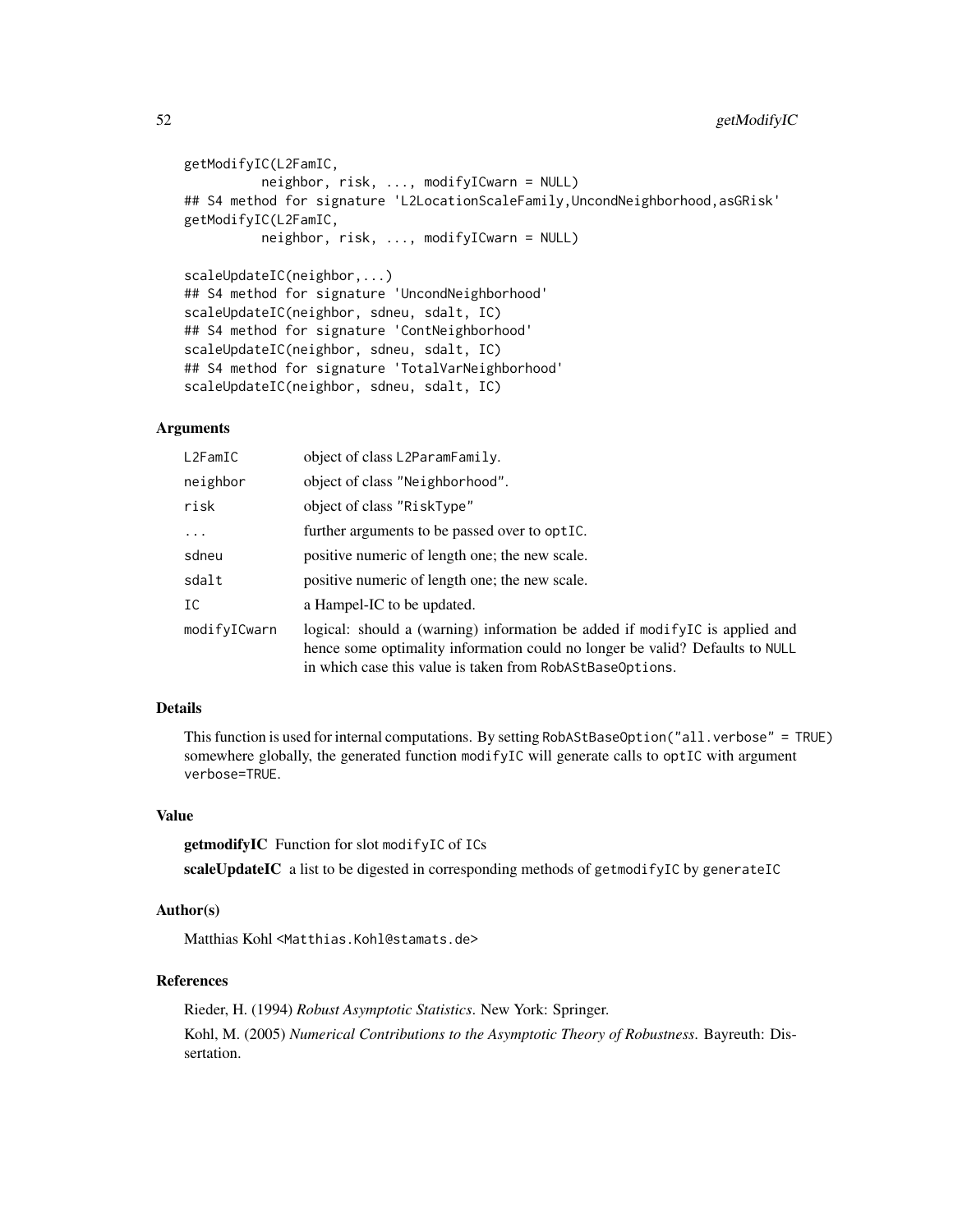#### getRadius 53

### See Also

[optIC](#page-66-0), [IC-class](#page-0-0)

<span id="page-52-0"></span>getRadius *Computation of the Optimal Radius for Given Clipping Bound*

# **Description**

The usual robust optimality problem for given asGRisk searches the optimal clipping height b of a Hampel-type IC to given radius of the neighborhood. Instead, again for given asGRisk and for given Hampel-Type IC with given clipping height b we may determine the radius of the neighborhood for which it is optimal in the sense of the first sentence.

# Usage

getRadius(IC, risk, neighbor, L2Fam)

# Arguments

| IC       | an IC of class "HampIC".                                                                                       |
|----------|----------------------------------------------------------------------------------------------------------------|
| risk     | object of class "RiskType".                                                                                    |
| neighbor | object of class "Neighborhood".                                                                                |
| L2Fam    | object of class "L2FamParameter". Can be missing; in this case it is constructed<br>from slot CallL2Fam of IC. |

# Value

The optimal radius is computed.

### Author(s)

Peter Ruckdeschel <peter.ruckdeschel@uni-oldenburg.de>

# References

Rieder, H. (1980) Estimates derived from robust tests. Ann. Stats. 8: 106–115.

Rieder, H. (1994) *Robust Asymptotic Statistics*. New York: Springer.

Ruckdeschel, P. and Rieder, H. (2004) Optimal Influence Curves for General Loss Functions. Statistics & Decisions *22*, 201-223.

Ruckdeschel, P. (2005) Optimally One-Sided Bounded Influence Curves. Mathematical Methods in Statistics *14*(1), 105-131.

Kohl, M. (2005) *Numerical Contributions to the Asymptotic Theory of Robustness*. Bayreuth: Dissertation.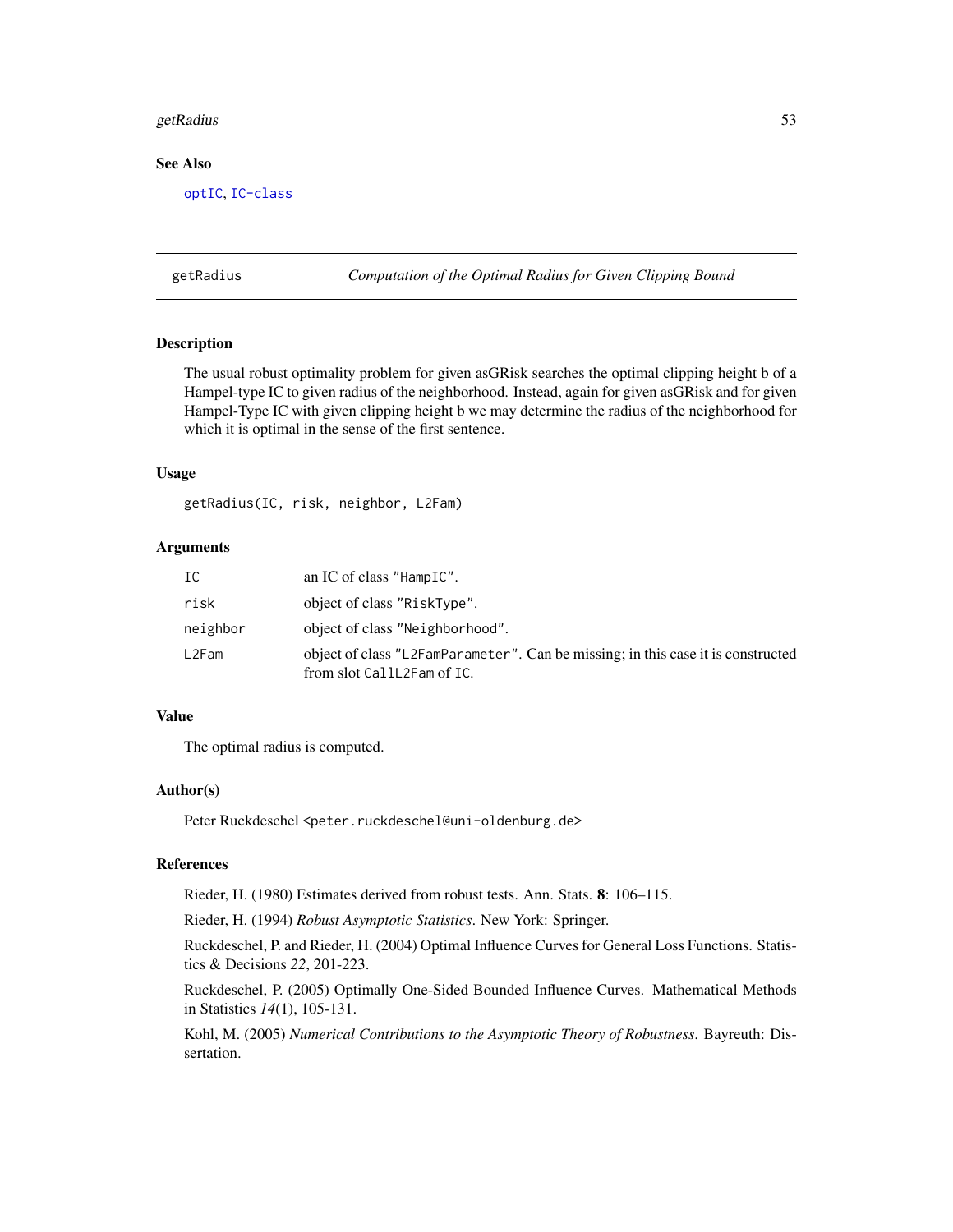# See Also

[ContIC-class](#page-0-0), [TotalVarIC-class](#page-0-0)

### Examples

```
N <- NormLocationFamily(mean=0, sd=1)
nb <- ContNeighborhood(); ri <- asMSE()
radIC <- radiusMinimaxIC(L2Fam=N, neighbor=nb, risk=ri, loRad=0.1, upRad=0.5)
getRadius(radIC, L2Fam=N, neighbor=nb, risk=ri)
## taken from script NormalScaleModel.R in folder scripts
N0 <- NormScaleFamily(mean=0, sd=1)
(N0.IC7 <- radiusMinimaxIC(L2Fam=N0, neighbor=nb, risk=ri, loRad=0, upRad=Inf))
##
getRadius(N0.IC7, risk=asMSE(), neighbor=nb, L2Fam=N0)
getRadius(N0.IC7, risk=asL4(), neighbor=nb, L2Fam=N0)
```

| getReg | $getReg$ – computation of the radius interval where IC1 is better than<br>IC2. |  |
|--------|--------------------------------------------------------------------------------|--|
|        |                                                                                |  |

# Description

(tries to) compute a radius interval where IC1 is better than IC2, respectively the number of (worstcase) outliers interval where IC1 is better than IC2.

# Usage

```
getReq(Risk,neighbor,IC1,IC2,n=1,upper=15, radOrOutl=c("radius","Outlier"), ...)
```
### Arguments

| Risk            | an object of class "as GR is k" $-$ the risk at which IC1 is better than IC2.                                                                                                                                 |
|-----------------|---------------------------------------------------------------------------------------------------------------------------------------------------------------------------------------------------------------|
| neighbor        | object of class "Neighborhood"; the neighborhood at which to compute the<br>bias.                                                                                                                             |
| IC1             | some IC of class "IC"                                                                                                                                                                                         |
| IC <sub>2</sub> | some IC of class "IC"                                                                                                                                                                                         |
| n               | the sample size; by default set to 1; then the radius interval refers to starting<br>radii in the shrinking neighborhood setting of Rieder [94]. Otherwise the radius<br>interval is scaled down accordingly. |
| upper           | the upper bound of the radius interval in which to search                                                                                                                                                     |
| radOrOutl       | a character string specifying whether an interval of radii or a number of outliers<br>is returned; must be one of "radius" (default) and "Outlier".                                                           |
| $\cdots$        | further arguments to be passed on $E()$ .                                                                                                                                                                     |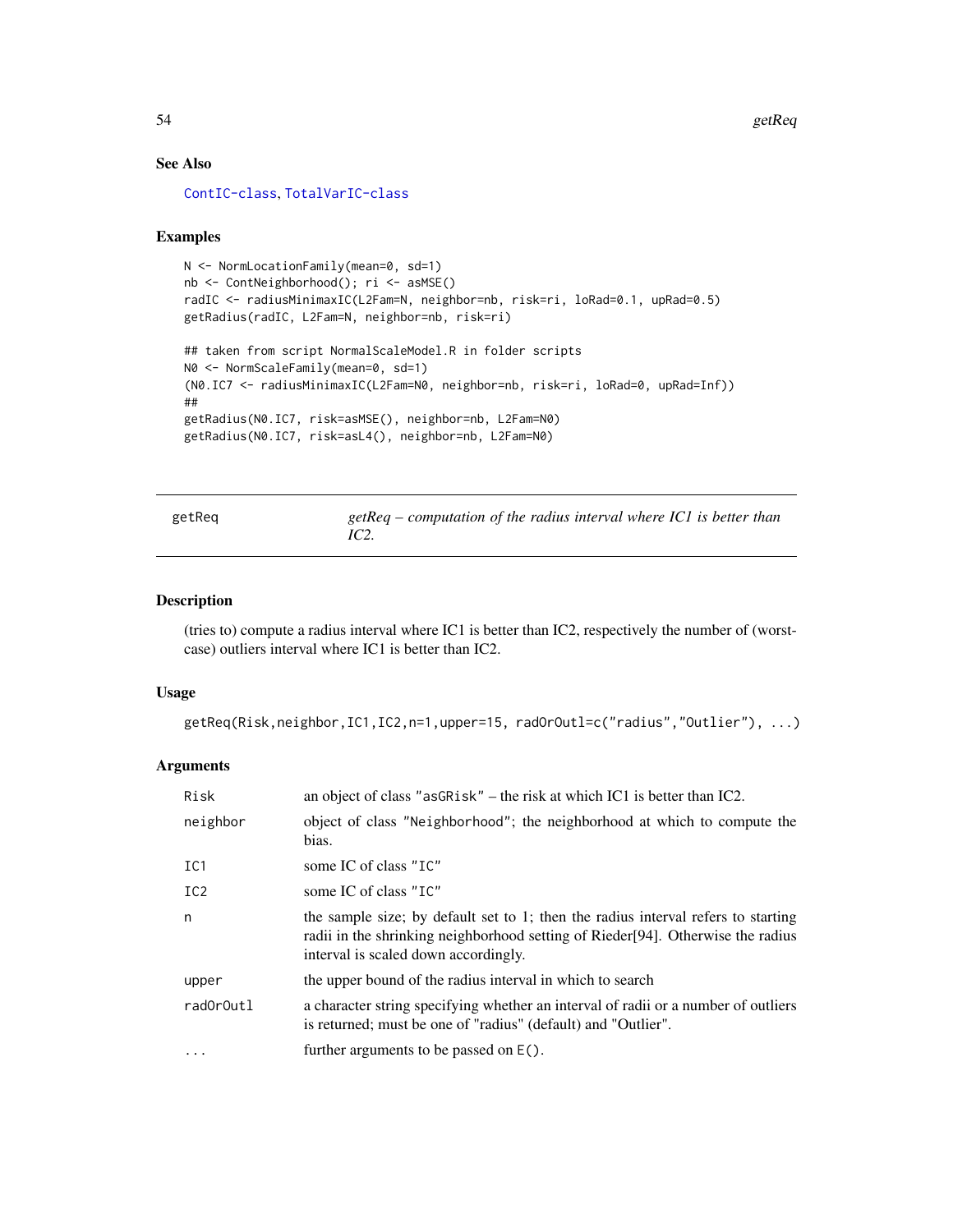#### getReq 55

### Value

The radius interval (given by its endpoints) where IC1 is better than IC2 according to the risk. In case IC2 is better than IC1 as to both variance and bias, the return value is NA.

### Author(s)

Peter Ruckdeschel<peter.ruckdeschel@fraunhofer.itwm.de>

### References

Hampel et al. (1986) *Robust Statistics*. The Approach Based on Influence Functions. New York: Wiley.

Rieder, H. (1994) *Robust Asymptotic Statistics*. New York: Springer.

# Examples

```
N0 <- NormLocationFamily(mean=2, sd=3)
## L_2 family + infinitesimal neighborhood
neighbor <- ContNeighborhood(radius = 0.5)
N0.Rob1 <- InfRobModel(center = N0, neighbor = neighbor)
## OBRE solution (ARE 95%)
N\emptyset.ICA \leq optIC(model = N\emptyset.Rob1, risk = asAnscombe(.95))
## MSE solution
N0.ICM <- optIC(model=N0.Rob1, risk=asMSE())
getReq(asMSE(),neighbor,N0.ICA,N0.ICM,n=1)
getReq(asMSE(),neighbor,N0.ICA,N0.ICM,n=30)
## Don't test to reduce check time on CRAN
## RMX solution
N0.ICR <- radiusMinimaxIC(L2Fam=N0, neighbor=neighbor,risk=asMSE())
getReq(asL1(),neighbor,N0.ICA,N0.ICM,n=30)
getReq(asL4(),neighbor,N0.ICA,N0.ICM,n=30)
getReq(asMSE(),neighbor,N0.ICA,N0.ICR,n=30)
getReq(asL1(),neighbor,N0.ICA,N0.ICR,n=30)
getReq(asL4(),neighbor,N0.ICA,N0.ICR,n=30)
getReq(asMSE(),neighbor,N0.ICM,N0.ICR,n=30)
### when to use MAD and when Qn
## for Qn, see C. Croux, P. Rousseeuw (1993). Alternatives to the Median
## Absolute Deviation, JASA 88(424):1273-1283
L2M <- NormScaleFamily()
IC.mad <- makeIC(function(x)sign(abs(x)-qnorm(.75)),L2M)
d.qn <- (2^* .5 \times qnorm(5/8))^2 - 1IC.qn <- makeIC(function(x) d.qn*(1/4 - pnorm(x+1/d.qn) + pnorm(x-1/d.qn)), L2M)
getReq(asMSE(), neighbor, IC.mad, IC.qn)
getReq(asMSE(), neighbor, IC.mad, IC.qn, radOrOutl = "Outlier", n = 30)
# => MAD is better once r > 0.5144 (i.e. for more than 2 outliers for n = 30)
```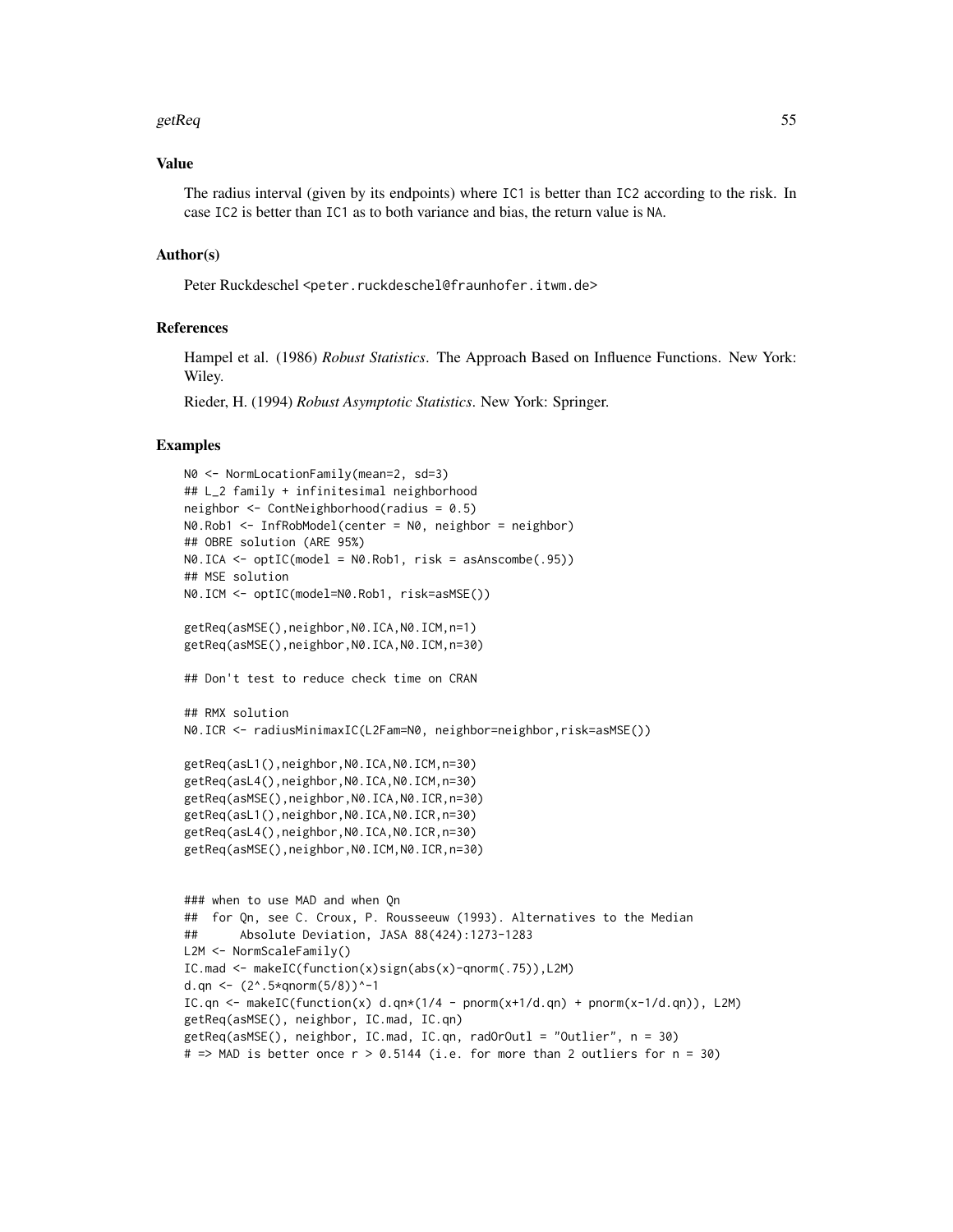getRiskFctBV-methods *Methods for Function getRiskFctBV in Package 'ROptEst'*

#### Description

getRiskFctBV for a given object of S4 class asGRisk returns a function in bias and variance to compute the asymptotic risk.

# Methods

- **getRiskFctBV** signature(risk = "asL1", biastype = "ANY"): returns a function with arguments bias and variance to compute the asymptotic absolute (L1) error for a given ALE at a situation where it has bias bias (including the radius!) and variance variance.
- **getRiskFctBV** signature(risk = "asL4", biastype = "ANY"): returns a function with arguments bias and variance to compute the asymptotic L4 error for a given ALE at a situation where it has bias bias (including the radius!) and variance variance.

#### Examples

```
myrisk <- asMSE()
getRiskFctBV(myrisk)
```
<span id="page-55-0"></span>

getRiskIC *Generic function for the computation of a risk for an IC*

#### **Description**

Generic function for the computation of a risk for an IC.

### Usage

```
getRiskIC(IC, risk, neighbor, L2Fam, ...)
```
## S4 method for signature 'HampIC,asCov,missing,missing' getRiskIC(IC, risk, withCheck= TRUE, ...)

```
## S4 method for signature 'HampIC, asCov, missing, L2ParamFamily'
getRiskIC(IC, risk, L2Fam, withCheck= TRUE, ...)
## S4 method for signature 'TotalVarIC, asCov, missing, L2ParamFamily'
getRiskIC(IC, risk, L2Fam, withCheck = TRUE, ...)
```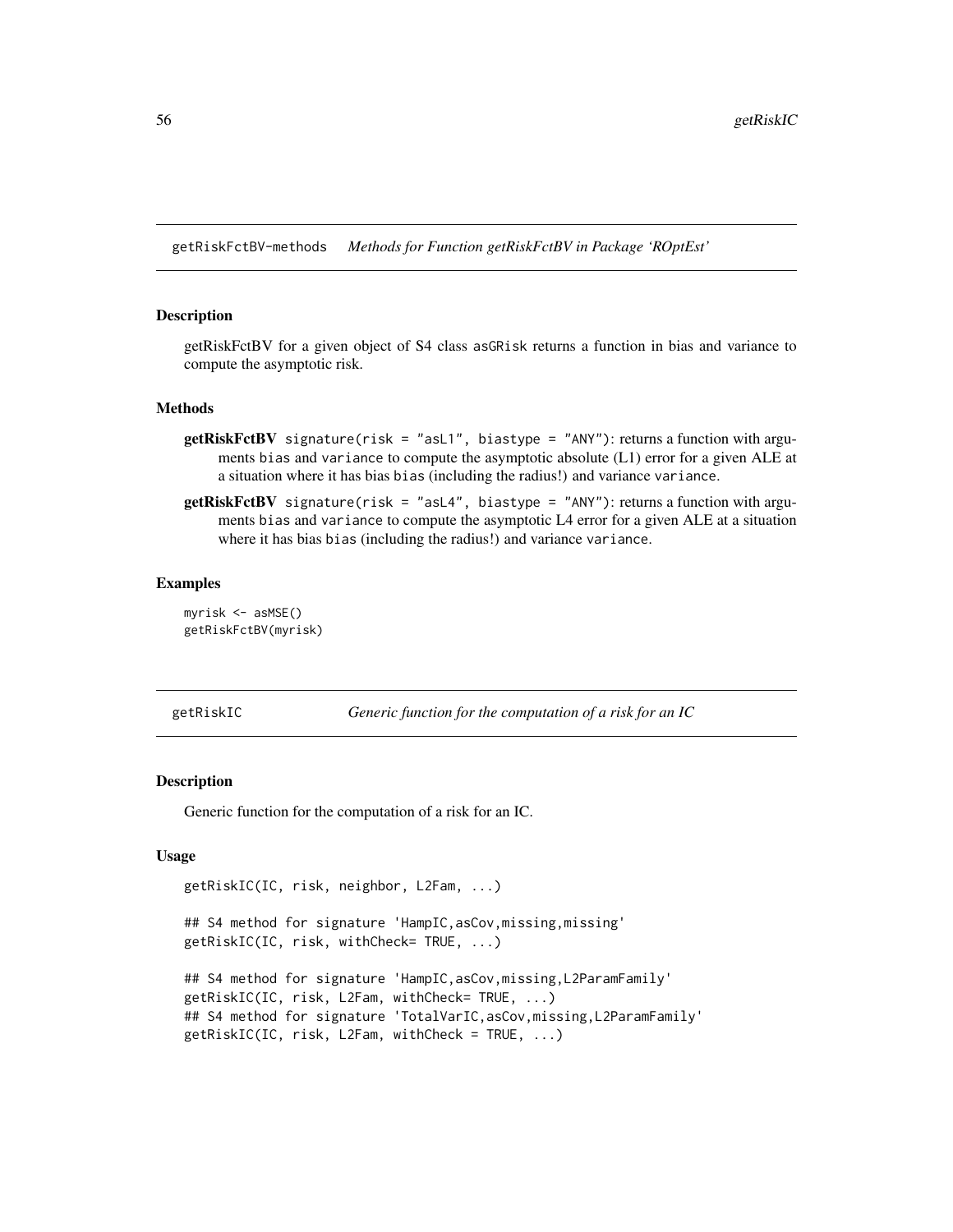#### getRiskIC 57 September 1988 of the September 1988 of the September 1988 of the September 1988 of the September 1988 of the September 1988 of the September 1988 of the September 1988 of the September 1988 of the September 1

### Arguments

| IC        | object of class "InfluenceCurve"                                                                                                                 |
|-----------|--------------------------------------------------------------------------------------------------------------------------------------------------|
| risk      | object of class "RiskType".                                                                                                                      |
| neighbor  | object of class "Neighborhood"; missing in the methods described here.                                                                           |
| .         | additional parameters to be passed to E                                                                                                          |
| L2Fam     | object of class "L2ParamFamily".                                                                                                                 |
| withCheck | logical: should a call to checkIC be done to check accuracy (defaults to TRUE;<br>ignored if nothing is computed but simply a slot is read out). |

### Details

To make sure that the results are valid, it is recommended to include an additional check of the IC properties of IC using checkIC.

#### Value

The risk of an IC is computed.

#### Methods

- $IC = "HampIC",$  risk = "asCov", neighbor = "missing",  $L2Fam = "missing"$  asymptotic covariance of IC read off from corresp. Risks slot.
- $IC = "HampIC", risk = "asCov", neighbor = "missing", L2Fam = "L2ParamFamily" asymptotic$ covariance of IC under L2Fam read off from corresp. Risks slot.
- IC = "TotalVarIC", risk = "asCov", neighbor = "missing", L2Fam = "L2ParamFamily" asymptotic covariance of IC read off from corresp. Risks slot, resp. if this is NULL calculates it via [getInfV](#page-46-0).

#### Note

This generic function is still under construction.

### Author(s)

Peter Ruckdeschel <peter.ruckdeschel@uni-oldenburg.de>

#### References

Huber, P.J. (1968) Robust Confidence Limits. Z. Wahrscheinlichkeitstheor. Verw. Geb. 10:269– 278.

Rieder, H. (1980) Estimates derived from robust tests. Ann. Stats. 8: 106–115.

Rieder, H. (1994) *Robust Asymptotic Statistics*. New York: Springer.

Kohl, M. (2005) *Numerical Contributions to the Asymptotic Theory of Robustness*. Bayreuth: Dissertation.

Ruckdeschel, P. and Kohl, M. (2005) Computation of the Finite Sample Risk of M-estimators on Neighborhoods.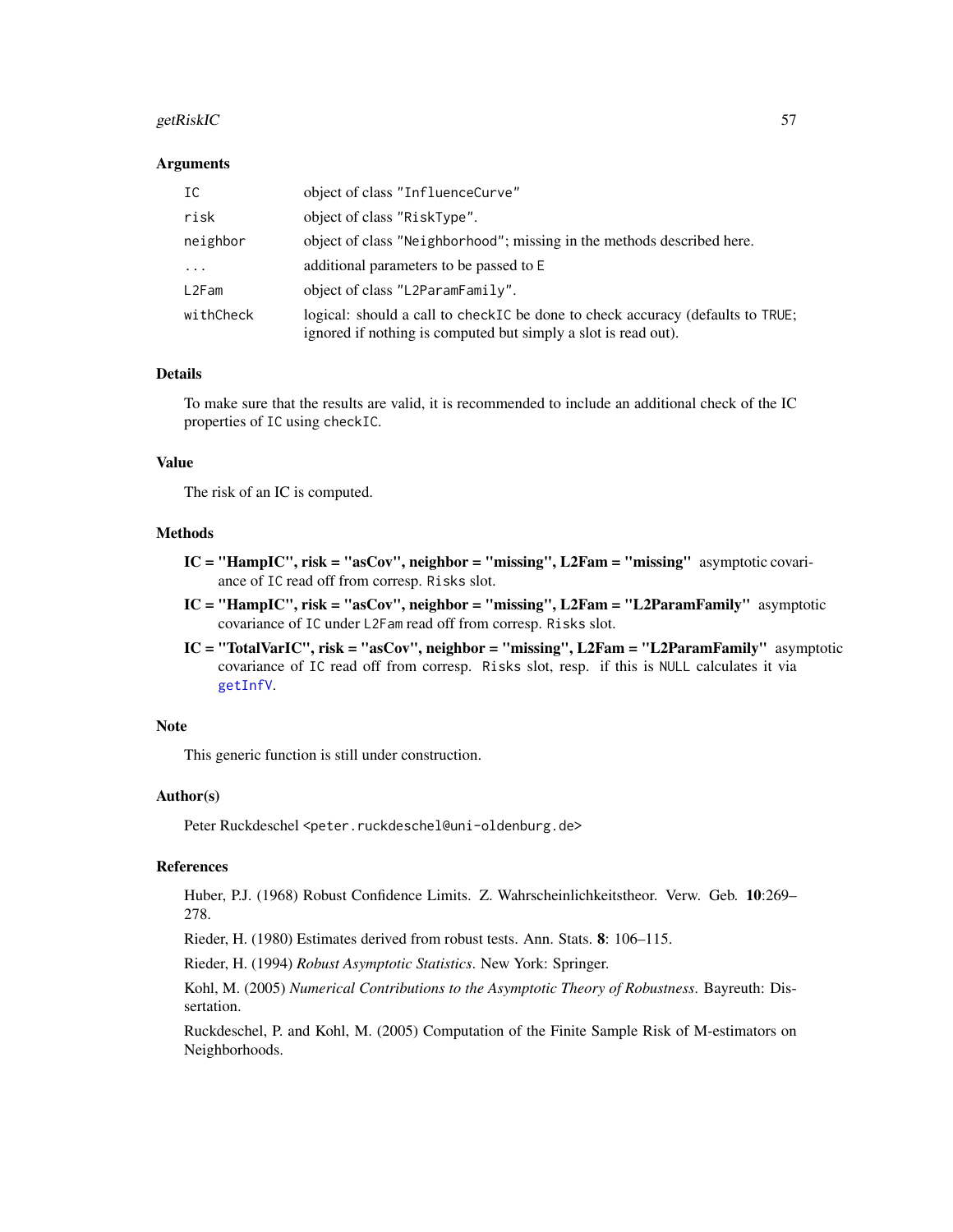#### See Also

[getRiskIC](#page-55-0), [InfRobModel-class](#page-0-0)

#### Examples

```
B \le - BinomFamily(size = 25, prob = 0.25)
## classical optimal IC
IC0 \leq optIC(model = B, risk = asCov())getRiskIC(IC0, asCov())
```
getStartIC-methods *Methods for Function getStartIC in Package 'ROptEst'*

#### **Description**

getStartIC computes the optimally-robust IC to be used as argument ICstart in kStepEstimator.

#### Usage

```
getStartIC(model, risk, ...)
## S4 method for signature 'ANY,ANY'
getStartIC(model, risk, ...)
## S4 method for signature 'L2ParamFamily,asGRisk'
getStartIC(model, risk, ...,
                      withEvalAsVar = TRUE, withMakeIC = FALSE, ..debug=FALSE,
                      modifyICwarn = NULL, diagonalize = FALSE)## S4 method for signature 'L2ParamFamily,asBias'
getStartIC(model, risk, ..., withMakeIC = FALSE,
        ..debug=FALSE, modifyICwarn = NULL, diagnostic = FALSE)
## S4 method for signature 'L2ParamFamily,asCov'
getStartIC(model, risk, ..., withMakeIC = FALSE,
    ..debug=FALSE)
## S4 method for signature 'L2ParamFamily,trAsCov'
getStartIC(model, risk, ..., withMakeIC = FALSE,
    ..debug=FALSE)
## S4 method for signature 'L2ParamFamily,asAnscombe'
getStartIC(model, risk, ...,
                      withEvalAsVar = TRUE, withMakeIC = FALSE, ..debug=FALSE,
                      modifyICwarn = NULL, diagnostic = FALSE)
## S4 method for signature 'L2LocationFamily,interpolRisk'
getStartIC(model, risk, ...)
## S4 method for signature 'L2ScaleFamily, interpolRisk'
getStartIC(model, risk, ...)
## S4 method for signature 'L2LocationScaleFamily, interpolRisk'
getStartIC(model, risk, ...)
```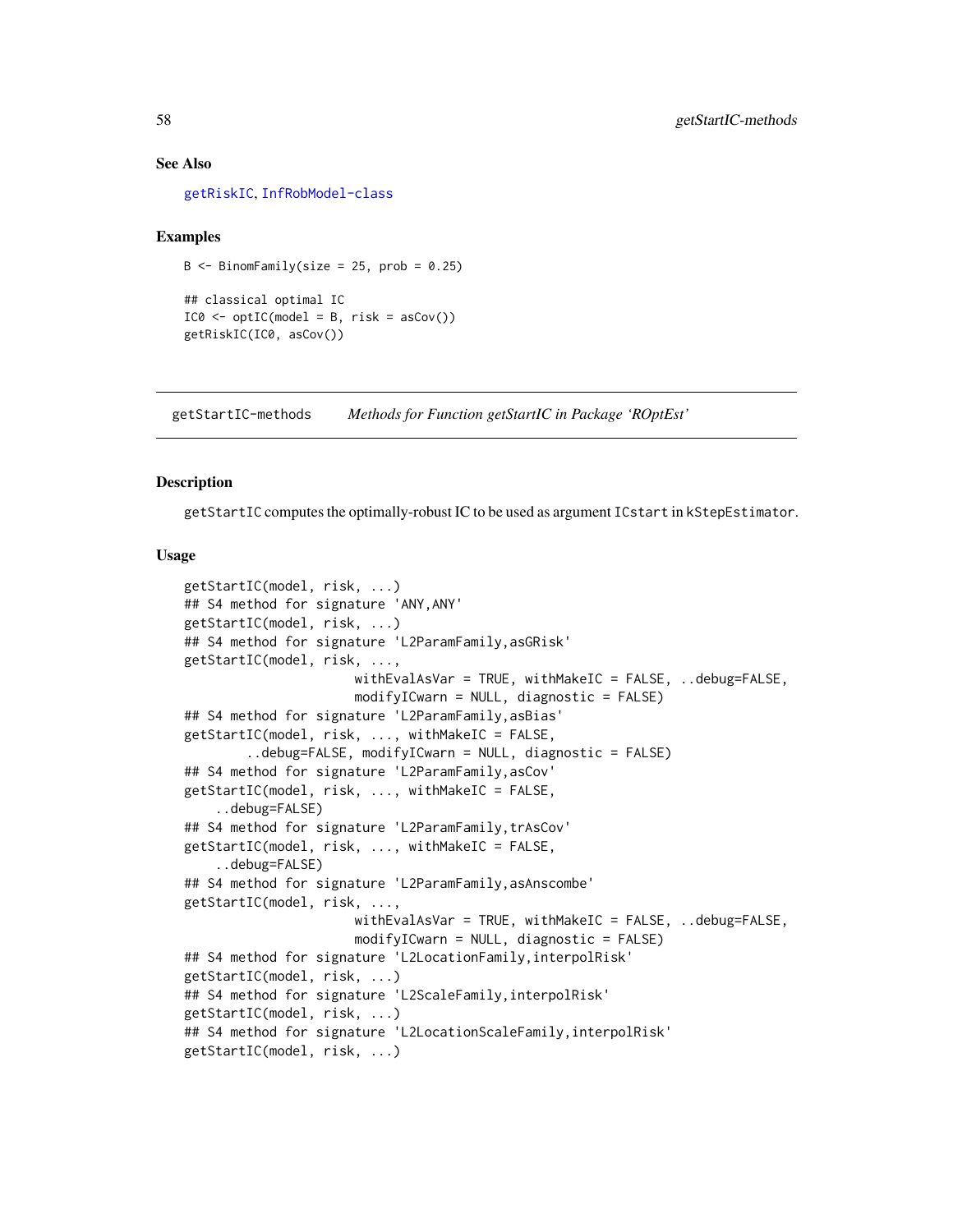#### **Arguments**

| model         | normtype of class NormType                                                                                                                                                                                                |
|---------------|---------------------------------------------------------------------------------------------------------------------------------------------------------------------------------------------------------------------------|
| risk          | normtype of class NormType                                                                                                                                                                                                |
| .             | further arguments to be passed to specific methods.                                                                                                                                                                       |
| withEvalAsVar | logical (of length 1): if TRUE, risks based on covariances are to be evaluated<br>(default), otherwise just a call is returned.                                                                                           |
| withMakeIC    | logical; if TRUE the IC is passed through make IC before return.                                                                                                                                                          |
| debug         | logical; if TRUE information for debugging is issued.                                                                                                                                                                     |
| modifyICwarn  | logical: should a (warning) information be added if modify IC is applied and<br>hence some optimality information could no longer be valid? Defaults to NULL<br>in which case this value is taken from RobAStBaseOptions. |
| diagnostic    | logical; if TRUE, diagnostic information on the performed integrations is gath-<br>ered and shipped out as an attribute diagnostic of the return value of the esti-<br>mators.                                            |

## Details

getStartIC is used internally in functions robest and roptest to compute the optimally robust influence function according to the arguments given to them.

# Value

An IC of type HampIC.

# Methods

getStartIC signature(model = "ANY", risk = "ANY"): issue that this is not yet implemented.

- getStartIC signature(model = "L2ParamFamily", risk = "asGRisk"): depending on the values of argument eps (to be passed on through the ... argument) computes the optimally robust influence function on the fly via calls to optIC or radiusMinimaxIC.
- getStartIC signature(model = "L2ParamFamily", risk = "asBias"): computes the mostbias-robust influence function on the fly via calls to optIC.
- getStartIC signature(model = "L2ParamFamily", risk = "asCov"): computes the classically optimal influence function on the fly via calls to optIC.
- getStartIC signature(model = "L2ParamFamily", risk = "trAsCov"): computes the classically optimal influence function on the fly via calls to optIC.

# Author(s)

Peter Ruckdeschel <peter.ruckdeschel@uni-oldenburg.de>

# See Also

[robest](#page-81-0),[optIC](#page-66-0), [radiusMinimaxIC](#page-73-0)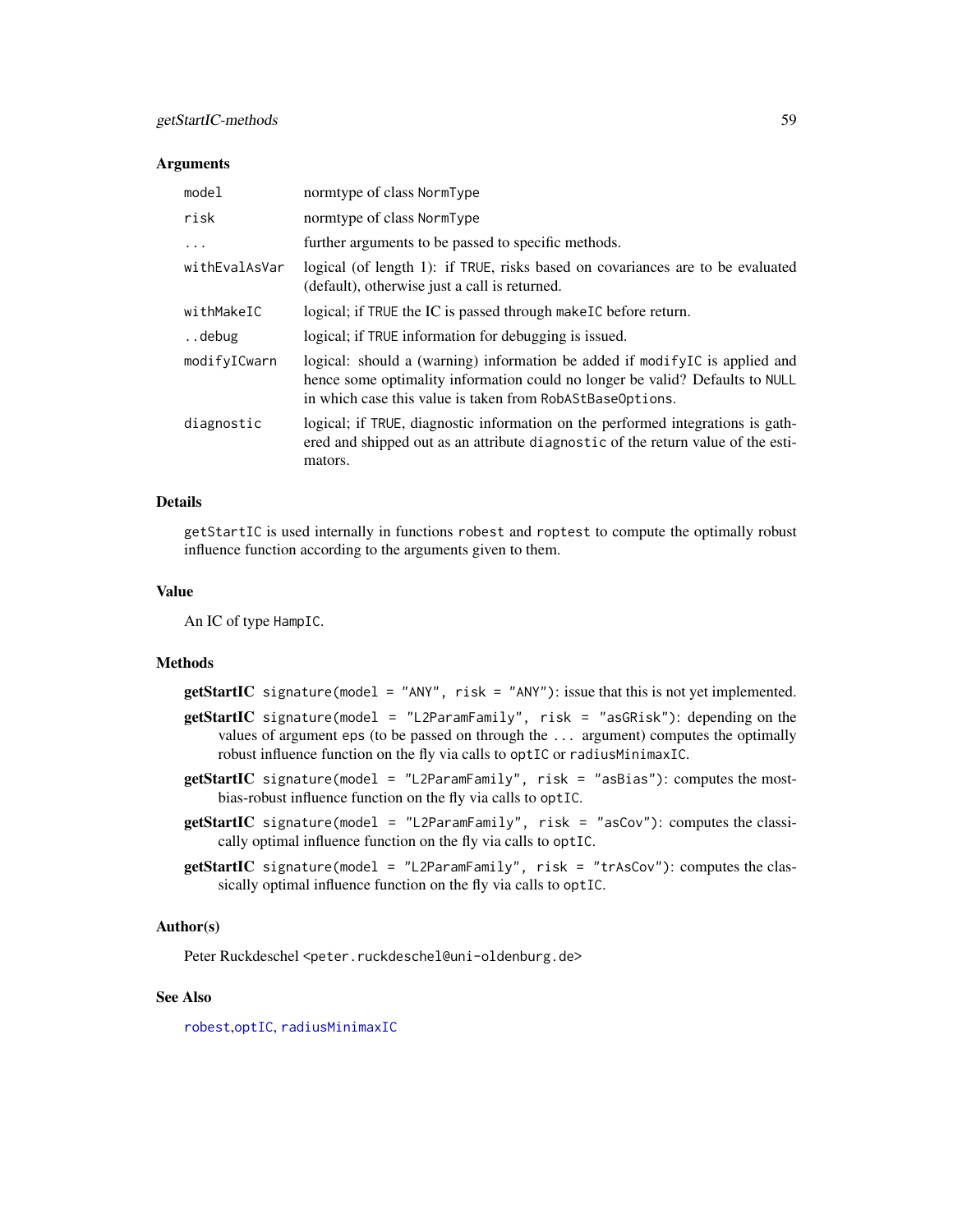# Description

Generating functions to generate structured input for function robest.

### Usage

```
genkStepCtrl(useLast = getRobAStBaseOption("kStepUseLast"),
                   withUpdateInKer = getRobAStBaseOption("withUpdateInKer"),
                   IC.UpdateInKer = getRobAStBaseOption("IC.UpdateInKer"),
                   withICList = getRobAStBaseOption("withICList"),
                   withPICList = getRobAStBaseOption("withPICList"),
                   scalename = "scale", withLogScale = TRUE,
                   withEvalAsVar = NULL, withMakeIC = FALSE,
                   E.argList = NULL)
genstartCtrl(initial.est = NULL, initial.est.ArgList = NULL,
                        startPar = NULL, distance = CvMDist, withMDE = NULL,
                        E.argList = NULL)
gennbCtrl(neighbor = ContNeighborhood(), eps, eps.lower, eps.upper)
genstartICCtrl(withMakeIC = FALSE, withEvalAsVar = NULL, modifyICwarn = NULL,
               E.argList = NULL)
```
# Arguments

| useLast         | which parameter estimate (initial estimate or k-step estimate) shall be used to<br>fill the slots pIC, asvar and asbias of the return value.                                                                                                                             |
|-----------------|--------------------------------------------------------------------------------------------------------------------------------------------------------------------------------------------------------------------------------------------------------------------------|
| withUpdateInKer |                                                                                                                                                                                                                                                                          |
|                 | if there is a non-trivial trafo in the model with matrix $D$ , shall the parameter be<br>updated on $\ker(D)$ ?                                                                                                                                                          |
|                 | IC. Update In Ker if there is a non-trivial trafo in the model with matrix $D$ , the IC to be used for<br>this; if NULL the result of getboundedIC(L2Fam, D) is taken; this IC will then be<br>projected onto $\ker(D)$ .                                                |
| withICList      | logical: shall slot ICList of return value be filled?                                                                                                                                                                                                                    |
| withPICList     | logical: shall slot pICL is t of return value be filled?                                                                                                                                                                                                                 |
| scalename       | character: name of the respective scale component.                                                                                                                                                                                                                       |
| withLogScale    | logical; shall a scale component (if existing and found with name scalename) be<br>computed on log-scale and backtransformed afterwards? This avoids crossing<br>0.                                                                                                      |
| withEvalAsVar   | logical or NULL: if TRUE (default), tells R to evaluate the asymptotic variance or<br>if FALSE just to produces a call to do so. If with EvalAsVar is NULL (default),<br>the content of slot .with Eval AsVar in the L2 family is used instead to take this<br>decision. |
| withMakeIC      | logical; if TRUE the [p]IC is passed through make IC before return.                                                                                                                                                                                                      |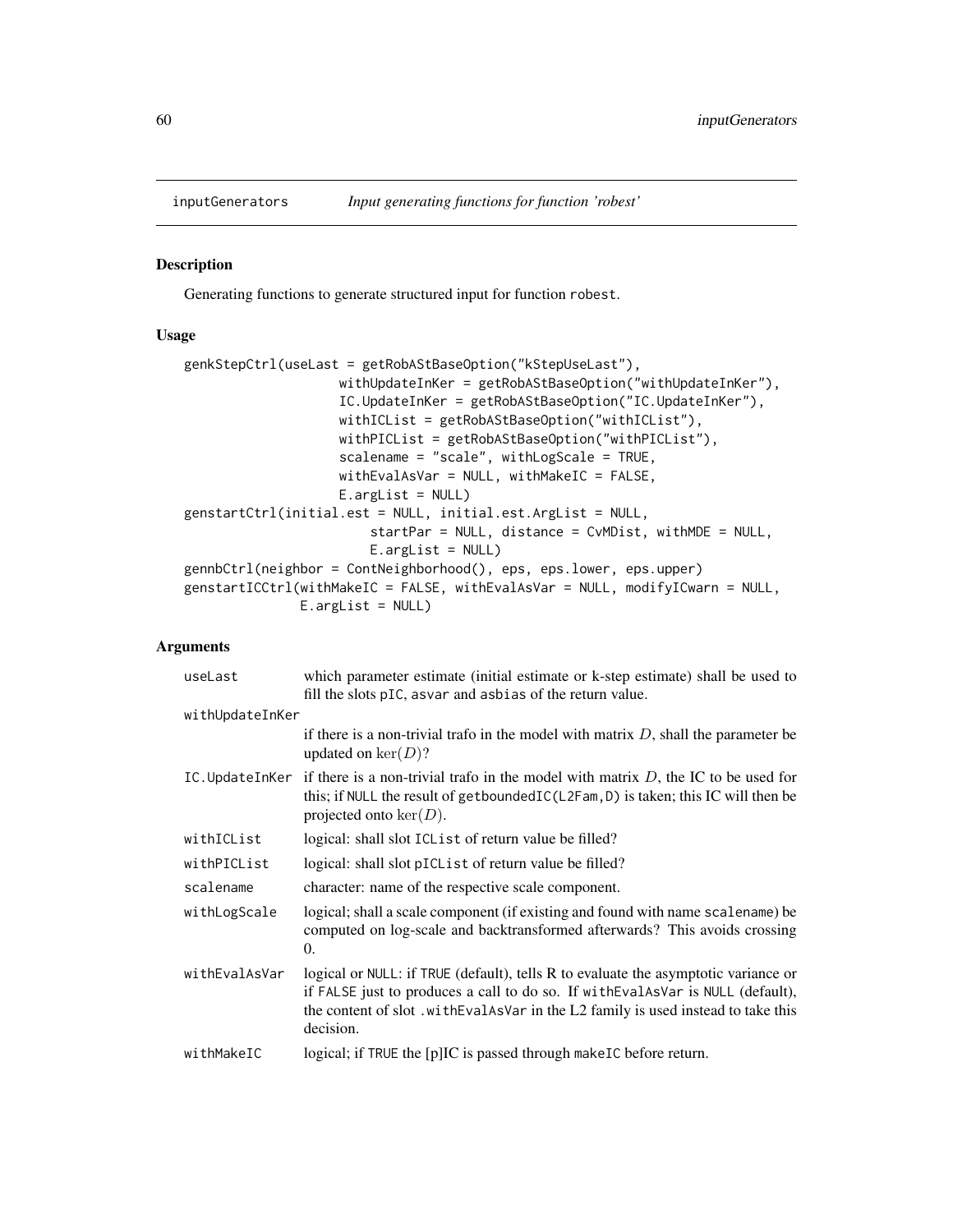| modifyICwarn        | logical: should a (warning) information be added if modifyIC is applied and<br>hence some optimality information could no longer be valid? Defaults to NULL<br>in which case this value is taken from RobAStBaseOptions.                                                                                                                                                                                                                                                                                                                                                                                                                                                               |
|---------------------|----------------------------------------------------------------------------------------------------------------------------------------------------------------------------------------------------------------------------------------------------------------------------------------------------------------------------------------------------------------------------------------------------------------------------------------------------------------------------------------------------------------------------------------------------------------------------------------------------------------------------------------------------------------------------------------|
| initial.est         | initial estimate for unknown parameter. If missing minimum distance estimator<br>is computed.                                                                                                                                                                                                                                                                                                                                                                                                                                                                                                                                                                                          |
| initial.est.ArgList |                                                                                                                                                                                                                                                                                                                                                                                                                                                                                                                                                                                                                                                                                        |
|                     | a list of arguments to be given to argument start if the latter is a function;<br>this list by default already starts with two unnamed items, the sample x, and the<br>model L2Fam.                                                                                                                                                                                                                                                                                                                                                                                                                                                                                                    |
| startPar            | initial information used by optimize resp. optim; i.e; if (total) parameter<br>is of length 1, startPar is a search interval, else it is an initial parameter<br>value; if NULL slot startPar of ParamFamily is used to produce it; in the<br>multivariate case, startPar may also be of class Estimate, in which case slot<br>untransformed.estimate is used.                                                                                                                                                                                                                                                                                                                         |
| distance            | distance function                                                                                                                                                                                                                                                                                                                                                                                                                                                                                                                                                                                                                                                                      |
| withMDE             | logical or NULL: Shall a minimum distance estimator be used as starting esti-<br>mator in roptest() / robest()—in addition to the function given in argument<br>startPar of the current function or, if the argument is NULL, in slot startPar<br>of the L2 family? If NULL (default) the content of slot. with MDE in the L2 family<br>is used instead to take this decision.                                                                                                                                                                                                                                                                                                         |
| neighbor            | object of class "UncondNeighborhood"                                                                                                                                                                                                                                                                                                                                                                                                                                                                                                                                                                                                                                                   |
| eps                 | positive real $(0 < eps \le 0.5)$ : amount of gross errors. See details below.                                                                                                                                                                                                                                                                                                                                                                                                                                                                                                                                                                                                         |
| eps.lower           | positive real $(0 \leq -eps \cdot 1$ ower $\leq -eps \cdot 1$ upper): lower bound for the amount of<br>gross errors. See details below.                                                                                                                                                                                                                                                                                                                                                                                                                                                                                                                                                |
| eps.upper           | positive real (eps. lower $\leq$ eps. upper $\leq$ 0.5): upper bound for the amount<br>of gross errors. See details below.                                                                                                                                                                                                                                                                                                                                                                                                                                                                                                                                                             |
| E.argList           | NULL (default) or a list of arguments to be passed to calls to E; appears (and may<br>vary from instance to instance) as argument in the generators genkStepCtrl,<br>genstartCtrl genstartICCtrl. The one in genstartCtrl is used for MDEstimator<br>in case initial.est is NULL only. Arguments for calls to E in an explicit func-<br>tion argument initial.est should be entered to argument initial.est.ArgList.<br>Potential clashes with arguments of the same name in are resolved by in-<br>serting the items of argument list E. argList as named items to the argument<br>lists, so in case of collisions the item of E. argList overwrites the existing one<br>from $\dots$ |

# Details

All these functions bundle their respective input to (reusable) lists which can be used as arguments in function [robest](#page-81-0). For details, see this function.

# Author(s)

Matthias Kohl <Matthias.Kohl@stamats.de>, Peter Ruckdeschel <peter.ruckdeschel@uni-oldenburg.de>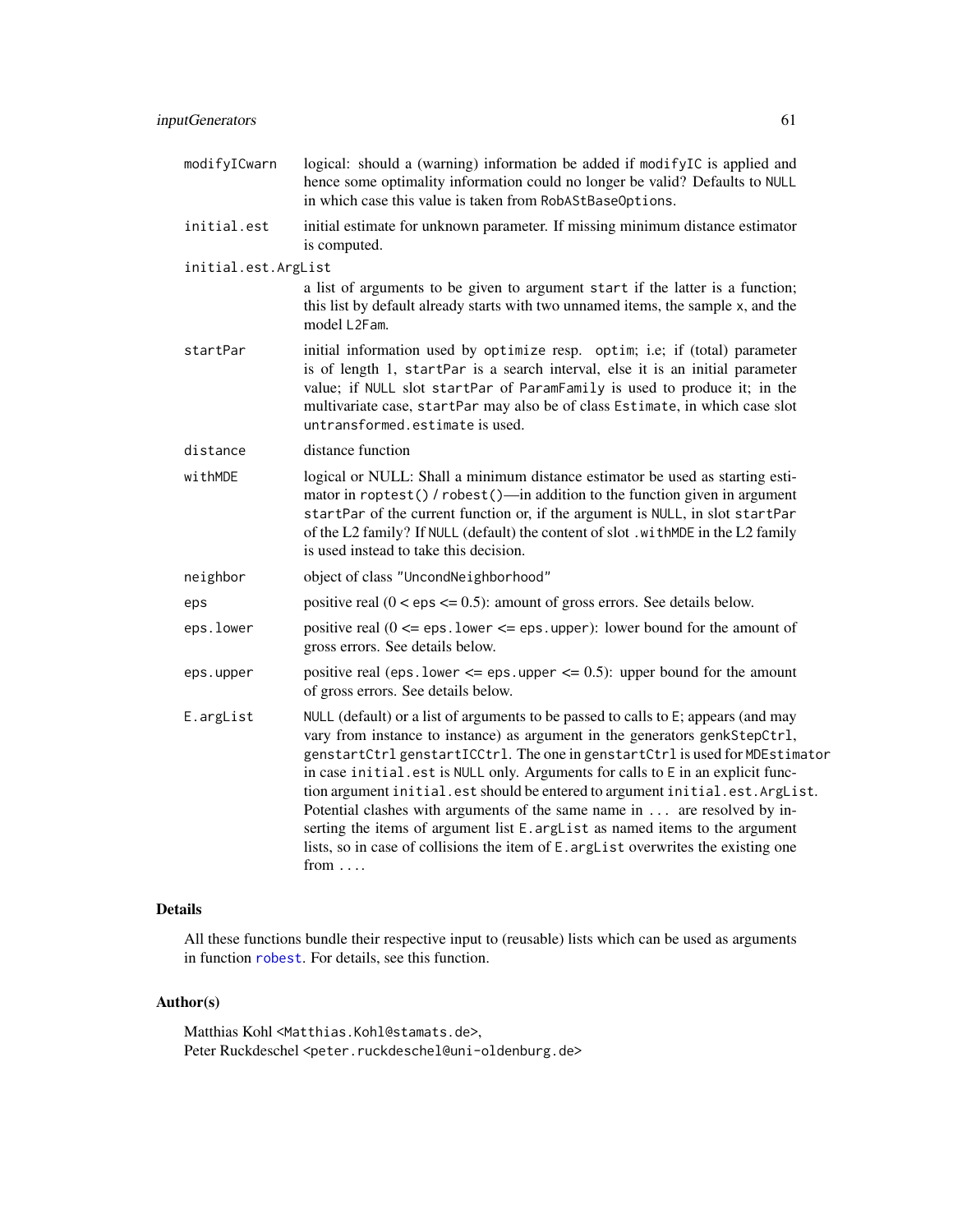# See Also

[roblox](#page-0-0), [L2ParamFamily-class](#page-0-0) [UncondNeighborhood-class](#page-0-0), [RiskType-class](#page-0-0)

#### Examples

```
genkStepCtrl()
genstartICCtrl()
genstartCtrl()
gennbCtrl()
```
leastFavorableRadius *Generic Function for the Computation of Least Favorable Radii*

# Description

Generic function for the computation of least favorable radii.

### Usage

leastFavorableRadius(L2Fam, neighbor, risk, ...)

```
## S4 method for signature 'L2ParamFamily, UncondNeighborhood, asGRisk'
leastFavorableRadius(
         L2Fam, neighbor, risk, rho, upRad = 1,
            z.start = NULL, A.start = NULL, upper = 100,
            OptOrIter = "iterate", maxiter = 100,
            tol = .Machine$double.eps^0.4, warn = FALSE, verbose = NULL, ...)
```
# Arguments

| L2Fam     | L2-differentiable family of probability measures.                                                                                                                                                                                                                                                                                                                                                                                                                                                                                  |
|-----------|------------------------------------------------------------------------------------------------------------------------------------------------------------------------------------------------------------------------------------------------------------------------------------------------------------------------------------------------------------------------------------------------------------------------------------------------------------------------------------------------------------------------------------|
| neighbor  | object of class "Neighborhood".                                                                                                                                                                                                                                                                                                                                                                                                                                                                                                    |
| risk      | object of class "RiskType".                                                                                                                                                                                                                                                                                                                                                                                                                                                                                                        |
| upRad     | the upper end point of the radius interval to be searched.                                                                                                                                                                                                                                                                                                                                                                                                                                                                         |
| rho       | The considered radius interval is: $[r\rho, r/\rho]$ with $\rho \in (0, 1)$ .                                                                                                                                                                                                                                                                                                                                                                                                                                                      |
| z.start   | initial value for the centering constant.                                                                                                                                                                                                                                                                                                                                                                                                                                                                                          |
| A.start   | initial value for the standardizing matrix.                                                                                                                                                                                                                                                                                                                                                                                                                                                                                        |
| upper     | upper bound for the optimal clipping bound.                                                                                                                                                                                                                                                                                                                                                                                                                                                                                        |
| OptOrIter | character; which method to be used for determining Lagrange multipliers A and<br>a: if (partially) matched to "optimize", getLagrangeMultByOptim is used;<br>otherwise: by default, or if matched to "iterate" or to "doubleiterate",<br>getLagrangeMultByIter is used. More specifically, when using getLagrangeMultByIter,<br>and if argument risk is of class "asGRisk", by default and if matched to "iterate"<br>we use only one (inner) iteration, if matched to "doubleiterate" we use up to<br>Maxiter (inner) iterations. |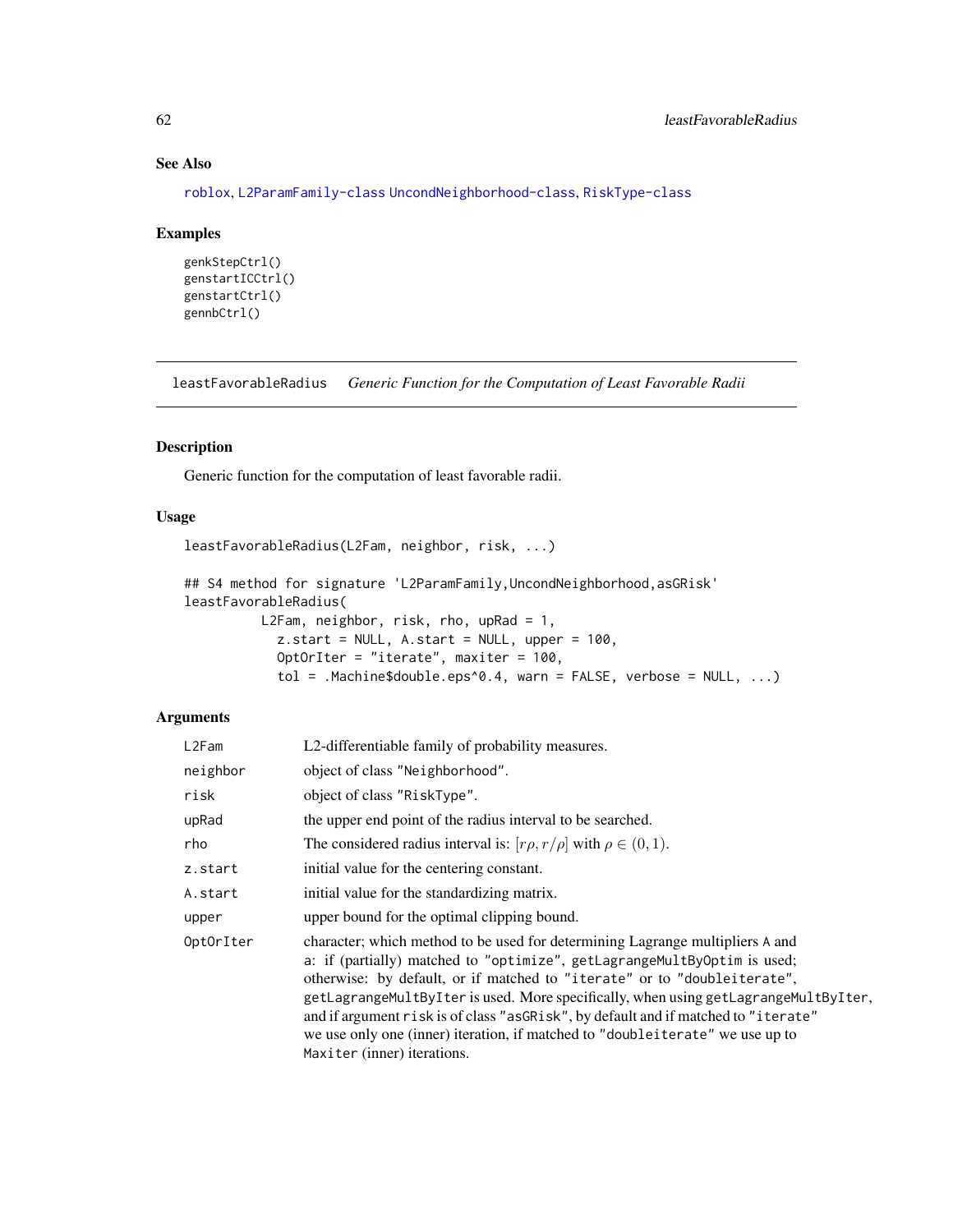# leastFavorableRadius 63

| maxiter | the maximum number of iterations              |
|---------|-----------------------------------------------|
| tol     | the desired accuracy (convergence tolerance). |
| warn    | logical: print warnings.                      |
| verbose | logical: if TRUE, some messages are printed   |
|         | additional arguments to be passed to E        |

### Value

The least favorable radius and the corresponding inefficiency are computed.

# Methods

L2Fam = "L2ParamFamily", neighbor = "UncondNeighborhood", risk = "asGRisk" computation of the least favorable radius.

# Author(s)

Matthias Kohl <Matthias.Kohl@stamats.de>, Peter Ruckdeschel <peter.ruckdeschel@uni-oldenburg.de>

#### References

Rieder, H., Kohl, M. and Ruckdeschel, P. (2008) The Costs of not Knowing the Radius. Statistical Methods and Applications *17*(1) 13-40.

Rieder, H., Kohl, M. and Ruckdeschel, P. (2001) The Costs of not Knowing the Radius. Submitted. Appeared as discussion paper Nr. 81. SFB 373 (Quantification and Simulation of Economic Processes), Humboldt University, Berlin; also available under [www.uni-bayreuth.de/departments/](www.uni-bayreuth.de/departments/math/org/mathe7/RIEDER/pubs/RR.pdf) [math/org/mathe7/RIEDER/pubs/RR.pdf](www.uni-bayreuth.de/departments/math/org/mathe7/RIEDER/pubs/RR.pdf)

Ruckdeschel, P. (2005) Optimally One-Sided Bounded Influence Curves. Mathematical Methods in Statistics *14*(1), 105-131.

Kohl, M. (2005) *Numerical Contributions to the Asymptotic Theory of Robustness*. Bayreuth: Dissertation.

# See Also

[radiusMinimaxIC](#page-73-0)

### Examples

```
N <- NormLocationFamily(mean=0, sd=1)
leastFavorableRadius(L2Fam=N, neighbor=ContNeighborhood(),
                     risk=asMSE(), rho=0.5)
```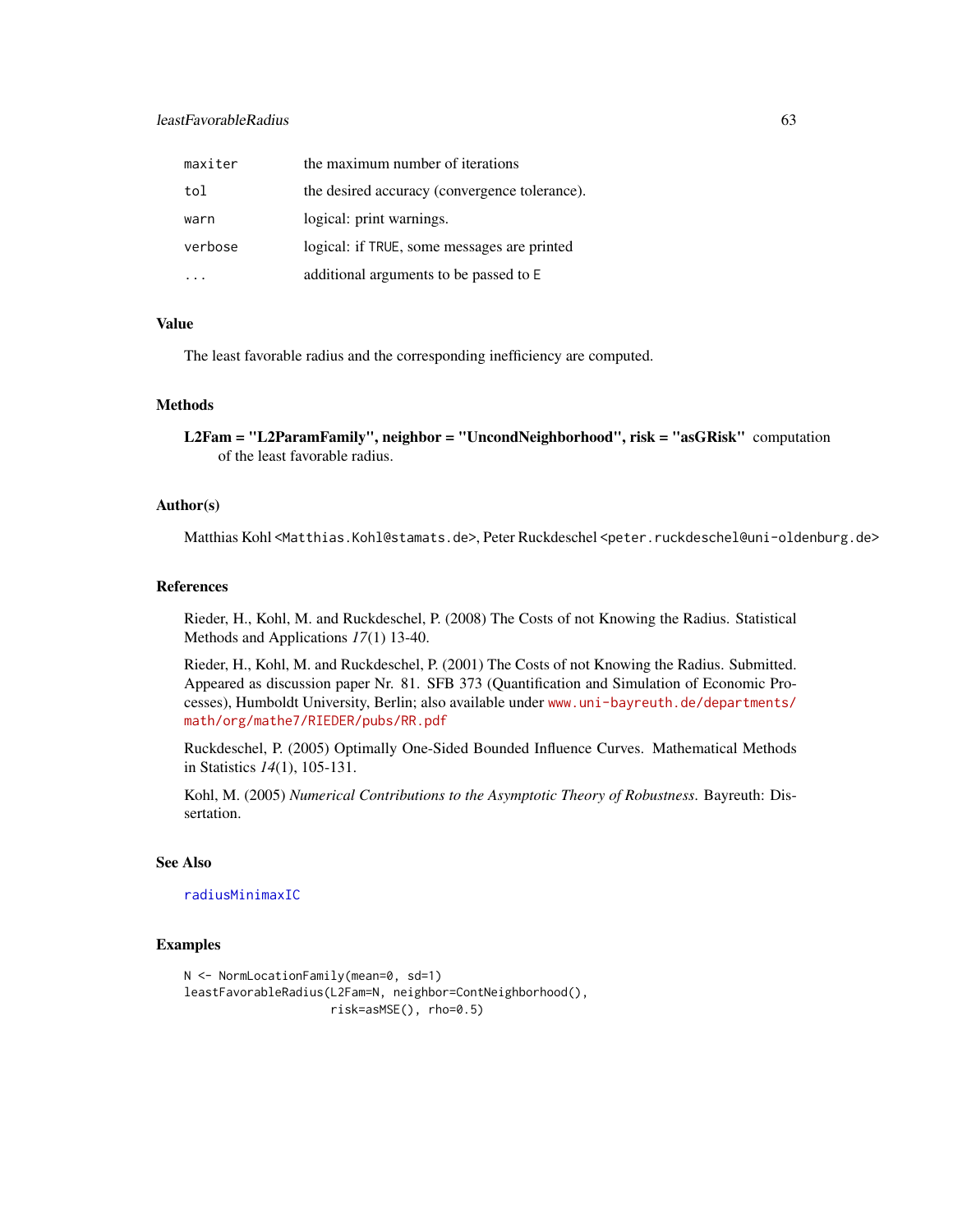# Description

The lower case radius is computed; confer Subsection 2.1.2 in Kohl (2005) and formula (4.5) in Ruckdeschel (2005).

### Usage

```
lowerCaseRadius(L2Fam, neighbor, risk, biastype, ...)
```
### Arguments

| L2Fam    | L2 differentiable parametric family |
|----------|-------------------------------------|
| neighbor | object of class "Neighborhood"      |
| risk     | object of class "RiskType"          |
| biastype | object of class "BiasType"          |
|          | additional parameters               |

### Value

lower case radius

# Methods

- L2Fam = "L2ParamFamily", neighbor = "ContNeighborhood", risk = "asMSE", biastype = "BiasType" lower case radius for risk "asMSE" in case of "ContNeighborhood" for symmetric bias.
- L2Fam = "L2ParamFamily", neighbor = "TotalVarNeighborhood", risk = "asMSE", biastype = "BiasType" lower case radius for risk "asMSE" in case of "TotalVarNeighborhood"; (argument biastype is just for signature reasons).
- L2Fam = "L2ParamFamily", neighbor = "ContNeighborhood", risk = "asMSE", biastype = "onesidedBias" lower case radius for risk "asMSE" in case of "ContNeighborhood" for onesided bias.
- L2Fam = "L2ParamFamily", neighbor = "ContNeighborhood", risk = "asMSE", biastype = "asymmetricBias" lower case radius for risk "asMSE" in case of "ContNeighborhood" for asymmetric bias.
- L2Fam = "UnivariateDistribution", neighbor = "ContNeighborhood", risk = "asMSE", biastype = "onesidedBias" used only internally; trick to be able to call lower case radius from within minmax bias solver

### Author(s)

Matthias Kohl <Matthias.Kohl@stamats.de>, Peter Ruckdeschel <peter.ruckdeschel@uni-oldenburg.de>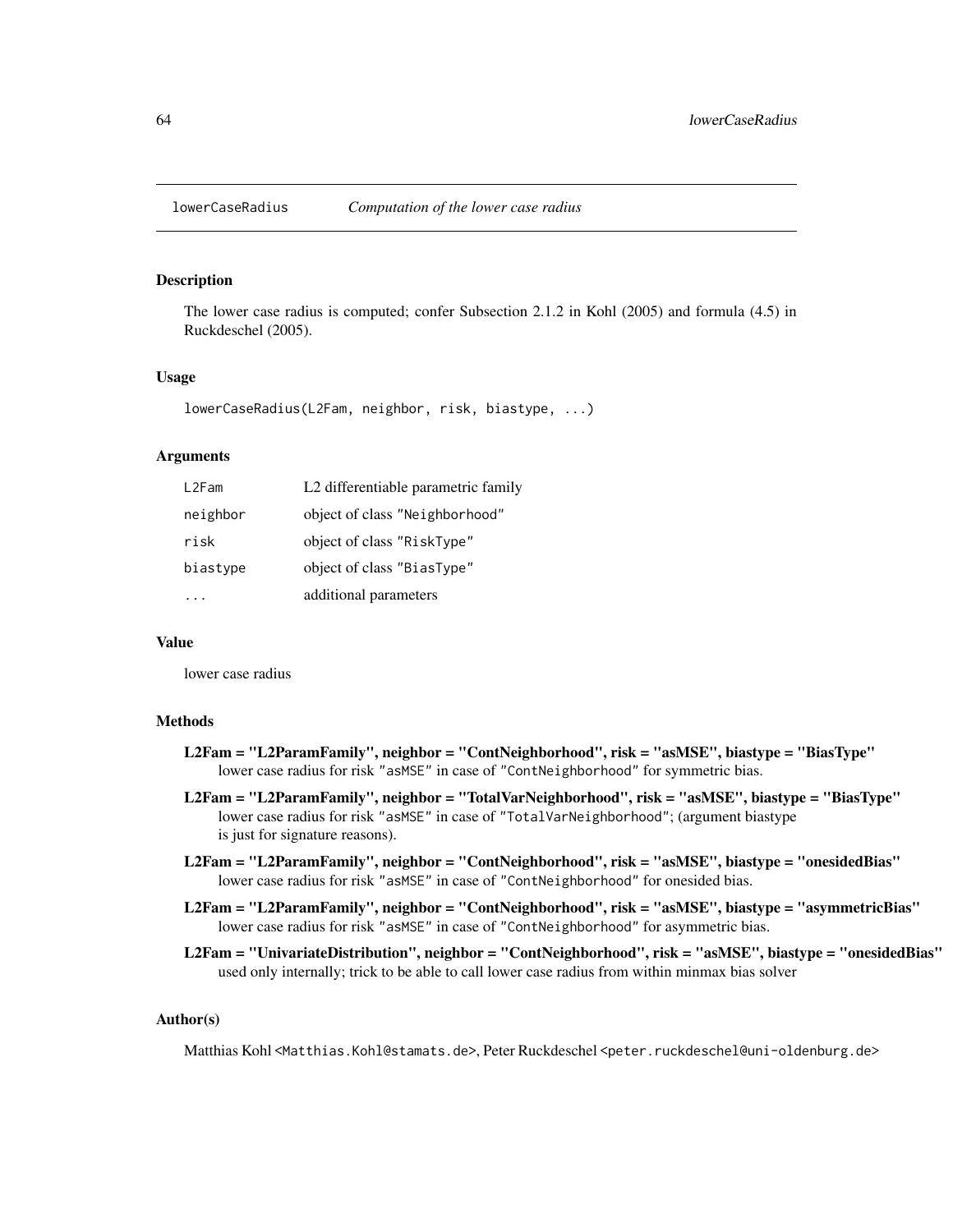#### minmaxBias 65

### References

Kohl, M. (2005) *Numerical Contributions to the Asymptotic Theory of Robustness*. Bayreuth: Dissertation.

Ruckdeschel, P. (2005) Optimally One-Sided Bounded Influence Curves. Mathematical Methods in Statistics *14*(1), 105-131.

### See Also

[L2ParamFamily-class](#page-0-0), [Neighborhood-class](#page-0-0)

# Examples

```
lowerCaseRadius(BinomFamily(size = 10), ContNeighborhood(), asMSE())
lowerCaseRadius(BinomFamily(size = 10), TotalVarNeighborhood(), asMSE())
```
minmaxBias *Generic Function for the Computation of Bias-Optimally Robust ICs*

#### Description

Generic function for the computation of bias-optimally robust ICs in case of infinitesimal robust models. This function is rarely called directly.

### Usage

```
minmaxBias(L2deriv, neighbor, biastype, ...)
## S4 method for signature 'UnivariateDistribution,ContNeighborhood,BiasType'
minmaxBias(L2deriv,
    neighbor, biastype, symm, trafo, maxiter, tol, warn, Finfo, verbose = NULL)
## S4 method for signature
## 'UnivariateDistribution,ContNeighborhood,asymmetricBias'
minmaxBias(
    L2deriv, neighbor, biastype, symm, trafo, maxiter, tol, warn, Finfo, verbose = NULL)
## S4 method for signature
## 'UnivariateDistribution,ContNeighborhood,onesidedBias'
minmaxBias(
    L2deriv, neighbor, biastype, symm, trafo, maxiter, tol, warn, Finfo, verbose = NULL)
## S4 method for signature
## 'UnivariateDistribution,TotalVarNeighborhood,BiasType'
minmaxBias(
    L2deriv, neighbor, biastype, symm, trafo, maxiter, tol, warn, Finfo, verbose = NULL)
## S4 method for signature 'RealRandVariable,ContNeighborhood,BiasType'
```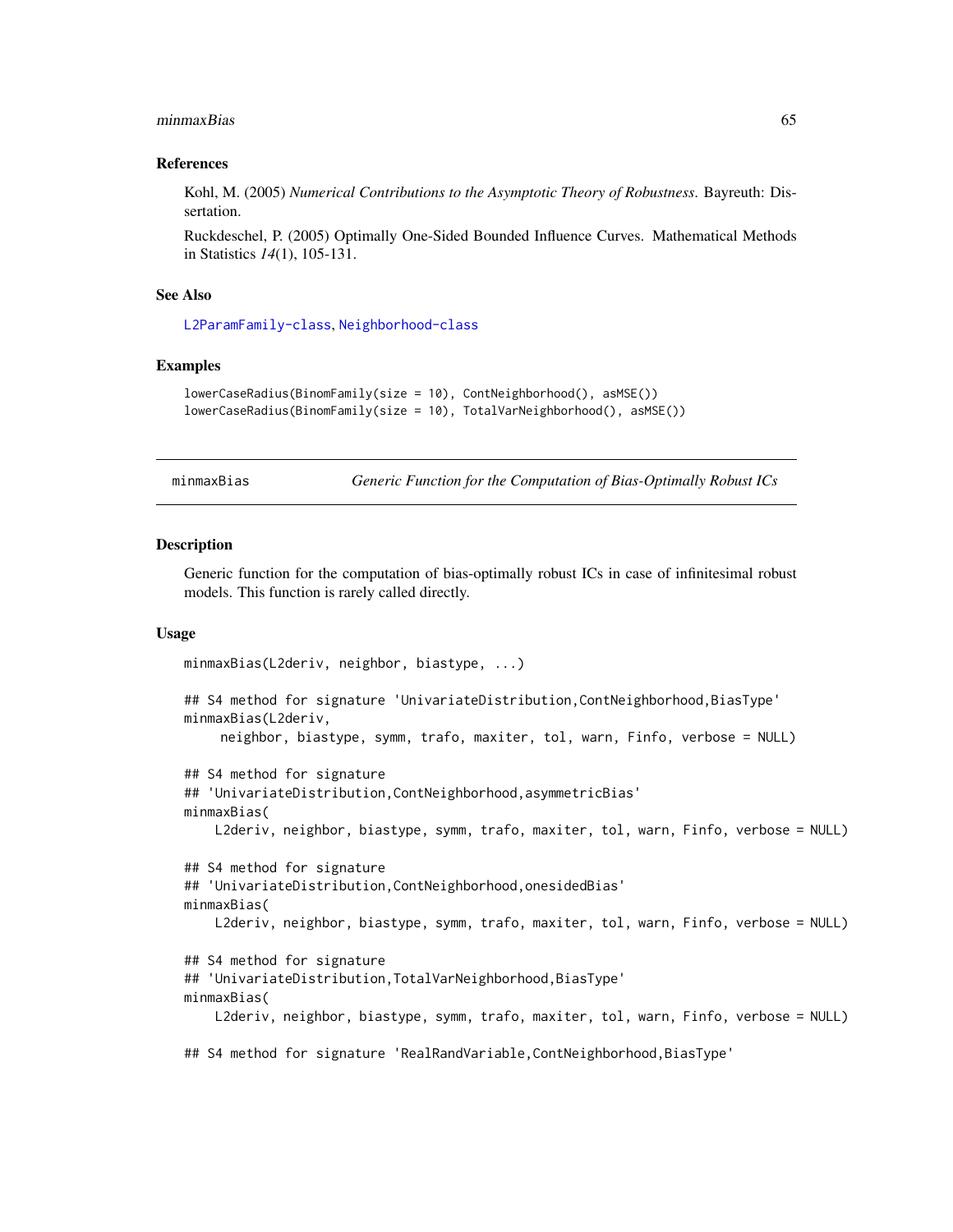```
minmaxBias(L2deriv,
     neighbor, biastype, normtype, Distr, z.start, A.start, z.comp, A.comp,
     Finfo, trafo, maxiter, tol, verbose = NULL, ...)## S4 method for signature 'RealRandVariable,TotalVarNeighborhood,BiasType'
minmaxBias(L2deriv,
     neighbor, biastype, normtype, Distr, z.start, A.start, z.comp, A.comp,
     Finfo, trafo, maxiter, tol, verbose = NULL, ...)
```
### Arguments

| L2deriv  | L2-derivative of some L2-differentiable family of probability measures.                           |
|----------|---------------------------------------------------------------------------------------------------|
| neighbor | object of class "Neighborhood".                                                                   |
| biastype | object of class "BiasType".                                                                       |
| normtype | object of class "NormType".                                                                       |
| $\cdots$ | additional arguments to be passed to E                                                            |
| Distr    | object of class "Distribution".                                                                   |
| symm     | logical: indicating symmetry of L2deriv.                                                          |
| z.start  | initial value for the centering constant.                                                         |
| A.start  | initial value for the standardizing matrix.                                                       |
| z.comp   | logical indicator which indices need to be computed and which are 0 due to<br>symmetry.           |
| A.comp   | matrix of logical indicator which indices need to be computed and which are<br>0 due to symmetry. |
| trafo    | matrix: transformation of the parameter.                                                          |
| maxiter  | the maximum number of iterations.                                                                 |
| tol      | the desired accuracy (convergence tolerance).                                                     |
| warn     | logical: print warnings.                                                                          |
| Finfo    | Fisher information matrix.                                                                        |
| verbose  | logical: if TRUE, some messages are printed                                                       |
|          |                                                                                                   |

# Value

The bias-optimally robust IC is computed.

# Methods

- L2deriv = "UnivariateDistribution", neighbor = "ContNeighborhood", biastype = "BiasType" computes the bias optimal influence curve for symmetric bias for L2 differentiable parametric families with unknown one-dimensional parameter.
- L2deriv = "UnivariateDistribution", neighbor = "ContNeighborhood", biastype = "asymmetricBias" computes the bias optimal influence curve for asymmetric bias for L2 differentiable parametric families with unknown one-dimensional parameter.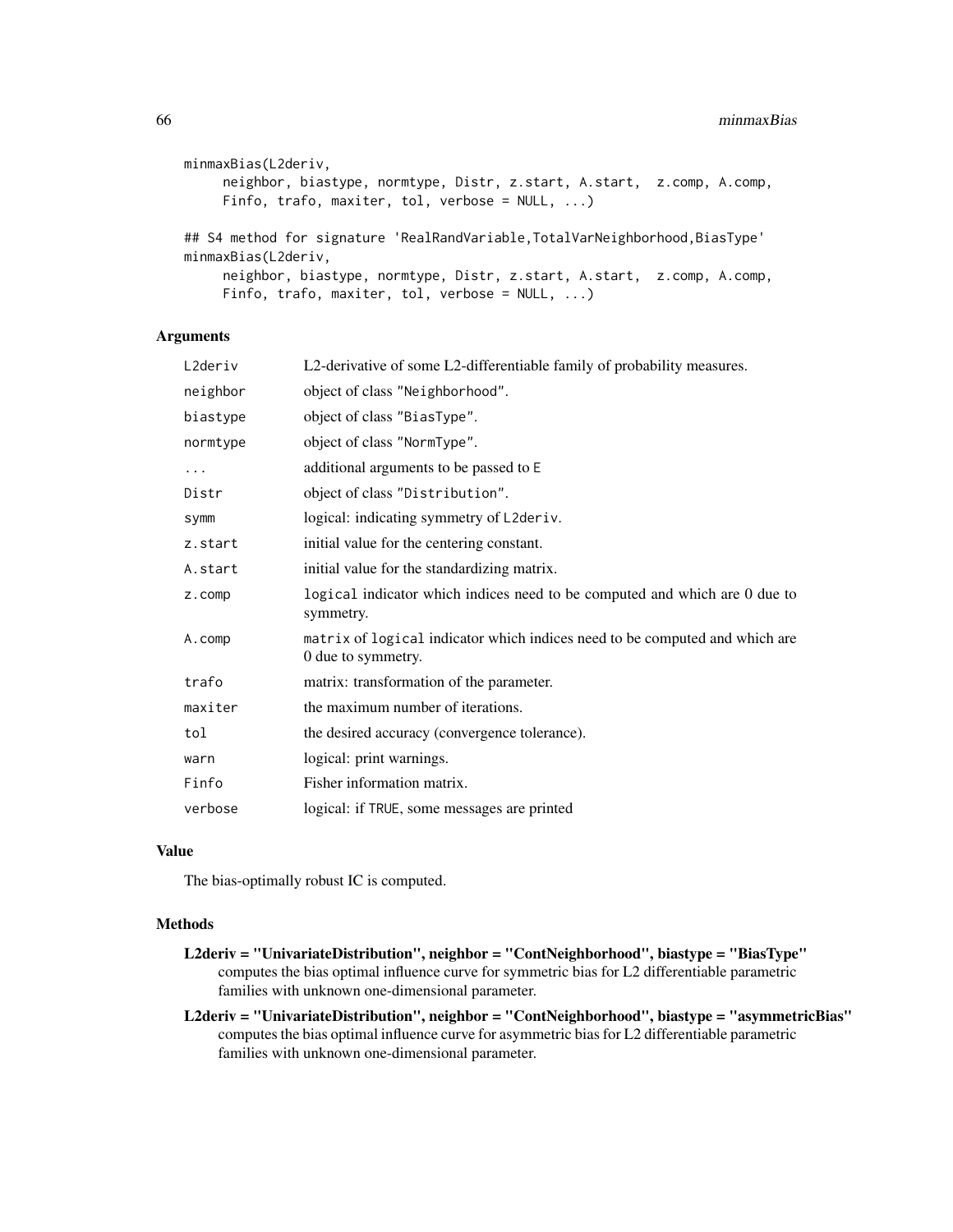$optC$  67

- L2deriv = "UnivariateDistribution", neighbor = "TotalVarNeighborhood", biastype = "BiasType" computes the bias optimal influence curve for symmetric bias for L2 differentiable parametric families with unknown one-dimensional parameter.
- L2deriv = "RealRandVariable", neighbor = "ContNeighborhood", biastype = "BiasType" computes the bias optimal influence curve for symmetric bias for L2 differentiable parametric families with unknown k-dimensional parameter  $(k > 1)$  where the underlying distribution is univariate.
- L2deriv = "RealRandVariable", neighbor = "TotalNeighborhood", biastype = "BiasType" computes the bias optimal influence curve for symmetric bias for L2 differentiable parametric families in a setting where we are interested in a  $p = 1$  dimensional aspect of an unknown k-dimensional parameter  $(k > 1)$  where the underlying distribution is univariate.

# Author(s)

Matthias Kohl <Matthias.Kohl@stamats.de>, Peter Ruckdeschel <peter.ruckdeschel@uni-oldenburg.de>

# References

Rieder, H. (1980) Estimates derived from robust tests. Ann. Stats. 8: 106–115.

Rieder, H. (1994) *Robust Asymptotic Statistics*. New York: Springer.

Ruckdeschel, P. (2005) Optimally One-Sided Bounded Influence Curves. Mathematical Methods in Statistics *14*(1), 105-131.

Kohl, M. (2005) *Numerical Contributions to the Asymptotic Theory of Robustness*. Bayreuth: Dissertation.

#### See Also

[InfRobModel-class](#page-0-0)

<span id="page-66-0"></span>optIC *Generic function for the computation of optimally robust ICs*

#### Description

Generic function for the computation of optimally robust ICs.

#### Usage

```
optIC(model, risk, ...)
## S4 method for signature 'InfRobModel,asRisk'
optIC(model, risk, z.start = NULL, A.start = NULL,
                                     upper = 1e4, lower = 1e-4,
                                     OptOrIter = "iterate", maxiter = 50,
                                    tol = .Machine$double.eps^0.4, warn = TRUE,
                                     nolow = FALSE, verbose = NULL, ...,
```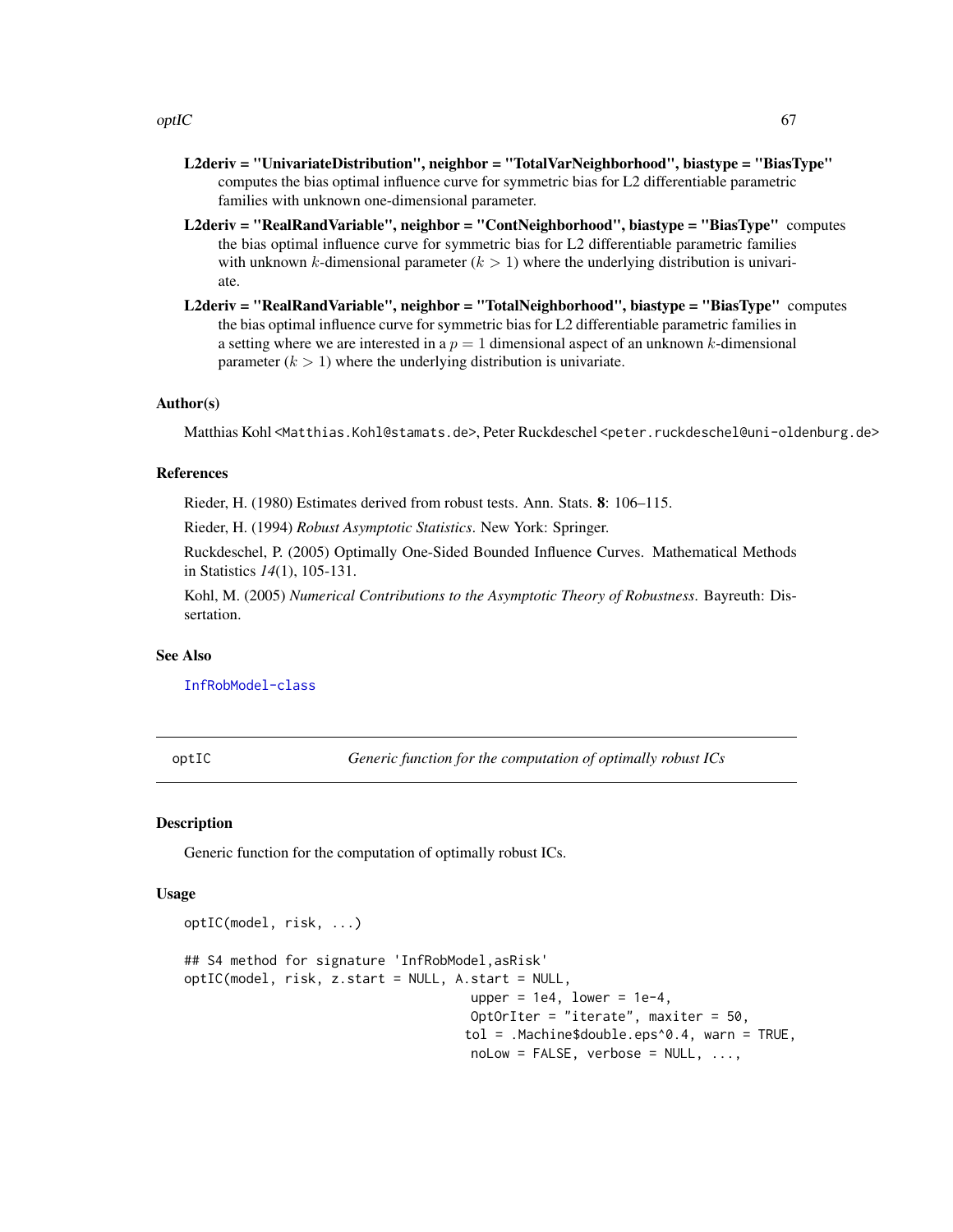```
.withEvalAsVar = TRUE, withMakeIC = FALSE,
                                 returnNAifProblem = FALSE, modifyICwarn = NULL)
## S4 method for signature 'InfRobModel,asUnOvShoot'
optIC(model, risk, upper = 1e4,
                                          lower = 1e-4, maxiter = 50,
                                          tol = .Machine$double.eps^0.4,
                                          withMakeIC = FALSE, warn = TRUE,
                                       verbose = NULL, modifyICwarn = NULL, ...)
## S4 method for signature 'FixRobModel,fiUnOvShoot'
optIC(model, risk, sampleSize, upper = 1e4, lower = 1e-4,
                                    maxiter = 50, tol = .Machine$double.eps^0.4,
                                          withMakeIC = FALSE, warn = TRUE,
                                          Algo = "A", cont = "left",
                                       verbose = NULL, modifyICwarn = NULL, ...)
```
### Arguments

| model          | probability model.                                                                                                                                                                                                                                                                                                                                                                                                                                                                                                                 |
|----------------|------------------------------------------------------------------------------------------------------------------------------------------------------------------------------------------------------------------------------------------------------------------------------------------------------------------------------------------------------------------------------------------------------------------------------------------------------------------------------------------------------------------------------------|
| risk           | object of class "RiskType".                                                                                                                                                                                                                                                                                                                                                                                                                                                                                                        |
| .              | additional arguments; e.g. are passed on to E via e.g. makeIC in case of all signa-<br>ture, and, in addition, to get InfRobIC in case of signature ("InfRobModel", "asRisk").                                                                                                                                                                                                                                                                                                                                                     |
| z.start        | initial value for the centering constant.                                                                                                                                                                                                                                                                                                                                                                                                                                                                                          |
| A.start        | initial value for the standardizing matrix.                                                                                                                                                                                                                                                                                                                                                                                                                                                                                        |
| upper          | upper bound for the optimal clipping bound.                                                                                                                                                                                                                                                                                                                                                                                                                                                                                        |
| lower          | lower bound for the optimal clipping bound.                                                                                                                                                                                                                                                                                                                                                                                                                                                                                        |
| maxiter        | the maximum number of iterations.                                                                                                                                                                                                                                                                                                                                                                                                                                                                                                  |
| tol            | the desired accuracy (convergence tolerance).                                                                                                                                                                                                                                                                                                                                                                                                                                                                                      |
| warn           | logical: print warnings.                                                                                                                                                                                                                                                                                                                                                                                                                                                                                                           |
| sampleSize     | integer: sample size.                                                                                                                                                                                                                                                                                                                                                                                                                                                                                                              |
| Algo           | "A" or "B".                                                                                                                                                                                                                                                                                                                                                                                                                                                                                                                        |
| cont           | "left" or "right".                                                                                                                                                                                                                                                                                                                                                                                                                                                                                                                 |
| noLow          | logical: is lower case to be computed?                                                                                                                                                                                                                                                                                                                                                                                                                                                                                             |
| OptOrIter      | character; which method to be used for determining Lagrange multipliers A and<br>a: if (partially) matched to "optimize", getLagrangeMultByOptim is used;<br>otherwise: by default, or if matched to "iterate" or to "doubleiterate",<br>getLagrangeMultByIter is used. More specifically, when using getLagrangeMultByIter,<br>and if argument risk is of class "asGRisk", by default and if matched to "iterate"<br>we use only one (inner) iteration, if matched to "doubleiterate" we use up to<br>Maxiter (inner) iterations. |
| verbose        | logical: if TRUE, some messages are printed.                                                                                                                                                                                                                                                                                                                                                                                                                                                                                       |
| .withEvalAsVar | logical (of length 1): if TRUE, risks based on covariances are to be evaluated<br>(default), otherwise just a call is returned.                                                                                                                                                                                                                                                                                                                                                                                                    |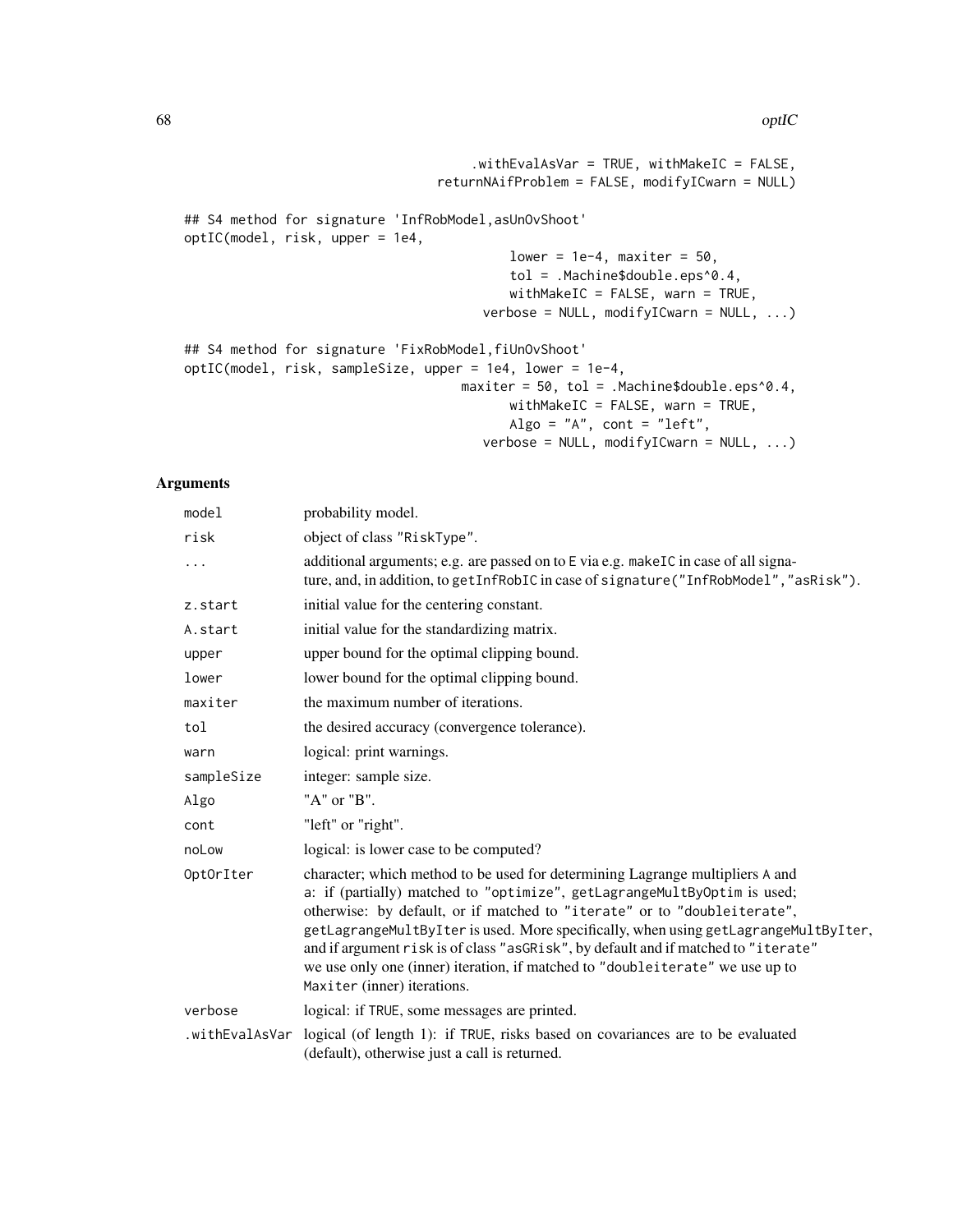#### $optC$  69

| withMakeIC        | logical; if TRUE the [p]IC is passed through make IC before return.                                                                                                                                                         |
|-------------------|-----------------------------------------------------------------------------------------------------------------------------------------------------------------------------------------------------------------------------|
| returnNAifProblem |                                                                                                                                                                                                                             |
|                   | logical (of length 1): if TRUE (not the default), in case of convergence problems<br>in the algorithm, returns NA.                                                                                                          |
| modifyICwarn      | logical: should a (warning) information be added if modify $IC$ is applied and<br>hence some optimality information could no longer be valid? Defaults to NULL<br>in which case this value is taken from RobAStBaseOptions. |

### Details

In case of the finite-sample risk "fiUnOvShoot" one can choose between two algorithms for the computation of this risk where the least favorable contamination is assumed to be left or right of some bound. For more details we refer to Section 11.3 of Kohl (2005).

# Value

Some optimally robust IC is computed.

### Methods

- model = "InfRobModel", risk = "asRisk" computes optimally robust influence curve for robust models with infinitesimal neighborhoods and various asymptotic risks.
- model = "InfRobModel", risk = "asUnOvShoot" computes optimally robust influence curve for robust models with infinitesimal neighborhoods and asymptotic under-/overshoot risk.
- model = "FixRobModel", risk = "fiUnOvShoot" computes optimally robust influence curve for robust models with fixed neighborhoods and finite-sample under-/overshoot risk.

# Author(s)

Matthias Kohl <Matthias.Kohl@stamats.de>

#### References

Huber, P.J. (1968) Robust Confidence Limits. Z. Wahrscheinlichkeitstheor. Verw. Geb. 10:269– 278.

Kohl, M. (2005) *Numerical Contributions to the Asymptotic Theory of Robustness*. Bayreuth: Dissertation.

Kohl, M. and Ruckdeschel, P. (2010): R package distrMod: Object-Oriented Implementation of Probability Models. J. Statist. Softw. 35(10), 1–27

Kohl, M. and Ruckdeschel, P., and Rieder, H. (2010): Infinitesimally Robust Estimation in General Smoothly Parametrized Models. *Stat. Methods Appl.*, 19, 333–354.

Rieder, H. (1980) Estimates derived from robust tests. Ann. Stats. 8: 106–115.

Rieder, H. (1994) *Robust Asymptotic Statistics*. New York: Springer.

Rieder, H., Kohl, M. and Ruckdeschel, P. (2008) The Costs of not Knowing the Radius. Statistical Methods and Applications 17(1) 13-40.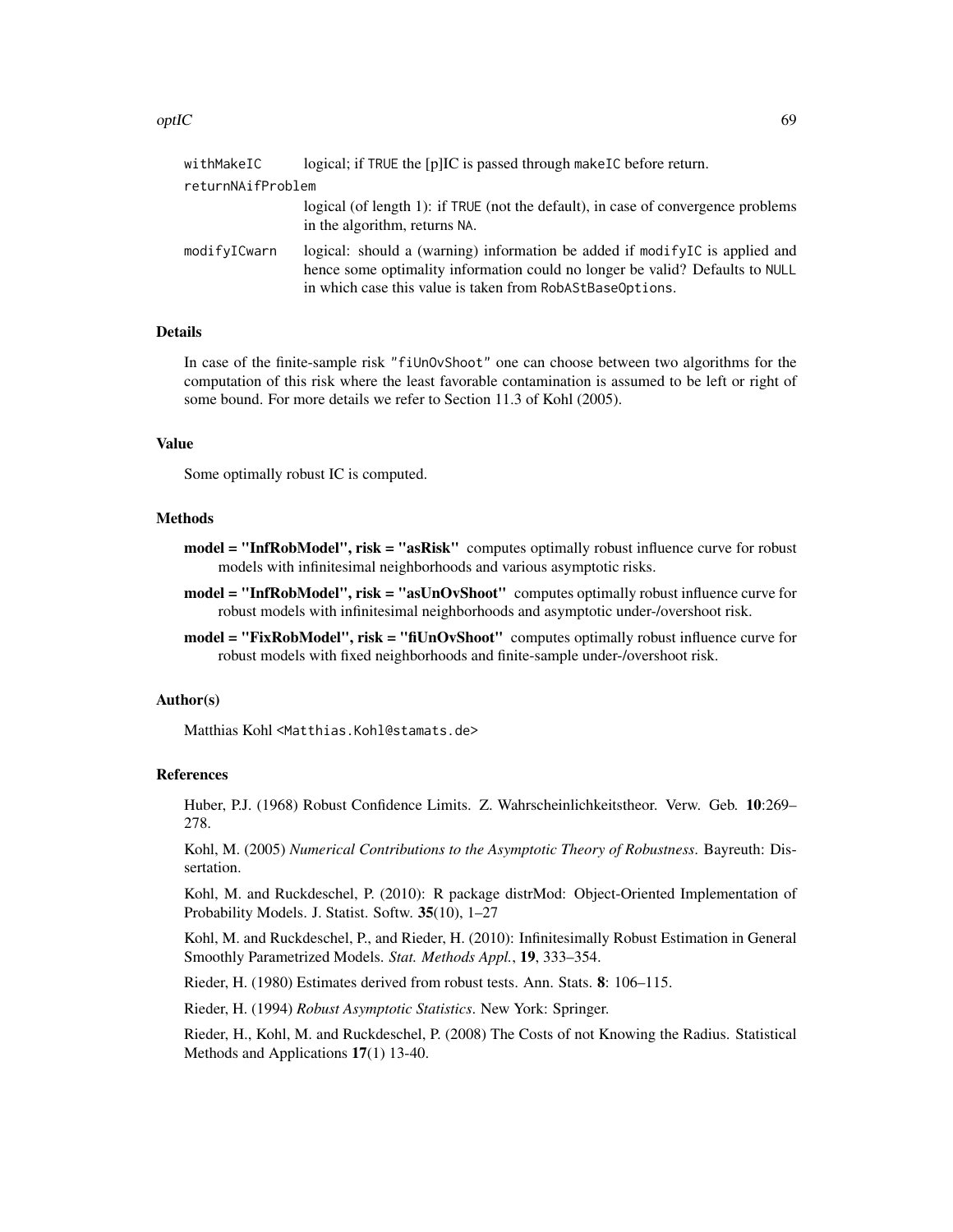#### 70 optRisk

Rieder, H., Kohl, M. and Ruckdeschel, P. (2001) The Costs of not Knowing the Radius. Appeared as discussion paper Nr. 81. SFB 373 (Quantification and Simulation of Economic Processes), Humboldt University, Berlin; also available under [www.uni-bayreuth.de/departments/math/](www.uni-bayreuth.de/departments/math/org/mathe7/RIEDER/pubs/RR.pdf) [org/mathe7/RIEDER/pubs/RR.pdf](www.uni-bayreuth.de/departments/math/org/mathe7/RIEDER/pubs/RR.pdf)

### See Also

[InfluenceCurve-class](#page-0-0), [RiskType-class](#page-0-0)

### Examples

```
B \le - BinomFamily(size = 25, prob = 0.25)
## classical optimal IC
IC0 \leq optIC(model = B, risk = asCov())plot(IC0) # plot IC
checkIC(IC0, B)
```
optRisk *Generic function for the computation of the minimal risk*

### Description

Generic function for the computation of the optimal (i.e., minimal) risk for a probability model.

# Usage

```
optRisk(model, risk, ...)
## S4 method for signature 'L2ParamFamily,asCov'
optRisk(model, risk)
## S4 method for signature 'InfRobModel,asRisk'
optRisk(model, risk, z.start = NULL,
                   A.start = NULL, upper = 1e4, maxiter = 50,
                   tol = .Machine$double.eps^0.4, warn = TRUE, noLow = FALSE)
## S4 method for signature 'FixRobModel,fiUnOvShoot'
optRisk(model, risk, sampleSize,
```

```
upper = 1e4, maxiter = 50, tol = .Machine$double.eps^0.4,
warn = TRUE, \text{Algo} = "A", \text{ cont} = "left")
```
# Arguments

| model                   | probability model        |
|-------------------------|--------------------------|
| risk                    | object of class RiskType |
| $\cdot$ $\cdot$ $\cdot$ | additional parameters    |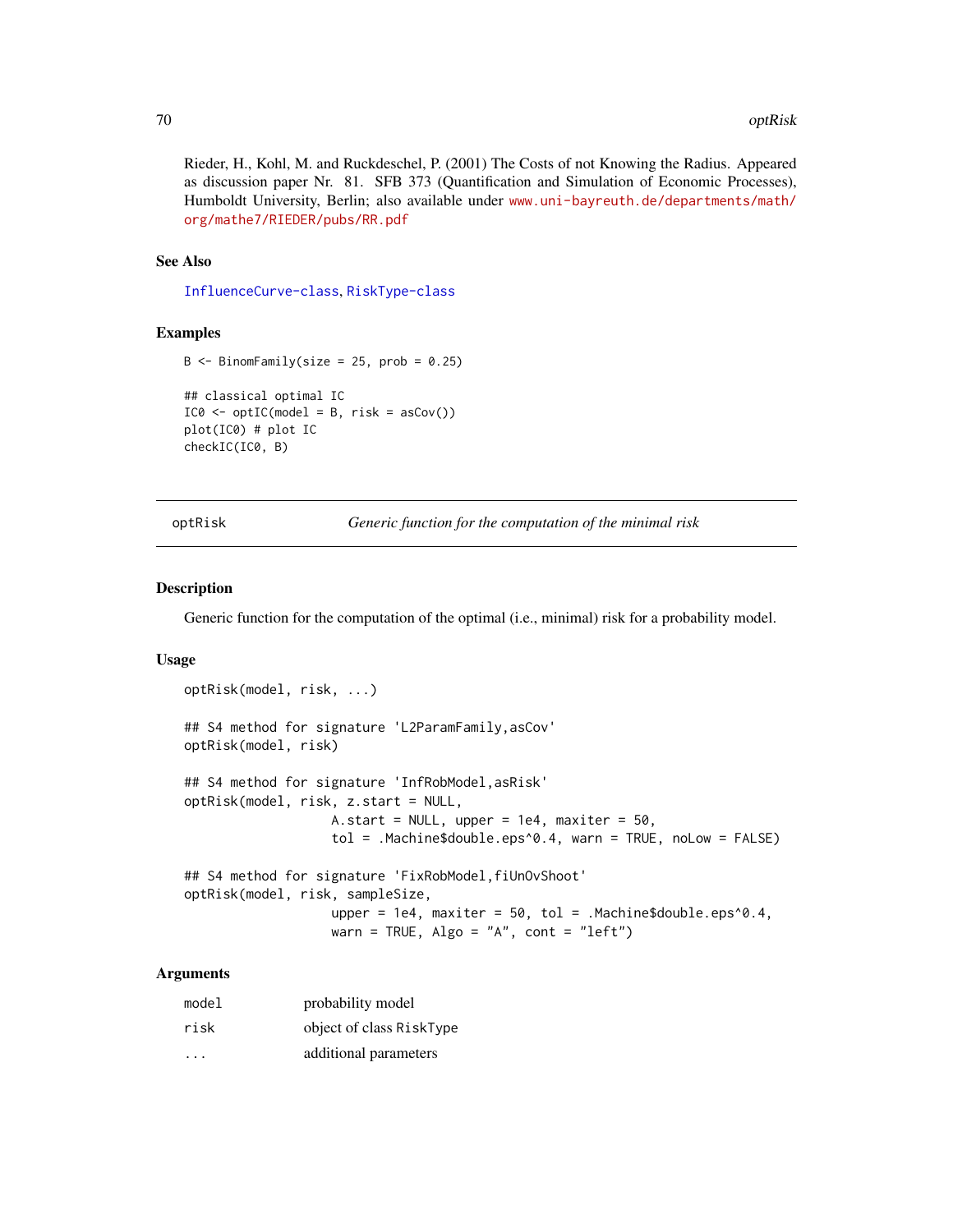#### optRisk 71

| z.start    | initial value for the centering constant.     |
|------------|-----------------------------------------------|
| A.start    | initial value for the standardizing matrix.   |
| upper      | upper bound for the optimal clipping bound.   |
| maxiter    | the maximum number of iterations              |
| tol        | the desired accuracy (convergence tolerance). |
| warn       | logical: print warnings.                      |
| sampleSize | integer: sample size.                         |
| Algo       | "A" or "B".                                   |
| cont       | "left" or "right".                            |
| noLow      | logical: is lower case to be computed?        |

#### Details

In case of the finite-sample risk "fiUnOvShoot" one can choose between two algorithms for the computation of this risk where the least favorable contamination is assumed to be left or right of some bound. For more details we refer to Section 11.3 of Kohl (2005).

# Value

The minimal risk is computed.

### Methods

model = "L2ParamFamily", risk = "asCov" asymptotic covariance of L2 differentiable parameteric family.

model = "InfRobModel", risk = "asRisk" asymptotic risk of a infinitesimal robust model.

model = "FixRobModel", risk = "fiUnOvShoot" finite-sample under-/overshoot risk of a robust model with fixed neighborhood.

## Author(s)

Matthias Kohl <Matthias.Kohl@stamats.de>

# References

Huber, P.J. (1968) Robust Confidence Limits. Z. Wahrscheinlichkeitstheor. Verw. Geb. 10:269– 278.

Rieder, H. (1980) Estimates derived from robust tests. Ann. Stats. 8: 106–115.

Rieder, H. (1994) *Robust Asymptotic Statistics*. New York: Springer.

Kohl, M. (2005) *Numerical Contributions to the Asymptotic Theory of Robustness*. Bayreuth: Dissertation.

### See Also

[RiskType-class](#page-0-0)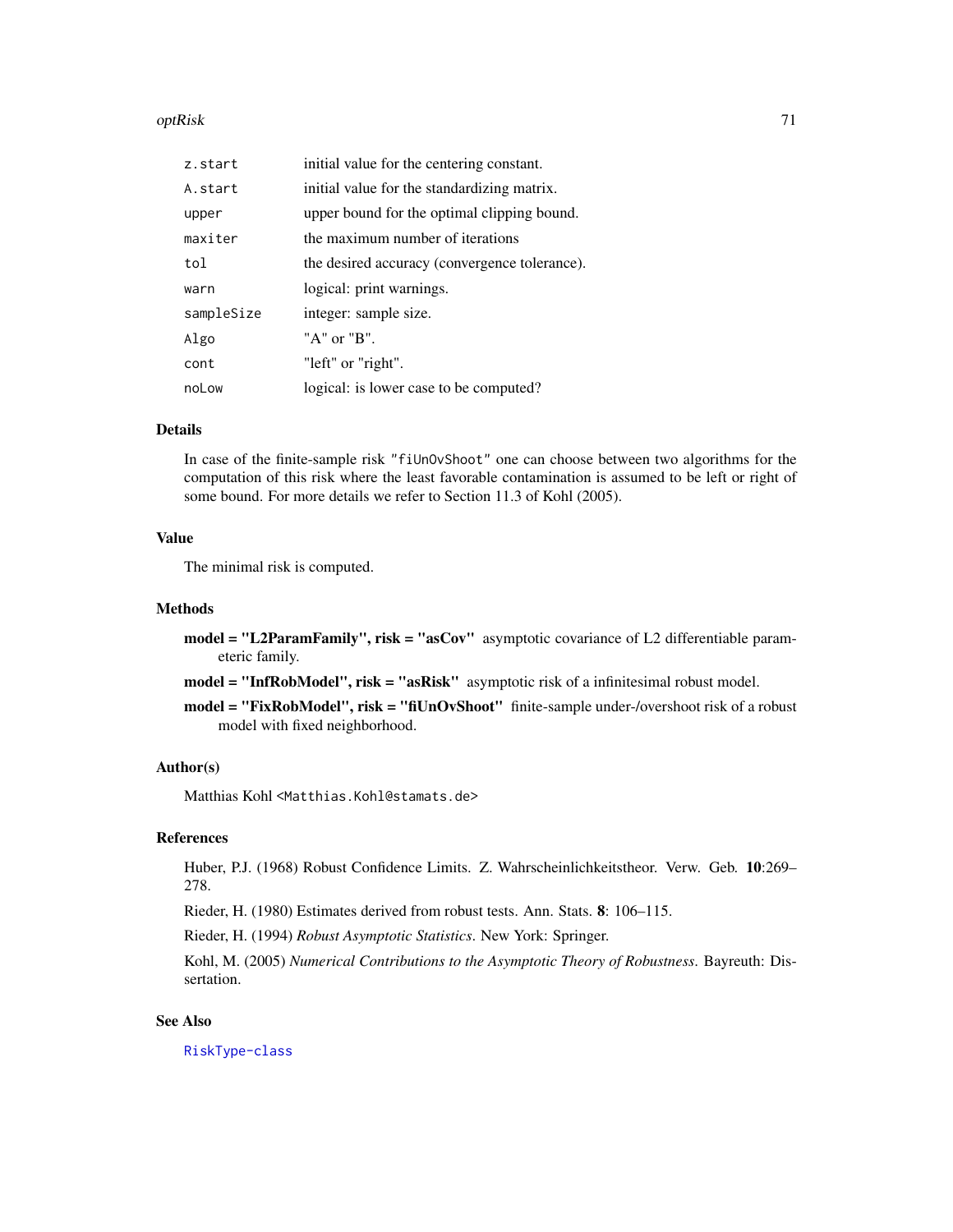### Examples

```
optRisk(model = NormLocationScaleFamily(), risk = asCov())
```
ORobEstimate-class *ORobEstimate-class.*

### Description

Class of optimally robust asymptotically linear estimates.

#### Objects from the Class

Objects can be created by calls of the form new("ORobEstimate", ...). More frequently they are created as results of functions roptest, MBREstimator, RMXEstimator, or OMSEstimator.

#### Slots

name Object of class "character": name of the estimator. [\*]

estimate Object of class "ANY": estimate. [\*]

- estimate.call Object of class "call": call by which estimate was produced. [\*]
- samplesize object of class "numeric" the samplesize (only complete cases are counted) at which the estimate was evaluated. [\*]
- completecases: object of class "logical" complete cases at which the estimate was evaluated. [\*]
- asvar object of class "OptionalNumericOrMatrix" which may contain the asymptotic (co)variance of the estimator. [\*]
- asbias Optional object of class "numeric": asymptotic bias. [\*]
- pIC Optional object of class InfluenceCurve: influence curve. [\*]
- nuis.idx object of class "OptionalNumeric": indices of estimate belonging to the nuisance part. [\*]
- fixed object of class "OptionalNumeric": the fixed and known part of the parameter. [\*]
- steps Object of class "integer": number of steps. [\*]
- Infos object of class "matrix" with two columns named method and message: additional informations. [\*]
- trafo object of class "list": a list with components fct and mat (see below). [\*]
- untransformed.estimate: Object of class "ANY": untransformed estimate. [\*]
- untransformed.asvar: object of class "OptionalNumericOrMatrix" which may contain the asymptotic (co)variance of the untransformed estimator. [\*]
- pICList Optional object of class "OptionalpICList": the list of (intermediate) (partial) influence curves used; only filled when called from ORobEstimator with argument withPICList==TRUE. [\*]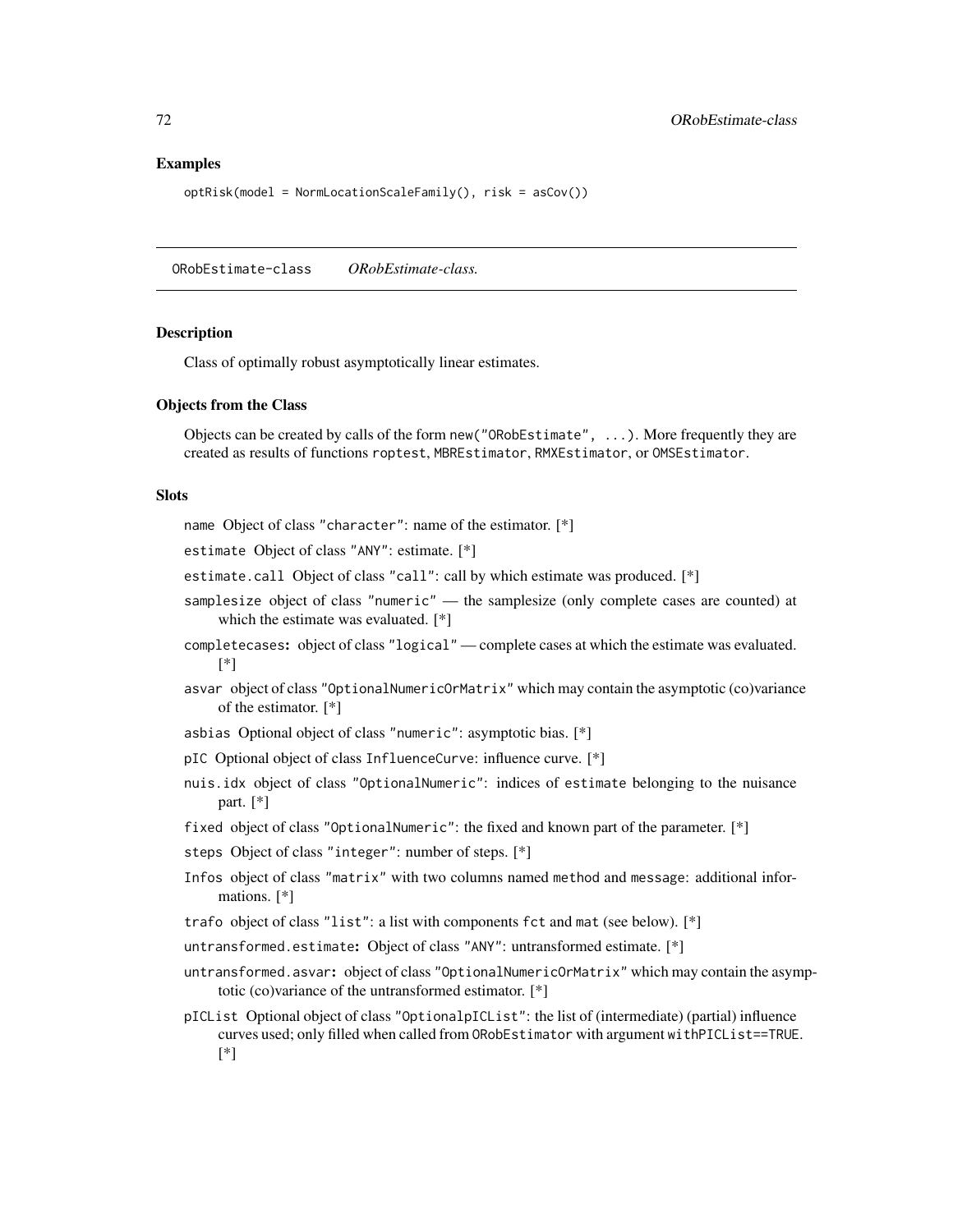- ICList Optional object of class "OptionalpICList": the list of (intermediate) (total) influence curves used; only filled when called from ORobEstimator with argument withICList==TRUE. [\*]
- start The argument start of class "StartClass" used in call to ORobEstimator. [\*]
- startval Object of class matrix: the starting value with which the k-step Estimator was initialized (in  $p$ -space / transformed).  $[$ <sup>\*</sup> $]$
- ustartval Object of class matrix: the starting value with which the k-step Estimator was initialized (in  $k$ -space / untransformed).  $[*]$
- ksteps Object of class "OptionalMatrix": the intermediate estimates (in  $p$ -space) for the parameter; only filled when called from ORobEstimator. [\*]
- uksteps Object of class "OptionalMatrix": the intermediate estimates (in k-space) for the parameter; only filled when called from ORobEstimator. [\*]
- robestcall Object of class "OptionalCall", i.e., a call or NULL: only filled when called from roptest. [\*]
- roptestcall Object of class "OptionalCall", i.e., a call or NULL: only filled when called from roptest, MBREstimator, RMXEstimator, or OMSEstimator.

#### Extends

Class "kStepEstimate", directly.

Class "ALEstimate" and class "Estimate", by class "kStepstimate". All slots and methods marked with [\*] are inherited.

## Methods

steps signature(object = "ORobEstimate"): accessor function for slot steps. [\*]

- ksteps signature(object = "ORobEstimate"): accessor function for slot ksteps; has additional argument diff, defaulting to FALSE; if the latter is TRUE, the starting value from slot startval is prepended as first column; otherwise we return the corresponding increments in each step. [\*]
- **uksteps** signature(object = "ORobEstimate"): accessor function for slot uksteps; has additional argument diff, defaulting to FALSE; if the latter is TRUE, the starting value from slot ustartval is prepended as first column; otherwise we return the corresponding increments in each step. [\*]
- start signature(object = "ORobEstimate"): accessor function for slot start.  $[*]$
- startval signature(object = "ORobEstimate"): accessor function for slot startval. [\*]
- ustartval signature(object = "ORobEstimate"): accessor function for slot startval. [\*]
- ICList signature(object = "ORobEstimate"): accessor function for slot ICList. [\*]
- pICList signature(object = "ORobEstimate"): accessor function for slot pICList. [\*]
- robestCall signature(object = "ORobEstimate"): accessor function for slot robestCall. [\*]
- roptestCall signature(object = "ORobEstimate"): accessor function for slot roptestCall.
- timings signature(object = "ORobEstimate"): accessor function for attribute "timings". with additional argument withKStep defaulting to FALSE; in case argument withKStep==TRUE, the return value is a list with items timings and kStepTimings combining the two timing informaion attributes.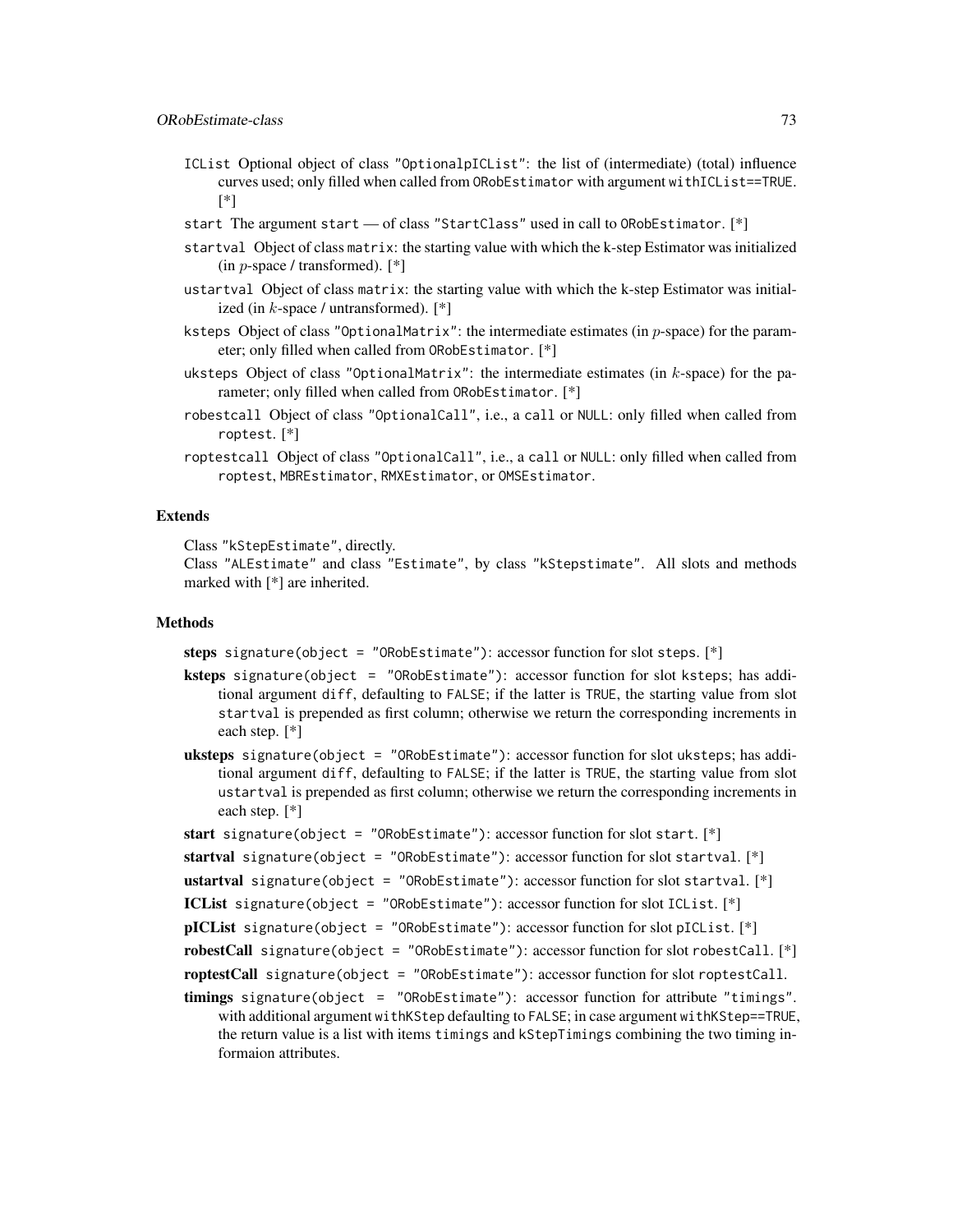```
kSteptimings signature(object = "ORobEstimate"): accessor function for attribute "timings".
show signature(object = "ORobEstimate"): a show method; [*]
```
## Author(s)

Peter Ruckdeschel <Peter.Ruckdeschel@uni-oldenburg.de>

#### See Also

[ALEstimate-class](#page-0-0), [kStepEstimate-class](#page-0-0)

plot-methods *Methods for Function plot in Package 'ROptEst'*

## Description

plot-methods

#### Details

S4-Method plot for for signature IC, missing has been enhanced compared to its original definition in RobAStBase so that if argument MBRB is NA, it is filled automatically by a call to optIC which computes the MBR-IC on the fly. To this end, there is an additional argument  $n$ . MBR defaulting to 10000 to determine the number of evaluation points. points.

## Examples

```
N <- NormLocationScaleFamily(mean=0, sd=1)
IC \leq optIC(model = N, risk = asCov())## Don't run to reduce check time on CRAN
plot(IC, main = TRUE, panel.first = grid(),col = "blue", cex.mainloop = 2, cex.inner = 0.6,withMBR=TRUE)
```
<span id="page-73-0"></span>radiusMinimaxIC *Generic function for the computation of the radius minimax IC*

# Description

Generic function for the computation of the radius minimax IC.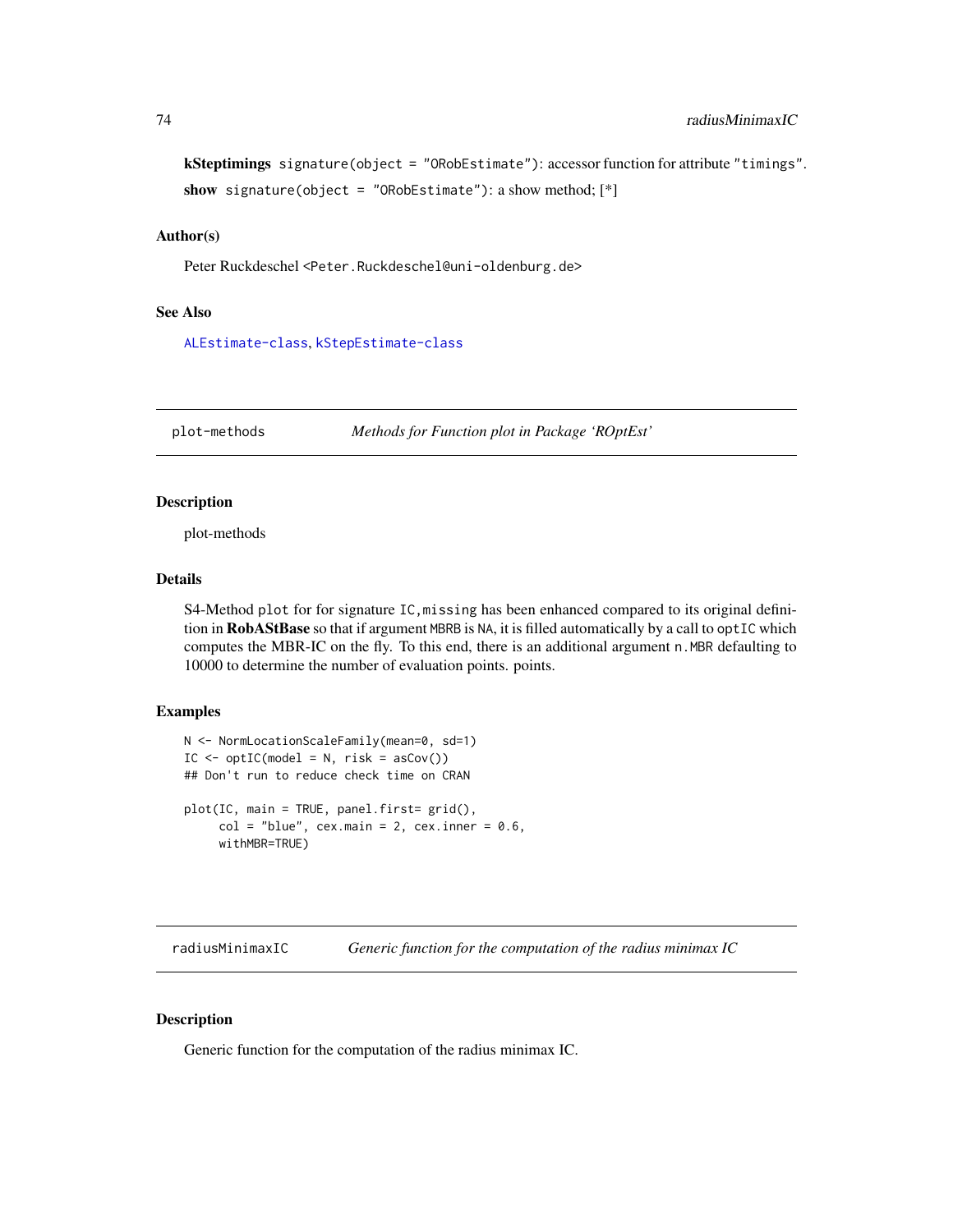# radiusMinimaxIC 75

# Usage

```
radiusMinimaxIC(L2Fam, neighbor, risk, ...)
## S4 method for signature 'L2ParamFamily,UncondNeighborhood,asGRisk'
radiusMinimaxIC(
      L2Fam, neighbor, risk, loRad = 0, upRad = Inf, z.start = NULL, A.start = NULL,
       upper = NULL, lower = NULL, OptOrIter = "iterate",
       maxiter = 50, tol = .Machine$double.eps^0.4,
       warn = FALSE, verbose = NULL, 10Rad0 = 1e-3, ...,
       returnNAifProblem = FALSE, loRad.s = NULL, upRad.s = NULL,
       modifyICwarn = NULL)
```
# Arguments

| L2Fam             | L2-differentiable family of probability measures.                                                                                                                                                                                                                                                                                                                                                                                                                                                                                  |
|-------------------|------------------------------------------------------------------------------------------------------------------------------------------------------------------------------------------------------------------------------------------------------------------------------------------------------------------------------------------------------------------------------------------------------------------------------------------------------------------------------------------------------------------------------------|
| neighbor          | object of class "Neighborhood".                                                                                                                                                                                                                                                                                                                                                                                                                                                                                                    |
| risk              | object of class "RiskType".                                                                                                                                                                                                                                                                                                                                                                                                                                                                                                        |
| loRad             | the lower end point of the interval to be searched in the inner optimization (for<br>the least favorable situation to the user-guessed radius).                                                                                                                                                                                                                                                                                                                                                                                    |
| upRad             | the upper end point of the interval to be searched in the inner optimization (for<br>the least favorable situation to the user-guessed radius).                                                                                                                                                                                                                                                                                                                                                                                    |
| z.start           | initial value for the centering constant.                                                                                                                                                                                                                                                                                                                                                                                                                                                                                          |
| A.start           | initial value for the standardizing matrix.                                                                                                                                                                                                                                                                                                                                                                                                                                                                                        |
| upper             | upper bound for the optimal clipping bound.                                                                                                                                                                                                                                                                                                                                                                                                                                                                                        |
| lower             | lower bound for the optimal clipping bound.                                                                                                                                                                                                                                                                                                                                                                                                                                                                                        |
| OptOrIter         | character; which method to be used for determining Lagrange multipliers A and<br>a: if (partially) matched to "optimize", getLagrangeMultByOptim is used;<br>otherwise: by default, or if matched to "iterate" or to "doubleiterate",<br>getLagrangeMultByIter is used. More specifically, when using getLagrangeMultByIter,<br>and if argument risk is of class "asGRisk", by default and if matched to "iterate"<br>we use only one (inner) iteration, if matched to "doubleiterate" we use up to<br>Maxiter (inner) iterations. |
| maxiter           | the maximum number of iterations                                                                                                                                                                                                                                                                                                                                                                                                                                                                                                   |
| tol               | the desired accuracy (convergence tolerance).                                                                                                                                                                                                                                                                                                                                                                                                                                                                                      |
| warn              | logical: print warnings.                                                                                                                                                                                                                                                                                                                                                                                                                                                                                                           |
| verbose           | logical: if TRUE, some messages are printed                                                                                                                                                                                                                                                                                                                                                                                                                                                                                        |
| loRad0            | for numerical reasons: the effective lower bound for the zero search; internally<br>set to max (loRad, loRad0).                                                                                                                                                                                                                                                                                                                                                                                                                    |
|                   | further arguments to be passed on to getInfRobIC                                                                                                                                                                                                                                                                                                                                                                                                                                                                                   |
| returnNAifProblem |                                                                                                                                                                                                                                                                                                                                                                                                                                                                                                                                    |
|                   | logical (of length 1): if TRUE (not the default), in case of convergence problems<br>in the algorithm, returns NA.                                                                                                                                                                                                                                                                                                                                                                                                                 |
| loRad.s           | the lower end point of the interval to be searched in the outer optimization (for<br>the user-guessed radius); if NULL (default) set to loRad in the algorithm.                                                                                                                                                                                                                                                                                                                                                                    |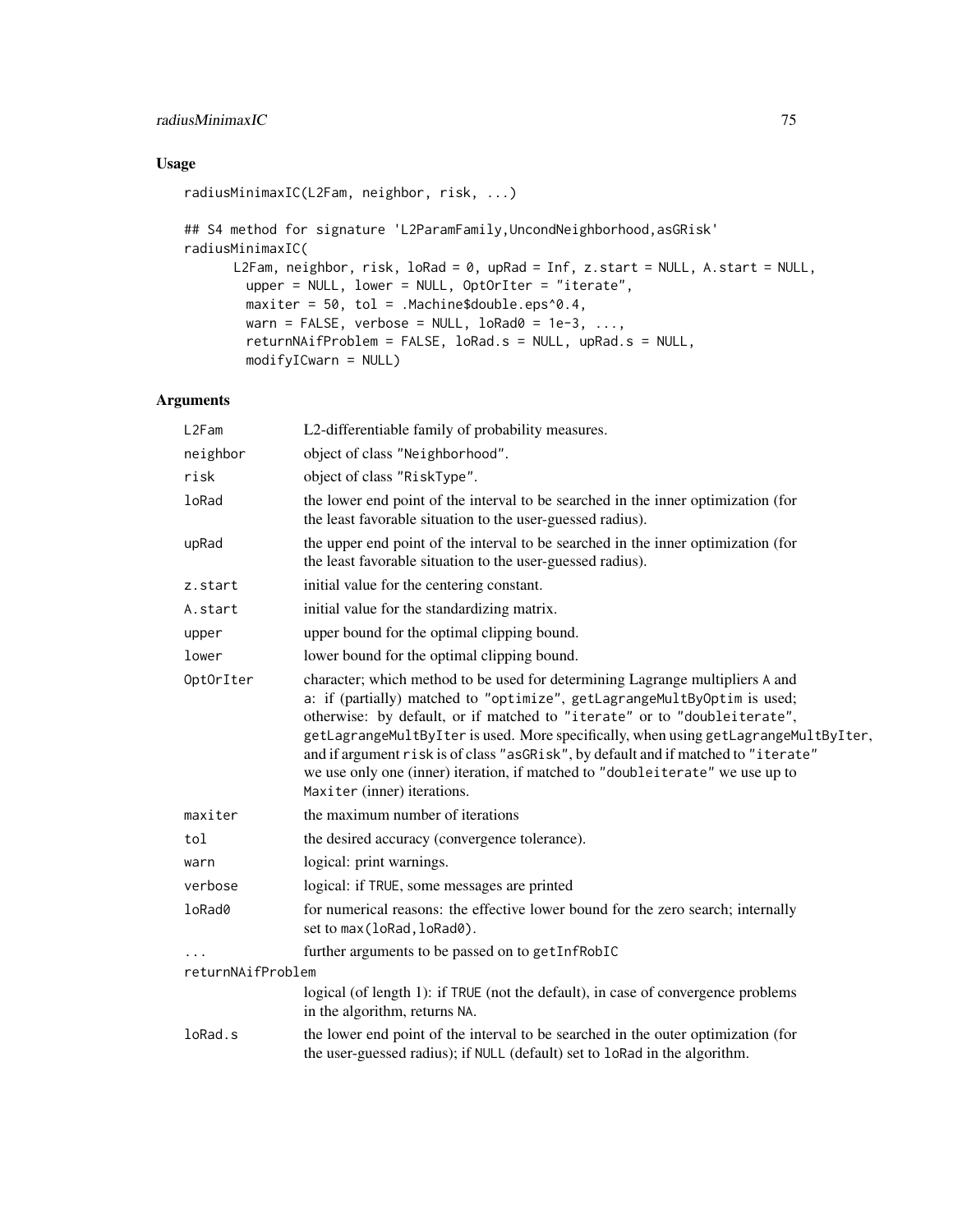<span id="page-75-0"></span>

| upRad.s      | the upper end point of the interval to be searched in the outer optimization (for<br>the user-guessed radius); if NULL (default) set to upRad in the algorithm.                                                             |
|--------------|-----------------------------------------------------------------------------------------------------------------------------------------------------------------------------------------------------------------------------|
| modifyICwarn | logical: should a (warning) information be added if modify $IC$ is applied and<br>hence some optimality information could no longer be valid? Defaults to NULL<br>in which case this value is taken from RobAStBaseOptions. |

# Details

In case the neighborhood radius is unknown, Rieder et al. (2001, 2008) and Kohl (2005) show that there is nevertheless a way to compute an optimally robust IC - the so-called radius-minimax IC which is optimal for some radius interval.

#### Value

The radius minimax IC is computed.

#### Methods

L2Fam = "L2ParamFamily", neighbor = "UncondNeighborhood", risk = "asGRisk": computation of the radius minimax IC for an L2 differentiable parametric family.

#### Author(s)

Matthias Kohl <Matthias.Kohl@stamats.de>, Peter Ruckdeschel <peter.ruckdeschel@uni-oldenburg.de>

#### **References**

Rieder, H., Kohl, M. and Ruckdeschel, P. (2008) The Costs of not Knowing the Radius. Statistical Methods and Applications, *17*(1) 13-40.

Rieder, H., Kohl, M. and Ruckdeschel, P. (2001) The Costs of not Knowing the Radius. Appeared as discussion paper Nr. 81. SFB 373 (Quantification and Simulation of Economic Processes), Humboldt University, Berlin; also available under [www.uni-bayreuth.de/departments/math/](www.uni-bayreuth.de/departments/math/org/mathe7/RIEDER/pubs/RR.pdf) [org/mathe7/RIEDER/pubs/RR.pdf](www.uni-bayreuth.de/departments/math/org/mathe7/RIEDER/pubs/RR.pdf)

Kohl, M. (2005) *Numerical Contributions to the Asymptotic Theory of Robustness*. Bayreuth: Dissertation.

# See Also

[radiusMinimaxIC](#page-73-0)

#### Examples

```
N <- NormLocationFamily(mean=0, sd=1)
radIC <- radiusMinimaxIC(L2Fam=N, neighbor=ContNeighborhood(),
                        risk=asMSE(), loRad=0.1, upRad=0.5)
checkIC(radIC)
```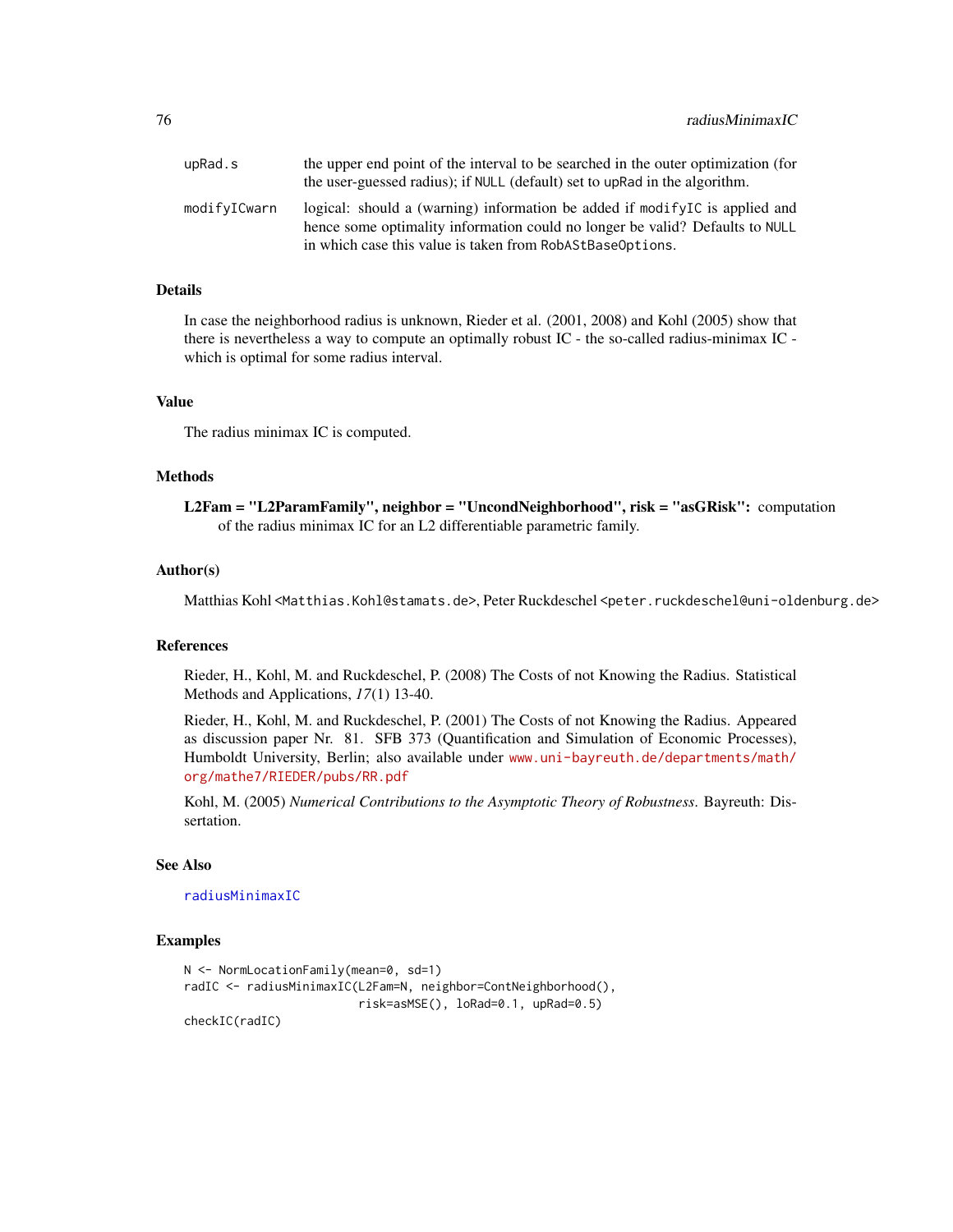<span id="page-76-0"></span>

#### Description

These are wrapper functions to 'roptest' to compute optimally robust estimates, more specifically RMXEs, OMSEs, MBREs, and OBREs, for L2-differentiable parametric families via k-step construction.

#### Usage

```
RMXEstimator(x, L2Fam, fsCor = 1, initial.est, neighbor = ContNeighborhood(),
             steps = 1L, distance = CvMDist, startPar = NULL, verbose = NULL,
          OptOrIter = "iterate", useLast = getRobAStBaseOption("kStepUseLast"),
             withUpdateInKer = getRobAStBaseOption("withUpdateInKer"),
             IC.UpdateInKer = getRobAStBaseOption("IC.UpdateInKer"),
             withICList = getRobAStBaseOption("withICList"),
             withPICList = getRobAStBaseOption("withPICList"), na.rm = TRUE,
             initial.est.ArgList, ..., withLogScale = TRUE, ..withCheck=FALSE,
             withTimings = FALSE, withMDE = NULL, withEvalAsVar = NULL,
             withMakeIC = FALSE, modifyICwarn = NULL, E.argList = NULL,
             diagnostic = FALSE)
OMSEstimator(x, L2Fam, eps=0.5, fscor = 1, initial.est, neighbor = ContNeighbourhood(),steps = 1L, distance = CvMDist, startPar = NULL, verbose = NULL,
          OptOrIter = "iterate", useLast = getRobAStBaseOption("kStepUseLast"),
             withUpdateInKer = getRobAStBaseOption("withUpdateInKer"),
             IC.UpdateInKer = getRobAStBaseOption("IC.UpdateInKer"),
             withICList = getRobAStBaseOption("withICList"),
             withPICList = getRobAStBaseOption("withPICList"), na.rm = TRUE,
             initial.est.ArgList, ..., withLogScale = TRUE, ..withCheck=FALSE,
             withTimings = FALSE, withMDE = NULL, withEvalAsVar = NULL,
            withMakeIC = FALSE, modifyICwarn = NULL, E.argList = NULL,
             diagnostic = FALSE)
OBREstimator(x, L2Fam, eff=0.95, fsCor = 1, initial.est, neighbor = ContNeighborhood(),
             steps = 1L, distance = CvMDist, startPar = NULL, verbose = NULL,
          OptOrIter = "iterate", useLast = getRobAStBaseOption("kStepUseLast"),
             withUpdateInKer = getRobAStBaseOption("withUpdateInKer"),
             IC.UpdateInKer = getRobAStBaseOption("IC.UpdateInKer"),
            withICList = getRobAStBaseOption("withICList"),
             withPICList = getRobAStBaseOption("withPICList"), na.rm = TRUE,
             initial.est.ArgList, ..., withLogScale = TRUE, ..withCheck=FALSE,
             withTimings = FALSE, withMDE = NULL, withEvalAsVar = NULL,
             withMakeIC = FALSE, modifyICwarn = NULL, E.argList = NULL,
             diagnostic = FALSE)MBREstimator(x, L2Fam, fscor = 1, initialest, neighbor = ControlWeighted),
             steps = 1L, distance = CvMDist, startPar = NULL, verbose = NULL,
          OptOrIter = "iterate", useLast = getRobAStBaseOption("kStepUseLast"),
```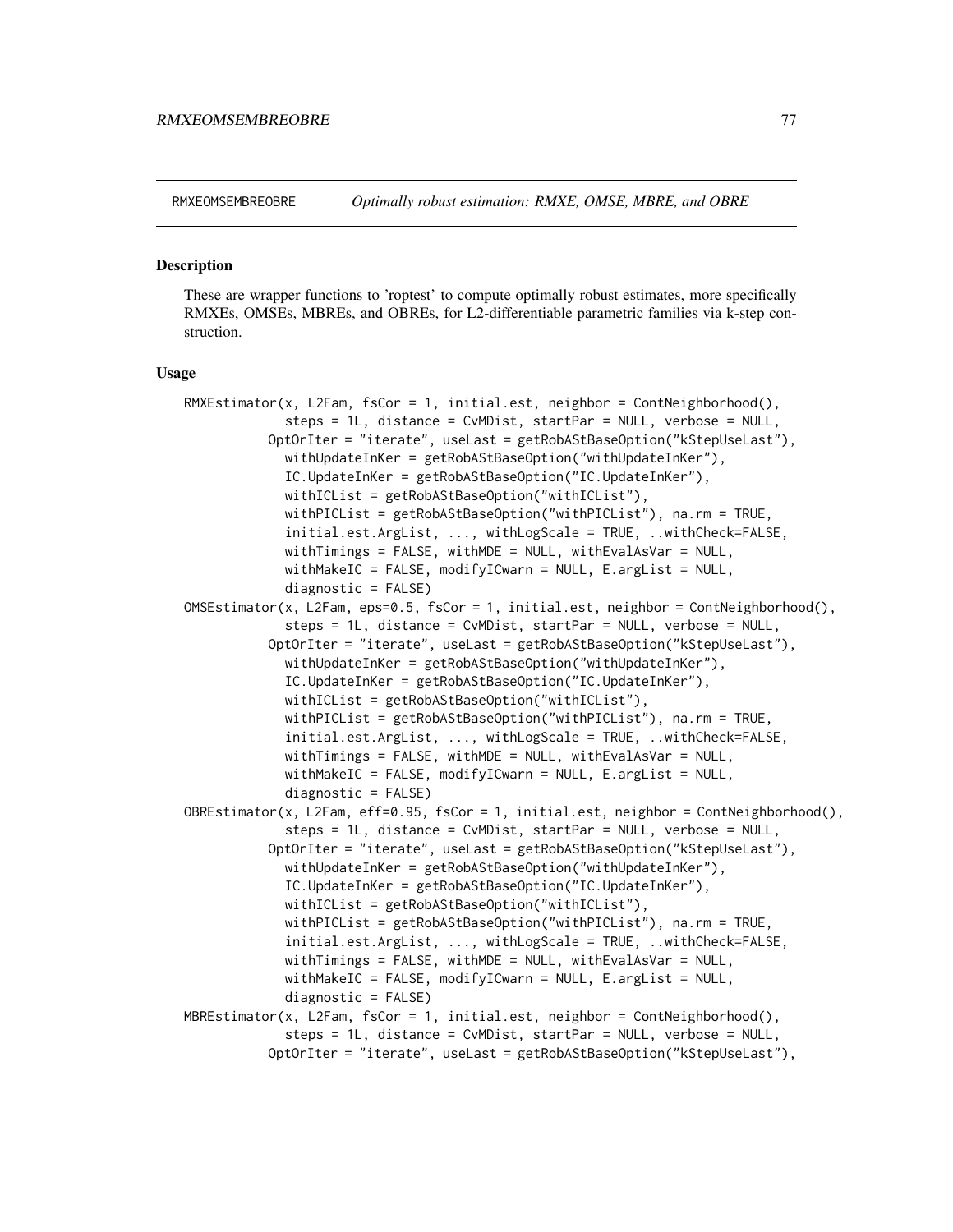```
withUpdateInKer = getRobAStBaseOption("withUpdateInKer"),
IC.UpdateInKer = getRobAStBaseOption("IC.UpdateInKer"),
withICList = getRobAStBaseOption("withICList"),
withPICList = getRobAStBaseOption("withPICList"), na.rm = TRUE,
initial.est.ArgList, ..., withLogScale = TRUE, ..withCheck=FALSE,
withTimings = FALSE, withMDE = NULL, withEvalAsVar = NULL,
withMakeIC = FALSE, modifyICwarn = NULL, E.argList = NULL,
diagnostic = FALSE)
```
# Arguments

| х               | sample                                                                                                                                                                                                                                                                                                                                                                                                                                                                                                                             |
|-----------------|------------------------------------------------------------------------------------------------------------------------------------------------------------------------------------------------------------------------------------------------------------------------------------------------------------------------------------------------------------------------------------------------------------------------------------------------------------------------------------------------------------------------------------|
| L2Fam           | object of class "L2ParamFamily"                                                                                                                                                                                                                                                                                                                                                                                                                                                                                                    |
| eff             | positive real $(0 \leq$ eff $\leq$ 1): amount of asymptotic efficiency loss in the ideal<br>model. See details below.                                                                                                                                                                                                                                                                                                                                                                                                              |
| eps             | positive real $(0 \le \text{eps} \le 0.5)$ : amount of gross errors. See details below.                                                                                                                                                                                                                                                                                                                                                                                                                                            |
| fsCor           | positive real: factor used to correct the neighborhood radius; see details.                                                                                                                                                                                                                                                                                                                                                                                                                                                        |
| initial.est     | initial estimate for unknown parameter. If missing minimum distance estimator<br>is computed.                                                                                                                                                                                                                                                                                                                                                                                                                                      |
| neighbor        | object of class "UncondNeighborhood"                                                                                                                                                                                                                                                                                                                                                                                                                                                                                               |
| steps           | positive integer: number of steps used for k-steps construction                                                                                                                                                                                                                                                                                                                                                                                                                                                                    |
| distance        | distance function used in MDEstimator, which in turn is used as (default) start-<br>ing estimator.                                                                                                                                                                                                                                                                                                                                                                                                                                 |
| startPar        | initial information used by optimize resp. optim; i.e; if (total) parameter<br>is of length 1, startPar is a search interval, else it is an initial parameter<br>value; if NULL slot startPar of ParamFamily is used to produce it; in the<br>multivariate case, startPar may also be of class Estimate, in which case slot<br>untransformed.estimate is used.                                                                                                                                                                     |
| verbose         | logical: if TRUE, some messages are printed                                                                                                                                                                                                                                                                                                                                                                                                                                                                                        |
| useLast         | which parameter estimate (initial estimate or k-step estimate) shall be used to<br>fill the slots pIC, asvar and asbias of the return value.                                                                                                                                                                                                                                                                                                                                                                                       |
| OptOrIter       | character; which method to be used for determining Lagrange multipliers A and<br>a: if (partially) matched to "optimize", getLagrangeMultByOptim is used;<br>otherwise: by default, or if matched to "iterate" or to "doubleiterate",<br>getLagrangeMultByIter is used. More specifically, when using getLagrangeMultByIter,<br>and if argument risk is of class "asGRisk", by default and if matched to "iterate"<br>we use only one (inner) iteration, if matched to "doubleiterate" we use up to<br>Maxiter (inner) iterations. |
| withUpdateInKer |                                                                                                                                                                                                                                                                                                                                                                                                                                                                                                                                    |
|                 | if there is a non-trivial trafo in the model with matrix $D$ , shall the parameter be<br>updated on $\ker(D)$ ?                                                                                                                                                                                                                                                                                                                                                                                                                    |
| IC.UpdateInKer  | if there is a non-trivial trafo in the model with matrix $D$ , the IC to be used for<br>this; if NULL the result of getboundedIC(L2Fam, D) is taken; this IC will then be<br>projected onto $\ker(D)$ .                                                                                                                                                                                                                                                                                                                            |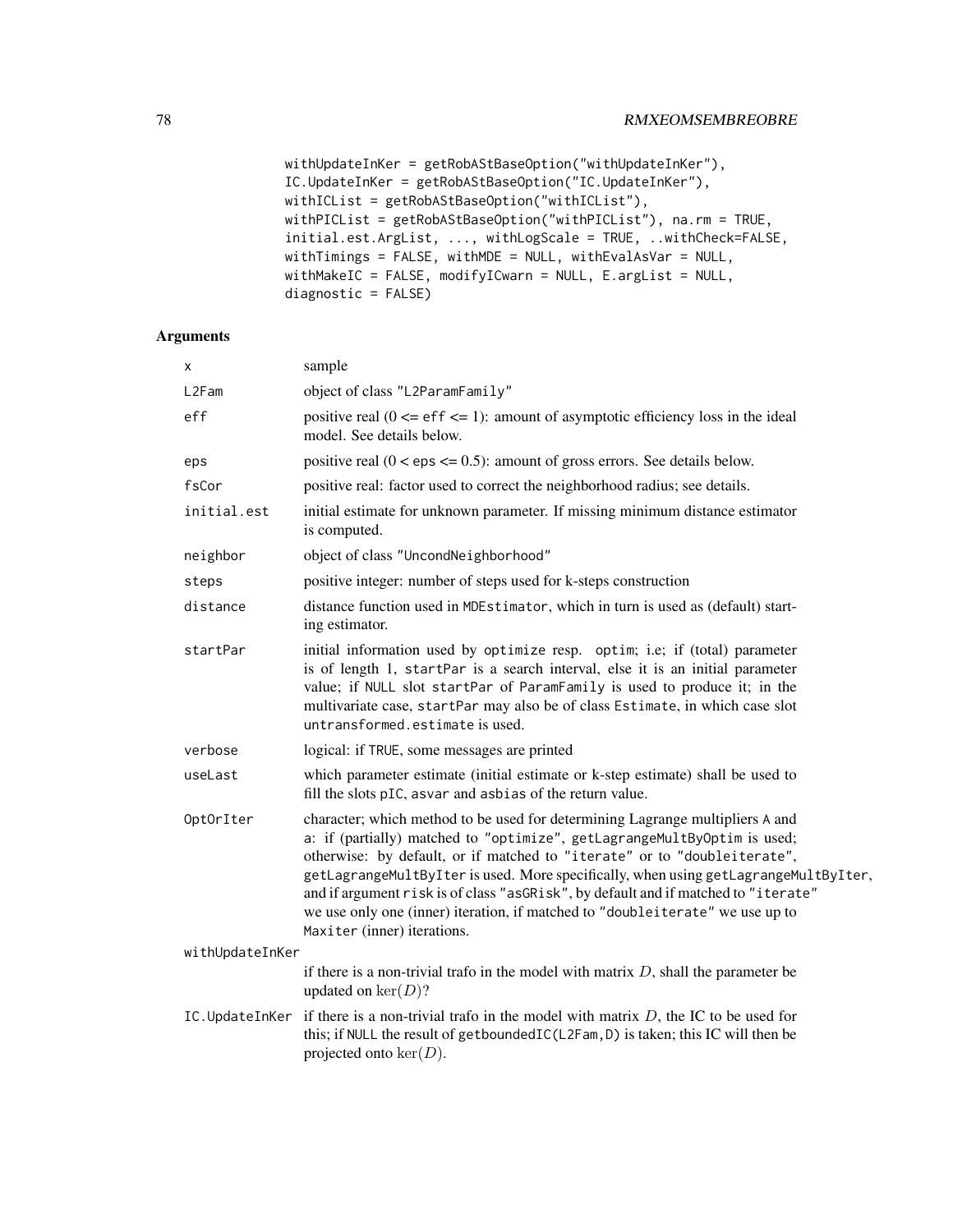# <span id="page-78-0"></span>RMXEOMSEMBREOBRE 79

| withPICList         | logical: shall slot pICList of return value be filled?                                                                                                                                                                                                                                                                                                                                                                                                |
|---------------------|-------------------------------------------------------------------------------------------------------------------------------------------------------------------------------------------------------------------------------------------------------------------------------------------------------------------------------------------------------------------------------------------------------------------------------------------------------|
| withICList          | logical: shall slot ICList of return value be filled?                                                                                                                                                                                                                                                                                                                                                                                                 |
| $na$ . $rm$         | logical: if TRUE, the estimator is evaluated at complete.cases $(x)$ .                                                                                                                                                                                                                                                                                                                                                                                |
| initial.est.ArgList |                                                                                                                                                                                                                                                                                                                                                                                                                                                       |
|                     | a list of arguments to be given to argument start if the latter is a function;<br>this list by default already starts with two unnamed items, the sample x, and the<br>model L2Fam.                                                                                                                                                                                                                                                                   |
|                     | further arguments                                                                                                                                                                                                                                                                                                                                                                                                                                     |
| withLogScale        | logical; shall a scale component (if existing and found with name scalename) be<br>computed on log-scale and backtransformed afterwards? This avoids crossing<br>0.                                                                                                                                                                                                                                                                                   |
| withCheck           | logical: if TRUE, debugging info is issued.                                                                                                                                                                                                                                                                                                                                                                                                           |
| withTimings         | logical: if TRUE, separate (and aggregate) timings for the three steps evaluating<br>the starting value, finding the starting influence curve, and evaluating the k-step<br>estimator is issued.                                                                                                                                                                                                                                                      |
| withMDE             | logical or NULL: Shall a minimum distance estimator be used as starting estimator-<br>in addition to the function given in slot startPar of the L2 family? If NULL<br>(default), the content of slot .withMDE in the L2 family is used instead to take<br>this decision.                                                                                                                                                                              |
| withEvalAsVar       | logical or NULL: if TRUE (default), tells R to evaluate the asymptotic variance or<br>if FALSE just to produces a call to do so. If with EvalAsVar is NULL (default),<br>the content of slot. with EvalAsVar in the L2 family is used instead to take this<br>decision.                                                                                                                                                                               |
| withMakeIC          | logical; if TRUE the [p]IC is passed through makeIC before return.                                                                                                                                                                                                                                                                                                                                                                                    |
| modifyICwarn        | logical: should a (warning) information be added if modifyIC is applied and<br>hence some optimality information could no longer be valid? Defaults to NULL<br>in which case this value is taken from RobAStBaseOptions.                                                                                                                                                                                                                              |
| E.argList           | NULL (default) or a list of arguments to be passed to calls to E from (a) MDEstimator<br>(here this additional argument is only used if initial.est is missing), (b)<br>getStartIC, and (c) kStepEstimator. Potential clashes with arguments of<br>the same name in  are resolved by inserting the items of argument list<br>E. argList as named items, so in case of collisions the item of E. argList over-<br>writes the existing one from $\dots$ |
| diagnostic          | logical; if TRUE, diagnostic information on the performed integrations is gath-<br>ered and shipped out as an attribute diagnostic of the return value of the esti-<br>mators.                                                                                                                                                                                                                                                                        |

# Details

The functions compute optimally robust estimator for a given L2 differentiable parametric family; more specifically they are RMXEs, OMSEs, MBREs, and OBREs. The computation uses a k-step construction with an appropriate initial estimate; cf. also [kStepEstimator](#page-0-0). Valid candidates are e.g. Kolmogorov(-Smirnov) or von Mises minimum distance estimators (default); cf. Rieder (1994) and Kohl (2005).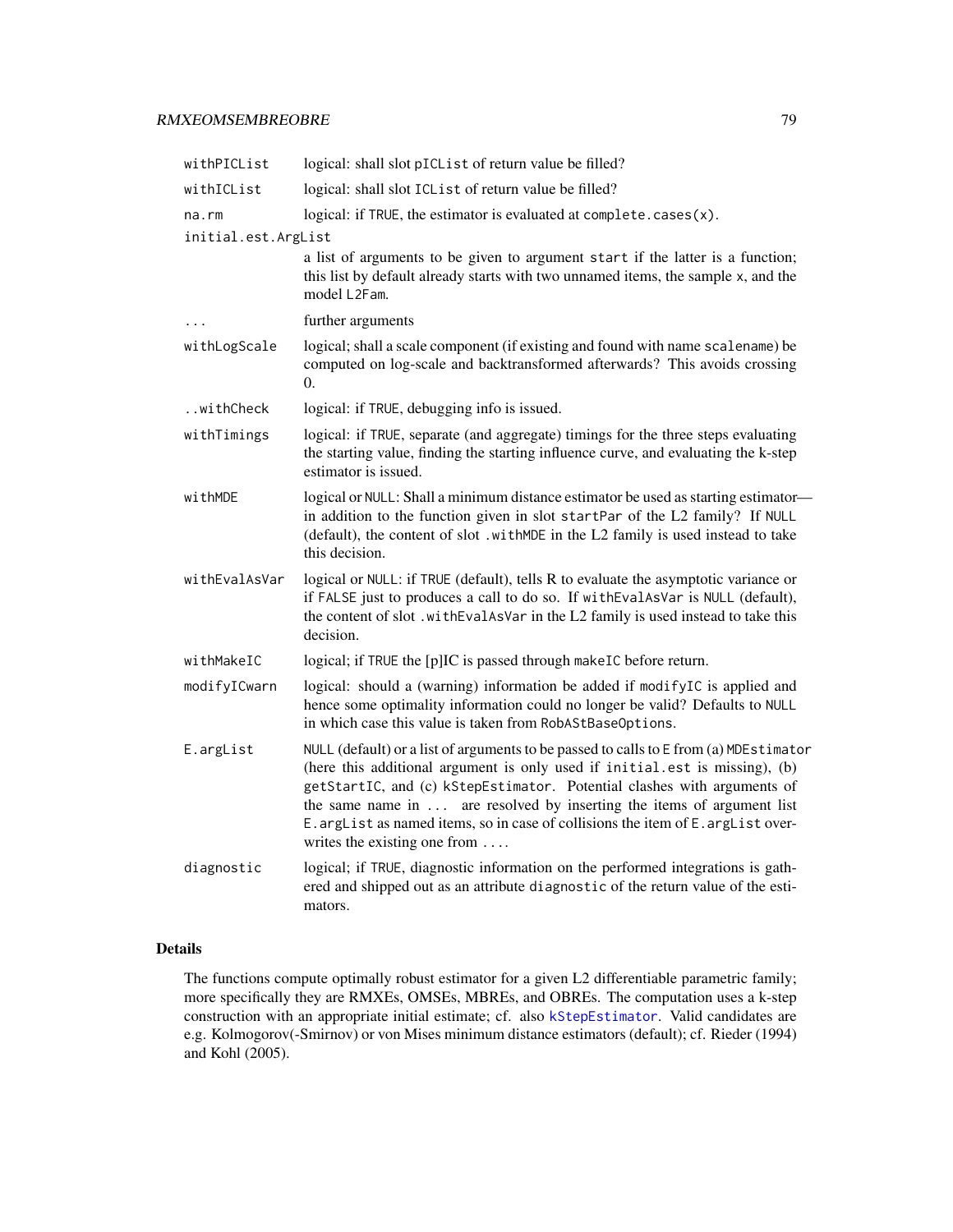# <span id="page-79-0"></span>80 RMXEOMSEMBREOBRE

For OMSE, i.e., the asymptotically linear estimator with minimax mean squared error on this neighborhood of given size, the amount of gross errors (contamination) is assumed to be known, and is specified by eps. The radius of the corresponding infinitesimal contamination neighborhood is obtained by multiplying eps by the square root of the sample size.

If the amount of gross errors (contamination) is unknown, RMXE should be used, i.e., the radiusminimax estimator in the sense of Rieder et al. (2001, 2008), respectively Section 2.2 of Kohl (2005) is returned.

The OBRE, i.e., the optimal bias-robust (asymptotically linear) estimator; (terminology due to Hampel et al (1985)), expects an efficiency loss (at the ideal model) to be specified and then, according to an (asymptotic) Anscombe criterion computes the the bias bound achieving this efficiency loss.

The MBRE, i.e., the most bias-robust (asymptotically linear) estimator; (terminology due to Hampel et al (1985)), uses the influence curve with minimal possible bias bound, hence minimaxes bias on these neighborhoods (in an infinitesimal sense)..

Finite-sample and higher order results suggest that the asymptotically optimal procedure is to liberal. Using fsCor the radius can be modified - as a rule enlarged - to obtain a more conservative estimate. In case of normal location and scale there is function [finiteSampleCorrection](#page-0-0) which returns a finite-sample corrected (enlarged) radius based on the results of large Monte-Carlo studies.

The default value of argument useLast is set by the global option kStepUseLast which by default is set to FALSE. In case of general models useLast remains unchanged during the computations. However, if slot CallL2Fam of IC generates an object of class "L2GroupParamFamily" the value of useLast is changed to TRUE. Explicitly setting useLast to TRUE should be done with care as in this situation the influence curve is re-computed using the value of the one-step estimate which may take quite a long time depending on the model.

If useLast is set to TRUE the computation of asvar, asbias and IC is based on the k-step estimate.

All these estimators are realized as wrappers to function roptest.

Timings for the steps run through in these estimators are available in attributes timings, and for the step of the kStepEstimator in kStepTimings.

One may also use the arguments startCtrl, startICCtrl, and kStepCtrl of function [robest](#page-81-0). This allows for individual settings of E.argList, withEvalAsVar, and withMakeIC for the different steps. If any of the three arguments startCtrl, startICCtrl, and kStepCtrl is used, the respective attributes set in the correspondig argument are used and, if colliding with arguments directly passed to the estimator function, the directly passed ones are ignored.

Diagnostics on the involved integrations are available if argument diagnostic is TRUE. Then there are attributes diagnostic and kStepDiagnostic attached to the return value, which may be inspected and assessed through [showDiagnostic](#page-0-0) and [getDiagnostic](#page-0-0).

## Value

Object of class "kStepEstimate". In addition, it has an attribute "timings" where computation time is stored.

## Author(s)

Matthias Kohl <Matthias.Kohl@stamats.de>, Peter Ruckdeschel <peter.ruckdeschel@uni-oldenburg.de>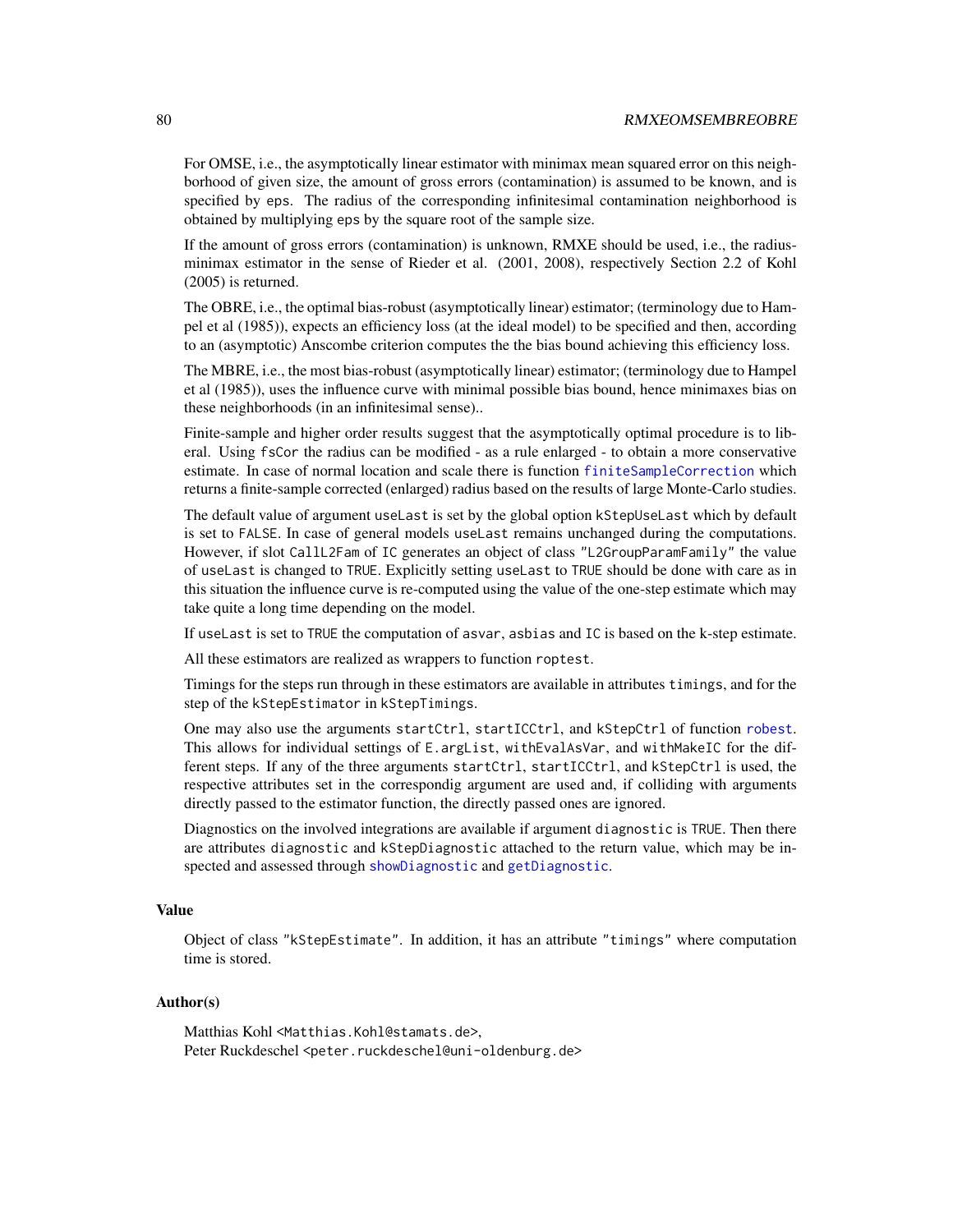#### <span id="page-80-0"></span>RMXEOMSEMBREOBRE 81

#### References

Kohl, M. (2005) *Numerical Contributions to the Asymptotic Theory of Robustness*. Bayreuth: Dissertation.

Kohl, M. and Ruckdeschel, P. (2010): R package distrMod: Object-Oriented Implementation of Probability Models. J. Statist. Softw. 35(10), 1–27

Kohl, M. and Ruckdeschel, P., and Rieder, H. (2010): Infinitesimally Robust Estimation in General Smoothly Parametrized Models. *Stat. Methods Appl.*, 19, 333–354.

Rieder, H. (1994) *Robust Asymptotic Statistics*. New York: Springer.

Rieder, H., Kohl, M. and Ruckdeschel, P. (2008) The Costs of not Knowing the Radius. Statistical Methods and Applications 17(1) 13-40.

Rieder, H., Kohl, M. and Ruckdeschel, P. (2001) The Costs of not Knowing the Radius. Appeared as discussion paper Nr. 81. SFB 373 (Quantification and Simulation of Economic Processes), Humboldt University, Berlin; also available under [www.uni-bayreuth.de/departments/math/](www.uni-bayreuth.de/departments/math/org/mathe7/RIEDER/pubs/RR.pdf) [org/mathe7/RIEDER/pubs/RR.pdf](www.uni-bayreuth.de/departments/math/org/mathe7/RIEDER/pubs/RR.pdf)

#### See Also

[roptest](#page-86-0), [robest](#page-81-0), [roblox](#page-0-0), [L2ParamFamily-class](#page-0-0) [UncondNeighborhood-class](#page-0-0), [RiskType-class](#page-0-0)

### Examples

```
#############################
## 1. Binomial data
#############################
## generate a sample of contaminated data
set.seed(123)
ind <- rbinom(100, size=1, prob=0.05)
x \le - rbinom(100, size=25, prob=(1-ind)*0.25 + ind*0.9)
## ML-estimate
MLE.bin \leq- MLEstimator(x, BinomFamily(size = 25))
## compute optimally robust estimators
OMSE.bin <- OMSEstimator(x, BinomFamily(size = 25), steps = 3)
MBRE.bin <- MBREstimator(x, BinomFamily(size = 25), steps = 3)
```

```
estimate(MLE.bin)
estimate(MBRE.bin)
estimate(OMSE.bin)
```

```
## to reduce time load at CRAN tests
RMXE.bin <- RMXEstimator(x, BinomFamily(size = 25), steps = 3)
OBRE.bin <- OBREstimator(x, BinomFamily(size = 25), steps = 3)
estimate(RMXE.bin)
estimate(OBRE.bin)
```

```
## to reduce time load at CRAN tests
#############################
## 2. Poisson data
#############################
```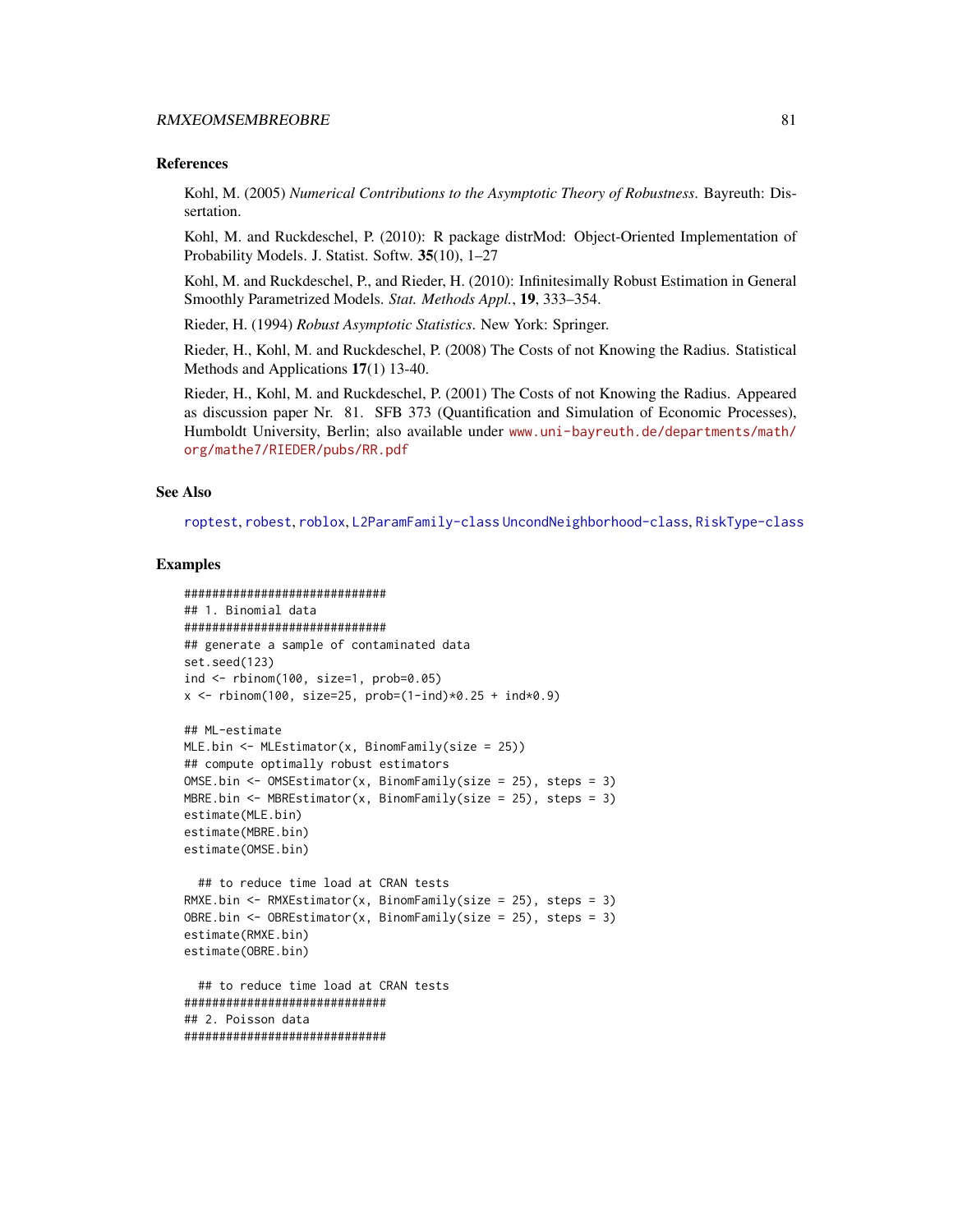```
## Example: Rutherford-Geiger (1910); cf. Feller~(1968), Section VI.7 (a)
x <- c(rep(0, 57), rep(1, 203), rep(2, 383), rep(3, 525), rep(4, 532),
       rep(5, 408), rep(6, 273), rep(7, 139), rep(8, 45), rep(9, 27),
       rep(10, 10), rep(11, 4), rep(12, 0), rep(13, 1), rep(14, 1))
## ML-estimate
MLE.pois <- MLEstimator(x, PoisFamily())
OBRE.pois <- OBREstimator(x, PoisFamily(), steps = 3)
OMSE.pois <- OMSEstimator(x, PoisFamily(), steps = 3)
MBRE.pois <- MBREstimator(x, PoisFamily(), steps = 3)
RMXE.pois <- RMXEstimator(x, PoisFamily(), steps = 3)
estimate(MLE.pois)
estimate(OBRE.pois)
estimate(RMXE.pois)
estimate(MBRE.pois)
estimate(OMSE.pois)
 ## to reduce time load at CRAN tests
#############################
## 3. Normal (Gaussian) location and scale
#############################
## 24 determinations of copper in wholemeal flour
library(MASS)
data(chem)
MLE.n <- MLEstimator(chem, NormLocationScaleFamily())
MBRE.n <- MBREstimator(chem, NormLocationScaleFamily(), steps = 3)
OMSE.n <- OMSEstimator(chem, NormLocationScaleFamily(), steps = 3)
OBRE.n <- OBREstimator(chem, NormLocationScaleFamily(), steps = 3)
RMXE.n <- RMXEstimator(chem, NormLocationScaleFamily(), steps = 3)
estimate(MLE.n)
estimate(MBRE.n)
estimate(OMSE.n)
estimate(OBRE.n)
estimate(RMXE.n)
```
robest *Optimally robust estimation*

#### Description

Function to compute optimally robust estimates for L2-differentiable parametric families via k-step construction.

## Usage

```
robest(x, L2Fam, fsCor = 1, risk = asMSE(), steps = 1L,
```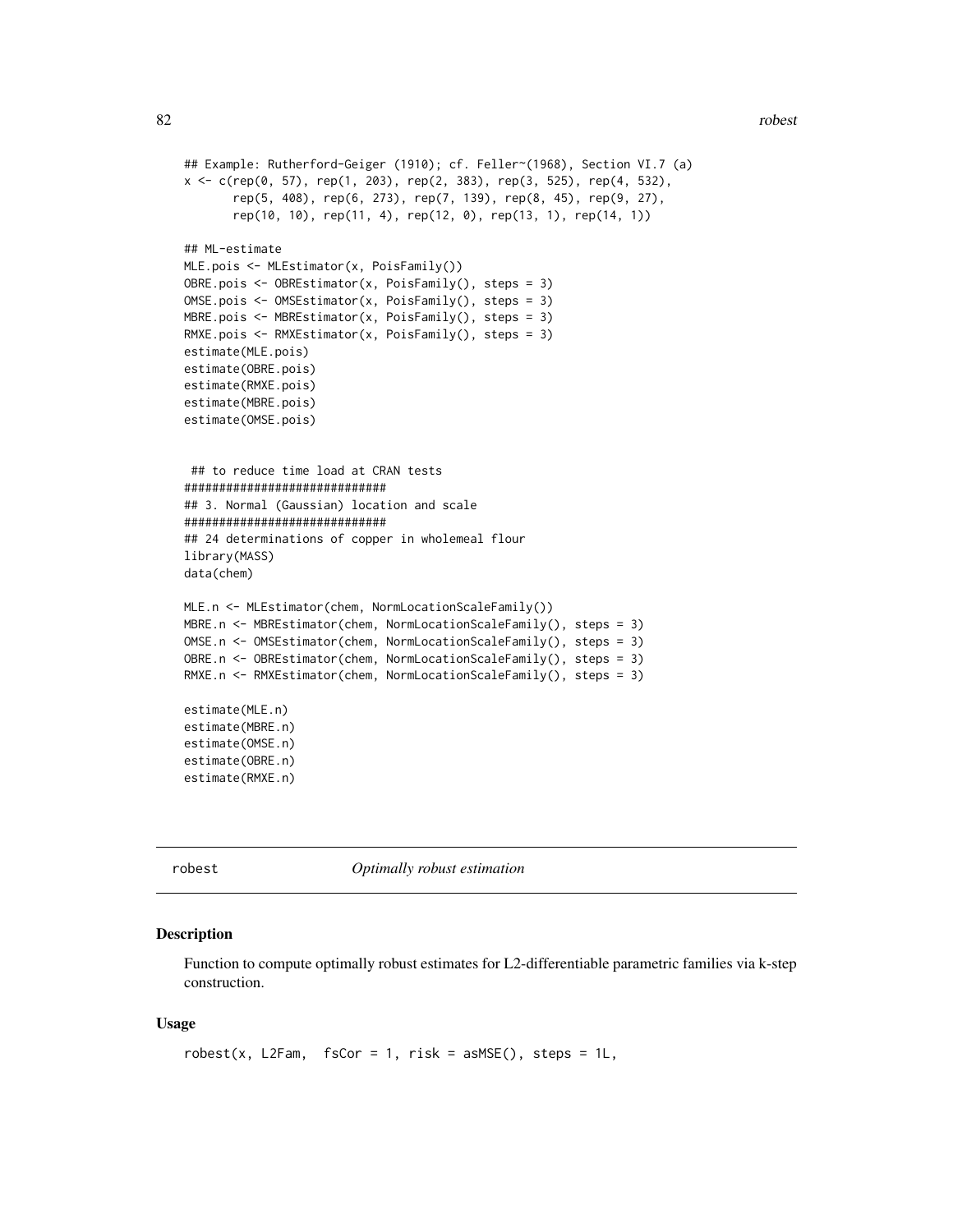#### <span id="page-82-0"></span>robest 83

```
verbose = NULL, OptOrIter = "iterate", nbCtrl = gennbCtrl(),
startCtrl = genstartCtrl(), startICCtrl = genstartICCtrl(),
kStepCtrl = genkStepCtrl(), na.rm = TRUE, ..., debug = FALSE,
withTimings = FALSE, diagnostic = FALSE)
```
# Arguments

| sample                                                                                                                                                                                                                                                                                                                                                                                                                                                                                                                             |
|------------------------------------------------------------------------------------------------------------------------------------------------------------------------------------------------------------------------------------------------------------------------------------------------------------------------------------------------------------------------------------------------------------------------------------------------------------------------------------------------------------------------------------|
| object of class "L2ParamFamily"                                                                                                                                                                                                                                                                                                                                                                                                                                                                                                    |
| positive real: factor used to correct the neighborhood radius; see details.                                                                                                                                                                                                                                                                                                                                                                                                                                                        |
| object of class "RiskType"                                                                                                                                                                                                                                                                                                                                                                                                                                                                                                         |
| positive integer: number of steps used for k-steps construction                                                                                                                                                                                                                                                                                                                                                                                                                                                                    |
| logical: if TRUE, some messages are printed                                                                                                                                                                                                                                                                                                                                                                                                                                                                                        |
| character; which method to be used for determining Lagrange multipliers A and<br>a: if (partially) matched to "optimize", getLagrangeMultByOptim is used;<br>otherwise: by default, or if matched to "iterate" or to "doubleiterate",<br>getLagrangeMultByIter is used. More specifically, when using getLagrangeMultByIter,<br>and if argument risk is of class "asGRisk", by default and if matched to "iterate"<br>we use only one (inner) iteration, if matched to "doubleiterate" we use up to<br>Maxiter (inner) iterations. |
| a list specifying input concerning the used neighborhood; to be generated by a<br>respective call to gennbCtrl.                                                                                                                                                                                                                                                                                                                                                                                                                    |
| a list specifying input concerning the used starting estimator; to be generated by<br>a respective call to genstartCtrl.                                                                                                                                                                                                                                                                                                                                                                                                           |
| a list specifying input concerning the call to getStartIC which returns the start-<br>ing influence curve; to be generated by a respective call to genstartICCtrl.                                                                                                                                                                                                                                                                                                                                                                 |
| a list specifying input concerning the used variant of a kstepEstimator; to be<br>generated by a respective call to genkStepCtrl.                                                                                                                                                                                                                                                                                                                                                                                                  |
| logical: if TRUE, the estimator is evaluated at complete.cases(x).                                                                                                                                                                                                                                                                                                                                                                                                                                                                 |
| further arguments                                                                                                                                                                                                                                                                                                                                                                                                                                                                                                                  |
| logical: if TRUE, only the respective calls within the function are generated for<br>debugging purposes.                                                                                                                                                                                                                                                                                                                                                                                                                           |
| logical: if TRUE, separate (and aggregate) timings for the three steps evaluating<br>the starting value, finding the starting influence curve, and evaluating the k-step<br>estimator is issued.                                                                                                                                                                                                                                                                                                                                   |
| logical; if TRUE, diagnostic information on the performed integrations is gath-<br>ered and shipped out as attributes kStepDiagnostic (for the kStepEstimator-<br>step) and diagnostic for the remaining steps of the return value of robest.                                                                                                                                                                                                                                                                                      |
|                                                                                                                                                                                                                                                                                                                                                                                                                                                                                                                                    |

# Details

A new, more structured interface to the former function [roptest](#page-86-0). For details, see this function.

In some respects this functions allows for more granular arguments, in the sense that the different steps (a) computation of the inital estimator, resp. (a') in case initial.est is missing computation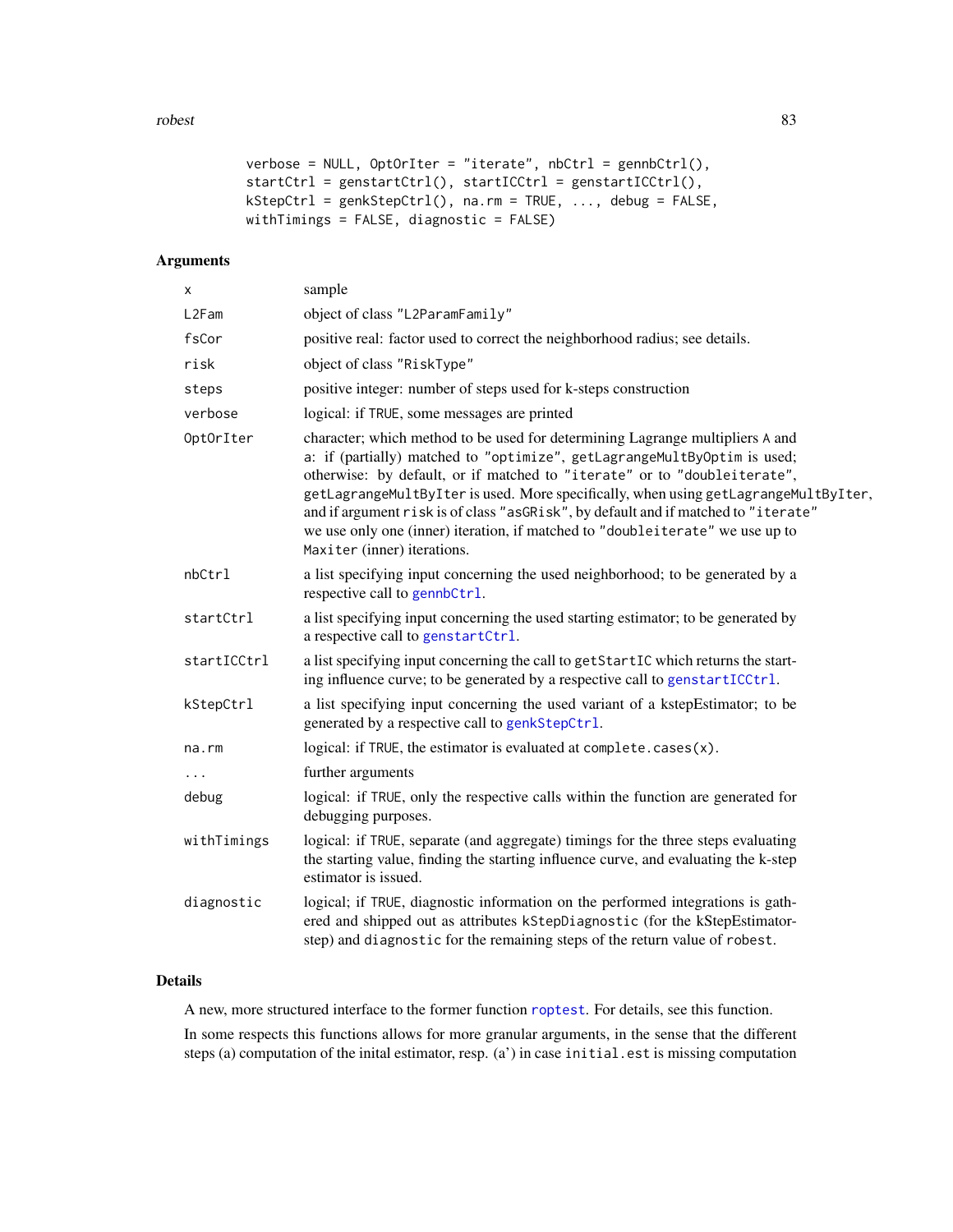<span id="page-83-0"></span>of the initial MDE, (b) computation of the optimal IC and (c) computation of the k-step estimator each can have individial arguments E. arglist to be passed on to calls to expectation operator E within each step.

These different arguments are passed through the input generating functions [genstartCtrl](#page-59-1), [genstartICCtrl](#page-59-1), and [kStepCtrl](#page-59-1)

Diagnostics on the involved integrations are available if argument diagnostic is TRUE. Then there are attributes diagnostic and kStepDiagnostic attached to the return value, which may be inspected and assessed through [showDiagnostic](#page-0-0) and [getDiagnostic](#page-0-0).

#### Value

Object of class "kStepEstimate". In addition, it has an attribute "timings" where computation time is stored.

#### Author(s)

Matthias Kohl <Matthias.Kohl@stamats.de>, Peter Ruckdeschel <peter.ruckdeschel@uni-oldenburg.de>

#### See Also

[roblox](#page-0-0), [L2ParamFamily-class](#page-0-0) [UncondNeighborhood-class](#page-0-0), [RiskType-class](#page-0-0)

#### Examples

## Don't test to reduce check time on CRAN

```
#############################
## 1. Binomial data
#############################
## generate a sample of contaminated data
set.seed(123)
ind <- rbinom(100, size=1, prob=0.05)
x \le rbinom(100, size=25, prob=(1-ind)*0.25 + ind*0.9)
```

```
## Family
BF <- BinomFamily(size = 25)
## ML-estimate
MLest <- MLEstimator(x, BF)
estimate(MLest)
confint(MLest)
```

```
## compute optimally robust estimator (known contamination)
nb <- gennbCtrl(eps=0.05)
robest1 <- \text{cobest}(x, BF, \text{nbCtrl} = nb, \text{steps} = 3)estimate(robest1)
```

```
confint(robest1, method = symmetricBias())
## neglecting bias
confint(robest1)
plot(pIC(robest1))
```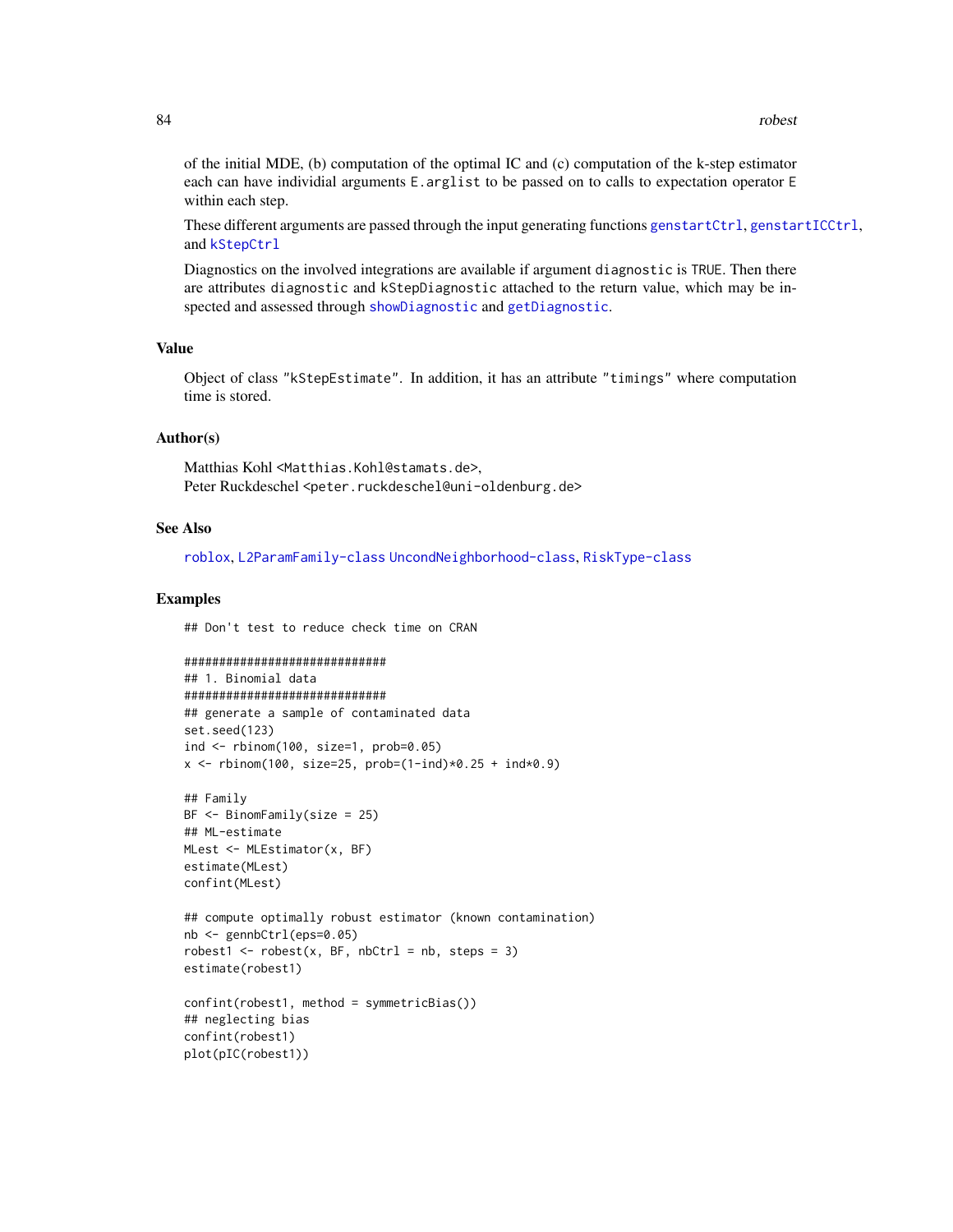#### robest 85

```
tmp \leftarrow qqplot(x, robest1, cex.pch=1.5, exp.cex2.pch = -.25,exp.fadcol.pch = .55, jit.fac=.9)## compute optimally robust estimator (unknown contamination)
nb2 < - gennbCtrl(eps.lower = 0, eps.upper = 0.2)
robest2 <- \text{robest}(x, BF, nbCtr1 = nb2, steps = 3)estimate(robest2)
confint(robest2, method = symmetricBias())
plot(pIC(robest2))
## total variation neighborhoods (known deviation)
nb3 <- gennbCtrl(eps = 0.025, neighbor = TotalVarNeighborhood())
robest3 <- robot(x, BF, nbctr1 = nb3, steps = 3)estimate(robest3)
confint(robest3, method = symmetricBias())
plot(pIC(robest3))
## total variation neighborhoods (unknown deviation)
nb4 \le gennbCtrl(eps.lower = 0, eps.upper = 0.1,
                 neighbor = TotalVarNeighborhood())
robest3 <- \text{robest}(x, BF, \text{nbCtrl} = \text{nb4}, \text{steps} = 3)robest4 \le robest(x, BinomFamily(size = 25), nbCtrl = nb4, steps = 3)
estimate(robest4)
confint(robest4, method = symmetricBias())
plot(pIC(robest4))
#############################
## 2. Poisson data
#############################
## Example: Rutherford-Geiger (1910); cf. Feller~(1968), Section VI.7 (a)
x <- c(rep(0, 57), rep(1, 203), rep(2, 383), rep(3, 525), rep(4, 532),
       rep(5, 408), rep(6, 273), rep(7, 139), rep(8, 45), rep(9, 27),
       rep(10, 10), rep(11, 4), rep(12, 0), rep(13, 1), rep(14, 1))
## Family
PF <- PoisFamily()
## ML-estimate
MLest <- MLEstimator(x, PF)
estimate(MLest)
confint(MLest)
## compute optimally robust estimator (unknown contamination)
nb1 < - gennbCtrl(eps.upper = 0.1)
robest \leq robest(x, PF, nbCtrl = nb1, steps = 3)
estimate(robest)
confint(robest, symmetricBias())
plot(pIC(robest))
tmp \leq qqplot(x, robest, cex.pch=1.5, exp.cex2.pch = -.25,exp.fadcol.pch = .55, jit.fac=.9)
```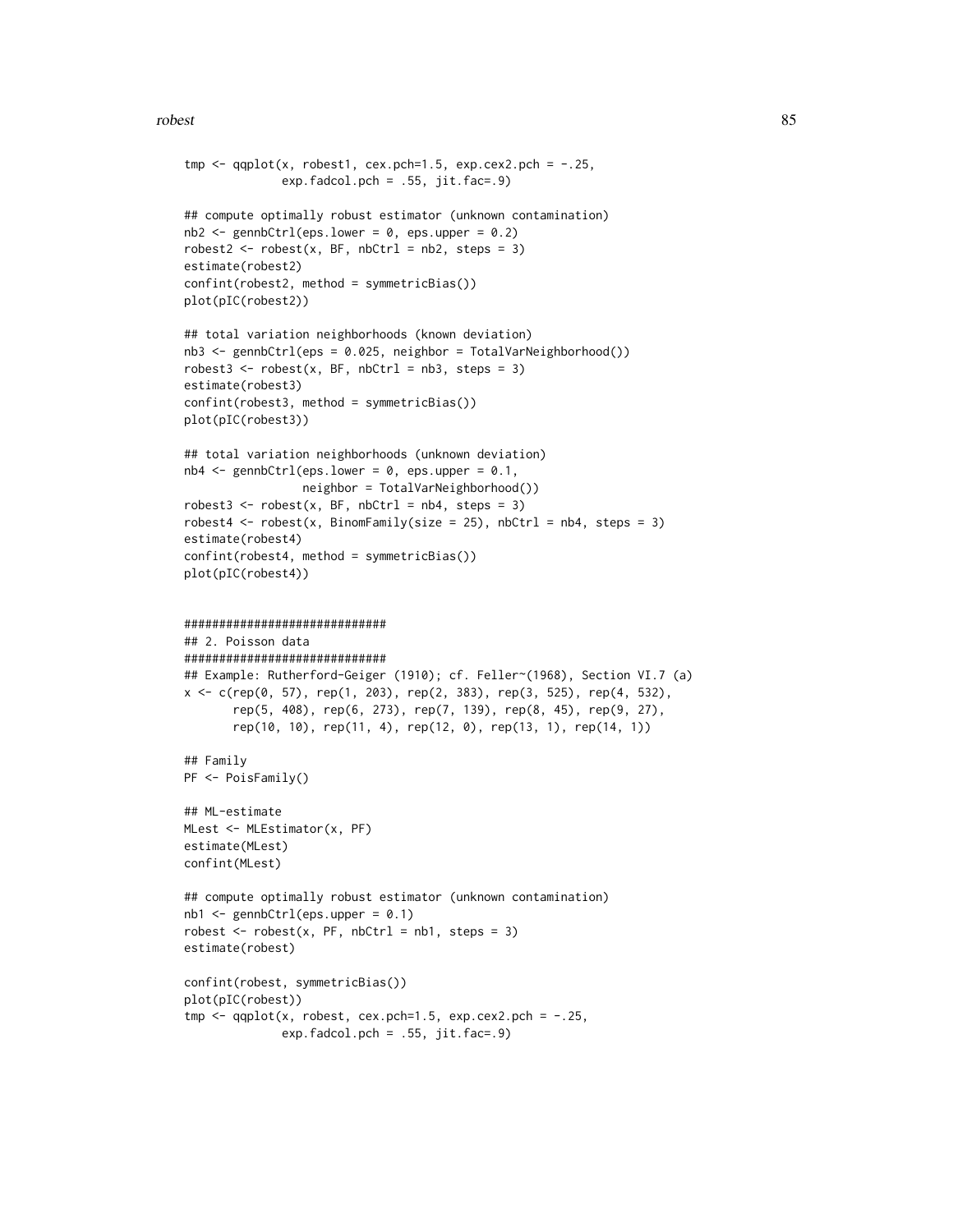```
## total variation neighborhoods (unknown deviation)
nb2 <- gennbCtrl(eps.upper = 0.05, neighbor = TotalVarNeighborhood())
robest1 <- \text{cobest}(x, PF, \text{nbCtrl} = nb2, \text{steps} = 3)estimate(robest1)
confint(robest1, symmetricBias())
plot(pIC(robest1))
#############################
## 3. Normal (Gaussian) location and scale
#############################
## 24 determinations of copper in wholemeal flour
library(MASS)
data(chem)
plot(chem, main = "copper in wholemeal flour", pch = 20)
## Family
NF <- NormLocationScaleFamily()
## ML-estimate
MLest <- MLEstimator(chem, NF)
estimate(MLest)
confint(MLest)
## Don't run to reduce check time on CRAN
## Not run:
## compute optimally robust estimator (known contamination)
## takes some time -> you can use package RobLox for normal
## location and scale which is optimized for speed
nb1 < - gennbCtrl(eps = 0.05)
robEst <- robest(chem, NF, nbCtrl = nb1, steps = 3)
estimate.call(robEst)
attr(robEst,"timings")
estimate(robest)
confint(robest, symmetricBias())
plot(pIC(robest))
## plot of relative and absolute information; cf. Kohl (2005)
infoPlot(pIC(robest))
tmp \leq qqplot(chem, robest, cex.pch=1.5, exp.cex2.pch = -.25,exp.fadcol.pch = .55, withLab = TRUE, which.Order=1:4,
              exp.cex2.lbl = .12,exp.fadcol.lbl = .45,
              nosym.pCI = TRUE, adj.lbl=c(1.7,.2),exact.pCI = FALSE, log = "xy")## finite-sample correction
if(require(RobLox)){
   n <- length(chem)
    r <- 0.05*sqrt(n)
   r.fi <- finiteSampleCorrection(n = n, r = r)
    fsCor0 <- r.fi/r
    nb1 < - gennbCtrl(eps = 0.05)
    robest \leq robest(chem, NF, nbCtrl = nb1, fsCor = fsCor0, steps = 3)
```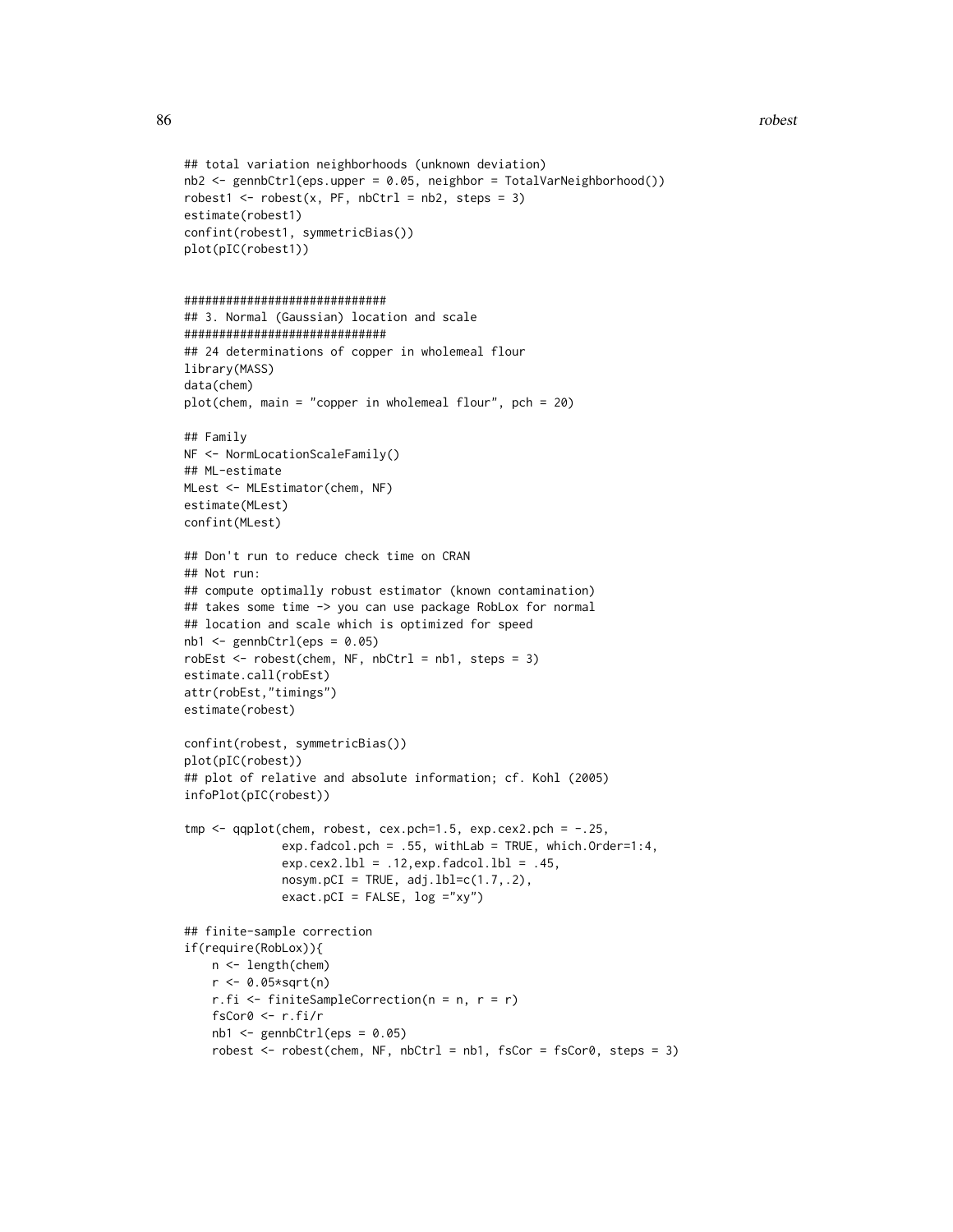#### <span id="page-86-1"></span>roptest 87

```
estimate(robest)
}
## compute optimally robust estimator (unknown contamination)
## takes some time -> use package RobLox!
nb2 < - gennbCtrl(eps.lower = 0.05, eps.upper = 0.1)
robest1 <- robest(chem, NF, nbCtrl = nb2, steps = 3)
estimate(robest1)
confint(robest1, symmetricBias())
plot(pIC(robest1))
## plot of relative and absolute information; cf. Kohl (2005)
infoPlot(pIC(robest1))
```

```
## End(Not run)
```
<span id="page-86-0"></span>roptest *Optimally robust estimation*

# **Description**

Function to compute optimally robust estimates for L2-differentiable parametric families via k-step construction.

#### Usage

```
roptest(x, L2Fam, eps, eps.lower, eps.upper, fsCor = 1, initial.est,
       neighbor = ContNeighborhood(), risk = asMSE(), steps = 1L,
       distance = CvMDist, startPar = NULL, verbose = NULL,
       OptOrIter = "iterate",
       useLast = getRobAStBaseOption("kStepUseLast"),
       withUpdateInKer = getRobAStBaseOption("withUpdateInKer"),
       IC.UpdateInKer = getRobAStBaseOption("IC.UpdateInKer"),
       withICList = getRobAStBaseOption("withICList"),
       withPICList = getRobAStBaseOption("withPICList"),
       na.rm = TRUE, initial.est.ArgList, ...,
       withLogScale = TRUE, ..withCheck = FALSE, withTimings = FALSE,
       withMDE = NULL, withEvalAsVar = NULL, withMakeIC = FALSE,
       modifyICwarn = NULL, E.argList = NULL, diagnostic = FALSE)
roptest.old(x, L2Fam, eps, eps.lower, eps.upper, fsCor = 1, initial.est,
       neighbor = ContNeighborhood(), risk = asMSE(), steps = 1L,
       distance = CvMDist, startPar = NULL, verbose = NULL,
       OptOrIter = "iterate",
       useLast = getRobAStBaseOption("kStepUseLast"),
       withUpdateInKer = getRobAStBaseOption("withUpdateInKer"),
       IC.UpdateInKer = getRobAStBaseOption("IC.UpdateInKer"),
       withICList = getRobAStBaseOption("withICList"),
       withPICList = getRobAStBaseOption("withPICList"),
       na.rm = TRUE, initial.est.ArgList, ...,
       withLogScale = TRUE)
```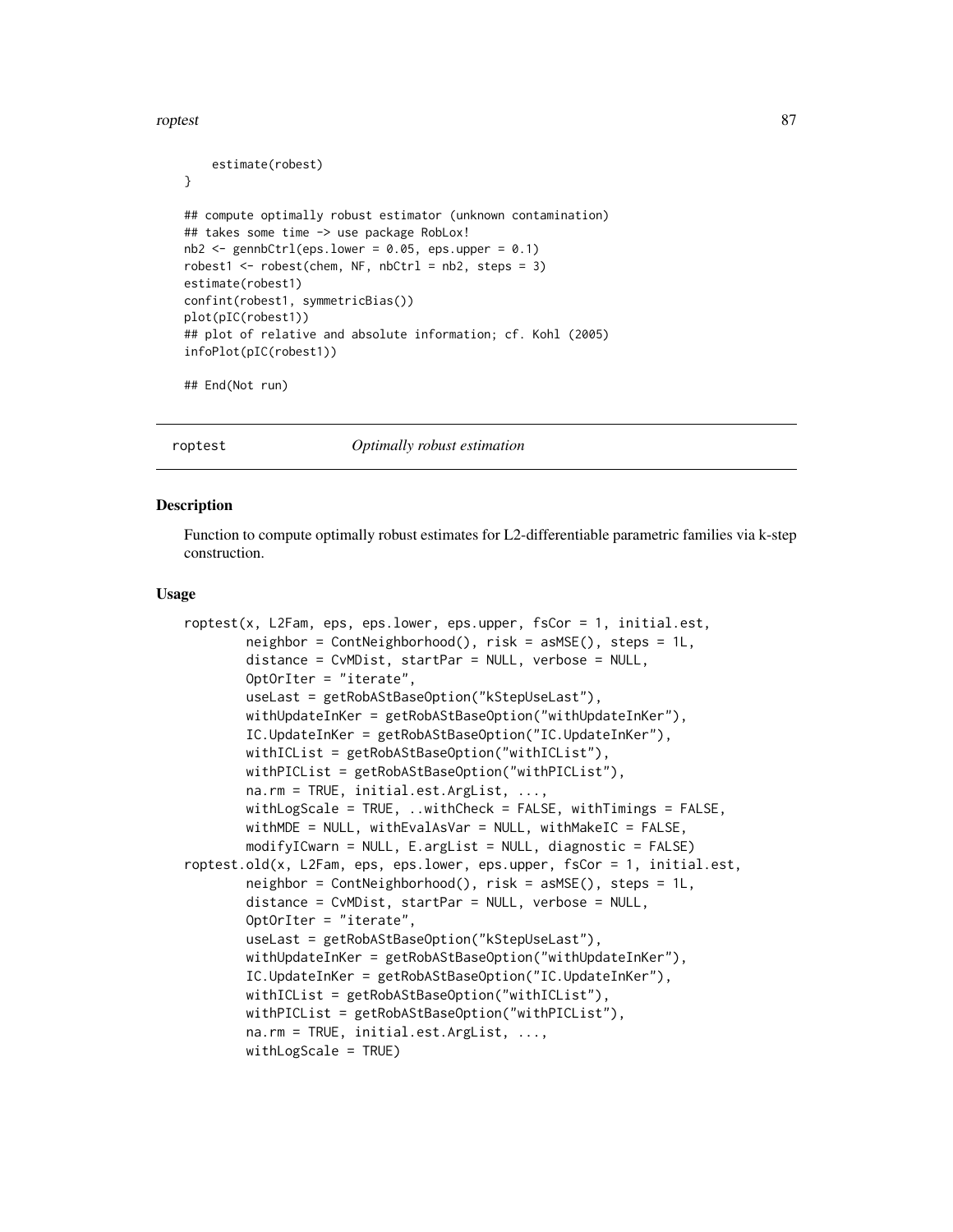# Arguments

| x               | sample                                                                                                                                                                                                                                                                                                                                                                                                                                                                                                                             |
|-----------------|------------------------------------------------------------------------------------------------------------------------------------------------------------------------------------------------------------------------------------------------------------------------------------------------------------------------------------------------------------------------------------------------------------------------------------------------------------------------------------------------------------------------------------|
| L2Fam           | object of class "L2ParamFamily"                                                                                                                                                                                                                                                                                                                                                                                                                                                                                                    |
| eps             | positive real $(0 < eps \le 0.5)$ : amount of gross errors. See details below.                                                                                                                                                                                                                                                                                                                                                                                                                                                     |
| eps.lower       | positive real $(0 \le \text{eps} \cdot \text{lower} \le \text{eps} \cdot \text{upper})$ : lower bound for the amount of<br>gross errors. See details below.                                                                                                                                                                                                                                                                                                                                                                        |
| eps.upper       | positive real (eps. lower $\leq$ eps. upper $\leq$ 0.5): upper bound for the amount<br>of gross errors. See details below.                                                                                                                                                                                                                                                                                                                                                                                                         |
| fsCor           | positive real: factor used to correct the neighborhood radius; see details.                                                                                                                                                                                                                                                                                                                                                                                                                                                        |
| initial.est     | initial estimate for unknown parameter. If missing, a minimum distance estima-<br>tor is computed.                                                                                                                                                                                                                                                                                                                                                                                                                                 |
| neighbor        | object of class "UncondNeighborhood"                                                                                                                                                                                                                                                                                                                                                                                                                                                                                               |
| risk            | object of class "RiskType"                                                                                                                                                                                                                                                                                                                                                                                                                                                                                                         |
| steps           | positive integer: number of steps used for k-steps construction                                                                                                                                                                                                                                                                                                                                                                                                                                                                    |
| distance        | distance function used in MDEstimator, which in turn is used as (default) start-<br>ing estimator.                                                                                                                                                                                                                                                                                                                                                                                                                                 |
| startPar        | initial information used by optimize resp. optim; i.e; if (total) parameter<br>is of length 1, startPar is a search interval, else it is an initial parameter<br>value; if NULL slot startPar of ParamFamily is used to produce it; in the<br>multivariate case, startPar may also be of class Estimate, in which case slot<br>untransformed.estimate is used.                                                                                                                                                                     |
| verbose         | logical: if TRUE, some messages are printed                                                                                                                                                                                                                                                                                                                                                                                                                                                                                        |
| useLast         | which parameter estimate (initial estimate or k-step estimate) shall be used to<br>fill the slots pIC, asvar and asbias of the return value.                                                                                                                                                                                                                                                                                                                                                                                       |
| OptOrIter       | character; which method to be used for determining Lagrange multipliers A and<br>a: if (partially) matched to "optimize", getLagrangeMultByOptim is used;<br>otherwise: by default, or if matched to "iterate" or to "doubleiterate",<br>getLagrangeMultByIter is used. More specifically, when using getLagrangeMultByIter,<br>and if argument risk is of class "asGRisk", by default and if matched to "iterate"<br>we use only one (inner) iteration, if matched to "doubleiterate" we use up to<br>Maxiter (inner) iterations. |
| withUpdateInKer |                                                                                                                                                                                                                                                                                                                                                                                                                                                                                                                                    |
|                 | if there is a non-trivial trafo in the model with matrix $D$ , shall the parameter be<br>updated on $\ker(D)$ ?                                                                                                                                                                                                                                                                                                                                                                                                                    |
| IC.UpdateInKer  | if there is a non-trivial trafo in the model with matrix $D$ , the IC to be used for<br>this; if NULL the result of getboundedIC(L2Fam, D) is taken; this IC will then be<br>projected onto $\ker(D)$ .                                                                                                                                                                                                                                                                                                                            |
| withPICList     | logical: shall slot pICList of return value be filled?                                                                                                                                                                                                                                                                                                                                                                                                                                                                             |
| withICList      | logical: shall slot ICList of return value be filled?                                                                                                                                                                                                                                                                                                                                                                                                                                                                              |
| na.rm           | logical: if TRUE, the estimator is evaluated at complete.cases(x).                                                                                                                                                                                                                                                                                                                                                                                                                                                                 |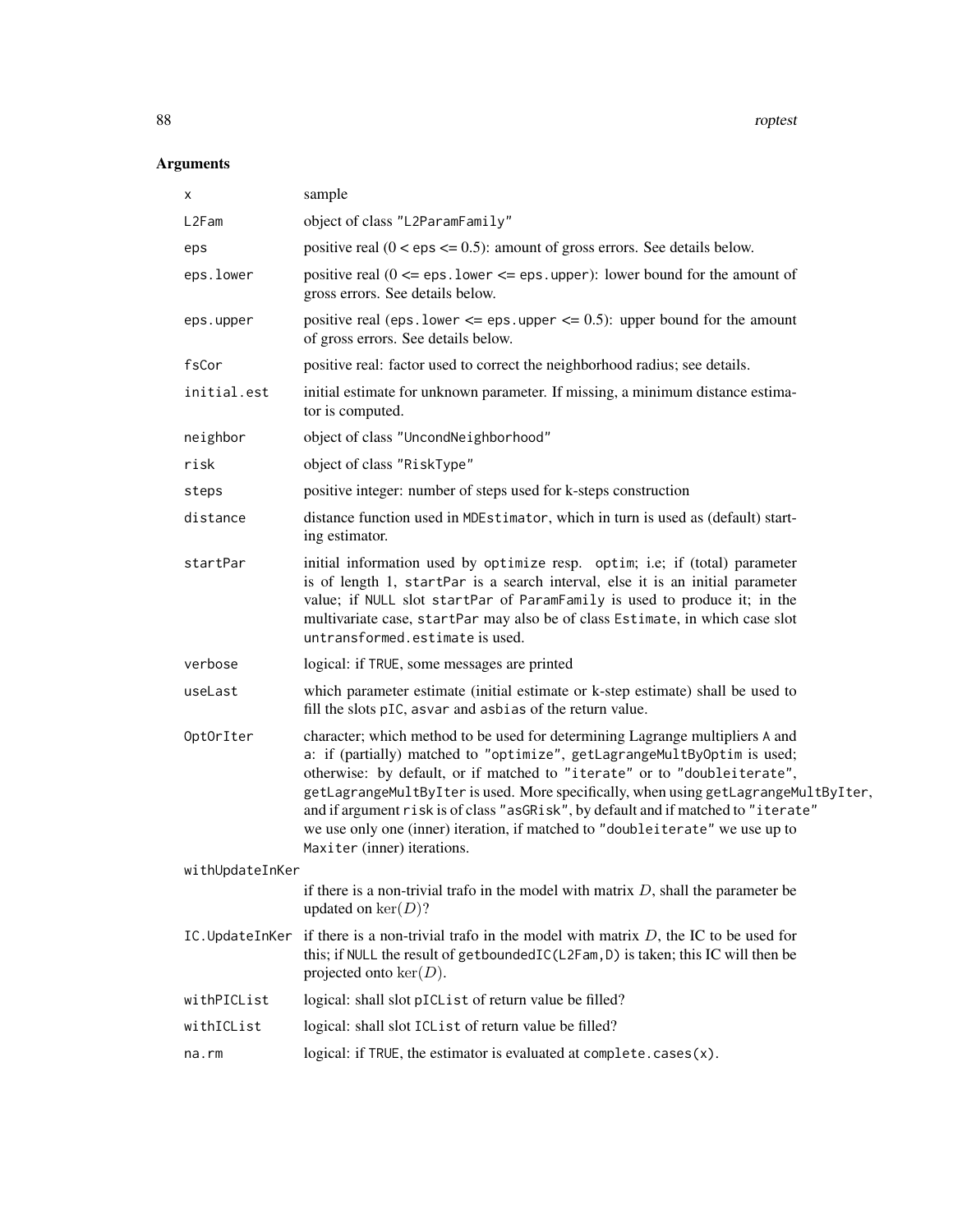<span id="page-88-0"></span>roptest 89

| initial.est.ArgList |                                                                                                                                                                                                                                                                                                                                                                                                                                                       |  |
|---------------------|-------------------------------------------------------------------------------------------------------------------------------------------------------------------------------------------------------------------------------------------------------------------------------------------------------------------------------------------------------------------------------------------------------------------------------------------------------|--|
|                     | a list of arguments to be given to argument start if the latter is a function;<br>this list by default already starts with two unnamed items, the sample x, and the<br>model L2Fam.                                                                                                                                                                                                                                                                   |  |
|                     | further arguments                                                                                                                                                                                                                                                                                                                                                                                                                                     |  |
| withLogScale        | logical; shall a scale component (if existing and found with name scalename) be<br>computed on log-scale and backtransformed afterwards? This avoids crossing<br>$\Omega$ .                                                                                                                                                                                                                                                                           |  |
| withCheck           | logical: if TRUE, debugging info is issued.                                                                                                                                                                                                                                                                                                                                                                                                           |  |
| withTimings         | logical: if TRUE, separate (and aggregate) timings for the three steps evaluating<br>the starting value, finding the starting influence curve, and evaluating the k-step<br>estimator is issued.                                                                                                                                                                                                                                                      |  |
| withMDE             | logical or NULL: Shall a minimum distance estimator be used as starting estimator-                                                                                                                                                                                                                                                                                                                                                                    |  |
|                     | in addition to the function given in slot startPar of the L2 family? If NULL<br>(default), the content of slot .withMDE in the L2 family is used instead to take<br>this decision.                                                                                                                                                                                                                                                                    |  |
| withEvalAsVar       | logical or NULL: if TRUE (default), tells R to evaluate the asymptotic variance or<br>if FALSE just to produces a call to do so. If withEvalAsVar is NULL (default),<br>the content of slot. with EvalAsVar in the L2 family is used instead to take this<br>decision.                                                                                                                                                                                |  |
| withMakeIC          | logical; if TRUE the [p]IC is passed through makeIC before return.                                                                                                                                                                                                                                                                                                                                                                                    |  |
| modifyICwarn        | logical: should a (warning) information be added if modifyIC is applied and<br>hence some optimality information could no longer be valid? Defaults to NULL<br>in which case this value is taken from RobAStBaseOptions.                                                                                                                                                                                                                              |  |
| E.argList           | NULL (default) or a list of arguments to be passed to calls to E from (a) MDEstimator<br>(here this additional argument is only used if initial.est is missing), (b)<br>getStartIC, and (c) kStepEstimator. Potential clashes with arguments of<br>the same name in  are resolved by inserting the items of argument list<br>E. argList as named items, so in case of collisions the item of E. argList over-<br>writes the existing one from $\dots$ |  |
| diagnostic          | logical; if TRUE, diagnostic information on the performed integrations is gath-<br>ered and shipped out as attributes kStepDiagnostic (for the kStepEstimator-<br>step) and diagnostic for the remaining steps of the return value of roptest.                                                                                                                                                                                                        |  |

# Details

Computes the optimally robust estimator for a given L2 differentiable parametric family. The computation uses a k-step construction with an appropriate initial estimate; cf. also [kStepEstimator](#page-0-0). Valid candidates are e.g. Kolmogorov(-Smirnov) or von Mises minimum distance estimators (default); cf. Rieder (1994) and Kohl (2005).

Before package version 0.9, this computation was done with the code of function roptest.old (with the same formals). From package version 0.9 on, this function uses the modularized function [robest](#page-81-0) internally.

If the amount of gross errors (contamination) is known, it can be specified by eps. The radius of the corresponding infinitesimal contamination neighborhood is obtained by multiplying eps by the square root of the sample size.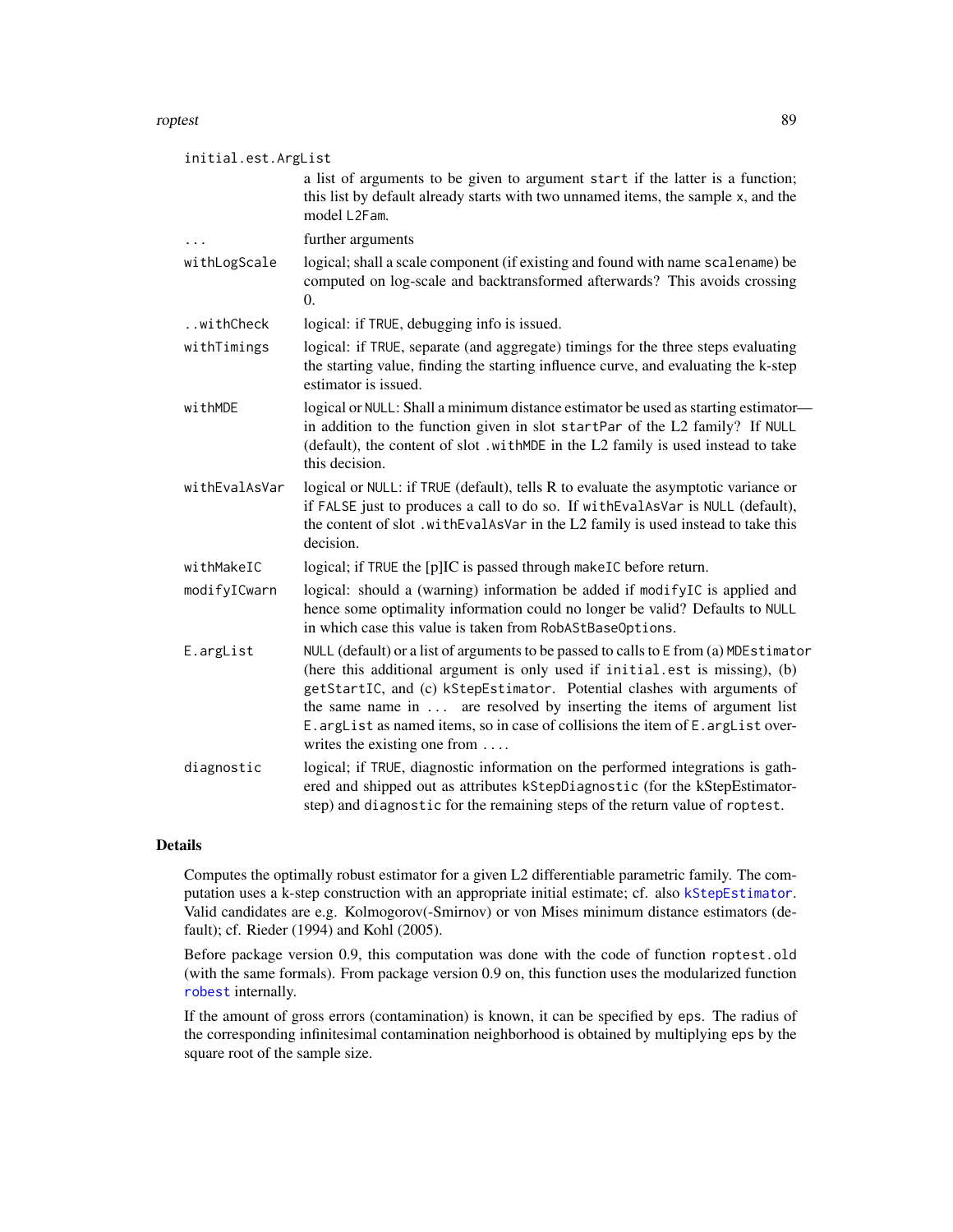<span id="page-89-0"></span>If the amount of gross errors (contamination) is unknown, try to find a rough estimate for the amount of gross errors, such that it lies between eps.lower and eps.upper.

In case eps.lower is specified and eps.upper is missing, eps.upper is set to 0.5. In case eps.upper is specified and eps.lower is missing, eps.lower is set to 0.

If neither eps nor eps.lower and/or eps.upper is specified, eps.lower and eps.upper are set to 0 and 0.5, respectively.

If eps is missing, the radius-minimax estimator in sense of Rieder et al. (2001, 2008), respectively Section 2.2 of Kohl (2005) is returned.

Finite-sample and higher order results suggest that the asymptotically optimal procedure is to liberal. Using fsCor the radius can be modified - as a rule enlarged - to obtain a more conservative estimate. In case of normal location and scale there is function [finiteSampleCorrection](#page-0-0) which returns a finite-sample corrected (enlarged) radius based on the results of large Monte-Carlo studies.

The logic in argument initial.est is as follows: It can be a numeric vector of the length of the unknow parameter or a function or it can be missing. If it is missing, one consults argument startPar for a search interval (if a one dimensional unknown parameter) or a starting value for the search (if the dimension of the unknown parameter is larger than one). If startPar is missing, too, it takes the value from the corresponding slot of argument L2Fam. Then, if argument withMDE is TRUE a Minimum-Distance estimator is computed as initial value initial.est with distance as specified in argument distance and possibly further arguments as passed through ....

In the next step, the value of initial.est (either if not missing from beginning or as computed through the MDE) is then passed on to kStepEstimator.start which then takes out the essential information for the sequel, i.e., a numeric vector of the estimate.

At this initial value the optimal influence curve is computed through interface getStartIC, which in turn, depending on the risk calls optIC, radiusMinimaxIC, or computes the IC from precomputed grid values in case of risk being of class interpolRisk. With the obtained optimal IC, kStepEstimator is called.

The default value of argument useLast is set by the global option kStepUseLast which by default is set to FALSE. In case of general models useLast remains unchanged during the computations. However, if slot CallL2Fam of IC generates an object of class "L2GroupParamFamily" the value of useLast is changed to TRUE. Explicitly setting useLast to TRUE should be done with care as in this situation the influence curve is re-computed using the value of the one-step estimate which may take quite a long time depending on the model.

If useLast is set to TRUE the computation of asvar, asbias and IC is based on the k-step estimate.

Timings for the steps run through in roptest are available in attributes timings, and for the step of the kStepEstimator in kStepTimings.

One may also use the arguments startCtrl, startICCtrl, and kStepCtrl of function [robest](#page-81-0). This allows for individual settings of E.argList, withEvalAsVar, and withMakeIC for the different steps. If any of the three arguments startCtrl, startICCtrl, and kStepCtrl is used, the respective attributes set in the correspondig argument are used and, if colliding with arguments directly passed to roptest, the directly passed ones are ignored.

Diagnostics on the involved integrations are available if argument diagnostic is TRUE. Then there are attributes diagnostic and kStepDiagnostic attached to the return value, which may be inspected and assessed through [showDiagnostic](#page-0-0) and [getDiagnostic](#page-0-0).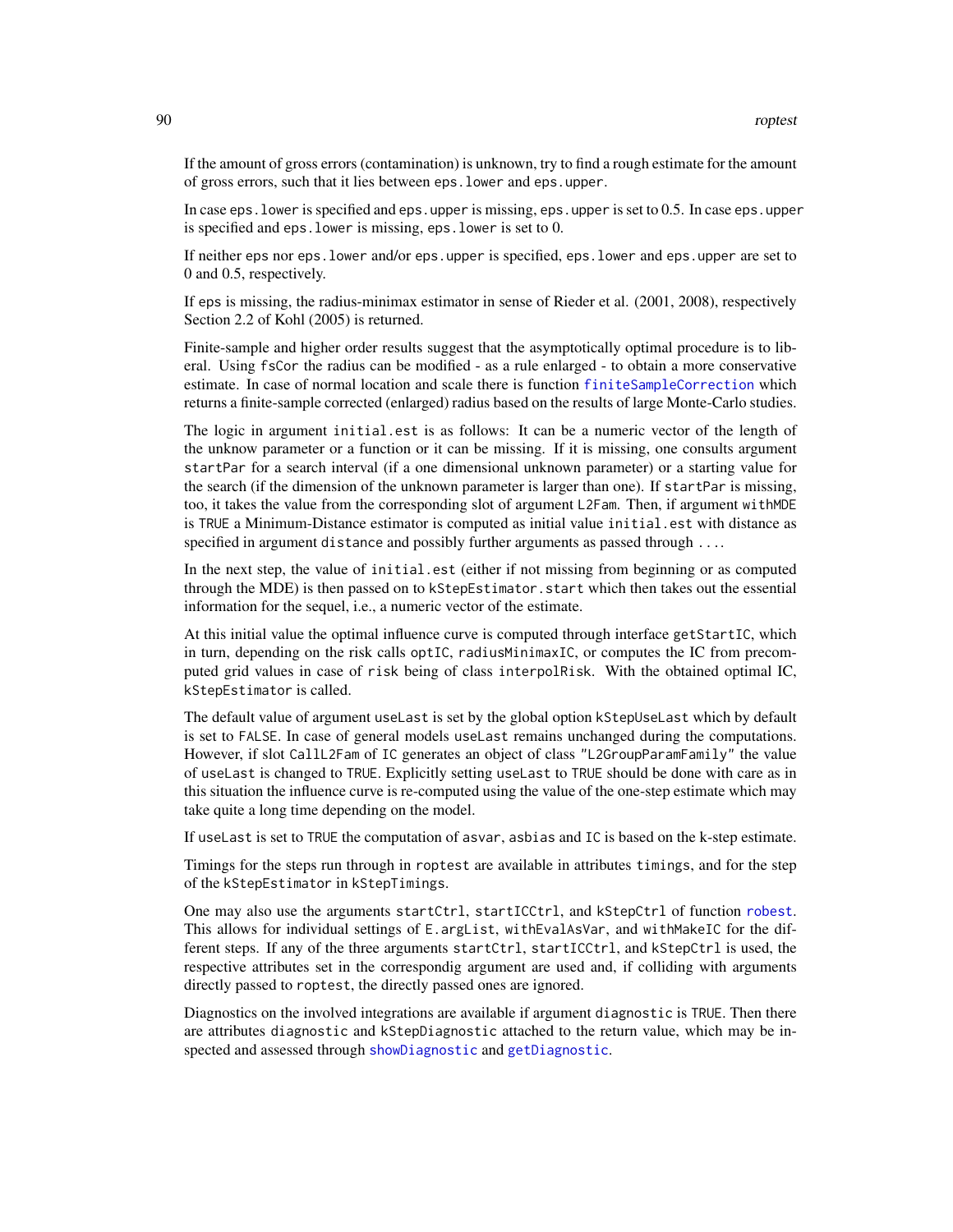#### <span id="page-90-0"></span>roptest 91

## Value

Object of class "kStepEstimate". In addition, it has an attribute "timings" where computation time is stored.

#### Author(s)

Matthias Kohl <Matthias.Kohl@stamats.de>, Peter Ruckdeschel <peter.ruckdeschel@uni-oldenburg.de>

# References

Kohl, M. (2005) *Numerical Contributions to the Asymptotic Theory of Robustness*. Bayreuth: Dissertation.

Kohl, M. and Ruckdeschel, P. (2010): R package distrMod: Object-Oriented Implementation of Probability Models. J. Statist. Softw. 35(10), 1–27

Kohl, M. and Ruckdeschel, P., and Rieder, H. (2010): Infinitesimally Robust Estimation in General Smoothly Parametrized Models. *Stat. Methods Appl.*, 19, 333–354.

Rieder, H. (1994) *Robust Asymptotic Statistics*. New York: Springer.

Rieder, H., Kohl, M. and Ruckdeschel, P. (2008) The Costs of not Knowing the Radius. Statistical Methods and Applications 17(1) 13-40.

Rieder, H., Kohl, M. and Ruckdeschel, P. (2001) The Costs of not Knowing the Radius. Appeared as discussion paper Nr. 81. SFB 373 (Quantification and Simulation of Economic Processes), Humboldt University, Berlin; also available under [www.uni-bayreuth.de/departments/math/](www.uni-bayreuth.de/departments/math/org/mathe7/RIEDER/pubs/RR.pdf) [org/mathe7/RIEDER/pubs/RR.pdf](www.uni-bayreuth.de/departments/math/org/mathe7/RIEDER/pubs/RR.pdf)

# See Also

[roblox](#page-0-0), [L2ParamFamily-class](#page-0-0) [UncondNeighborhood-class](#page-0-0), [RiskType-class](#page-0-0)

## Examples

```
## Don't run to reduce check time on CRAN
## Not run:
#############################
## 1. Binomial data
#############################
## generate a sample of contaminated data
set.seed(123)
ind <- rbinom(100, size=1, prob=0.05)
x <- rbinom(100, size=25, prob=(1-ind)*0.25 + ind*0.9)
## ML-estimate
MLest <- MLEstimator(x, BinomFamily(size = 25))
estimate(MLest)
confint(MLest)
## compute optimally robust estimator (known contamination)
robest1 <- roptest(x, BinomFamily(size = 25), eps = 0.05, steps = 3)
robest1.0 \le roptest.old(x, BinomFamily(size = 25), eps = 0.05, steps = 3)
```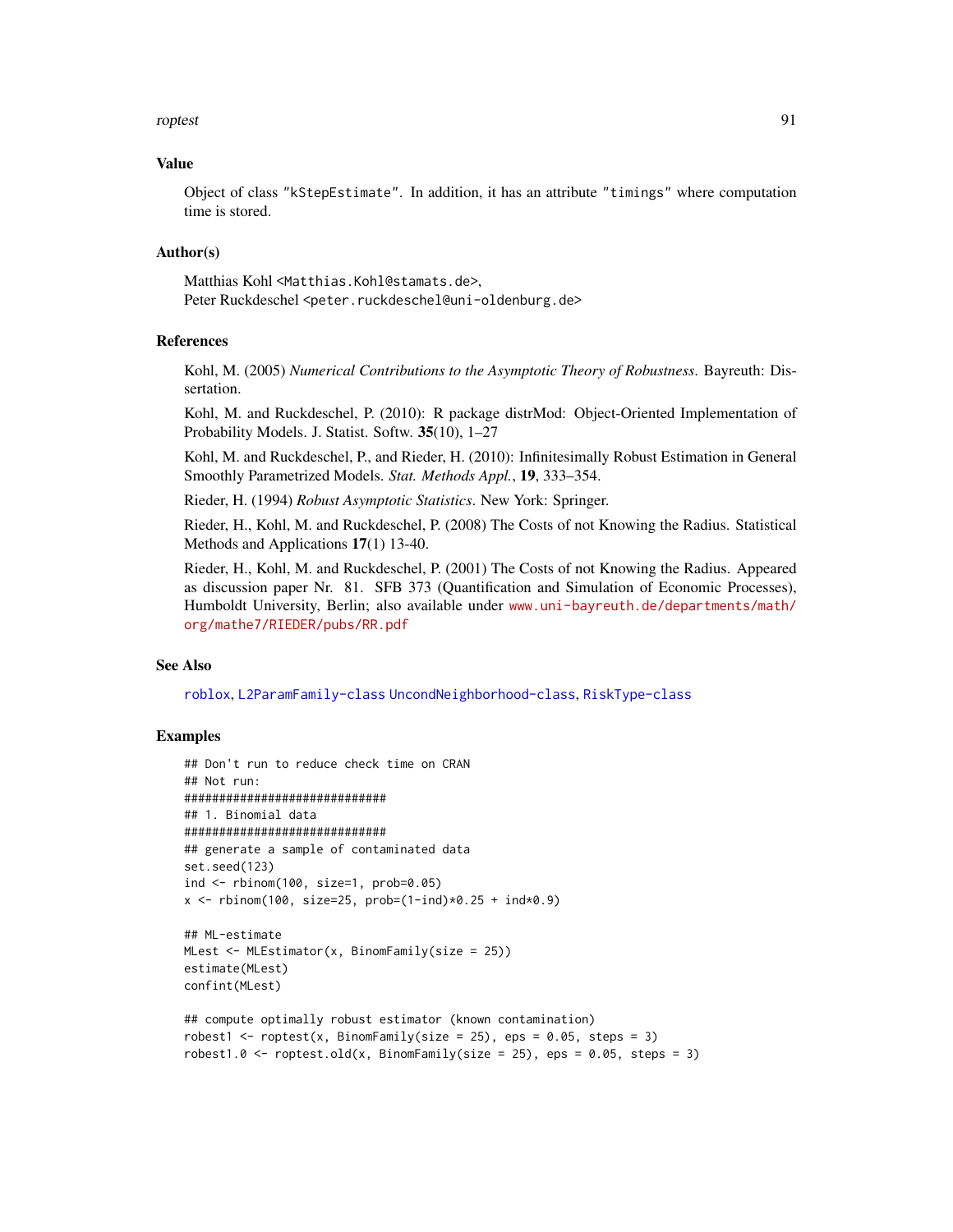```
identical(robest1,robest1.0)
estimate(robest1)
confint(robest1, method = symmetricBias())
## neglecting bias
confint(robest1)
plot(pIC(robest1))
tmp \leq qqplot(x, robest1, cex.pch=1.5, exp.cex2.pch = -.25,exp.fadcol.pch = .55, jit.fac = .9)## compute optimally robust estimator (unknown contamination)
robest2 <- roptest(x, BinomFamily(size = 25), eps.lower = 0, eps.upper = 0.2, steps = 3)
estimate(robest2)
confint(robest2, method = symmetricBias())
plot(pIC(robest2))
## total variation neighborhoods (known deviation)
robest3 <- roptest(x, BinomFamily(size = 25), eps = 0.025,
                   neighbor = TotalVarNeighborhood(), steps = 3)
estimate(robest3)
confint(robest3, method = symmetricBias())
plot(pIC(robest3))
## total variation neighborhoods (unknown deviation)
robest4 <- roptest(x, BinomFamily(size = 25), eps.lower = 0, eps.upper = 0.1,
                   neighbor = TotalVarNeighborhood(), steps = 3)
estimate(robest4)
confint(robest4, method = symmetricBias())
plot(pIC(robest4))
#############################
## 2. Poisson data
#############################
## Example: Rutherford-Geiger (1910); cf. Feller~(1968), Section VI.7 (a)
x <- c(rep(0, 57), rep(1, 203), rep(2, 383), rep(3, 525), rep(4, 532),
       rep(5, 408), rep(6, 273), rep(7, 139), rep(8, 45), rep(9, 27),
       rep(10, 10), rep(11, 4), rep(12, 0), rep(13, 1), rep(14, 1))
## ML-estimate
MLest <- MLEstimator(x, PoisFamily())
estimate(MLest)
confint(MLest)
## compute optimally robust estimator (unknown contamination)
robest \leq roptest(x, PoisFamily(), eps.upper = 0.1, steps = 3)
estimate(robest)
confint(robest, symmetricBias())
plot(pIC(robest))
tmp \leftarrow qqplot(x, robest, cex.pch=1.5, exp.cex2.pch = -.25,exp.fadcol.pch = .55, jit.fac=.9)
```

```
## total variation neighborhoods (unknown deviation)
robest1 <- roptest(x, PoisFamily(), eps.upper = 0.05,
```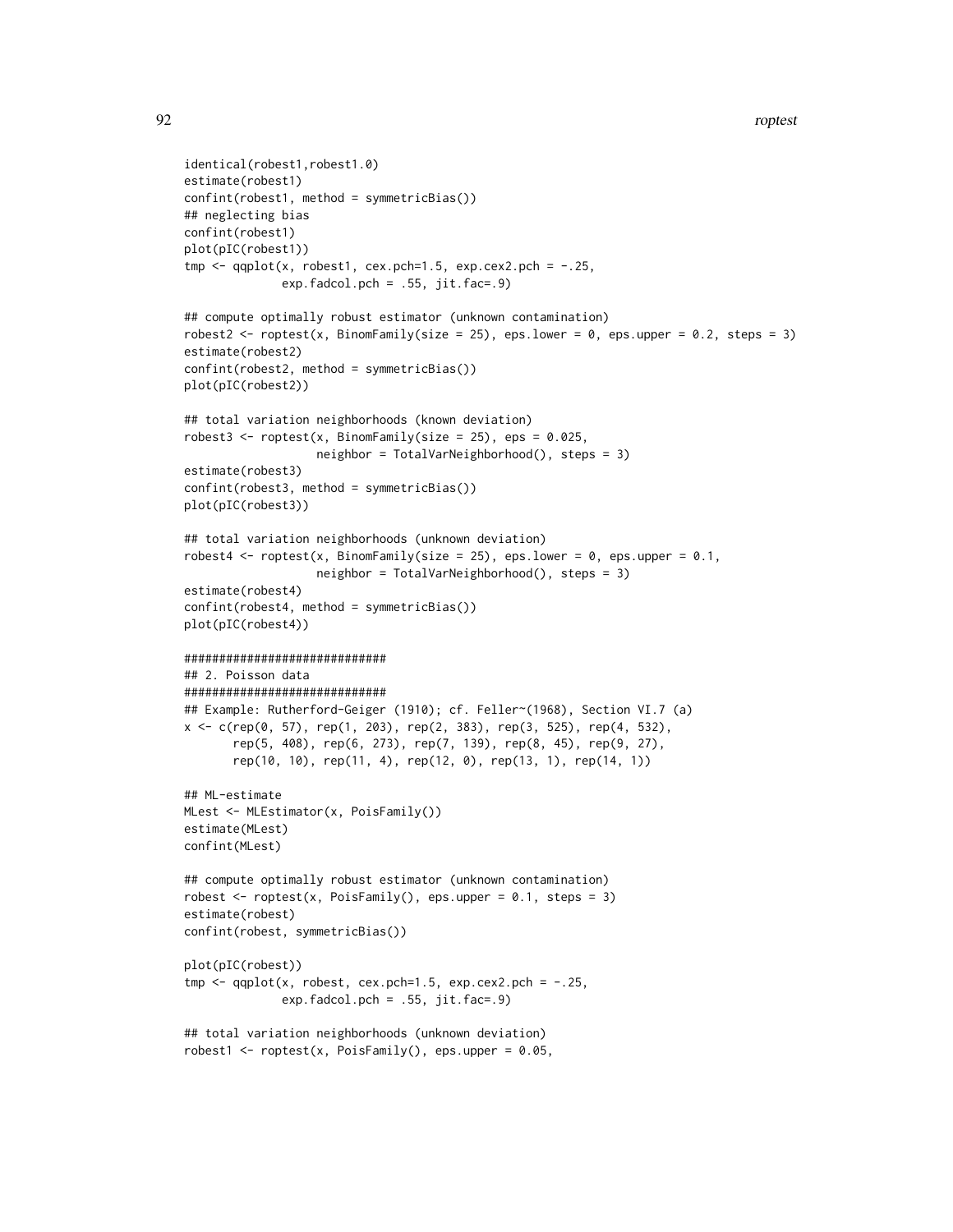#### roptest to the control of the control of the control of the control of the control of the control of the control of the control of the control of the control of the control of the control of the control of the control of t

```
neighbor = TotalVarNeighborhood(), steps = 3)
estimate(robest1)
confint(robest1, symmetricBias())
plot(pIC(robest1))
## End(Not run)
#############################
## 3. Normal (Gaussian) location and scale
#############################
## 24 determinations of copper in wholemeal flour
library(MASS)
data(chem)
plot(chem, main = "copper in wholemeal flour", pch = 20)
## ML-estimate
MLest <- MLEstimator(chem, NormLocationScaleFamily())
estimate(MLest)
confint(MLest)
## Don't run to reduce check time on CRAN
## compute optimally robust estimator (known contamination)
## takes some time -> you can use package RobLox for normal
## location and scale which is optimized for speed
robest <- roptest(chem, NormLocationScaleFamily(), eps = 0.05, steps = 3)
estimate(robest)
confint(robest, symmetricBias())
plot(pIC(robest))
## plot of relative and absolute information; cf. Kohl (2005)
infoPlot(pIC(robest))
tmp < -qqplot(chem, robest, cex.pch=1.5, exp.cex2.pch = -.25,exp.fadcol.pch = .55, withLab = TRUE, which.Order=1:4,
              exp.cex2.1b1 = .12, exp.fadcol.1b1 = .45,nosym.pCI = TRUE, adj.lbl=c(1.7,.2),exact.pCI = FALSE, log = "xy")## finite-sample correction
if(require(RobLox)){
    n <- length(chem)
    r <- 0.05*sqrt(n)
    r.fi <- finiteSampleCorrection(n = n, r = r)
    fsCor <- r.fi/r
    robest <- roptest(chem, NormLocationScaleFamily(), eps = 0.05,
                      fsCor = fsCor, steps = 3)
    estimate(robest)
}
## compute optimally robust estimator (unknown contamination)
## takes some time -> use package RobLox!
robest1 <- roptest(chem, NormLocationScaleFamily(), eps.lower = 0.05,
                   eps.upper = 0.1, steps = 3)
```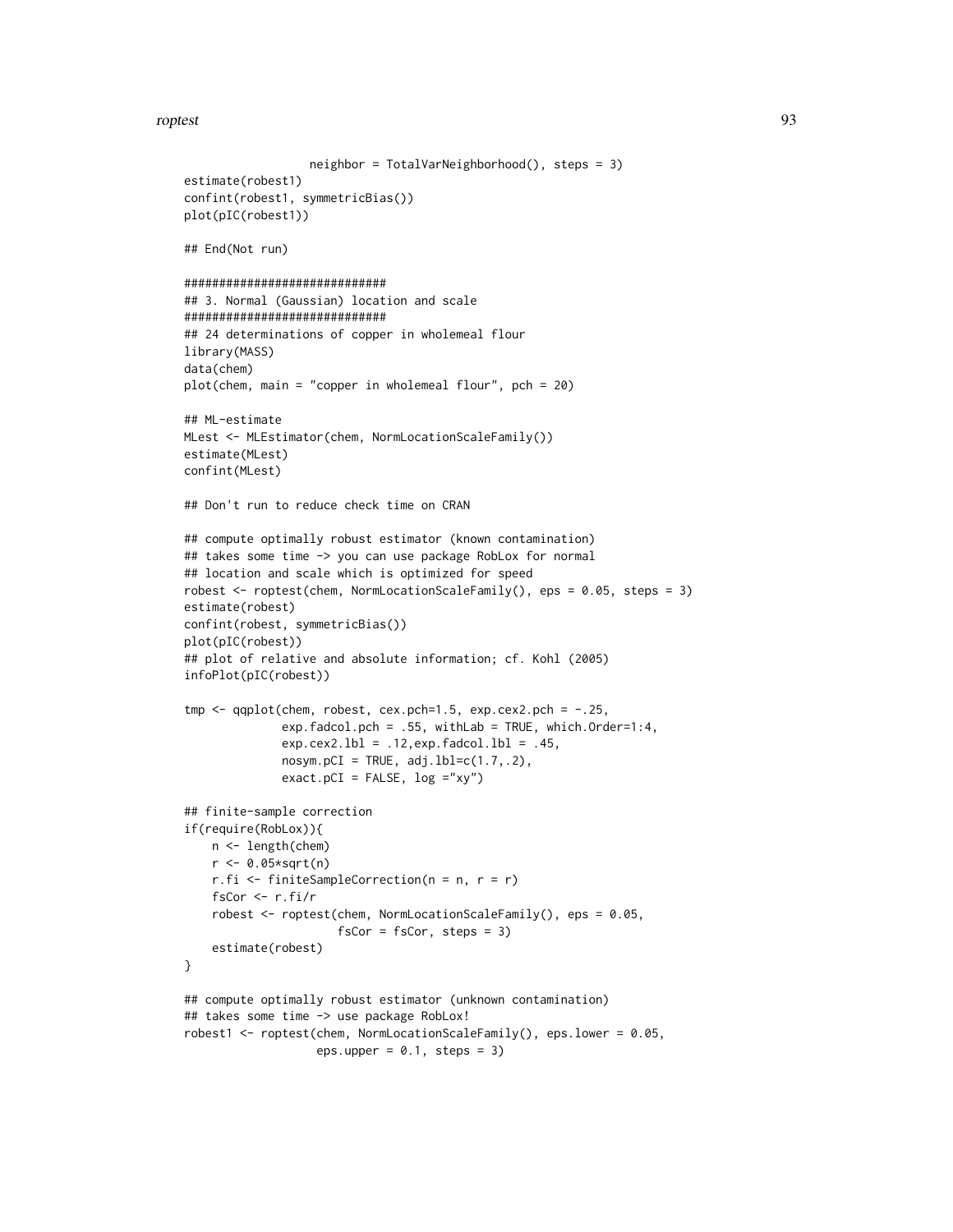```
estimate(robest1)
confint(robest1, symmetricBias())
plot(pIC(robest1))
## plot of relative and absolute information; cf. Kohl (2005)
infoPlot(pIC(robest1))
```
updateNorm-methods *Methods for Function updateNorm in Package 'ROptEst'*

## Description

updateNorm-methods to update norm in IC-Algo

# Usage

```
updateNorm(normtype, ...)
## S4 method for signature 'SelfNorm'
updateNorm(normtype, L2, neighbor, biastype, Distr, V.comp,
                                cent, stand, w)
```
#### Arguments

| normtype       | normtype of class NormType                                                              |
|----------------|-----------------------------------------------------------------------------------------|
| $\cdot$        | further arguments to be passed to specific methods.                                     |
| L <sub>2</sub> | L2derivative                                                                            |
| neighbor       | object of class "Neighborhood".                                                         |
| biastype       | object of class "BiasType"                                                              |
| cent           | optimal centering constant.                                                             |
| stand          | standardizing matrix.                                                                   |
| Distr          | standardizing matrix.                                                                   |
| $V$ . COMP     | matrix: indication which components of the standardizing matrix have to be<br>computed. |
| W              | object of class RobWeight; current weight                                               |

## Details

updateNorm is used internally in the opt-IC-algorithm to be able to work with a norm that depends on the current covariance (SelfNorm)

# Value

updateNorm an updated object of class NormType.

<span id="page-93-0"></span>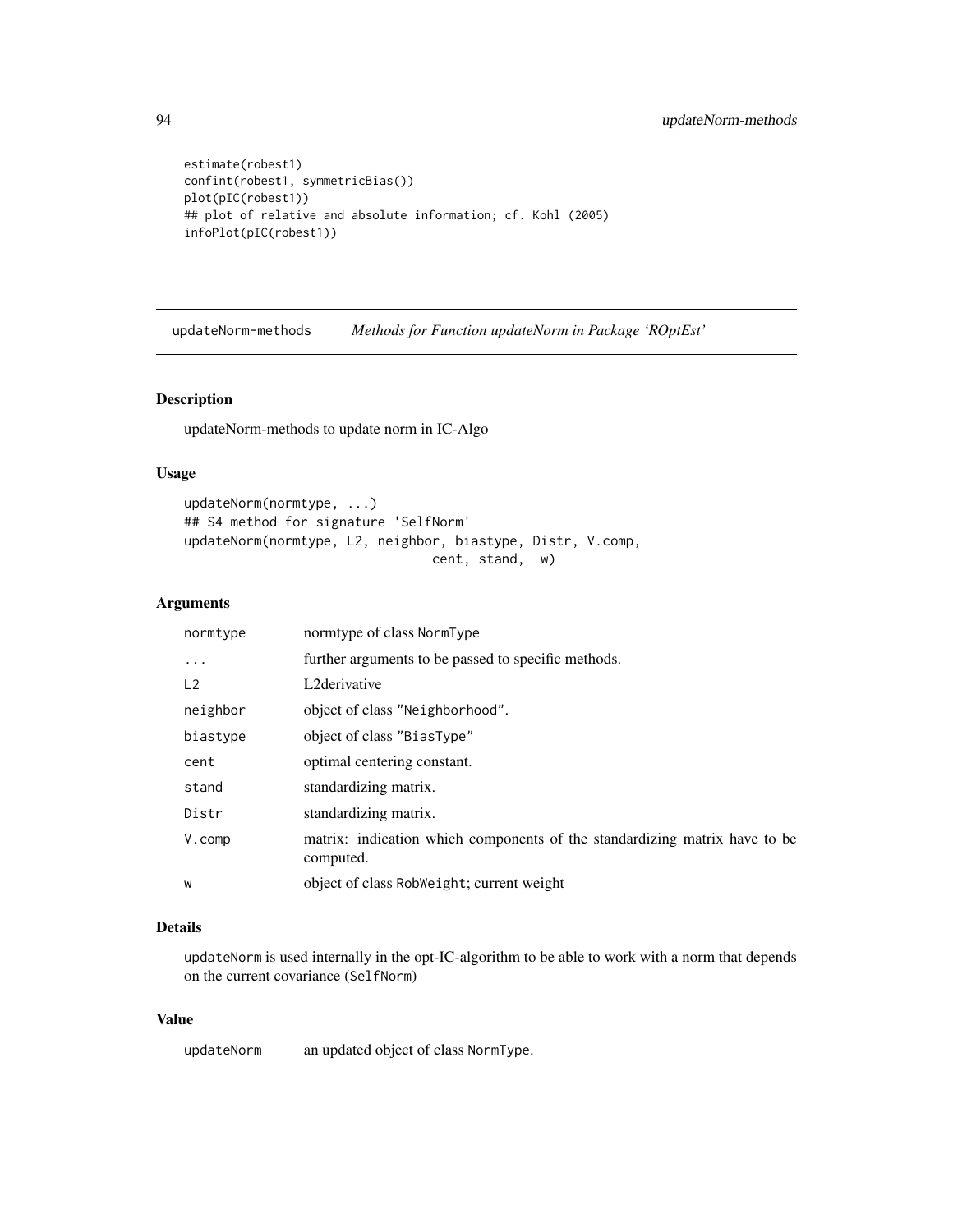# updateNorm-methods 95

# Methods

updateNorm signature(normtype = "SelfNorm"): udates the norm in the self-standardized case; just used internally in the opt-IC-Algorithm.

# Author(s)

Peter Ruckdeschel <peter.ruckdeschel@uni-oldenburg.de>

# See Also

[NormType-class](#page-0-0)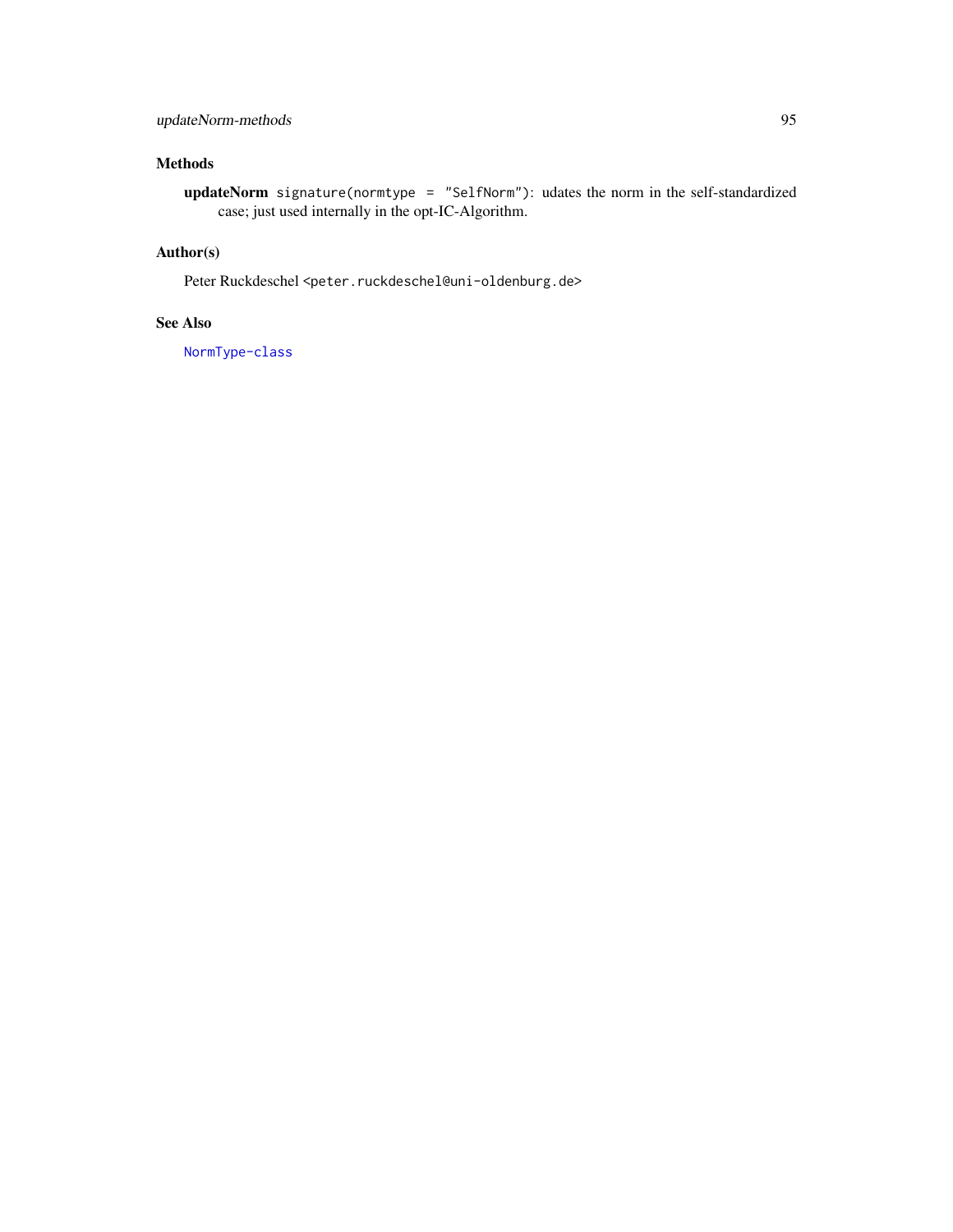# Index

∗Topic classes asAnscombe-class, [5](#page-4-0) asL1-class, [7](#page-6-0) asL4-class, [9](#page-8-0) get.asGRisk.fct-methods, [18](#page-17-0) getRiskFctBV-methods, [56](#page-55-0) getStartIC-methods, [58](#page-57-0) ORobEstimate-class, [72](#page-71-0) updateNorm-methods, [94](#page-93-0) ∗Topic distribution plot-methods, [74](#page-73-1) ∗Topic methods plot-methods, [74](#page-73-1) ∗Topic package ROptEst-package, [3](#page-2-0) ∗Topic robust asAnscombe, [4](#page-3-0) as $L1, 6$  $L1, 6$ asL4, [8](#page-7-0) checkIC-methods, [10](#page-9-0) cniperCont, [11](#page-10-0) comparePlot-methods, [17](#page-16-0) getAsRisk, [19](#page-18-0) getBiasIC, [23](#page-22-0) getFixClip, [25](#page-24-0) getFixRobIC, [26](#page-25-0) getIneffDiff, [27](#page-26-0) getInfCent, [29](#page-28-0) getInfClip, [31](#page-30-0) getInfGamma, [34](#page-33-0) getInfLM, [36](#page-35-0) getInfRad, [38](#page-37-0) getInfRobIC, [41](#page-40-0) getInfStand, [45](#page-44-0) getInfV, [47](#page-46-0) getL1normL2deriv, [48](#page-47-0) getL2normL2deriv, [49](#page-48-0) getMaxIneff, [50](#page-49-0) getModifyIC, [51](#page-50-0)

getRadius, [53](#page-52-0) getReq, [54](#page-53-0) getRiskIC, [56](#page-55-0) inputGenerators, [60](#page-59-2) leastFavorableRadius, [62](#page-61-0) lowerCaseRadius, [64](#page-63-0) minmaxBias, [65](#page-64-0) optIC, [67](#page-66-0) optRisk, [70](#page-69-0) radiusMinimaxIC, [74](#page-73-1) RMXEOMSEMBREOBRE, [77](#page-76-0) robest, [82](#page-81-1) roptest, [87](#page-86-1) asAnscombe, [4,](#page-3-0) *[6](#page-5-0)* asAnscombe-class, [5](#page-4-0) asL1, [6,](#page-5-0) *[8,](#page-7-0) [9](#page-8-0)* asL1-class, [7](#page-6-0) asL4, *[7](#page-6-0)*, [8,](#page-7-0) *[10](#page-9-0)* asL4-class, [9](#page-8-0) asMSE, *[7–](#page-6-0)[10](#page-9-0)* checkIC *(*checkIC-methods*)*, [10](#page-9-0) checkIC,ContIC,L2ParamFamily-method *(*checkIC-methods*)*, [10](#page-9-0) checkIC-methods, [10](#page-9-0) cniperCont, [11](#page-10-0) cniperPoint *(*cniperCont*)*, [11](#page-10-0) CniperPointPlot, [16](#page-15-0) cniperPointPlot *(*cniperCont*)*, [11](#page-10-0) comparePlot *(*comparePlot-methods*)*, [17](#page-16-0) comparePlot,IC,IC-method *(*comparePlot-methods*)*, [17](#page-16-0) comparePlot-methods, [17](#page-16-0)

```
eff (asAnscombe-class), 5
eff,asAnscombe-method
        (asAnscombe-class), 5
```

```
finiteSampleCorrection, 80, 90
```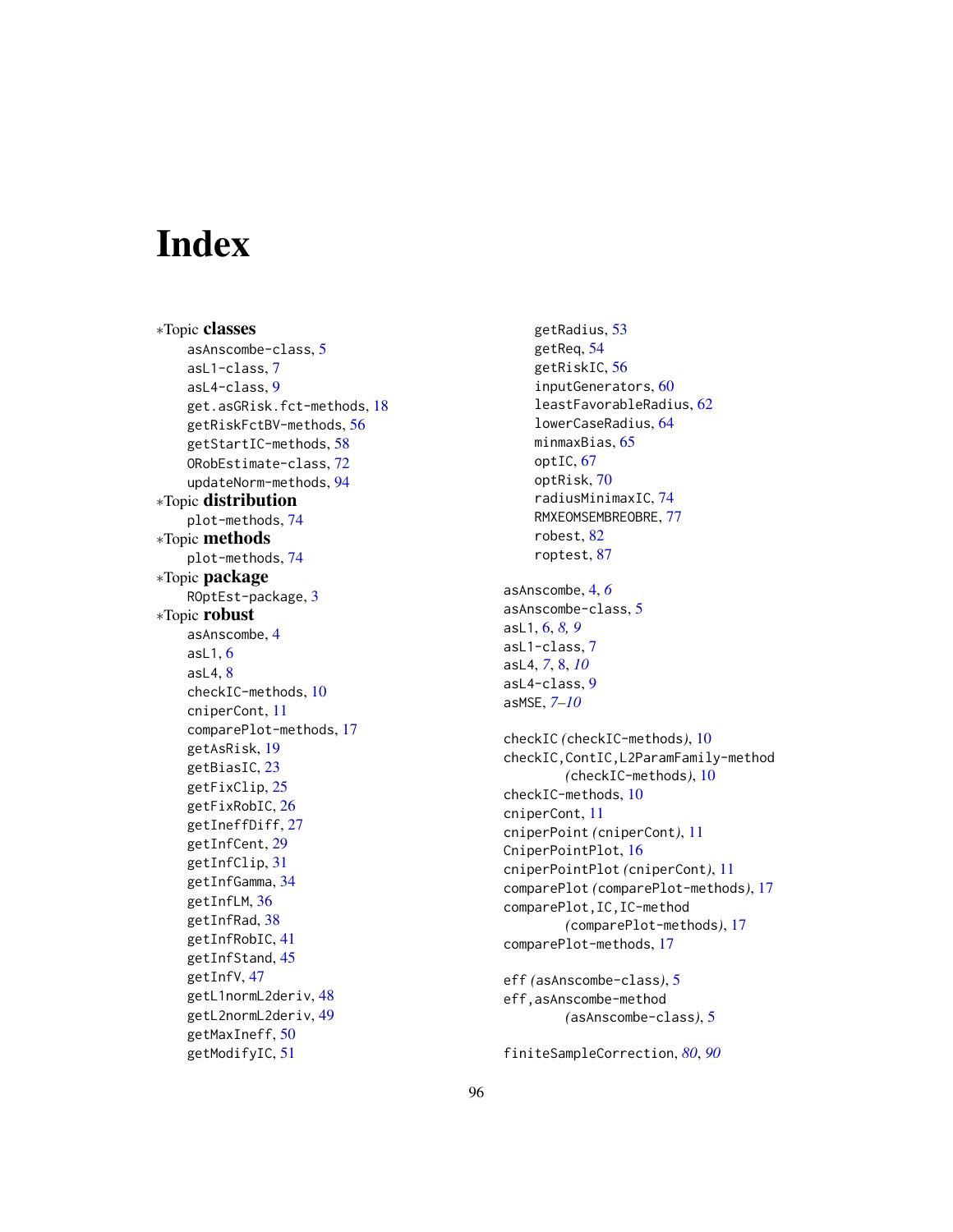# INDEX  $\sim$  97

genkStepCtrl, *[83](#page-82-0)*

genstartCtrl, *[83,](#page-82-0) [84](#page-83-0)*

get.asGRisk.fct

genstartICCtrl, *[83,](#page-82-0) [84](#page-83-0)*

gennbCtrl, *[83](#page-82-0)*

genkStepCtrl *(*inputGenerators*)*, [60](#page-59-2)

genstartCtrl *(*inputGenerators*)*, [60](#page-59-2)

genstartICCtrl *(*inputGenerators*)*, [60](#page-59-2)

*(*get.asGRisk.fct-methods*)*, [18](#page-17-0)

*(*get.asGRisk.fct-methods*)*, [18](#page-17-0)

*(*get.asGRisk.fct-methods*)*, [18](#page-17-0)

*(*get.asGRisk.fct-methods*)*, [18](#page-17-0)

gennbCtrl *(*inputGenerators*)*, [60](#page-59-2)

get.asGRisk.fct,asL1-method

get.asGRisk.fct,asL4-method

get.asGRisk.fct,asMSE-method

*(*getAsRisk*)*, [19](#page-18-0)

get.asGRisk.fct-methods, [18](#page-17-0)

getAsRisk,asSemivar,UnivariateDistribution,Neighborhood,on *(*getAsRisk*)*, [19](#page-18-0) getAsRisk,asUnOvShoot,UnivariateDistribution,UncondNeighbo *(*getAsRisk*)*, [19](#page-18-0) getAsRisk,trAsCov,RealRandVariable,ContNeighborhood,ANY-me *(*getAsRisk*)*, [19](#page-18-0)

getAsRisk,trAsCov,UnivariateDistribution,UncondNeighborhoo *(*getAsRisk*)*, [19](#page-18-0)

getAsRisk-methods *(*getAsRisk*)*, [19](#page-18-0)

getBiasIC, [23](#page-22-0)

getBiasIC,HampIC,UncondNeighborhood-method *(*getBiasIC*)*, [23](#page-22-0)

getBiasIC,TotalVarIC,UncondNeighborhood-method *(*getBiasIC*)*, [23](#page-22-0)

getBiasIC-methods *(*getBiasIC*)*, [23](#page-22-0)

getDiagnostic, *[80](#page-79-0)*, *[84](#page-83-0)*, *[90](#page-89-0)*

getFixClip, [25](#page-24-0)

getAsRisk, *[18](#page-17-0)*, [19](#page-18-0)

getAsRisk,asAnscombe,RealRandVariable,ContNeighborhoo**dge\Ni-xheldpo**d[25](#page-24-0)

getFixClip,numeric,Norm,fiUnOvShoot,TotalVarNeighborhood-m

getFixClip,numeric,Norm,fiUnOvShoot,ContNeighborhood-metho

getAsRisk,asAnscombe,UnivariateDistribution,UncondNei**@ft5i\*xGdi,AN**¥<sup>5</sup>method *(*getAsRisk*)*, [19](#page-18-0) getFixClip-methods *(*getFixClip*)*, [25](#page-24-0)

getAsRisk,asBias,RealRandVariable,ContNeighbo**&Atbi**yA**NYI**m[eth](#page-25-0)od

*(*getAsRisk*)*, [19](#page-18-0) getAsRisk,asBias,RealRandVariable,TotalVarNeighborhoo**dgetNY4-xRedhGd**,[26](#page-25-0) *(*getAsRisk*)*, [19](#page-18-0) getAsRisk,asBias,UnivariateDistribution,ContN**@iţhbeff|bbdf,[ANY](#page-26-0)-**method getFixRobIC,Norm,fiUnOvShoot,UncondNeighborhood-method getFixRobIC-methods *(*getFixRobIC*)*, [26](#page-25-0)

*(*getAsRisk*)*, [19](#page-18-0) getIneffDiff,numeric,L2ParamFamily,UncondNeighborhood,asMS

getAsRisk,asBias,UnivariateDistribution,ContNeighborh**@ed,IasyfifiDedfi)cB1/**as-method

*(*getAsRisk*)*, [19](#page-18-0) getIneffDiff-methods *(*getIneffDiff*)*, [27](#page-26-0)

getAsRisk,asBias,UnivariateDistribution,ContN**@ighb6GAotd**?0nesidedBias-method *(*getAsRisk*)*, [19](#page-18-0) getInfCent, RealRandVariable, ContNeighborhood, BiasType-meth

getAsRisk,asBias,UnivariateDistribution,TotalVarNeigh**(gert\IoodC,ent)**)<del>,</del>@@thod

*(*getAsRisk*)*, [19](#page-18-0) getAsRisk,asCov,RealRandVariable,ContNeighborhood,ANY-method *(*getInfCent*)*, [29](#page-28-0) getInfCent, RealRandVariable, TotalVarNeighborhood, BiasType-

*(*getAsRisk*)*, [19](#page-18-0) getAsRisk,asCov,UnivariateDistribution,ContNeighborho**@et&NYnfGeerthod<sup>9</sup>** getInfCent,UnivariateDistribution,ContNeighborhood,asymmet

*(*getAsRisk*)*, [19](#page-18-0) getAsRisk,asCov,UnivariateDistribution,TotalVarNeighb@**dtoIod,OdNt-**)m<mark>et</mark>hod *(*getAsRisk*)*, [19](#page-18-0) getInfCent,UnivariateDistribution,ContNeighborhood,BiasTyp getInfCent, UnivariateDistribution, ContNeighborhood, oneside

getAsRisk,asL1,UnivariateDistribution,Neighborhood,ANY**@qdeIdthGde**nt),[29](#page-28-0)

*(*getAsRisk*)*, [19](#page-18-0) getAsRisk,asL4,UnivariateDistribution,Neighborhood,ANY<del>GQneTulhGe</del>nt),[29](#page-28-0) getInfCent,UnivariateDistribution,TotalVarNeighborhood,Bia

*(*getAsRisk*)*, [19](#page-18-0) getInfCent-methods *(*getInfCent*)*, [29](#page-28-0)

getAsRisk,asMSE,EuclRandVariable,Neighborhoodg**eNYnfiethpd**[31](#page-30-0)

*(*getAsRisk*)*, [19](#page-18-0) getAsRisk,asMSE,UnivariateDistribution,Neighborhood,ANY-method *(*getInfClip*)*, [31](#page-30-0) getInfClip,numeric,EuclRandVariable,asMSE,UncondNeighborho

*(*getAsRisk*)*, [19](#page-18-0)

getInfClip,numeric,UnivariateDistribution,asL1,ContNeighbo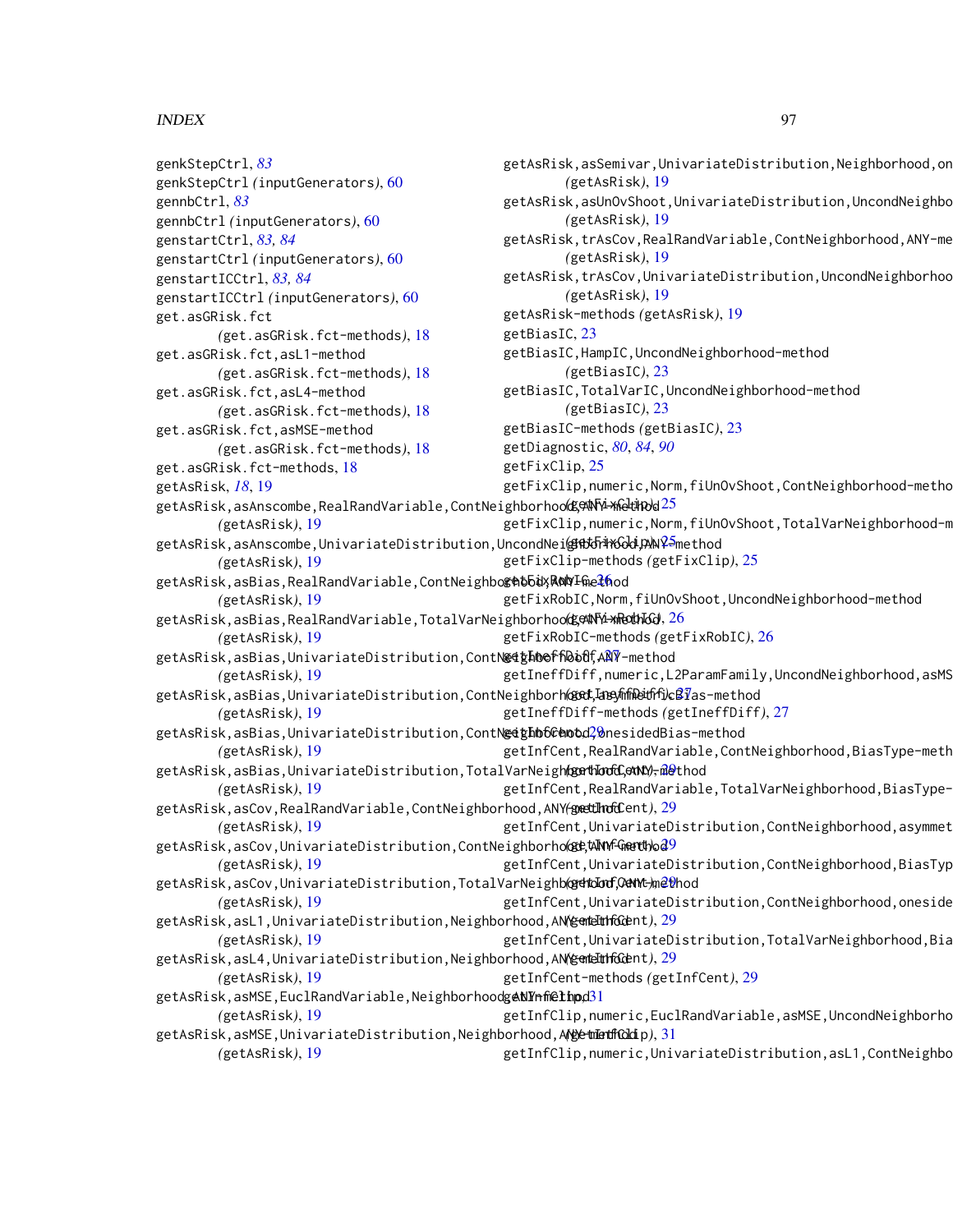*(*getInfClip*)*, [31](#page-30-0) getInfClip,numeric,UnivariateDistribution,asL1,TotalV@**rNeIrgfRad**)ho&d-method *(*getInfClip*)*, [31](#page-30-0) getInfClip,numeric,UnivariateDistribution,asL4,ContNe@**gdtbIonfRadd**,m&thod *(*getInfClip*)*, [31](#page-30-0) getInfClip,numeric,UnivariateDistribution,asL**geTInt&RohINe4g**hborhood-method *(*getInfClip*)*, [31](#page-30-0) getInfClip,numeric,UnivariateDistribution,asMSE,ContN**@egthboffRoboIc**),n**et**lhod *(*getInfClip*)*, [31](#page-30-0) getInfClip,numeric,UnivariateDistribution,asMSE,Total**(&ertNemighdboIcl)odd-**method *(*getInfClip*)*, [31](#page-30-0) getInfClip,numeric,UnivariateDistribution,asSemivar,C**@etNemfgldboIrO**)o<mark>dd-</mark>method *(*getInfClip*)*, [31](#page-30-0) getInfClip,numeric,UnivariateDistribution,asUnOvShoot(**gencIonGRNebiIgh)**beihood-method *(*getInfClip*)*, [31](#page-30-0) getInfClip-methods *(*getInfClip*)*, [31](#page-30-0) getInfGamma, [34](#page-33-0) getInfGamma,RealRandVariable,asMSE,ContNeighborhood,B@**estLyp&RobeltC)od**l *(*getInfGamma*)*, [34](#page-33-0) getInfGamma,RealRandVariable,asMSE,TotalVarNeighborho**@e,ETiraSTo.pIe-**)m**et**hod *(*getInfGamma*)*, [34](#page-33-0) getInfGamma,UnivariateDistribution,asGRisk,ContNeighb**(gehdorf)BdalsJ)ypd-**method *(*getInfGamma*)*, [34](#page-33-0) getInfGamma,UnivariateDistribution,asGRisk,TotalVarNe@**gdtblonfkodoI,@i**dsType-method *(*getInfGamma*)*, [34](#page-33-0) getInfGamma,UnivariateDistribution,asMSE,ContNeighbor**(gedd,nfs}ohnd3),id**Bias-method *(*getInfGamma*)*, [34](#page-33-0) getInfGamma,UnivariateDistribution,asMSE,ContNeighbor**(getLLnfRediIde)dBi**as-method *(*getInfGamma*)*, [34](#page-33-0) getInfGamma,UnivariateDistribution,asUnOvShoot,ContNe@**gdtblonfkodoI,@i**dsType-method *(*getInfGamma*)*, [34](#page-33-0) getInfGamma-methods *(*getInfGamma*)*, [34](#page-33-0) getInfLM, [36](#page-35-0) getInfRad, [38](#page-37-0) getInfRad,numeric,EuclRandVariable,asMSE,Unco**geNeigŝibandoodimenhat**eDistribution,ContNeighborhood,asymme *(*getInfRad*)*, [38](#page-37-0) getInfRad,numeric,UnivariateDistribution,asL1g**€bhtR§tighbodhioodrinateDis**tribution,ContNeighborhood,BiasTy *(*getInfRad*)*, [38](#page-37-0) getInfRad,numeric,UnivariateDistribution,asL1g**TolafSaaNeighboahoodeDheshod**bution,ContNeighborhood,onesid *(*getInfRad*)*, [38](#page-37-0) getInfRad,numeric,UnivariateDistribution,asL4g**€bhtR§tighbodhioodrinateDis**tribution,TotalVarNeighborhood,Bi *(*getInfRad*)*, [38](#page-37-0) getInfRad,numeric,UnivariateDistribution,asL4g**TotaflYaaNeigebbodas@g**em<mark>ēbh6d</mark>and),[45](#page-44-0) *(*getInfRad*)*, [38](#page-37-0) getInfRad,numeric,UnivariateDistribution,asMS**EeCDnfNeRgabRandVarmehhoc**ContNeighborhood,BiasType-method *(*getInfRad*)*, [38](#page-37-0) getInfRad,numeric,UnivariateDistribution,asMS**EeTInt&lV&ealeRghdVarhoodle**e**Thodl**VarNeighborhood,BiasType-met *(*getInfRad*)*, [38](#page-37-0) getInfRad,numeric,UnivariateDistribution,asSemivar,ContNei getInfRad,numeric,UnivariateDistribution,asUnOvShoot,Uncon getInfRad-methods *(*getInfRad*)*, [38](#page-37-0) getInfRobIC, RealRandVariable, asAnscombe, UncondNeighborhood getInfRobIC, RealRandVariable, asBias, UncondNeighborhood-met getInfRobIC, RealRandVariable, asCov, UncondNeighborhood-meth getInfRobIC, RealRandVariable, asGRisk, UncondNeighborhood-me getInfRobIC,RealRandVariable,asHampel,UncondNeighborhood-m *(*getInfRobIC*)*, [41](#page-40-0) getInfRobIC,UnivariateDistribution,asAnscombe,UncondNeighb getInfRobIC, UnivariateDistribution, asBias, UncondNeighborho getInfRobIC, UnivariateDistribution, asCov, ContNeighborhoodgetInfRobIC, UnivariateDistribution, asCov, TotalVarNeighborh getInfRobIC, UnivariateDistribution, asGRisk, UncondNeighborh getInfRobIC,UnivariateDistribution,asHampel,UncondNeighbor getInfRobIC, UnivariateDistribution, asUnOvShoot, UncondNeigh getInfRobIC-methods *(*getInfRobIC*)*, [41](#page-40-0) getInfStand, [45](#page-44-0) getInfStand,RealRandVariable,UncondNeighborhood,BiasType-m *(*getInfStand*)*, [45](#page-44-0) *(*getInfStand*)*, [45](#page-44-0) *(*getInfStand*)*, [45](#page-44-0) *(*getInfStand*)*, [45](#page-44-0) *(*getInfStand*)*, [45](#page-44-0) getInfV, [47,](#page-46-0) *[57](#page-56-0) (*getInfV*)*, [47](#page-46-0) *(*getInfV*)*, [47](#page-46-0)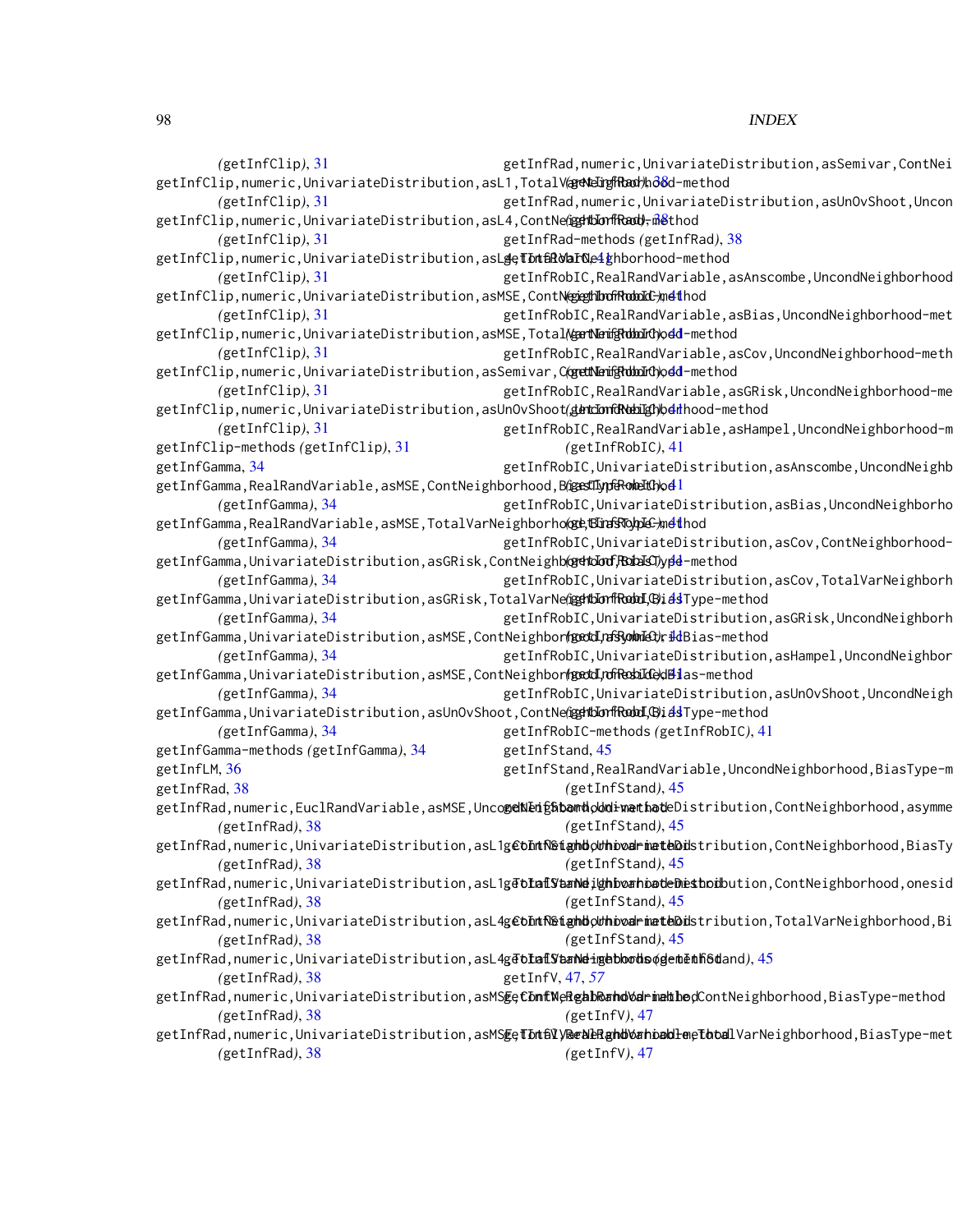```
getInfV,UnivariateDistribution,ContNeighborhogel;StsymmetrigeBSaarmethods58
       (getInfV), 47
58
        (getInfV), 47
getInfV,UnivariateDistribution,ContNeighborhood,onesi(gedBitar-tnIet-met58
       (getInfV), 47
getInfV,UnivariateDistribution,TotalVarNeighborhood,Bl@estSyper-tnIethmet58
       (getInfV), 47
getInfV-methods (getInfV), 47
getL1normL2deriv, 48
getL1normL2deriv,RealRandVariable-method
       (getL1normL2deriv), 48
getL1normL2deriv,UnivariateDistribution-method
       (getL1normL2deriv), 48
getL1normL2deriv-methods
       (getL1normL2deriv), 48
getL2normL2deriv, 49
getLagrangeMultByIter (getInfLM), 36
getLagrangeMultByOptim (getInfLM), 36
getMaxIneff, 50
getModifyIC, 51
getModifyIC,L2LocationFamily,UncondNeighborhood,asGRisk-method
ICList (ORobEstimate-class), 72
       (getModifyIC), 51
getModifyIC,L2LocationFamily,UncondNeighborhood,fiUnOvShoot-method
(ORobEstimate-class), 72
       (getModifyIC), 51
getModifyIC,L2LocationScaleFamily,UncondNeighborhood,asGRisk-method
kStepCtrl, 84
       (getModifyIC), 51
getModifyIC,L2ParamFamily,Neighborhood,asRisk-method
kStepEstimator, 79, 89
       (getModifyIC), 51
getModifyIC,L2ScaleFamily,UncondNeighborhood,asGRisk-method
(ORobEstimate-class), 72
       (getModifyIC), 51
getModifyIC-methods (getModifyIC), 51
getRadius, 38, 53
getReq, 18, 54
getRiskFctBV (getRiskFctBV-methods), 56
getRiskFctBV,asL1,ANY-method
       (getRiskFctBV-methods), 56
getRiskFctBV,asL4,ANY-method
       (getRiskFctBV-methods), 56
getRiskFctBV-methods, 56
getRiskIC, 56, 58
getRiskIC,HampIC,asCov,missing,L2ParamFamily-method
(lowerCaseRadius), 64
        (getRiskIC), 56
getRiskIC,HampIC,asCov,missing,missing-method
       (getRiskIC), 56
64
       (getRiskIC), 56
getRiskIC-methods (getRiskIC), 56
                                             getStartIC,ANY,ANY-method
                                             getStartIC,L2LocationFamily,interpolRisk-method
                                             getStartIC,L2LocationScaleFamily,interpolRisk-method
                                             getStartIC,L2ParamFamily,asAnscombe-method
                                                     (getStartIC-methods), 58
                                             getStartIC,L2ParamFamily,asBias-method
                                                     (getStartIC-methods), 58
                                             getStartIC,L2ParamFamily,asCov-method
                                                     (getStartIC-methods), 58
                                             getStartIC,L2ParamFamily,asGRisk-method
                                                     (getStartIC-methods), 58
                                             getStartIC,L2ParamFamily,trAsCov-method
                                                     (getStartIC-methods), 58
                                             getStartIC,L2ScaleFamily,interpolRisk-method
                                                     (getStartIC-methods), 58
                                             getStartIC-methods, 58
                                             ICList,ORobEstimate-method
                                             inputGenerators, 60
                                             ksteps (ORobEstimate-class), 72
                                             ksteps,ORobEstimate-method
                                             kStepTimings (ORobEstimate-class), 72
                                             kStepTimings,ORobEstimate-method
                                                     (ORobEstimate-class), 72
                                             leastFavorableRadius, 29, 62
                                             leastFavorableRadius,L2ParamFamily,UncondNeighborhood,asGR
                                                     (leastFavorableRadius), 62
                                             leastFavorableRadius-methods
                                                     (leastFavorableRadius), 62
                                             lowerCaseRadius, 64
                                             lowerCaseRadius,L2ParamFamily,ContNeighborhood,asMSE,ANY-m
                                             lowerCaseRadius,L2ParamFamily,ContNeighborhood,asMSE,asymm
                                                     (lowerCaseRadius), 64
                                             lowerCaseRadius,L2ParamFamily,ContNeighborhood,asMSE,onesi
                                             lowerCaseRadius,L2ParamFamily,TotalVarNeighborhood,asMSE,A
                                                     (lowerCaseRadius), 64
```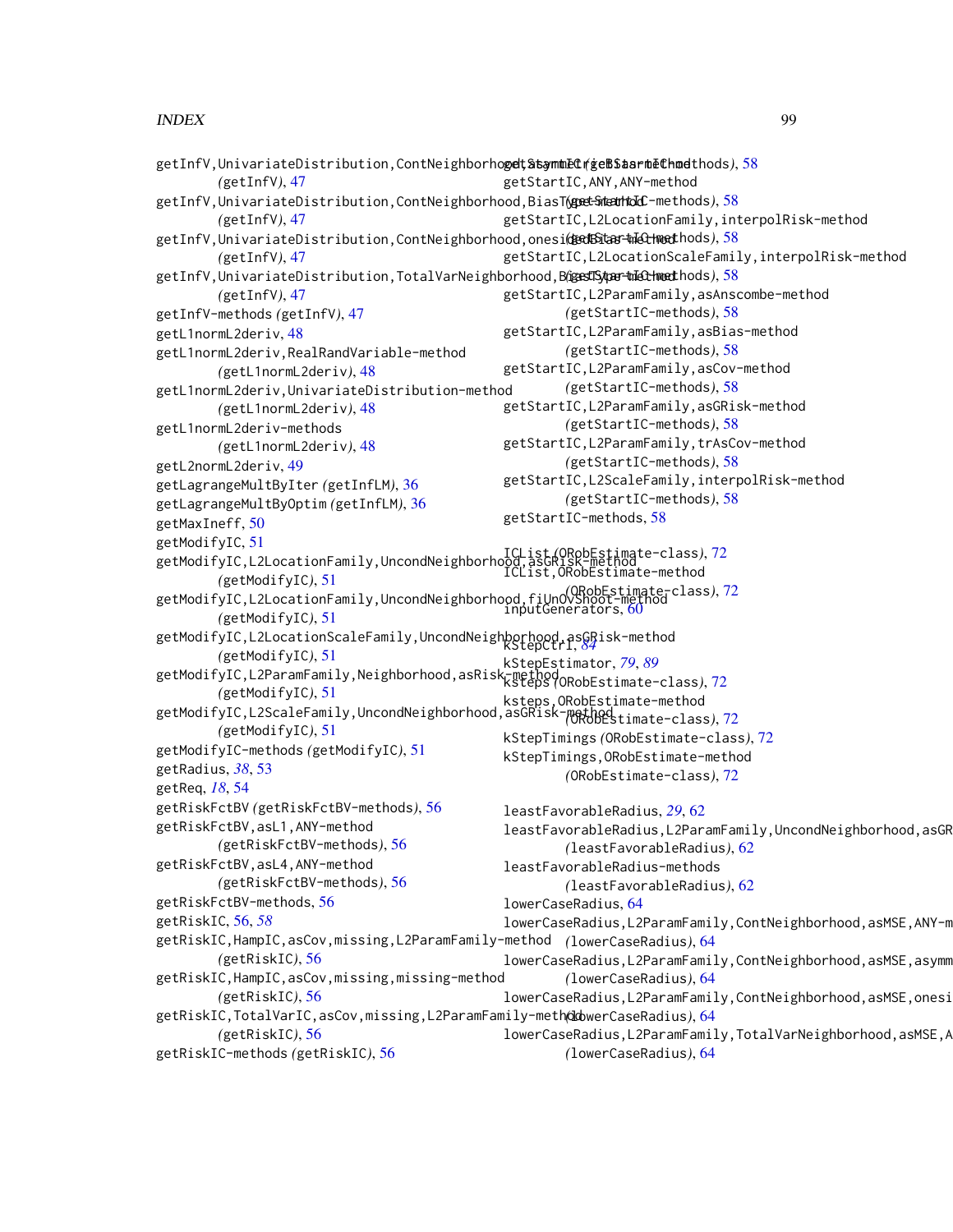$l$ owerCaseRadius,UnivariateDistribution,ContNe**n ghtorGoods asMSE ue hesd de dBfase** the bude *(*lowerCaseRadius*)*, [64](#page-63-0) lowerCaseRadius-methods *(*lowerCaseRadius*)*, [64](#page-63-0) makeIC *(*checkIC-methods*)*, [10](#page-9-0) makeIC,ContIC,L2ParamFamily-method *(*checkIC-methods*)*, [10](#page-9-0) MBREstimator *(*RMXEOMSEMBREOBRE*)*, [77](#page-76-0) minmaxBias, [65](#page-64-0) minmaxBias,RealRandVariable,ContNeighborhood, $\mathsf{B4\%}\mathsf{Spp}$ a $\mathsf{A}\mathsf{B}\mathsf{B4\%}$ EOMSEMBREOBRE*)*,[77](#page-76-0) *(*minmaxBias*)*, [65](#page-64-0) minmaxBias,RealRandVariable,TotalVarNeighborh<mark>680;BtGslyp@BAeFAti</mark>mate-class),[72](#page-71-0) *(*minmaxBias*)*, [65](#page-64-0) minmaxBias,UnivariateDistribution,ContNeighborhood,asymmetricBias-method *(*ORobEstimate-class*)*, [72](#page-71-0) *(*minmaxBias*)*, [65](#page-64-0) minmaxBias,UnivariateDistribution,ContNeighbo<sup>RO</sup>R65&S\${gQP\$&E<sup>t</sup>meth6age),[3](#page-2-0) *(*minmaxBias*)*, [65](#page-64-0) minmaxBias,UnivariateDistribution,ContNeighbor<code>RQb&St</code>TesstaeaBi $\hat{a}$ s-method *(*minmaxBias*)*, [65](#page-64-0) minmaxBias,UnivariateDistribution,TotalVarNei**gAB6FA66d,BiQR9VF&Limathea**method *(*minmaxBias*)*, [65](#page-64-0) minmaxBias-methods *(*minmaxBias*)*, [65](#page-64-0) OBREstimator *(*RMXEOMSEMBREOBRE*)*, [77](#page-76-0) OMSEstimator *(*RMXEOMSEMBREOBRE*)*, [77](#page-76-0) optIC, *[53](#page-52-0)*, *[59](#page-58-0)*, [67](#page-66-0) optIC,FixRobModel,fiUnOvShoot-method *(*optIC*)*, [67](#page-66-0) optIC,InfRobModel,asRisk-method *(*optIC*)*, [67](#page-66-0) optIC,InfRobModel,asUnOvShoot-method *(*optIC*)*, [67](#page-66-0) optIC-methods *(*optIC*)*, [67](#page-66-0) optRisk, [70](#page-69-0) optRisk,FixRobModel,fiUnOvShoot-method *(*optRisk*)*, [70](#page-69-0) optRisk,InfRobModel,asRisk-method *(*optRisk*)*, [70](#page-69-0) optRisk,L2ParamFamily,asCov-method *(*optRisk*)*, [70](#page-69-0) optRisk-methods *(*optRisk*)*, [70](#page-69-0) ORobEstimate-class, [72](#page-71-0) pICList *(*ORobEstimate-class*)*, [72](#page-71-0) pICList,ORobEstimate-method *(*ORobEstimate-class*)*, [72](#page-71-0) plot *(*plot-methods*)*, [74](#page-73-1) [74](#page-73-1) plot-methods, [74](#page-73-1) radiusMinimaxIC, *[29](#page-28-0)*, *[59](#page-58-0)*, *[63](#page-62-0)*, [74,](#page-73-1) *[76](#page-75-0)* radiusMinimaxIC,L2ParamFamily,UncondNeighborhood,asGRisk-m *(*radiusMinimaxIC*)*, [74](#page-73-1) radiusMinimaxIC-methods *(*radiusMinimaxIC*)*, [74](#page-73-1) RMXEOMSEMBREOBRE, [77](#page-76-0) robest, *[59](#page-58-0)*, *[61](#page-60-0)*, *[80,](#page-79-0) [81](#page-80-0)*, [82,](#page-81-1) *[89,](#page-88-0) [90](#page-89-0)* robestCall,ORobEstimate-method roblox, *[62](#page-61-0)*, *[81](#page-80-0)*, *[84](#page-83-0)*, *[91](#page-90-0)* roptest, *[81](#page-80-0)*, *[83](#page-82-0)*, [87](#page-86-1) roptestCall *(*ORobEstimate-class*)*, [72](#page-71-0) *(*ORobEstimate-class*)*, [72](#page-71-0) scaleUpdateIC *(*getModifyIC*)*, [51](#page-50-0) scaleUpdateIC,ContNeighborhood-method *(*getModifyIC*)*, [51](#page-50-0) scaleUpdateIC,TotalVarNeighborhood-method *(*getModifyIC*)*, [51](#page-50-0) scaleUpdateIC,UncondNeighborhood-method *(*getModifyIC*)*, [51](#page-50-0) scaleUpdateIC-methods *(*getModifyIC*)*, [51](#page-50-0) show,asAnscombe-method *(*asAnscombe-class*)*, [5](#page-4-0) show,ORobEstimate-method *(*ORobEstimate-class*)*, [72](#page-71-0) showDiagnostic, *[80](#page-79-0)*, *[84](#page-83-0)*, *[90](#page-89-0)* start,ORobEstimate-method *(*ORobEstimate-class*)*, [72](#page-71-0) startval *(*ORobEstimate-class*)*, [72](#page-71-0) startval,ORobEstimate-method *(*ORobEstimate-class*)*, [72](#page-71-0) steps *(*ORobEstimate-class*)*, [72](#page-71-0) steps,ORobEstimate-method *(*ORobEstimate-class*)*, [72](#page-71-0) timings,ORobEstimate-method *(*ORobEstimate-class*)*, [72](#page-71-0) uksteps *(*ORobEstimate-class*)*, [72](#page-71-0)